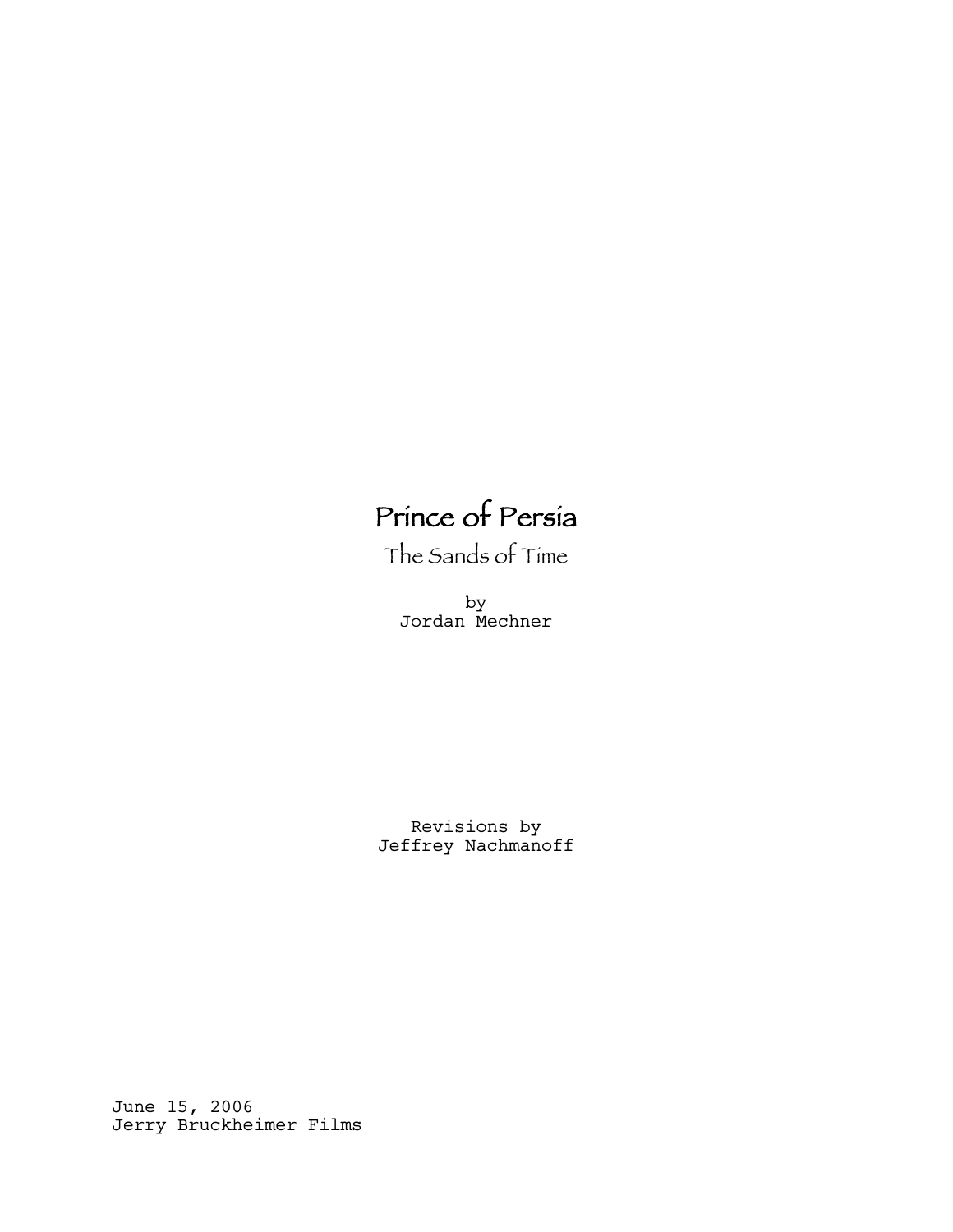THE SLOW BEAT OF WAR DRUMS.

We're moving over the surface of a relief MAP.

The European continent lies in darkness while the great empire of the Caliphs is bathed in a golden glow - stretching from Spain across North Africa, the Arabian peninsula and the vast land mass of Central Asia, to the western edge of China.

TITLE OVER:

### **THE NINTH CENTURY**

As we HOME IN on the Himalayan mountains -- the eastern edge of the region of light -- the map becomes REAL. We're flying through mist and craggy peaks, fog clearing to reveal…

EXT. ARMY CAMP - NIGHT

A medieval PERSIAN ARMY camped on a forbidding mountain slope, twelve thousand feet high.

A group of battle-scarred SOLDIERS cluster around a pair of men playing DICE, kibitzing and making side bets.

A heap of trinkets and coins is piled on the ground. One of the GAMBLERS is a big BRUTE with rotted and missing teeth; he produces a golden bangle and drops it in the pot. All eyes turn to his opponent…

DASTAN,

Who sits calmly with his back to us. We haven't seen his face yet but his very stillness sets him apart. He's as grimy and battle-worn as the rest but his armor and dress are of higher quality.

Dastan unfastens his own studded-leather wrist guard. Displays it for all to see; drops it on the pile.

The men crane eagerly as Dastan rolls… THREE: a bad roll.

The BRUTISH SOLDIER leers and scoops up the dice.

CLOSE ON HIS HANDS as he secretly swaps the dice before rolling…

A TWELVE! Groans from the crowd as the Brutish Soldier rakes in his winnings…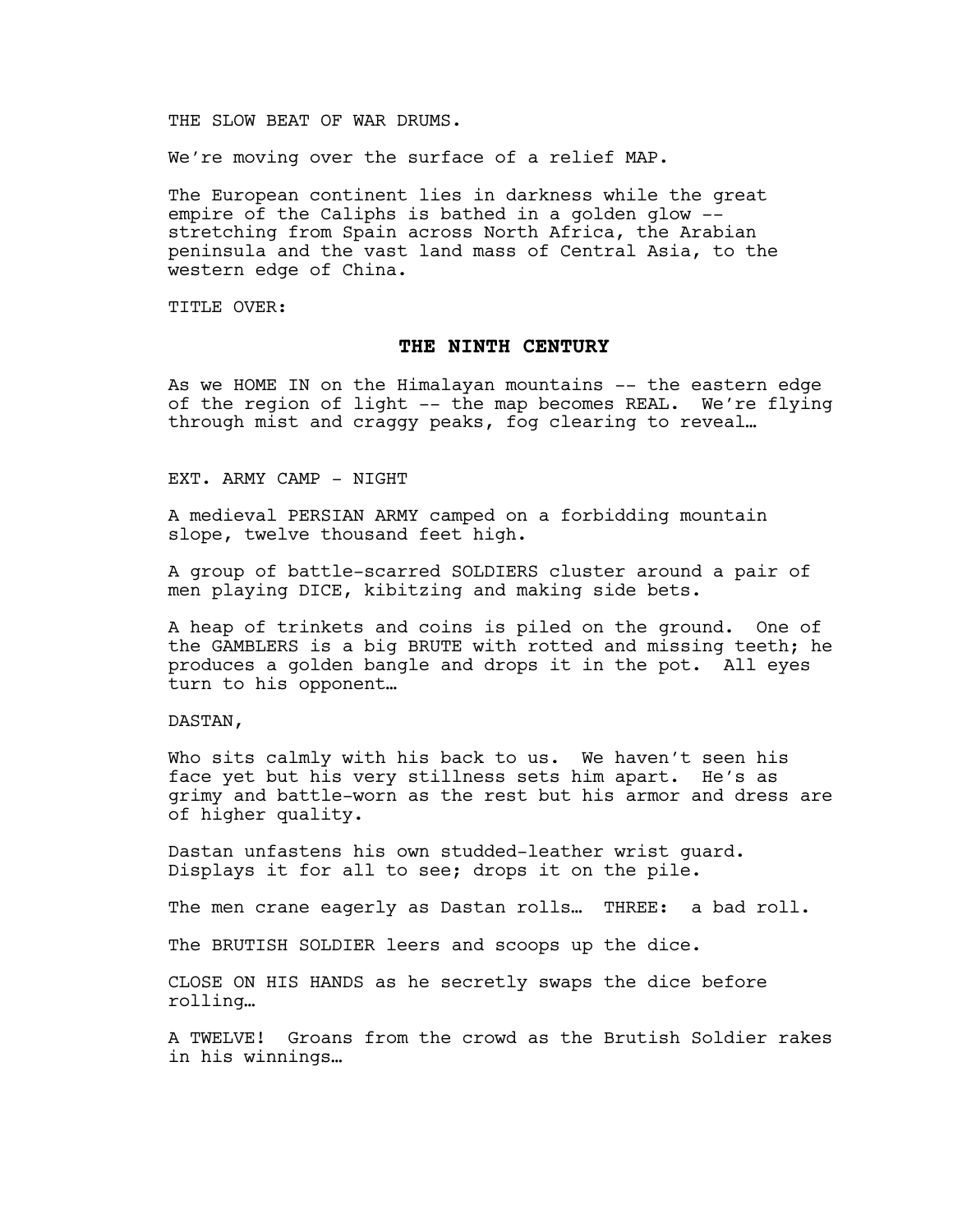BRUTISH SOLDIER Ha! *Kismet* smiles upon me again.

DASTAN (O.S.) I can think of other explanations…

The Brutish Soldier looks up. Reveal Dastan's face:

Early 20s with the slim bearing of a natural athlete, he's of a nobler stamp than this gang of common soldiers yet completely at ease in their midst.

> BRUTISH SOLDIER Careful friend. Nobody likes a sore loser.

DASTAN I'm not a sore loser. I just don't like being cheated.

The other soldiers fall silent. Uh oh.

The Brutish Soldier glares at Dastan and shrugs off his cloak. Massive chest and arms. He stands.

> BRUTISH SOLDIER Let's see how you like a beating then…

Then he stops short because:

THE POINT OF DASTAN'S DAGGER is an inch away from his face. We barely saw Dastan pull it out -- he's that quick.

> DASTAN I have a better suggestion: one more wager. Everything you've won against this…

Dastan removes the dagger from the man's face and flips it, catching it by the blade. He offers the jeweled handle to the Brutish Soldier. It looks valuable…

> DASTAN (CONT'D) Those are real emeralds.

BRUTISH SOLDIER (examines it warily) A roll of the dice?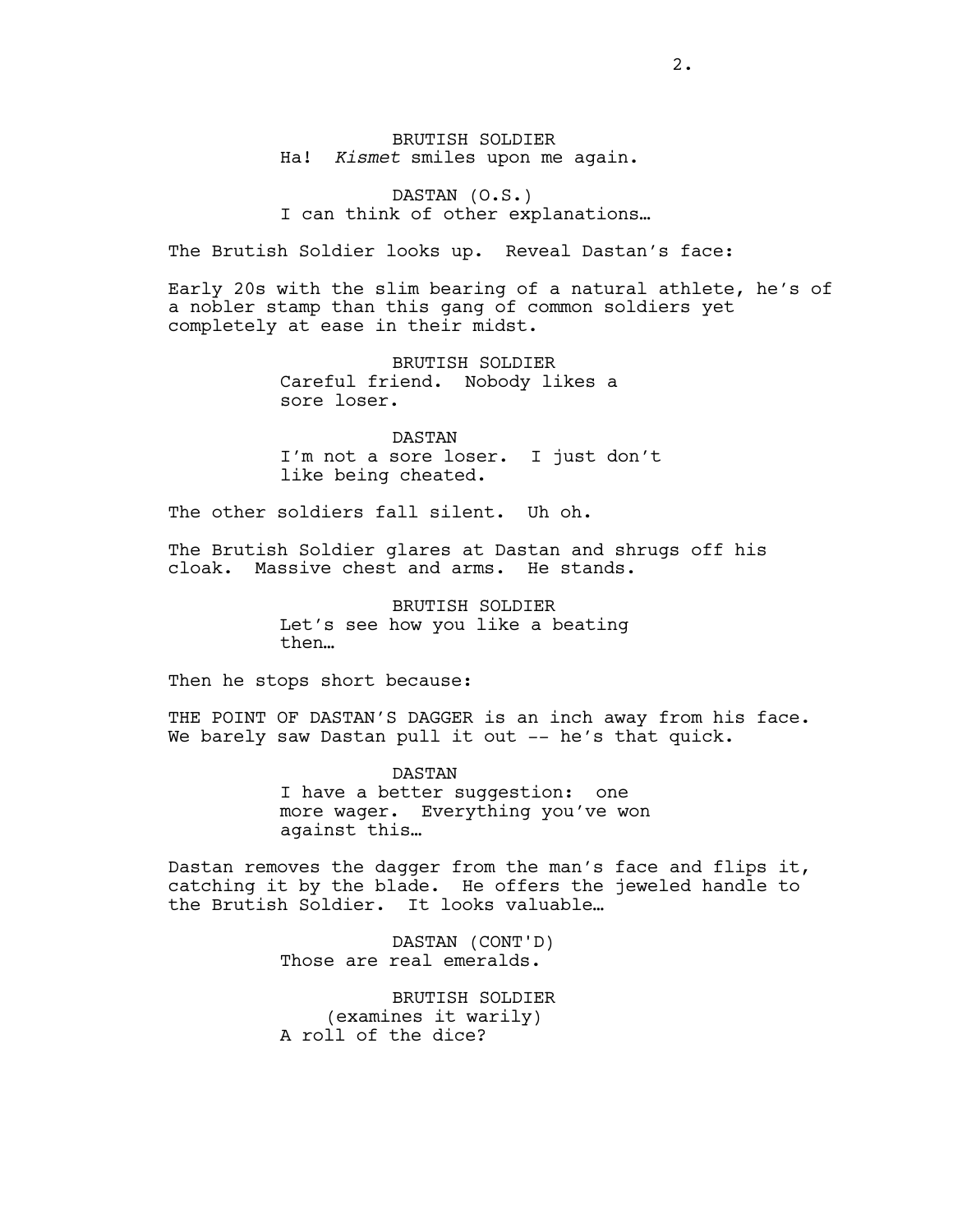DASTAN No, a test of skill-- I'll take a single throw of the knife from fifteen paces.

The Brutish Soldier raises an eyebrow. Fifteen paces is a long throw… he nods acceptance.

MOMENTS LATER

An "X" is MARKED on a WOOD POST with a piece of charcoal. The Brutish Soldier counts out fifteen generous paces and draws a line in the dirt with his boot.

Dastan steps up. He flips the dagger in his hand several times, concentrating like a pitcher on the mound.

All eyes are on him. Various soldiers call out encouragement: take your time, don't rush, etc.…

Dastan takes aim, cocks his arm and…

HERALD (O.S.) Prince Dastan!

…throws! The dagger sails off target and… KA-THUNK sticks in a wooden barrel.

A HERALD arrives at a breathless gallop.

HERALD (CONT'D) Prince Dastan, your brothers summon you.

The soldiers look around, uncertain who he is talking to. Slowly it dawns on them that he's addressing Dastan.

> DASTAN All right. I'm on my way.

The Brutish Soldier's face is suddenly filled with fear. He pulls the dagger free and hurries to return it to Dastan, going down on one knee…

> BRUTISH SOLDIER My Lord… I-I had no idea… please forgive me…

DASTAN A bet's a bet. Keep it.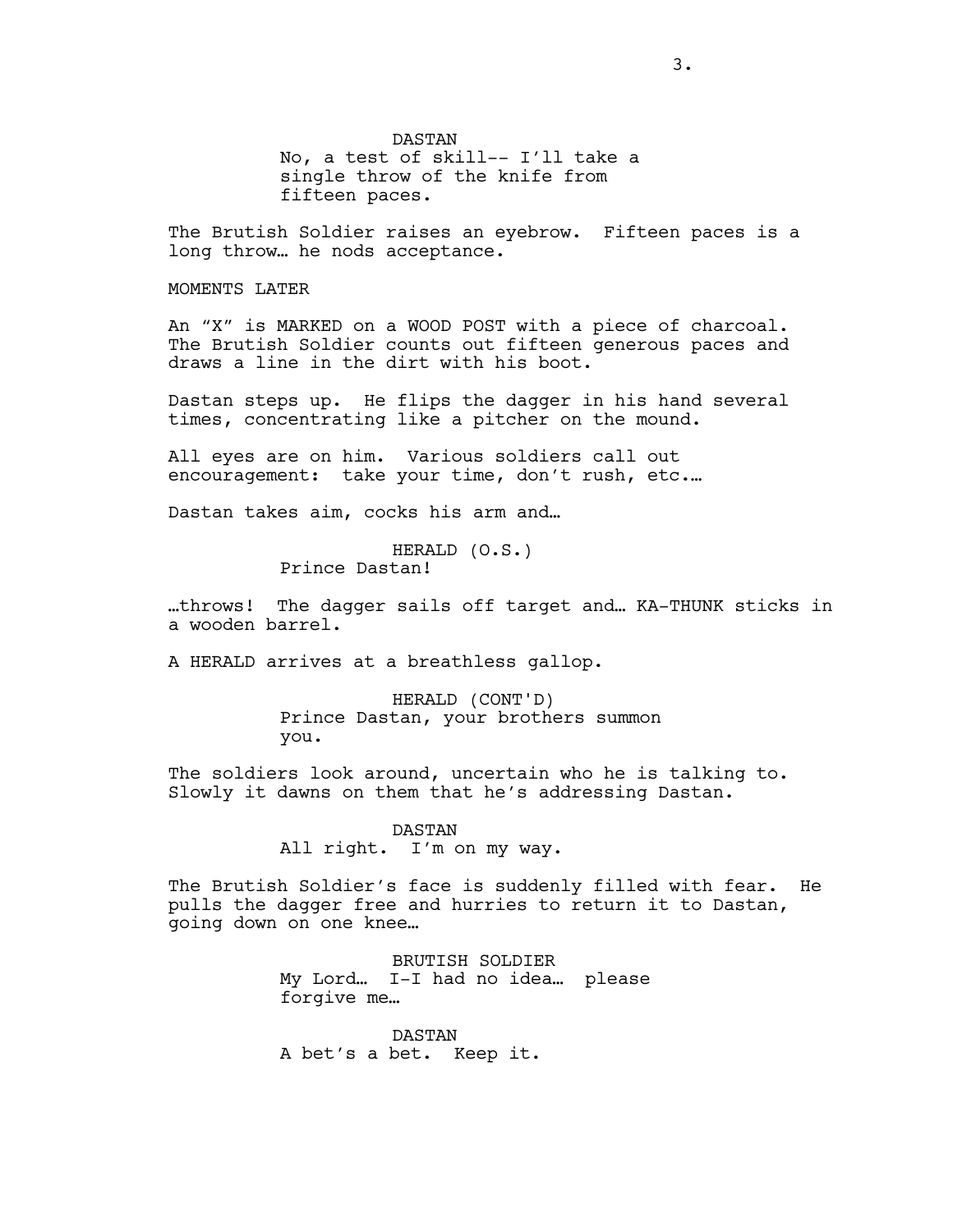The Herald offers his horse and Dastan swings himself into the saddle. The Brutish Soldier watches him go with grudging admiration.

CUT TO:

A PRISONER SCREAMS IN PAIN…

INT. PERSIAN ARMY TENT - NIGHT

CLOSE ON the PRISONER'S FACE, drenched in sweat. Two guards hold him up while a third brings a lit torch close…

> NIZAM (O.S.) Stop! The prisoner has had enough.

NIZAM, the king's Grand Vizier (50s, cultured and wise) gives the prisoner a sip of water, which he gulps gratefully.

The four PRINCES watch the interrogation. Dastan is the youngest. Next are the twins, FARHAD and FARHAN - identical, equally fastidious aristocrats who don't like to get their gleaming armor dirty. The eldest is TUS, a tough battle-hardened commander.

> **TUS** Question him again, Nizam; he will tell us who has been supplying our enemy with weapons and armor or he shall face the consequences.

Nizam addresses the prisoner in a FOREIGN tongue… the man nods in surrender and whispers his response. Nizam reacts with surprise, then turns to face the others.

> NIZAM Noble princes. The prisoner begs for mercy. He has confessed the identity of their secret ally…

He points to a spot on a parchment map with Arabic calligraphy. The four brothers crane to see.

> NIZAM (CONT'D) It is the city of Alamut that has been arming our enemy.

TUS (frowns) Alamut? (MORE)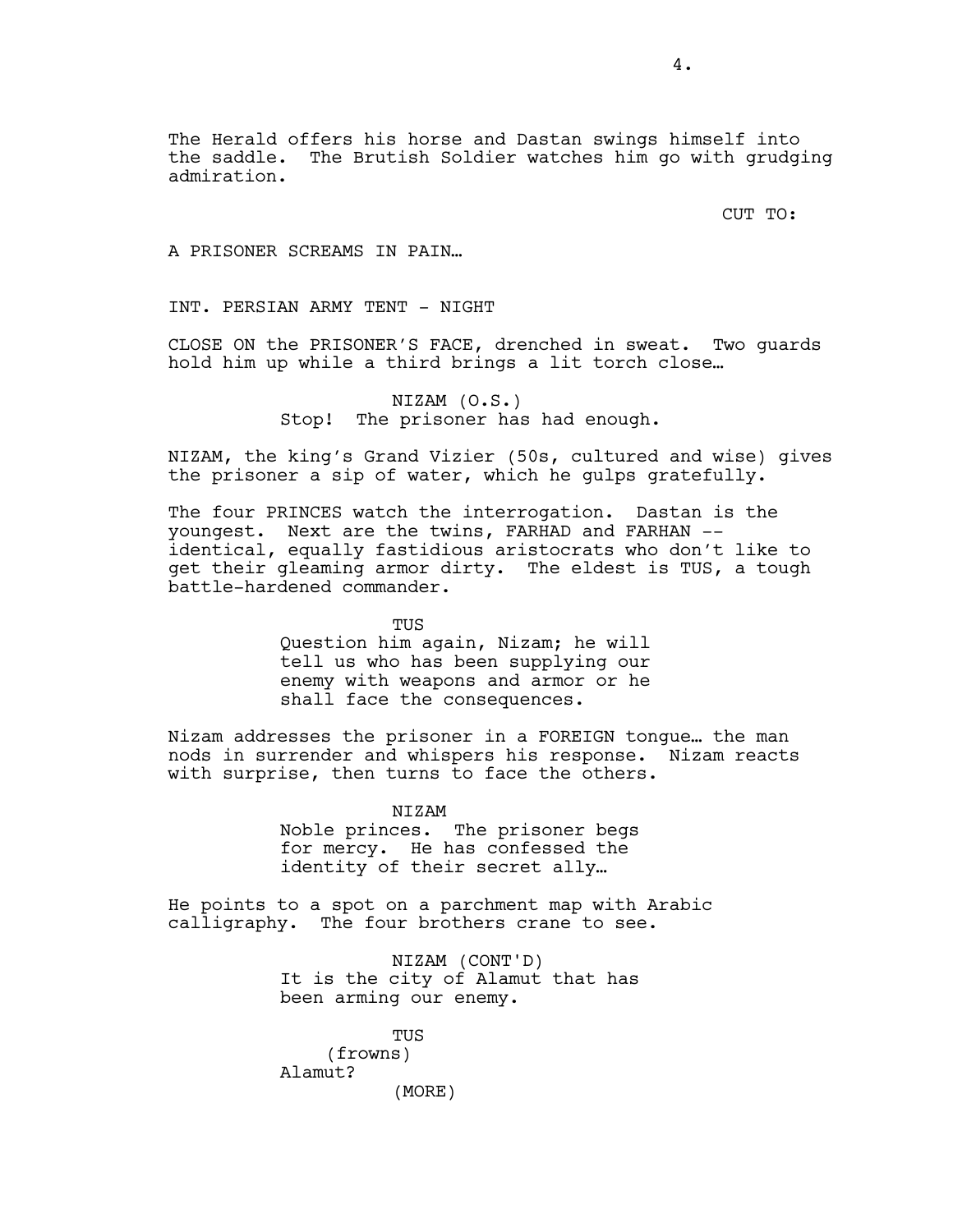I thought they were rumored to be an ancient race of holy people… TUS (CONT'D)

DASTAN What care we for rumors, brother? If they have sided with our foe, then Alamut must pay the price.

Tus gives his younger brother a stern look.

TUS Our father, the King, would not decide so rashly. I will consider all arguments.

Farhan clears his throat-- his brother speaks:

FARHAD Does Alamut have treasure?

FARHAN He's only asking because it has been a long campaign…

FARHAD We're thinking of the men.

FARHAN

Exactly.

NIZAM Treasure. Food. Beautiful women. Alamut is renowned for them.

DASTAN Nevermind the plunder-- the friend of our enemy is our enemy.

Tus remains undecided.

TUS I would have more proof.

#### NIZAM

I'm afraid the proof you seek lies within the walls of Alamut itself: secret forges, swords, spears… but Alamut is a mighty Citadel that has never fallen. You would risk much to attempt it, Prince.

He bows deeply: the decision is not his to make.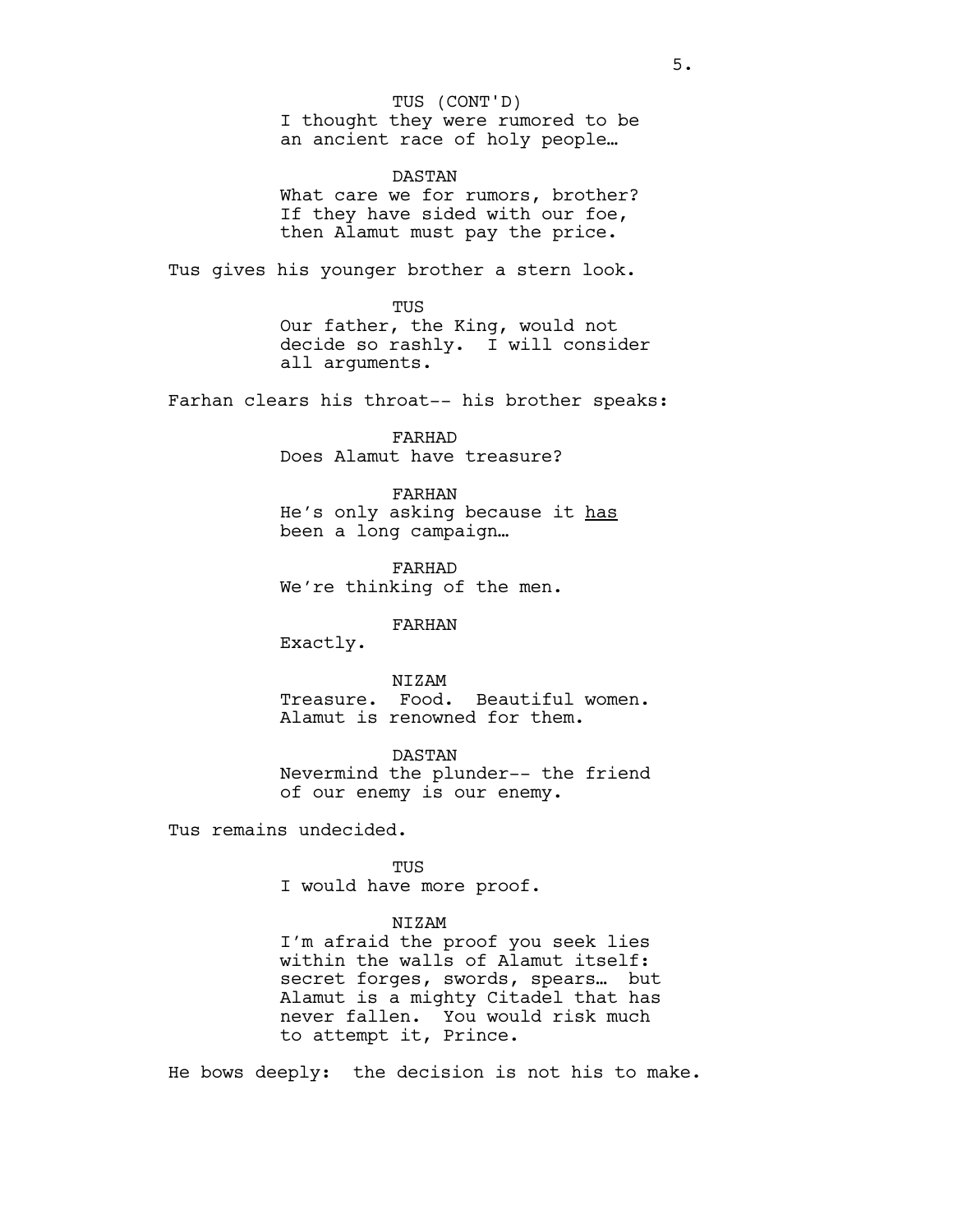TUS What say you, brothers?

Dastan draws his sword, a thirst for glory in his eyes. Farhad and Farhan follow suit -- a thirst for treasure in theirs.

Tus looks at them… swayed, he draws his sword as well.

TUS (CONT'D) Then let their fortress come down.

EXT. ROCKY SLOPE - SUNRISE

A SERIES OF SHOTS: Footsoldiers on the move. Catapults pushed on wheels. The Persian Cavalry on horseback.

PULL BACK TO REVEAL… an ever greater number of soldiers as the army's advance gains momentum…

THE PERSIAN ARMY

Emerges from the morning fog. Thousands of men and horses. A stunning, fearsome sight.

Ahead, in the shadow of the mountain, a massive fortress rises from the mist like the home of the gods…

THE CITADEL OF ALAMUT. Ancient, mysterious and impregnable.

The common soldiers at Dastan's side look shaken and make superstitious gestures to ward off evil.

> FEARFUL SOLDIER They say the Alamut are sorcerers. Black magic.

DASTAN I expect they're flesh and bone, like us.

Dastan rides ahead to join his older brothers on the ridge, completing a quartet of horsemen.

The PRINCES take in Alamut for the first time with their own eyes.

> FARHAD We're going to get dirty, aren't we?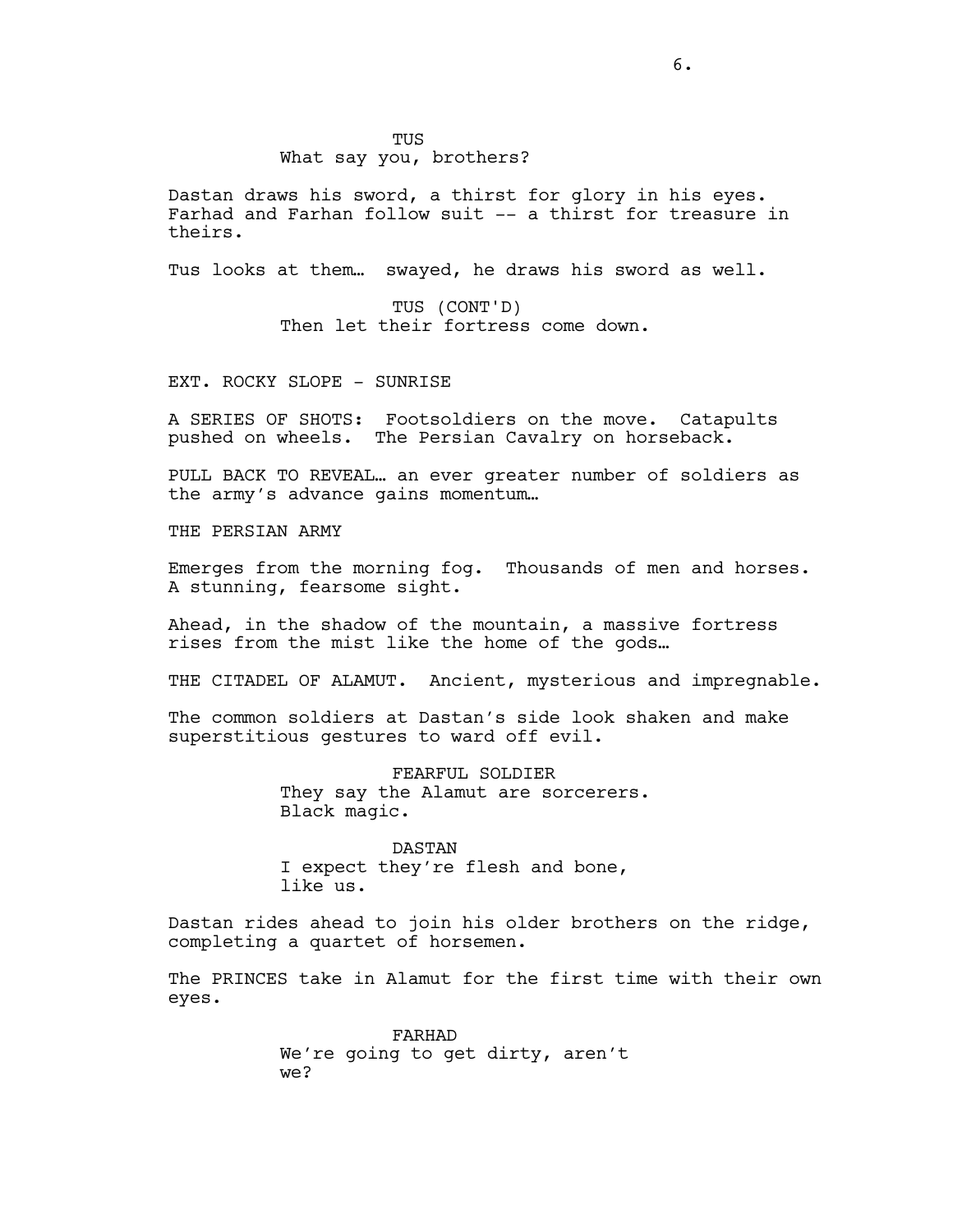DASTAN You only get dirty if you actually fight. Do that and I'll polish your armor for you.

FARHAN (looks Dastan up and down) You'd do better to polish your own.

TUS Come. Let's make our father proud.

They gallop off.

INT. BEDROOM IN ROYAL PALACE - SUNRISE

Gossamer curtains billow in the breeze. A girl tosses in fitful sleep. Smooth limbs, long black hair -- the darkness offers only a tantalizing hint of the beauty that is TAMINA.

A GONG rings out. Tamina awakens, alarmed.

EXT. RAMPARTS - SUNRISE

A SENTRY beats a giant GONG. ALAMUT SOLDIERS run past shouting in Foreign.

EXT. BELOW THE CITADEL - SUNRISE

THE PERSIAN ARMY charges up the wide shaly slope.

Tus, galloping ahead, lifts his sword and lets out a WAR CRY. From the ranks rises a blood-curdling NOISE as thousands of voices join him. Then…

A FLAMING ARROW is fired from the ramparts. All eyes turn skyward to follow its arc.

At its apex, the arrow suddenly EXPLODES into a shower of brilliant white fireworks, illuminating the attacking army.

DASTAN

Is mesmerized; the Persians have never seen gunpowder before.

Suddenly an ARROW fells the man next to him. Dastan instinctively raises his shield, blocking another ARROW.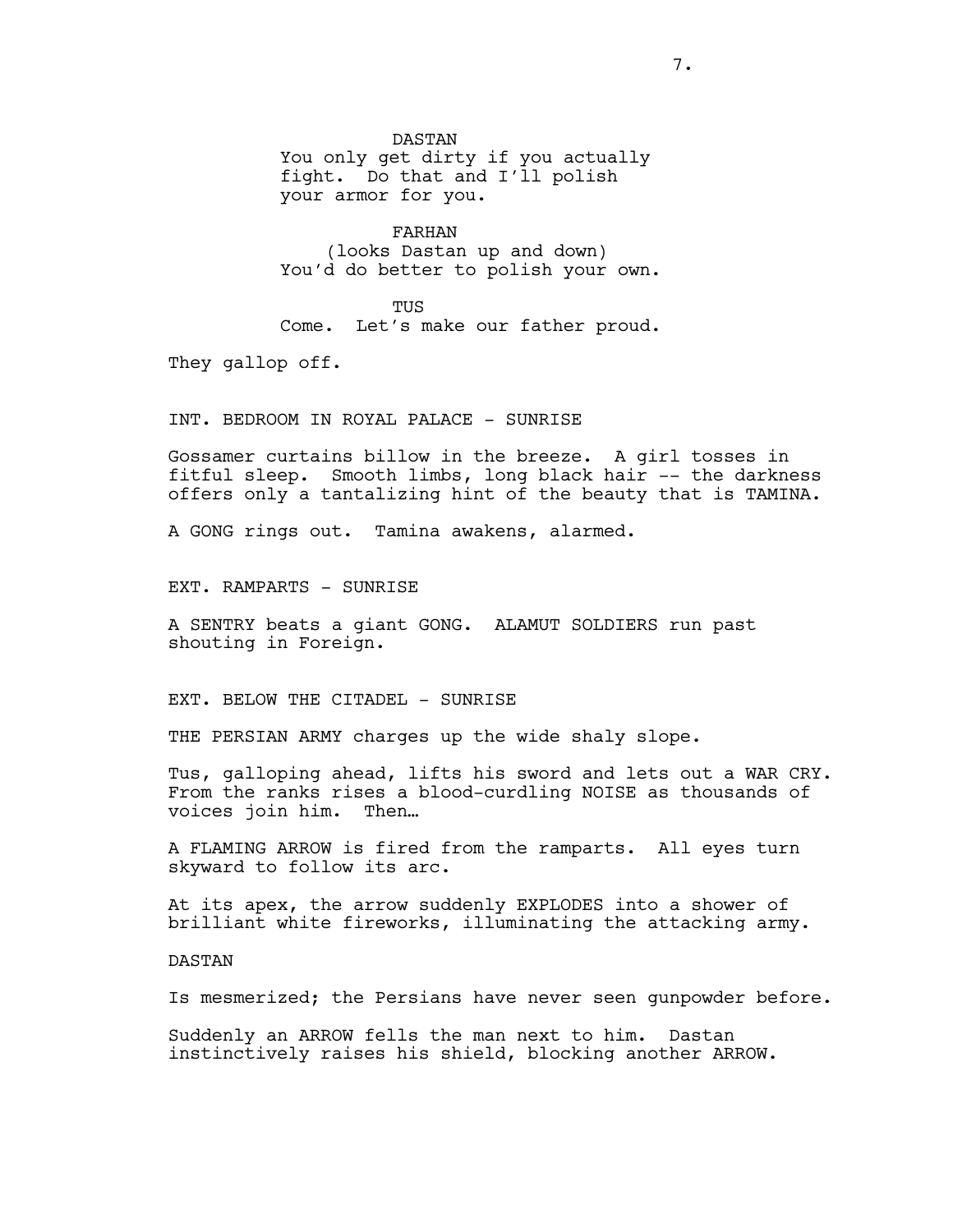Dastan's eagle eye spots ALAMUT ARCHERS hidden among the rocks above. They're clad in black, like ninjas.

DASTAN

There!

Persian archers return fire. Tus, in the vanguard shouts--

TUS To the walls! Attack!

EXT. CITADEL - SUNRISE

Like the ocean tide crashing against a sea wall, the first wave of footsoldiers reaches the citadel. Ladders are thrown up; men scale the walls--

ALAMUT SOLDIERS, rise from hiding to meet them with arrows and burning oil. Persian soldiers and ladders fall.

The battlefield is chaos. All around, men are felled by arrows. Dastan spots the problem -- ninja-like ALAMUT SABOTEURS darting like shadows among the troops.

### DASTAN

The enemy is here!

Dastan gallops toward a SABOTEUR who's just doused a catapult with oil. Leaping from horseback onto the catapult, he strikes the torch from the man's hand before he can light it.

They clash swords. The Saboteur, an intimidating spectre swathed in black is a formidable swordsman. But Dastan holds his own with surprising skill.

A SECOND SABOTEUR joins in. Despite Dastan's speed and agility, the two Saboteurs inexorably force him up onto the catapult platform. While #1 keeps him busy, #2 lights a torch. The catapult BURSTS INTO FLAMES.

Dastan battles on with determination, heedless of the FLAMES rising around him. At last he turns the tables and knocks both Saboteurs off the platform into the flames.

A moment of satisfaction…

Then Dastan sees the TIE ROPE burning. Uh oh. He looks down, realizes what he's standing on…

Just as the ROPE BURNS THROUGH.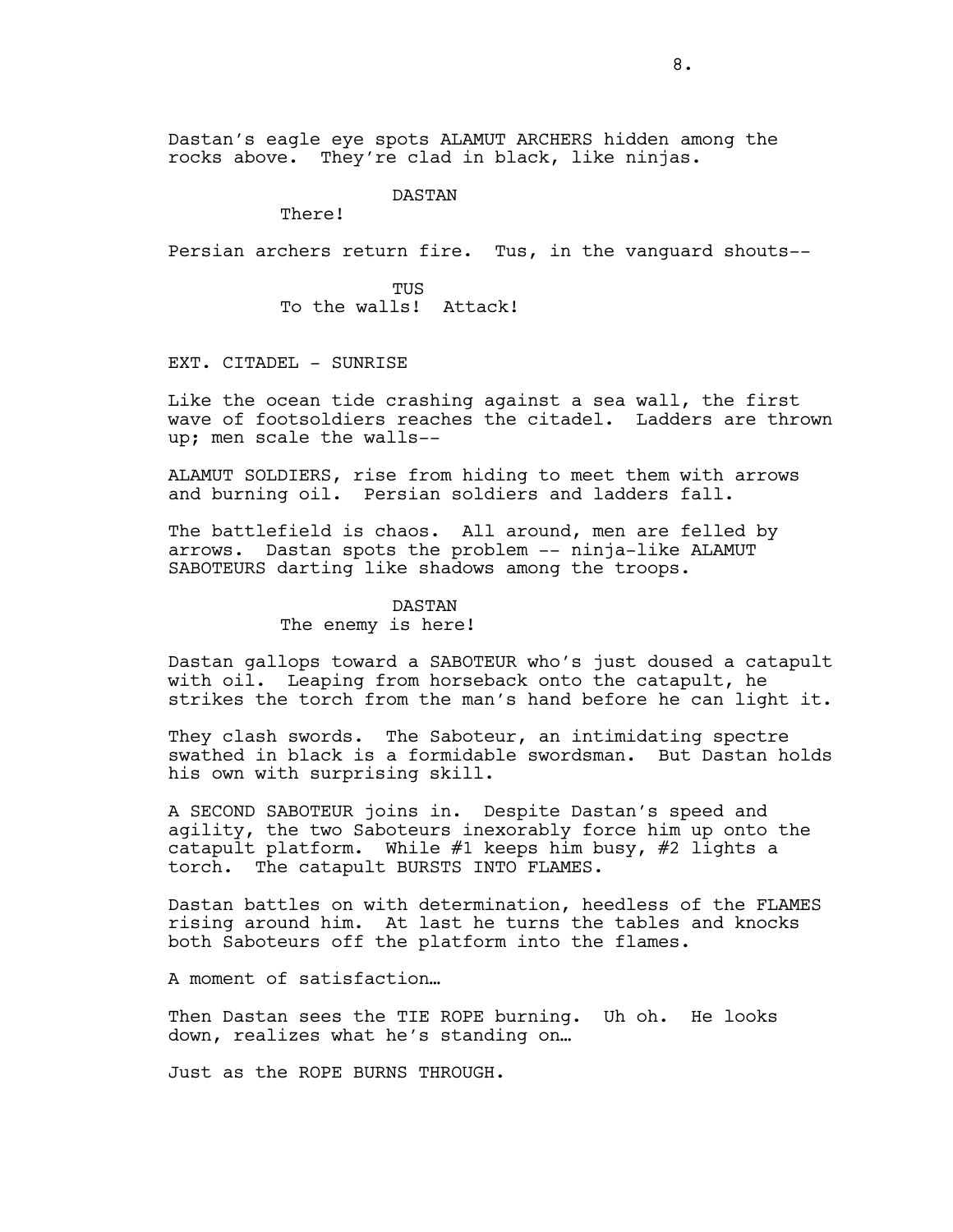The catapult arm FLINGS Dastan into the air. He soars toward the ramparts…

EXT. RAMPARTS - DAY

Alamut SOLDIERS, fighting off the invaders, look up to see an enemy soldier hurtling toward them like a cannonball.

Whizzing over their heads, Dastan makes a desperate grab at a passing canvas awning. It RIPS -- but slows his flight as he tears through a series of canvas awnings, one after another.

Dastan's amazed he's survived until…

He runs out of awnings. Confronted with a FATAL DROP to the next rampart, he saves himself by grabbing the torn canvas of the last awning.

On the rampart below, a trio of ARCHERS take aim. Dastan dangles in space, a prime target.

Pushing off the stone wall with his feet, he struggles to climb the torn canvas. The first volley of arrows barely misses him. Dastan climbs faster. As he nears the top…

The canvas RIPS -- dropping him further than before and SLAMMING him into the wall. (Thanks to which, the second volley misses him too.)

Dastan gets a new idea. He starts to "run" back and forth along the wall, swinging on the canvas to gain momentum.

The cloth RIPS more. Not good. He's hanging by a thread.

His eye is on a nearby parapet: if he can swing to it…

EXT. CITADEL GATE - DAY

Persian soldiers on the narrow bridge leading to the citadel run a BATTERING RAM into the iron gate. Heave-ho! BAM!

And again. BAM! The battering ram SMASHES through the gate. The triumphant horde storms through the vaulted entrance--

Only to find themselves confronted by a SECOND GATE! A TORRENT OF ARROWS is unleashed on them from above. They're trapped by the men rushing in; it's a slaughter.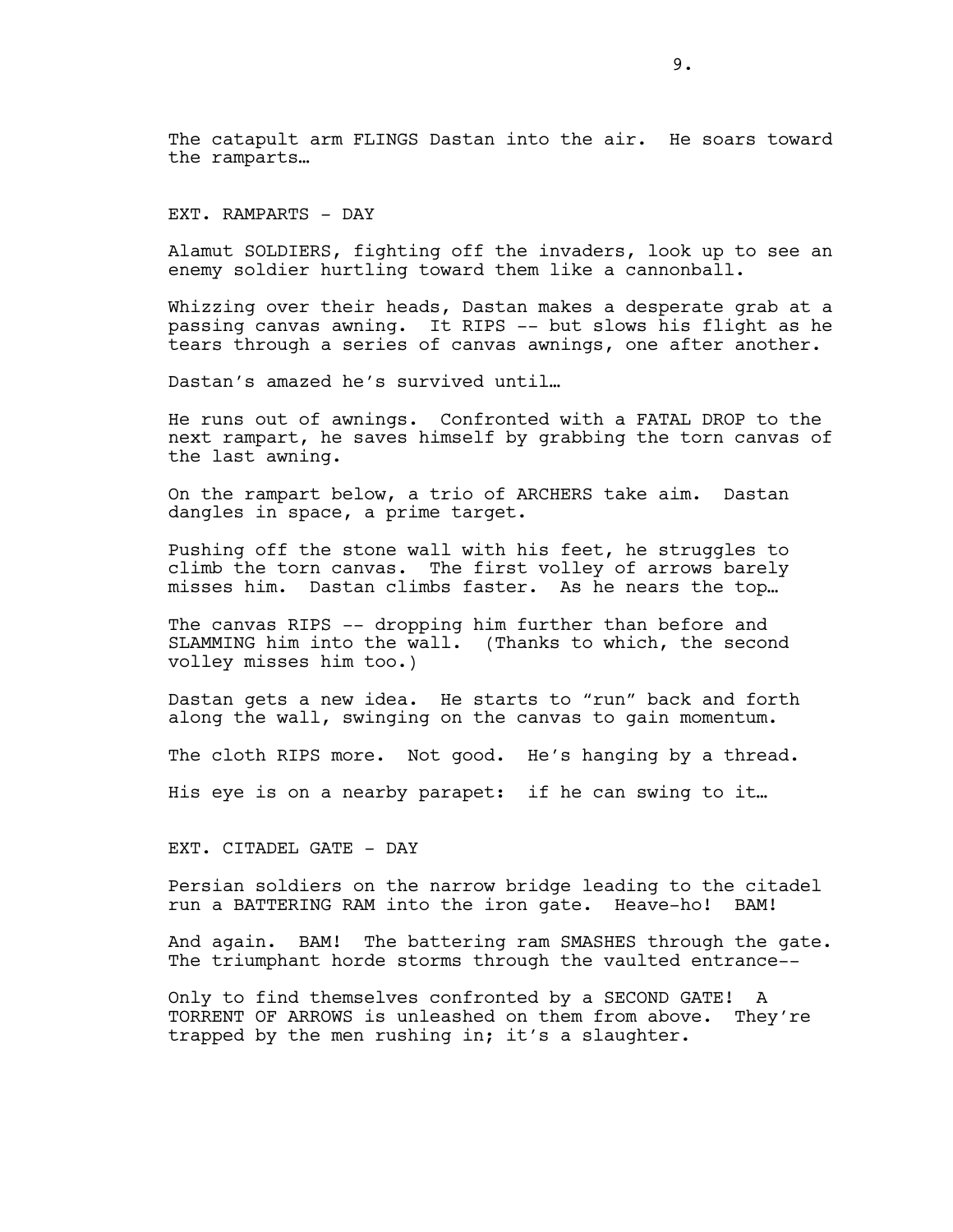EXT. RAMPART - DAY

Running on the wall, Dastan swings almost within reach of the parapet… just misses it. He swings back the other way; an ARROW grazes him.

Below him, two more ARCHERS join the firing squad. They load their bows.

With determination, Dastan backs up as far as he can for the final swing, the one that has to make it…

As he's swinging toward the parapet, his canvas "rope" BREAKS. Dastan sails through the air…

Grabs for the parapet… misses it… plummets toward earth…

And, brilliantly, saves himself by grabbing a window ledge below. Scrambles through, just escaping a hail of ARROWS.

INT. GUARD TOWER - DAY

Dastan lands in a stone corridor. FIVE ALAMUT SOLDIERS converge on him. He draws his sword.

And now we see Dastan fighting in his element. His style is medieval *Parkour*; he uses walls, railings, statuary- anything he can bounce, grab or roll off of for an advantage. Fighting him is like trying to grab hold of a bar of soap.

At one point, under double attack, Dastan reaches for his dagger-- only to find the sheath empty. Oh yeah, he gambled it away. CURSING, he ducks one blow while blocking another.

Dastan runs to the edge, looks down over the parapet.

HIS POV: The main bridge below, clogged with soldiers.

Beside him, thick rope cables rise from an open SHAFT.

ALAMUT SOLDIER (IN FOREIGN) Stop him!

As the soldiers descend on him, Dastan jumps onto the main CABLE and does a fireman's slide to the platform below.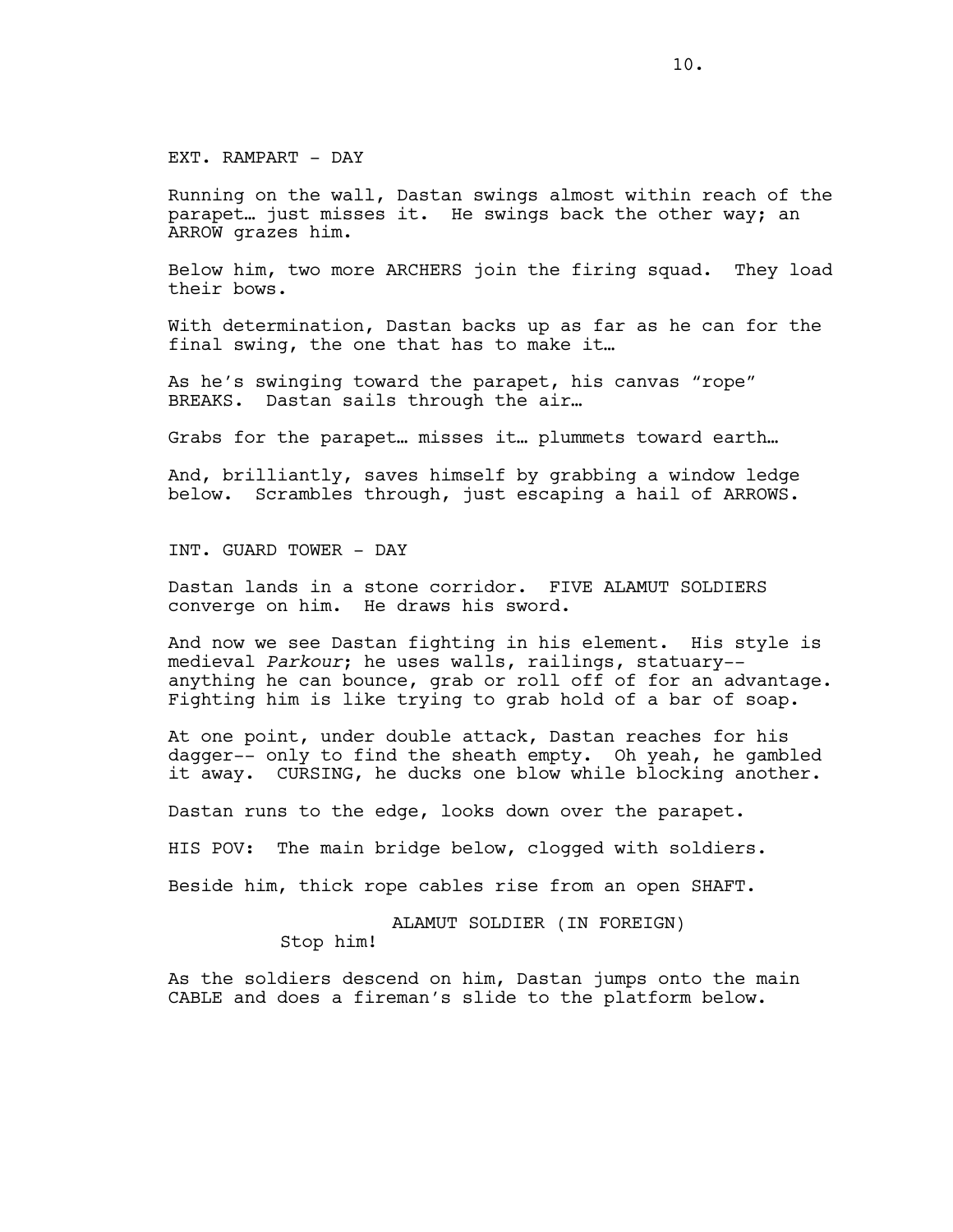INT. GUARD CONTROL ROOM - DAY

Dastan lands; GUARDS rush him. He flips one, sends the next plummeting down the shaft -- grabs a crank lever--

ALAMUT SOLDIER (IN FOREIGN)

NO!!

Dastan THROWS the lever, releasing the crank, which TURNS--

EXT. CITADEL ENTRANCE - DAY

A CHEER erupts from the horde of Persian soldiers as the GATE RAISES. Men pour into the citadel.

OUTSIDE THE GATE

TUS stares in disbelief as the bridge empties of men.

**TUS** To the bridge!

FROM ALL SIDES, soldiers pour onto the narrow bridge.

INT. BEDROOM IN ROYAL PALACE - DAY

Tamina gazes out the window. A HANDMAID bursts in.

HANDMAID

My Lady! We must flee! The invaders have breached the gate!

TAMINA What? How did this happen?

HANDMAID There is no time-- you must save yourself!

TAMINA There is far more at stake than my safety.

The Handmaid bows her head in acknowledgment. Tamina remains calm and self-possessed.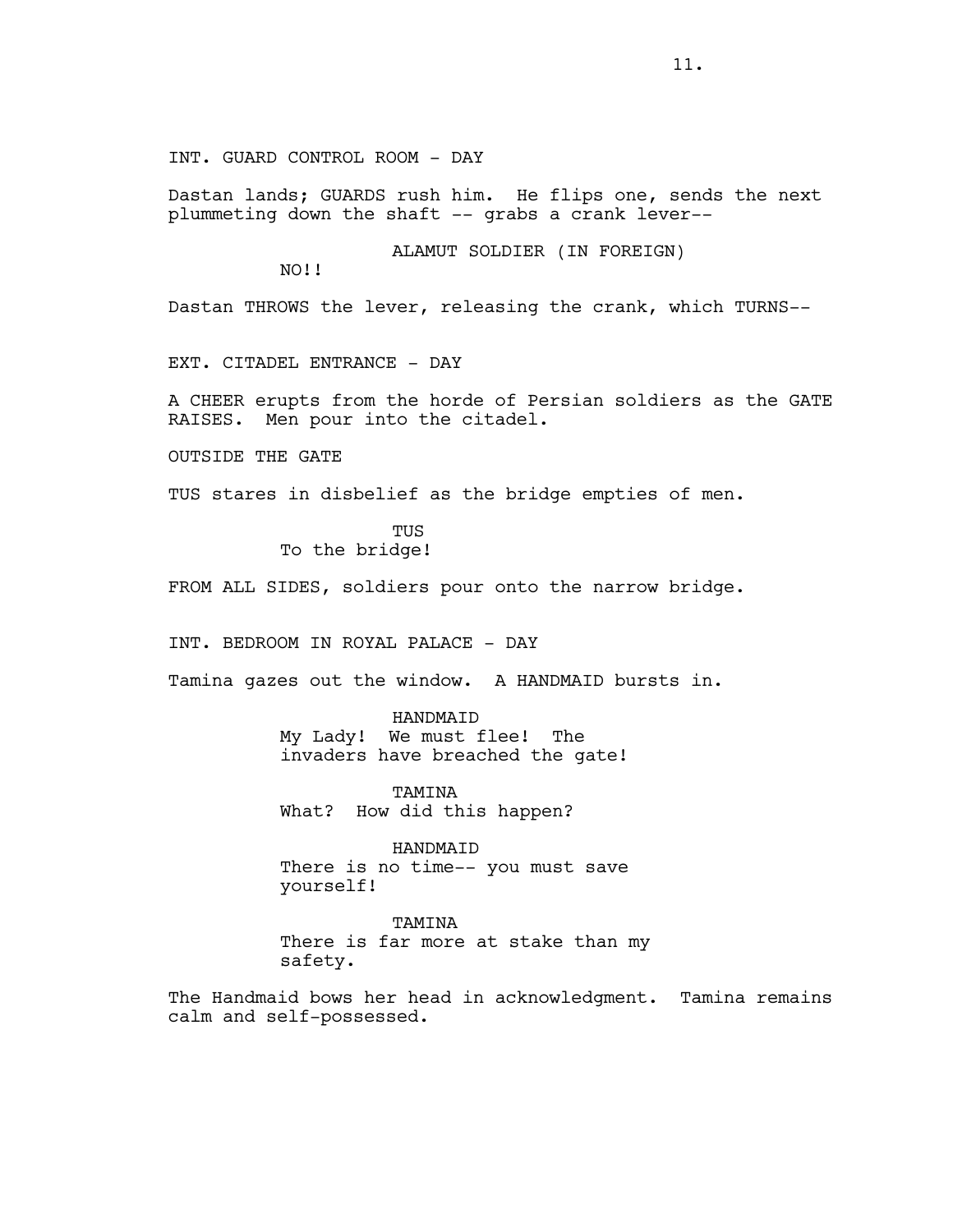### HANDMAID

Yes my lady.

EXT. CITADEL MAIN COURTYARD - DAY

A courtyard of austere and exotic Eastern beauty. At the far end stands a temple with a sacred FOUNTAIN guarded by stone lions -- all carved out of a massive block of pure white marble.

A flood of Persian soldiers soon overwhelms the defenders.

EXT. CITY STREETS - DAY

Civilians flee screaming through narrow stone streets.

EXT. INSIDE THE CITADEL - DAY

The twins fight side by side without breaking a sweat.

Nizam rides through the enemy troops wielding two swords at once with a deadly dexterity surprising for a man his age.

Tus, hacking his way to victory, pauses --

TUS Where's Dastan?

EXT. ANOTHER RAMPART - DAY

Dastan emerges onto a quiet rampart -- a narrow trench between two high walls. The battle has not yet reached this part of the castle.

A FLASH OF LIGHT catches Dastan's eye… he looks up at an arched window where somebody is signalling with a small hand mirror… a fleeting glimpse of a beautiful female silhouette behind a sheer curtain: Tamina.

Then… HOOFBEATS. Dastan turns to see a mighty ALAMUT WARRIOR galloping toward him on an armored stallion.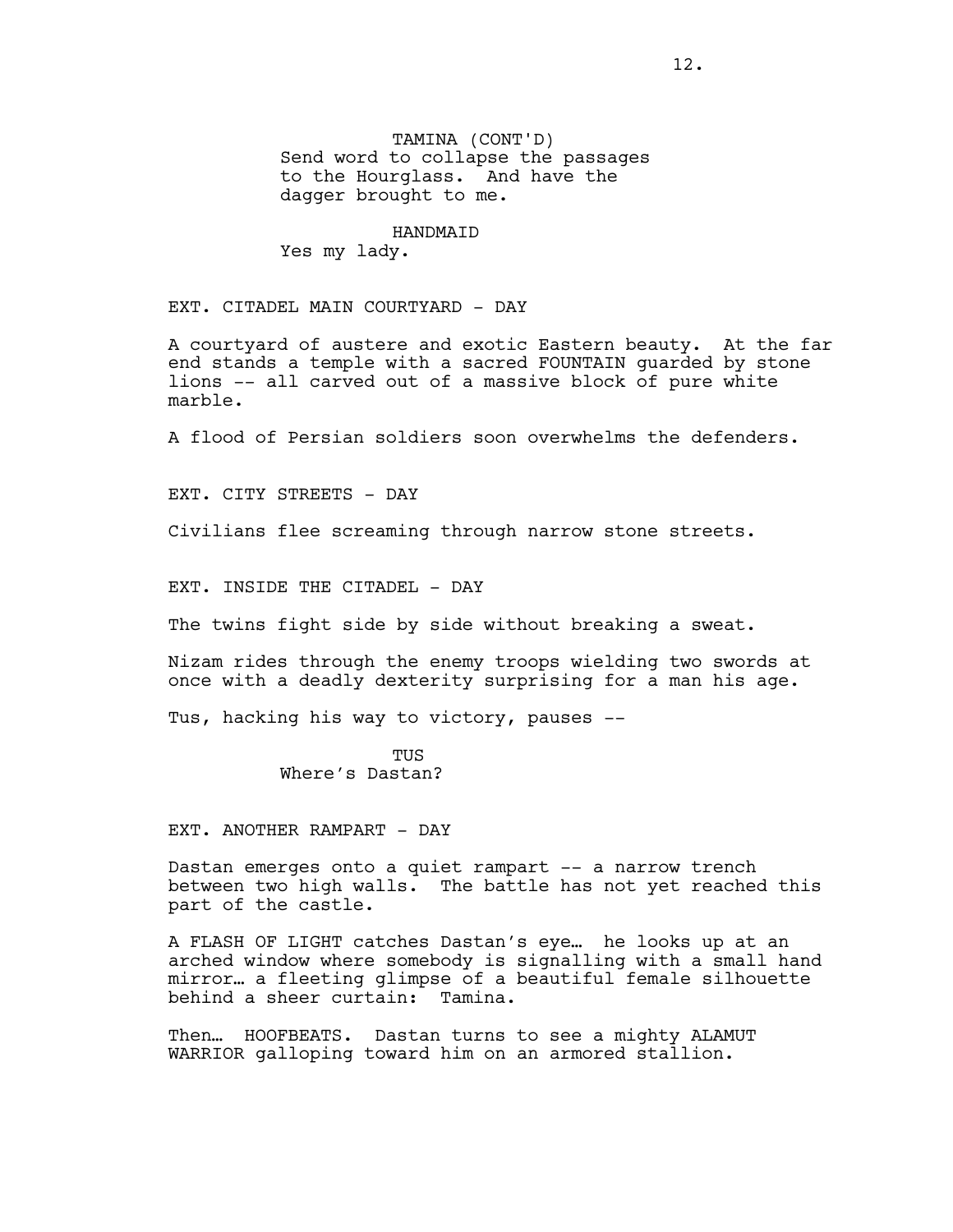Dastan's trapped between the walls. The corridor is too narrow for him to escape. He's about to be trampled.

The WARRIOR draws a scimitar…

At the last instant Dastan runs straight up the wall-- pushes off with a backflip and lands ON THE HORSE!

The two men GRAPPLE on horseback. Sparks fly as armor and weapons scrape the stone walls at full gallop.

They fight -- Dastan getting the worst of it as his more heavily-armored opponent pounds him mercilessly. The Alamut warrior raises his sword to finish Dastan once and for all…

Dastan throws his arms around the warrior's waist, dragging him from the saddle. The two men crash to the ground.

Dastan fights his way loose. Only then does he realize that the man he is struggling with is dead; an ARROW protrudes from his back. Dastan looks up to see Persian SOLDIERS running toward them.

# PERSIAN SOLDIER The horse! Get the horse!

The soldiers run greedily past Dastan after the riderless horse, leaving him alone with the fallen warrior.

Dastan removes the warrior's helmet. His face is noble and in agony; worse than the mortal wound is the shame of his own failure… Dastan removes his breastplate to give him air.

TAMINA'S POV - from a window above she looks down and sees Dastan kneeling over the body.

The young warrior tries to speak-- Dastan cranes closer to hear his last words -- too late. He's dead.

Dastan slumps to a seated position, spent. We HEAR the victorious Persian soldiers looting the city in the distance.

Dastan notices a cloth-wrapped bundle tucked into the dead warrior's waistband, under his armor. He pulls it out. Unwraps it.

It's a ceremonial DAGGER with a glass handle encrusted with precious stones. Ancient and otherwordly, as if it had been made by the gods, not men.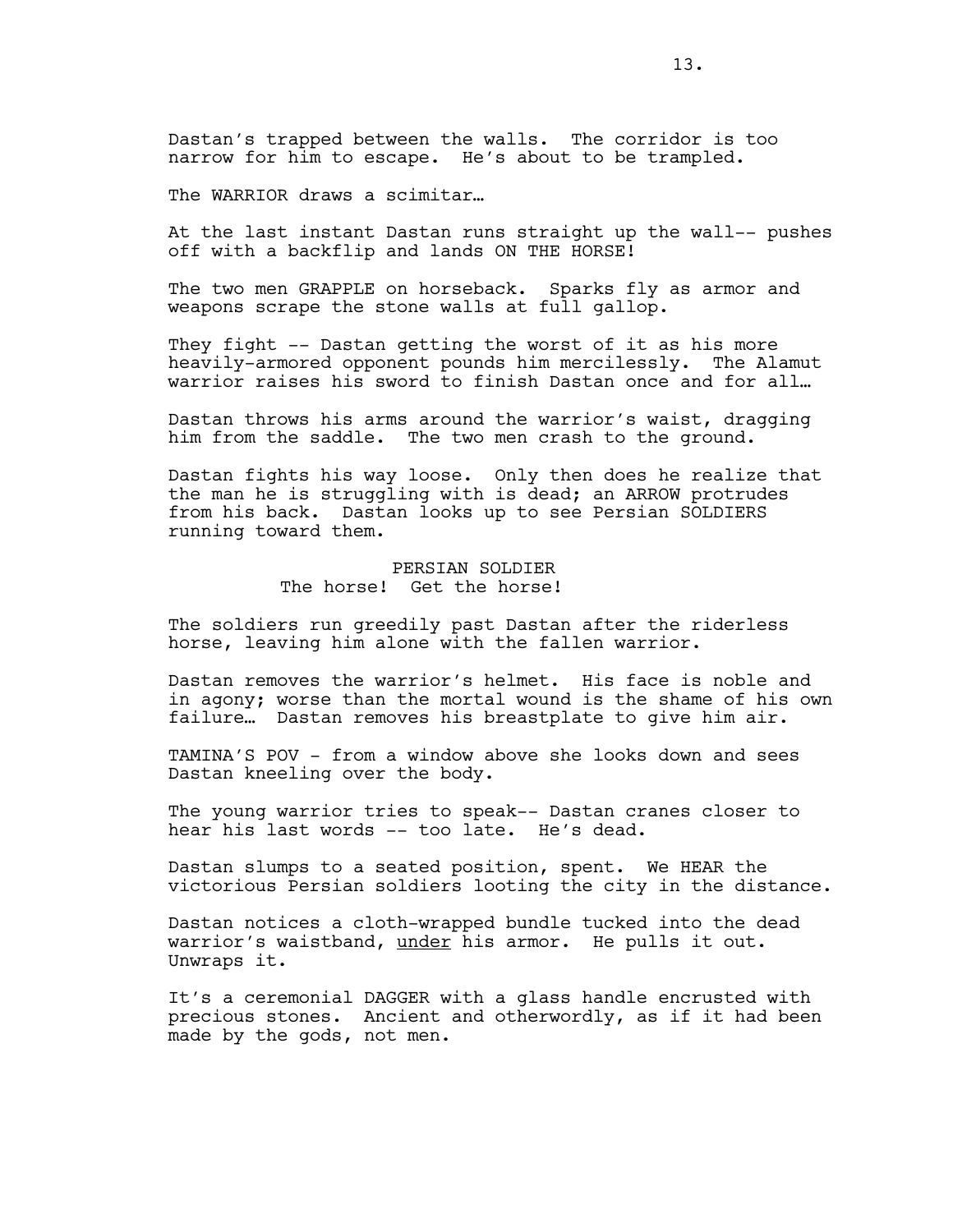The glass handle is half-filled with a fine white sand, so naturally bright it glows. Dastan tilts it curiously, the way you might tilt an hourglass.

Glad to have it, Dastan sheathes the dagger in his own empty scabbard…

ON TAMINA - her eyes burn with fury as she watches. Dastan's clothes are charred and torn from his escapades-- she takes him for the lowest sort of thief, one who loots the bodies of the dead for easy plunder.

EXT. CITADEL MAIN COURTYARD - DAY

Dastan emerges and spots his brothers conferring with Nizam amidst the crowd of soldiers. He approaches.

NIZAM

(to Tus) It stands to reason that their secret armories are well concealed. Why not leave a team behind here to search for them?

**TUS** (spotting his brother) Dastan. Where have you been?

DASTAN Tus, I opened the gate!

Tus, in a bad mood, snaps--

**TUS** Every man here played his part. Don't take credit for their bravery.

The Twins sneer and turn their back on Dastan, resuming the previous conversation…

FARHAD

(eager for booty) Nizam is right. Why don't I stay and search for the armories?

FARHAN

Why not me?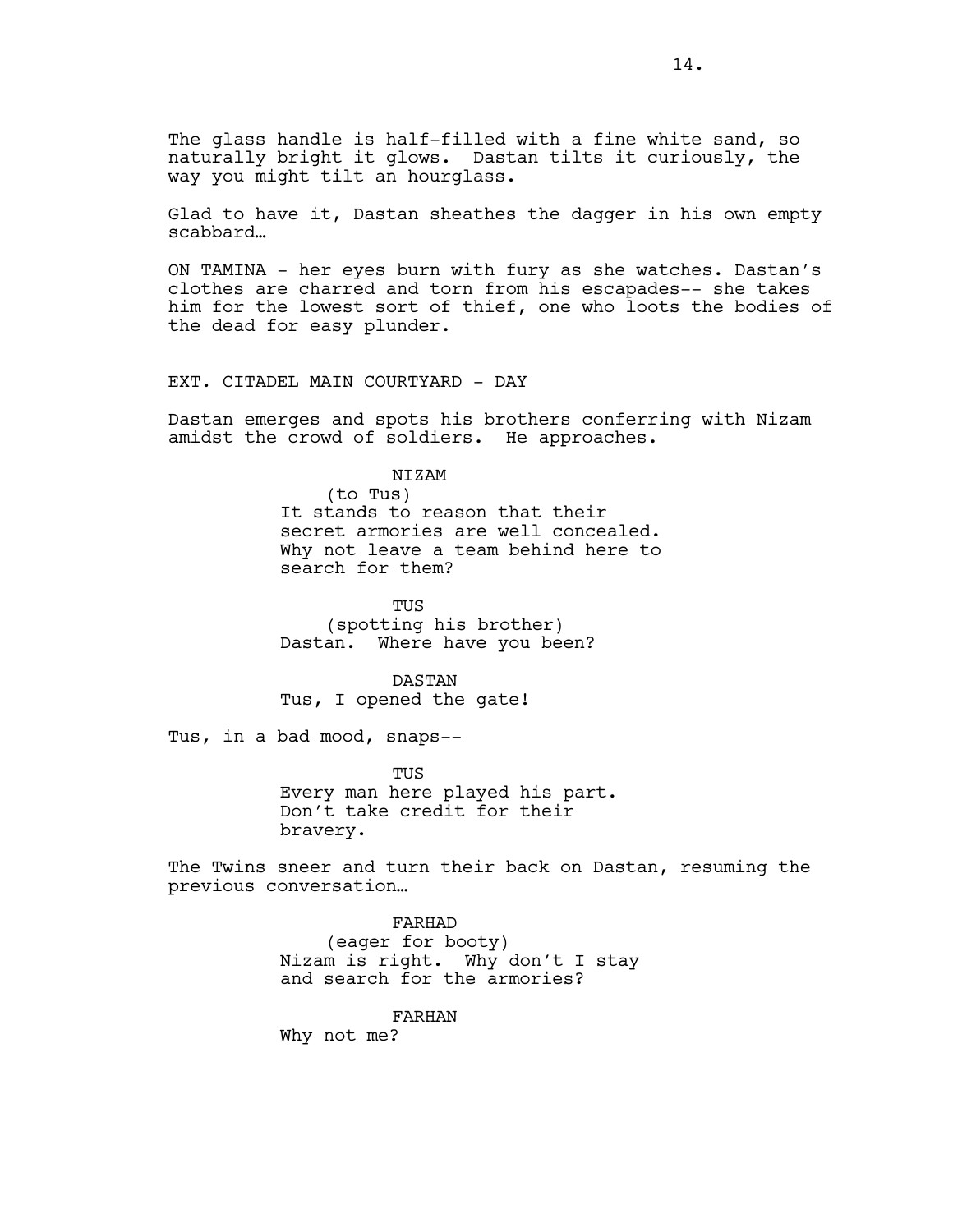TUS All of you -- return home. I myself shall conduct the search for these weapons that we came to find.

The steel in his tone warns them all not to arque further.

NIZAM (bows deeply) We hear and obey, my prince.

ACROSS THE COURTYARD

An OFFICER inspects a group of captive YOUNG WOMEN the soldiers have brought in. Among them is Tamina, her fine white dress concealed under a drab cloak.

Tamina evades the Officer's gaze; he lifts her chin to get a good look at her face.

> OFFICER Let's see your hands.

Tamina shows one hand. The Officer yanks the other into view, then gives her a rough whole-body frisk. Tamina suppresses her shame and anger as he moves on the to next girl.

REVEAL: Tamina's palmed the ornate RING she was wearing earlier. She slips it unnoticed into the folds of her cloak.

Across the courtyard she spots Dastan. Her eyes burn into him, and especially into the DAGGER in his belt…

EXT. CENTRAL ASIAN VALLEY - DAY

A caravan of Persian SOLDIERS, HORSES and CAMELS wends its way down from the forbidding, icy mountain peaks.

Dastan sits backward in his saddle, reading a book. Nizam rides up alongside.

> NIZAM Your brothers do you an injustice. You turned the battle.

DASTAN I don't need their praise.

Nizam smiles.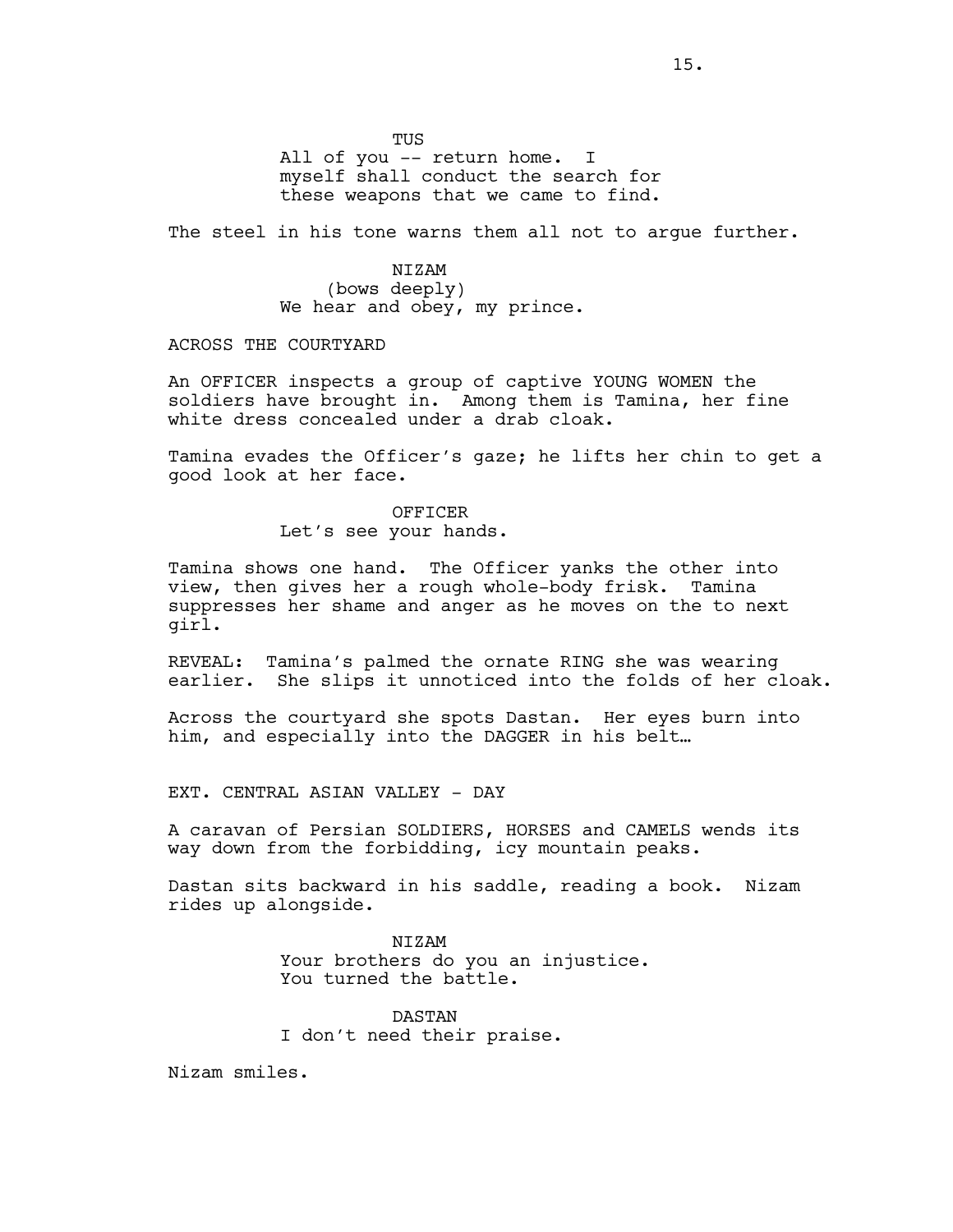### NIZAM

You have much to learn about the ways of politics, Dastan. Praise, flattery, renown -- these are the currency of power in court.

Nizam gestures toward a row of carts laden with booty.

NIZAM (CONT'D) Look, your brothers bring your father treasures, trophies of war. What have you brought to gain his favor?

DASTAN I'd rather earn his favor honestly.

### NIZAM

How so?

Dastan puts away his book and turns around in the saddle.

# DASTAN

Nizam, why do we win victories? Because we have the greatest army. The army he built, with his life's blood, starting from nothing. That was an accomplishment. What have I done thus far except go along for the ride?

#### NIZAM

To be the son of a great king- even a fourth son-- is a destiny most men would envy.

# DASTAN

Do you know what I want? To set forth from home with no army, just one horse and a good sword, and no one knowing I am the son of Shahraman. Then my achievements may be small-- but they'll be mine. And I can bring them home to him with pride.

# NIZAM

(with a twinkle) Dastan, I have misjudged you. I thought you the most modest of my King's sons. In fact, you are the most ambitious.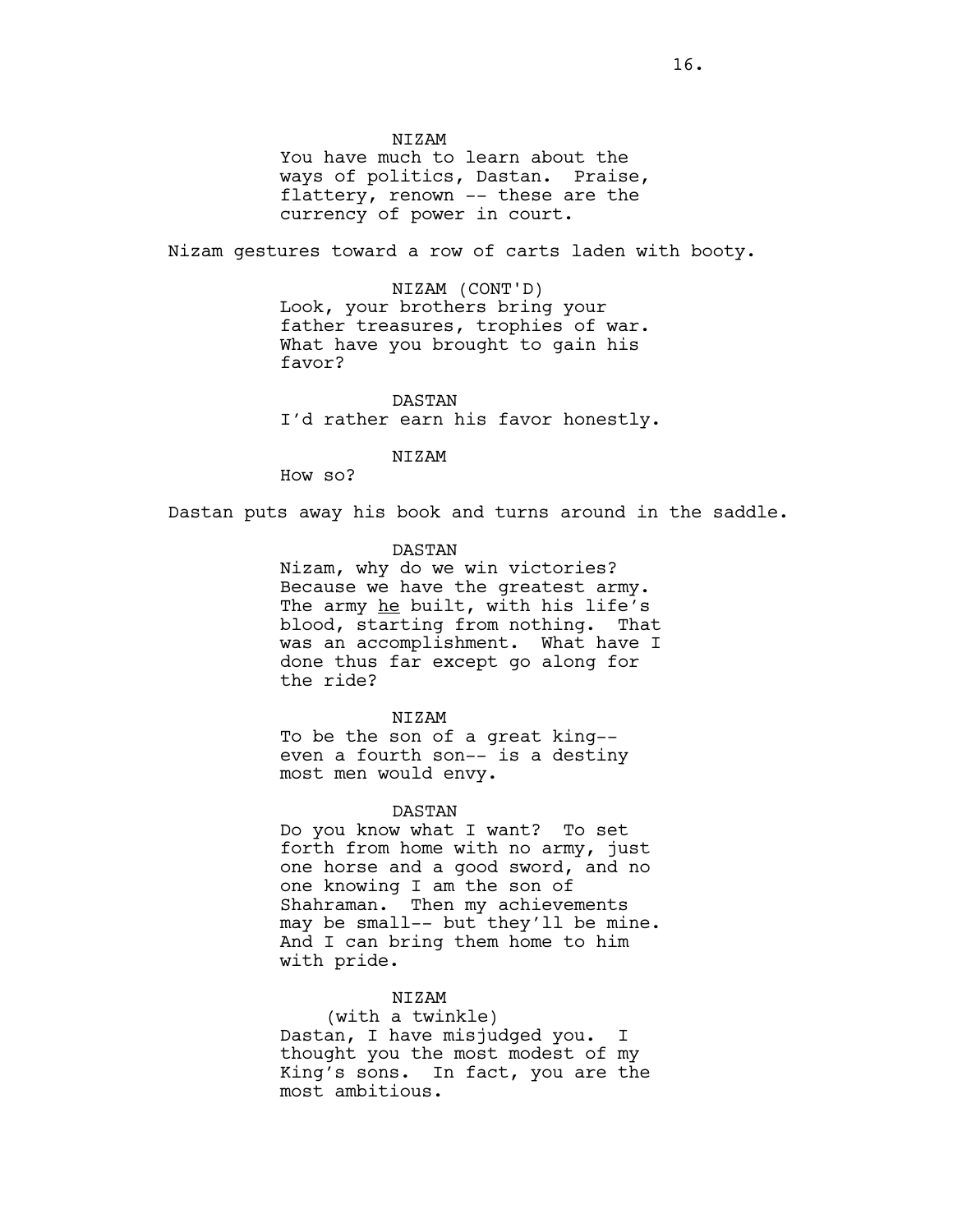DASTAN I'm not joking, Nizam. I will do it. As soon as we arrive, I'll ask my father for his blessing.

NIZAM You'd do well to bring a gift.

DASTAN Perhaps you're right. If only I'd asked for a share of the loot…

Dastan casts a glance at one of the CARTS piled high with rich silks, tapestries and gold…

> DASTAN (CONT'D) Do you think Tus would mind…?

NIZAM Well... you did open the gate.

Nizam winks at him and spurs his horse onward.

Dastan, alone for the moment, trots his horse close to a cart. He scans the treasures and selects a gorgeous, embroidered silk ROBE as a gift.

EXT. NASAF - SUNSET

The sun sets behind the gleaming spires and domes of the royal city of NASAF. TILT DOWN to REVEAL the dusty caravan finally arriving home.

The returning soldiers are met by a cheering crowd.

The Captain of the Guards, GARSIV (a young hotshot) stands at attention for the returning nobles. His expression sours when Dastan comes abreast of him: the two are about the same age, and clearly have some history.

> GARSIV No injuries, Dastan? Didn't your brothers let you fight?

DASTAN Hardly at all, Garsiv. I'm very rusty; maybe you'll be able to beat me in the tournament this year. Finally.

Dastan smiles tauntingly and rides past.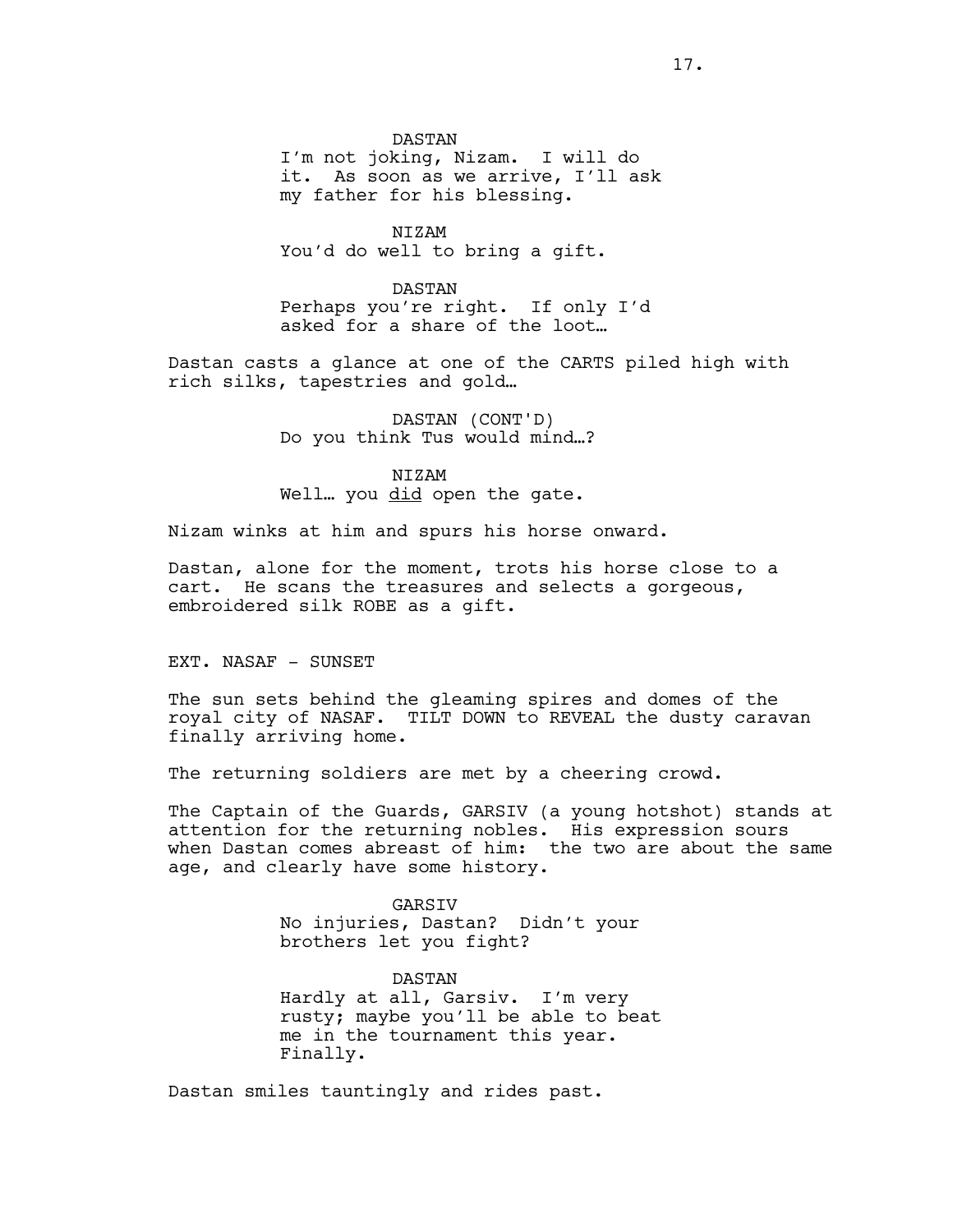# INT. BANQUET HALL - LATER

A magnificent eighth century palace with high vaulted ceilings and tiled mosaics.

Musicians play flutes and tambourines, beautiful slaves circulate, serving delicacies to the guests (all male), seated on cushions at low tables.

# **TAMINA**

Is part of a group of newbie SLAVE GIRLS being prepped by a stern MATRON who makes last minute adjustments to each girl's attire before sending her out with an hors d'oeuvre tray.

The Matron frowns at Tamina's outfit, tugs at it to reveal more cleavage. Tamina, indignant, seems about to slap her - then remembering where she is, submits. Her face burns as the Matron sends her forth with a pat on the ass.

FOLLOW the slave girls as they mix into the crowd… and MOVE PAST them, to a roped-off royal dais where...

### DASTAN

Tears into a chicken leg with gusto. The Twins, eating with elegant delicacy shoot him twin looks of disgust.

# FARHAD You eat like a common foot-soldier.

DASTAN Foot-soldiers know how to enjoy a good meal when they get one. *Bismillah.*

Dastan halts mid-bite as he sees…

TAMINA across the room. He is mesmerized by the sight of her. He drops his chicken and starts toward her…

# ON TAMINA

As she struggles under the weight of the tray. It is unexpectedly lifted from her hands by:

> DASTAN (CONT'D) Allow me… a delicate flower such as yourself needs care and drink, not heavy labor.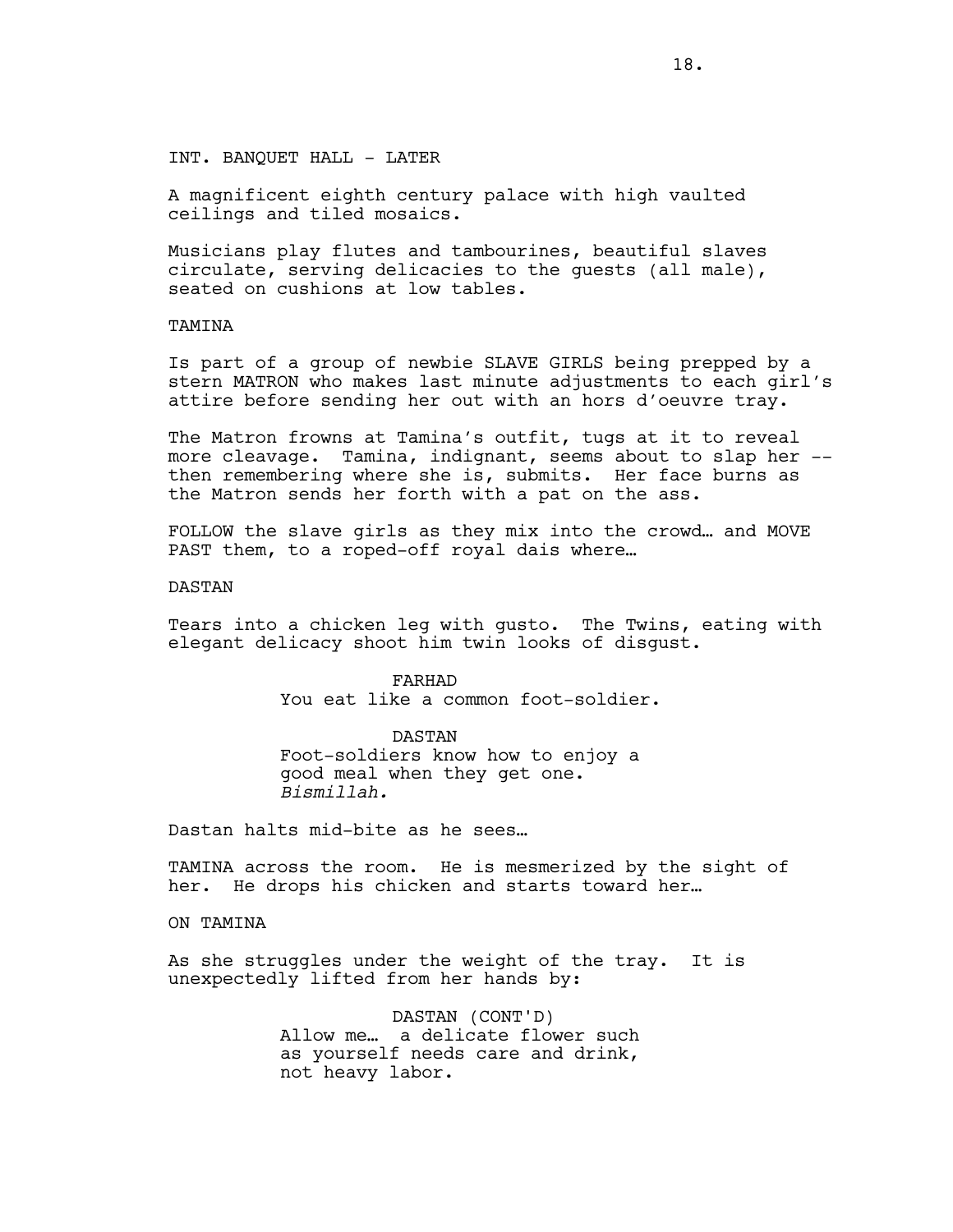With a flourish, he swings the tray to a nearby table, comes up with two goblets of wine and offers one to her…

Her eyes go wide with recognition; he interprets her reaction as fear of being caught by the Matron.

> DASTAN (CONT'D) Have no fear. I'm Prince Dastan and I hereby grant you a temporary reprieve from your duties.

TAMINA (IN FOREIGN) *I have seen you before, you son of a dog. You steal from the dead. I curse your eyes.*

Dastan laughs modestly, not comprehending a word.

### DASTAN

No, please-- there's no need to thank me, Slave-Girl. You will find I'm a very modern thinker. Social rank means nothing to me…

As Dastan babbles on, trying to impress Tamina, her eyes go to the hilt of the DAGGER in his belt…

> DASTAN (CONT'D) …so you needn't be intimidated by the fact that I'm a prince. Although I'm sure it sounds very impressive to you, I'm only a fourth son––

A FANFARE of TRUMPETS signals the start of the royal procession. Everybody surges forward to look; Dastan and Tamina are separated in the crowd…

ANGLE ON TAMINA

As the Matron catches her without a tray and sends her roughly back to the kitchen.

INT. KITCHEN AREA - MOMENTS LATER

Tamina ducks out of the line of slaves and doubles back toward the banquet hall.

SIDE CORRIDOR

Tamina finds herself alone in a dark hallway.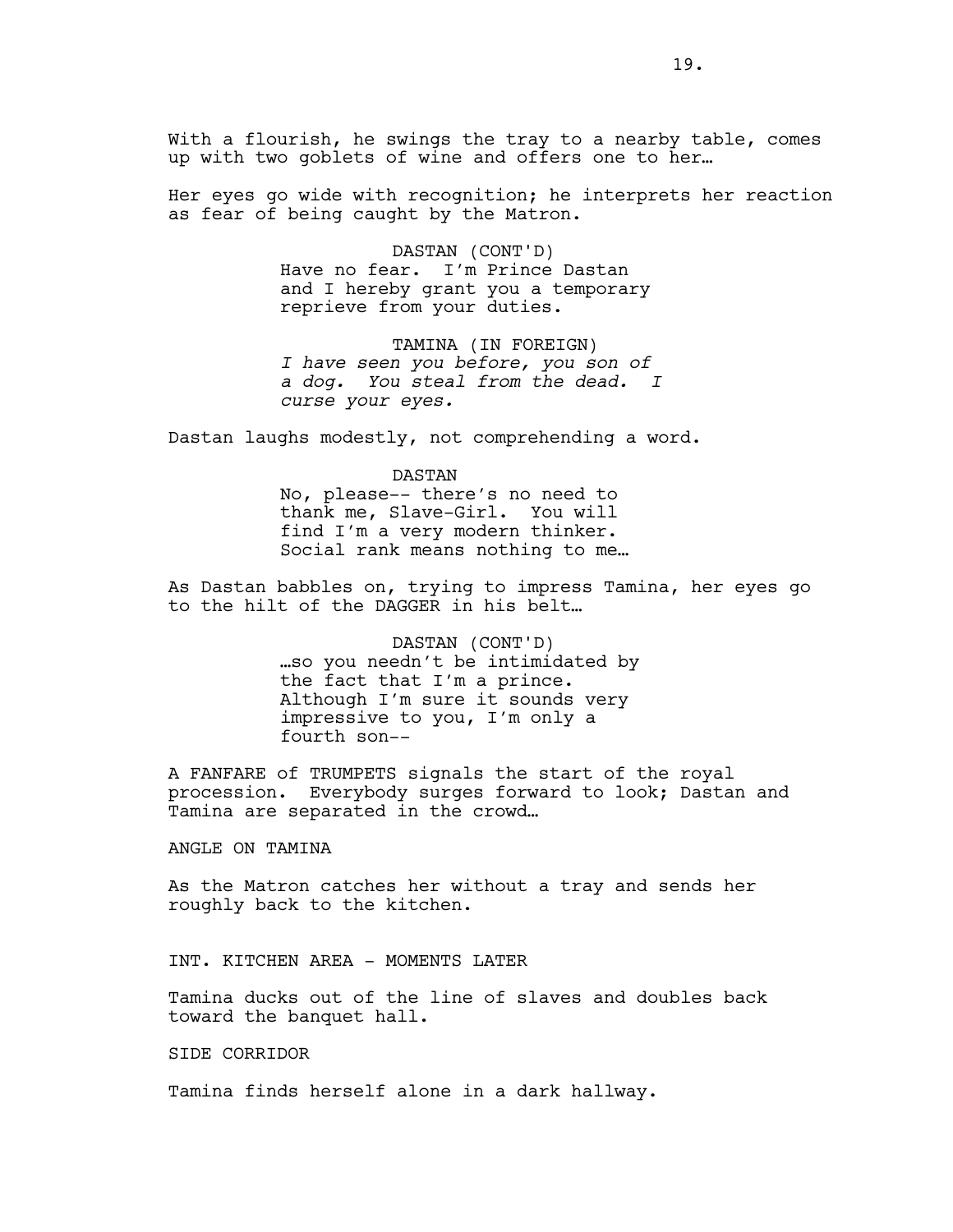A sliver of light spills out of a door that is ajar. She hesitates and peeks inside…

She stares: whatever she sees is definitely something she wasn't supposed to.

> MAN'S VOICE (O.S.) What are you doing here? Somebody grab that girl!

Tamina flees. She races down the hall and slips into a laundry room to hide…

INT. BANQUET HALL - EVENING

KING SHAHRAMAN enters with his entourage. Gray-bearded in silk robes, he's the aged ruin of a once-powerful warrior. All bow deeply as he passes.

AT THE DIAS everyone gathers and takes his place…

Garsiv, Captain of the Guards stands sentry behind the throne.

Nizam steps to the fore ahead of the princes.

# SHAHRAMAN

(embracing Nizam) Nizam, my old friend! Again your wisdom has brought us victory.

# NIZAM

Not my wisdom. By your royal *faar* your sons have brought honor and glory to the banner of Nasaf.

SHAHRAMAN (suddenly perturbed) Where is my eldest son?

# NIZAM

Tus has remained to bring order to the lands conquered in your name. His brothers will convey his greetings to you.

The Twins step forward with elaborately ceremonial, simultaneous bows -- a bit over the top for Shahraman.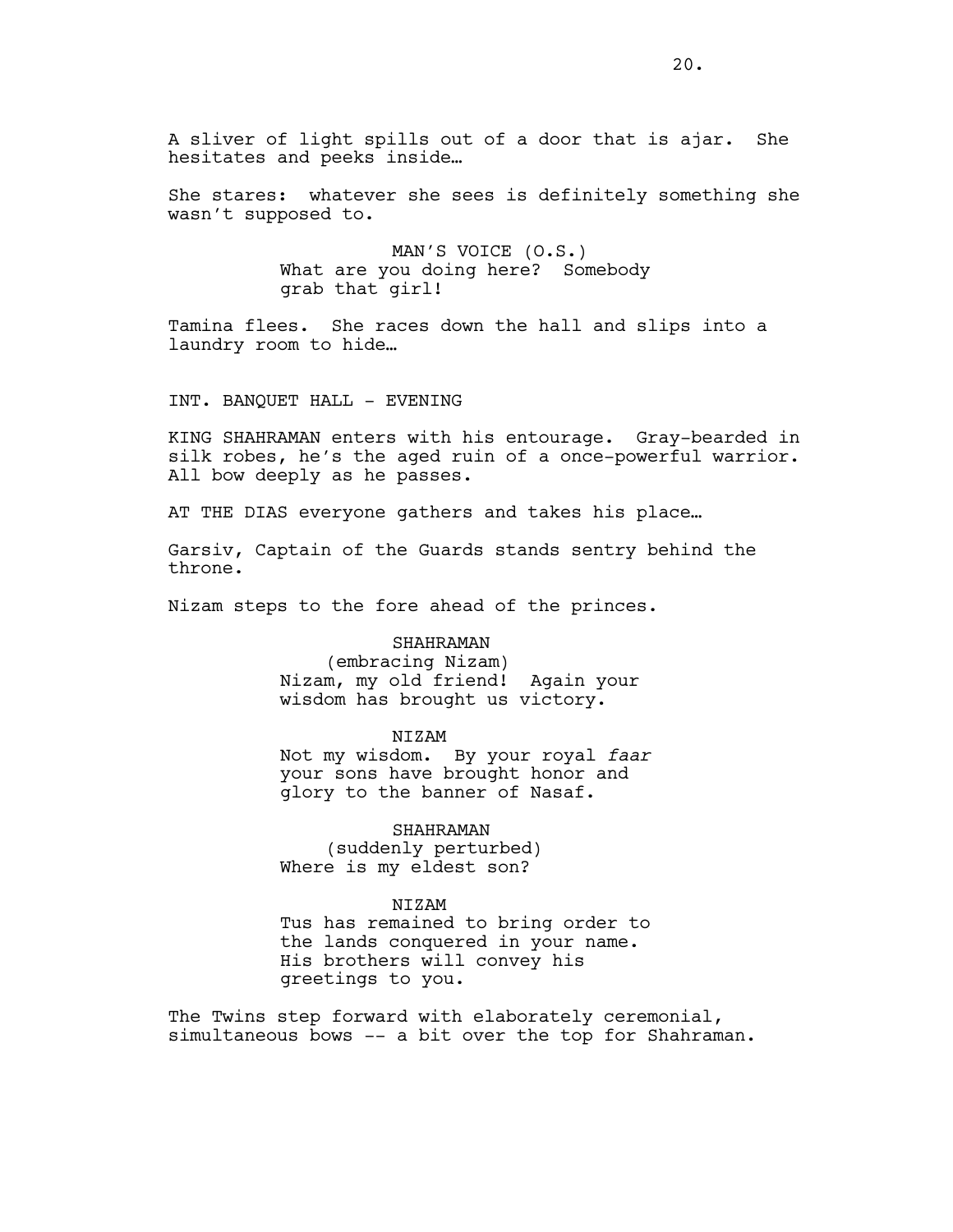### FARHAD

My lord and father, to see you is like seeing the sun after the longest night of winter. Our noble brother has entrusted me--

### FARHAN

Us.

FARHAD --has entrusted us with gifts.

On cue, TEN SLAVES enter bearing ten gold platters laden with jewels, their powerful muscles straining under the weight.

> FARHAN And I bring gifts as well.

### FARHAD

We.

# FARHAN

We bring gifts.

Twenty more slaves parade in, bearing twenty golden platters piled even higher than the first.

> FARHAN (CONT'D) From Turan and Alamut, out of love for you, we carried the treasure--

FARHAD<br>--<u>his</u> as well as ours--

SHAHRAMAN

Alamut?

FARHAN --through treacherous mountains, across the burning desert, and--

# SHAHRAMAN

NIZAM!

The Twins quake; did they say something wrong? Dastan is as confused as they are. Nizam steps forward.

> SHAHRAMAN (CONT'D) What are these babbling fools saying? Did we conquer Alamut?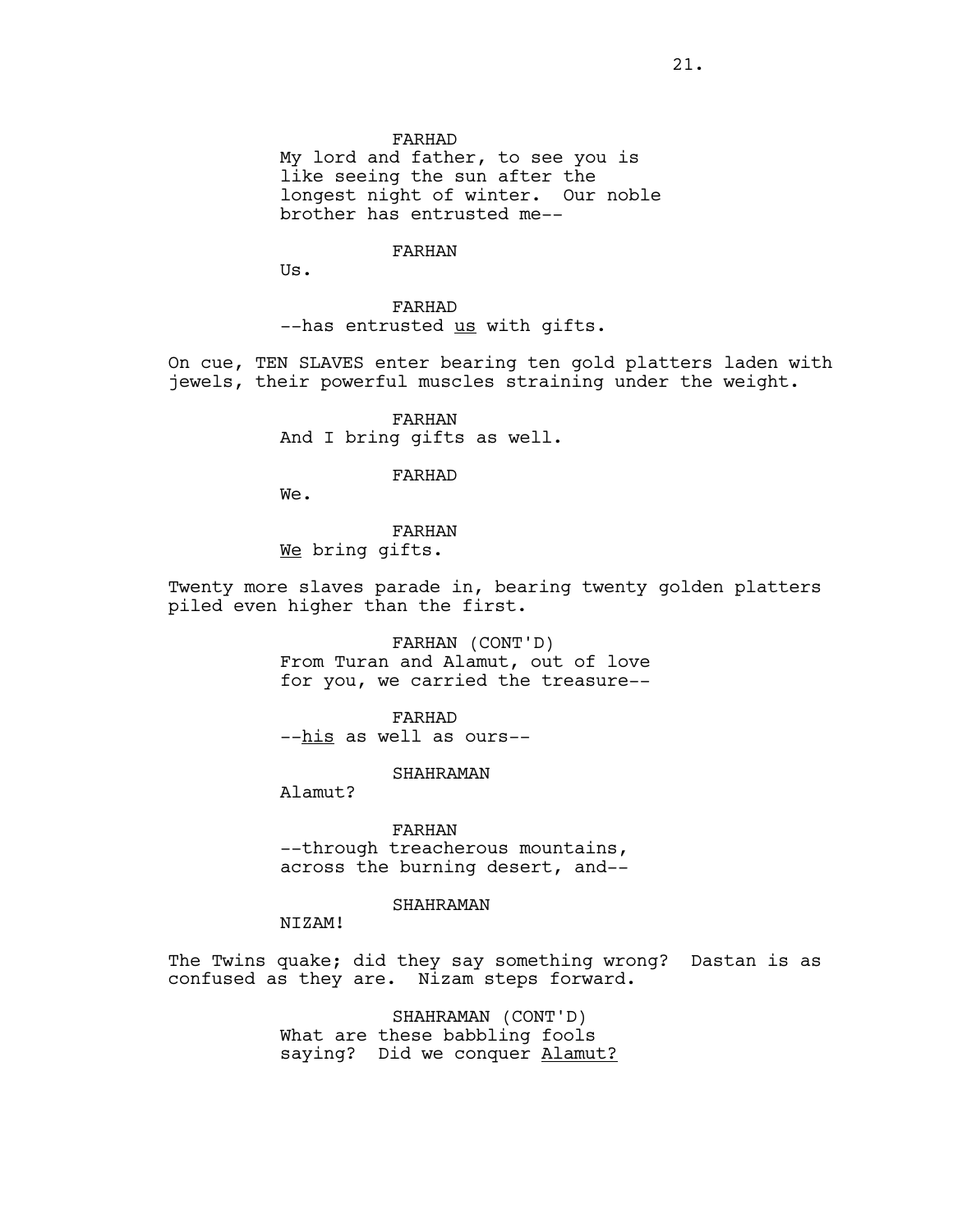### NIZAM

We did, sire.

### SHAHRAMAN

The kingdom of Alamut has endured inviolate for centuries as a sacred city. Why did Tus order the attack?

### NIZAM

O King, your son was provoked by the treachery of Alamut… when you learn the full truth, you will understand. But look, your youngest son waits to greet you.

Shahraman looks at Dastan; his anger melts away. He has a special fondness for this son. Dastan throws himself into his dad's embrace, hugs him hard.

> SHAHRAMAN Dastan. What mischief have you been up to?

DASTAN Father, I've brought you a gift.

SHAHRAMAN (affectionately) Do you mean to say you haven't lost it or gambled it away?

Dastan beckons to a pretty FEMALE SLAVE who appears carrying a cloth bundle -- and in a nifty move, shakes it out, unveiling the ROBE OF HONOR. Everyone oohs.

Shahraman takes the robe. Runs his fingers over the goldembroidered silk. He's genuinely surprised and touched.

> SHAHRAMAN (CONT'D) Dastan, this is unlike you. I shall wear it with pride.

Attendants remove Shahraman's robe and help him don the new one. The Twins seethe with jealousy at such favoritism.

> DASTAN (the perfect moment) Father, I wish to speak with you about a very important matter…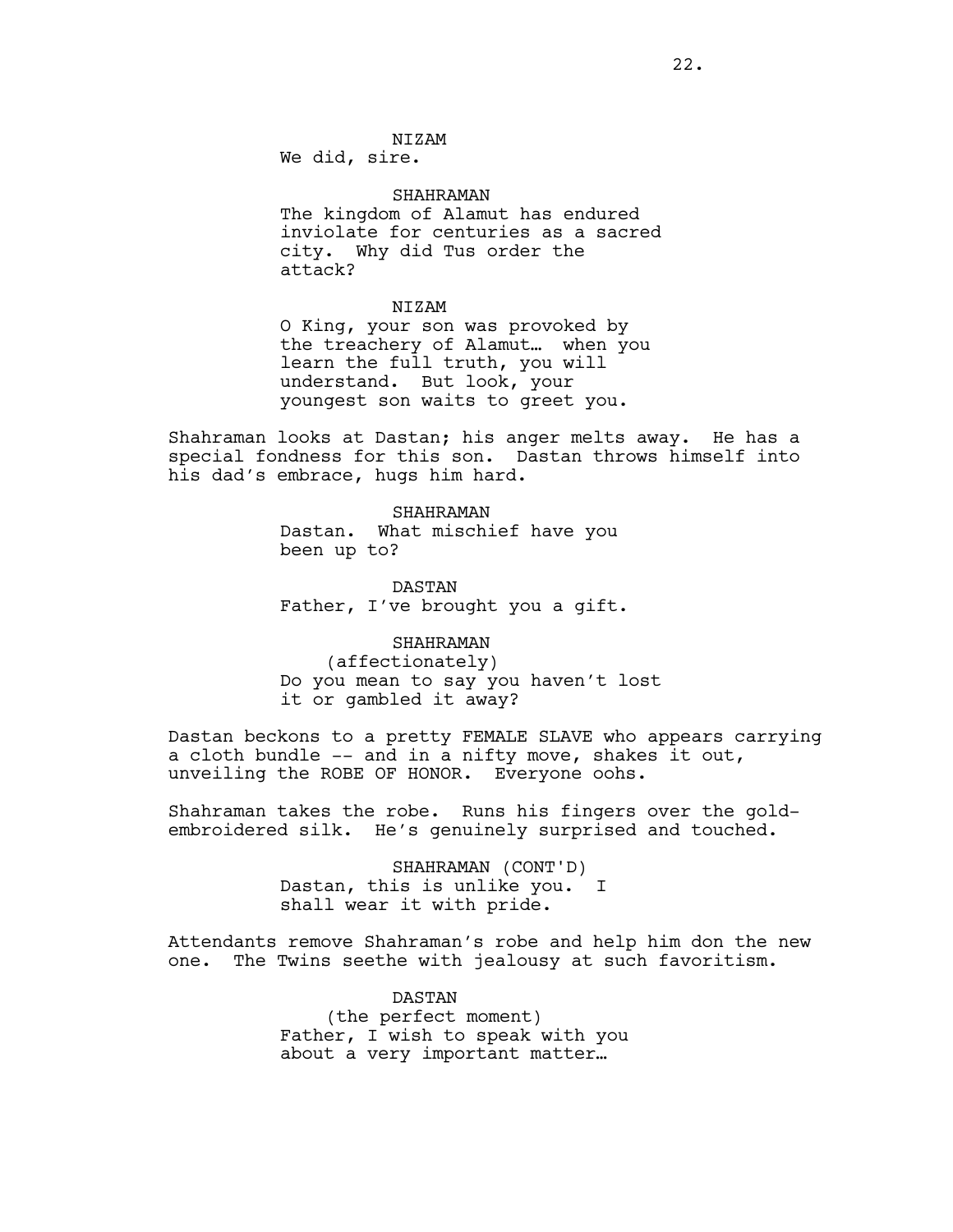# SHAHRAMAN

Later, my son.

Shahraman mounts the dais and seats himself on the throne.

SHAHRAMAN (CONT'D) Now Nizam, tell me of Alamut.

NIZAM O King, we discovered information that Alamut was secretly supporting -- My King, is something wrong?

The new robe seems to itch Shahraman; he tugs at it irritably.

> SHAHRAMAN It's hot. Get to the point.

NIZAM We learned from a captured Turanian warrior that…

DASTAN

Father?

SHAHRAMAN Take off the robe!

Attendants hasten to remove the robe, but cannot. It won't come off-- it's glued to his skin. Shahraman ROARS in pain.

# DASTAN

# Father!!

Shahraman lurches to his feet. Like a maddened bull, he shakes off his attendants, tearing at the robe. STEAM hisses from the burning places where it STICKS to his flesh.

### NIZAM

It's poisoned!

# SHAHRAMAN

Take it off!

Every one is shocked and horrified. Dastan hurtles to his father's side. Catches him as he falls, staining his own clothes with blood. Shahraman is dying in agony, with third degree burns all over his body.

SHAHRAMAN (CONT'D)

…my son?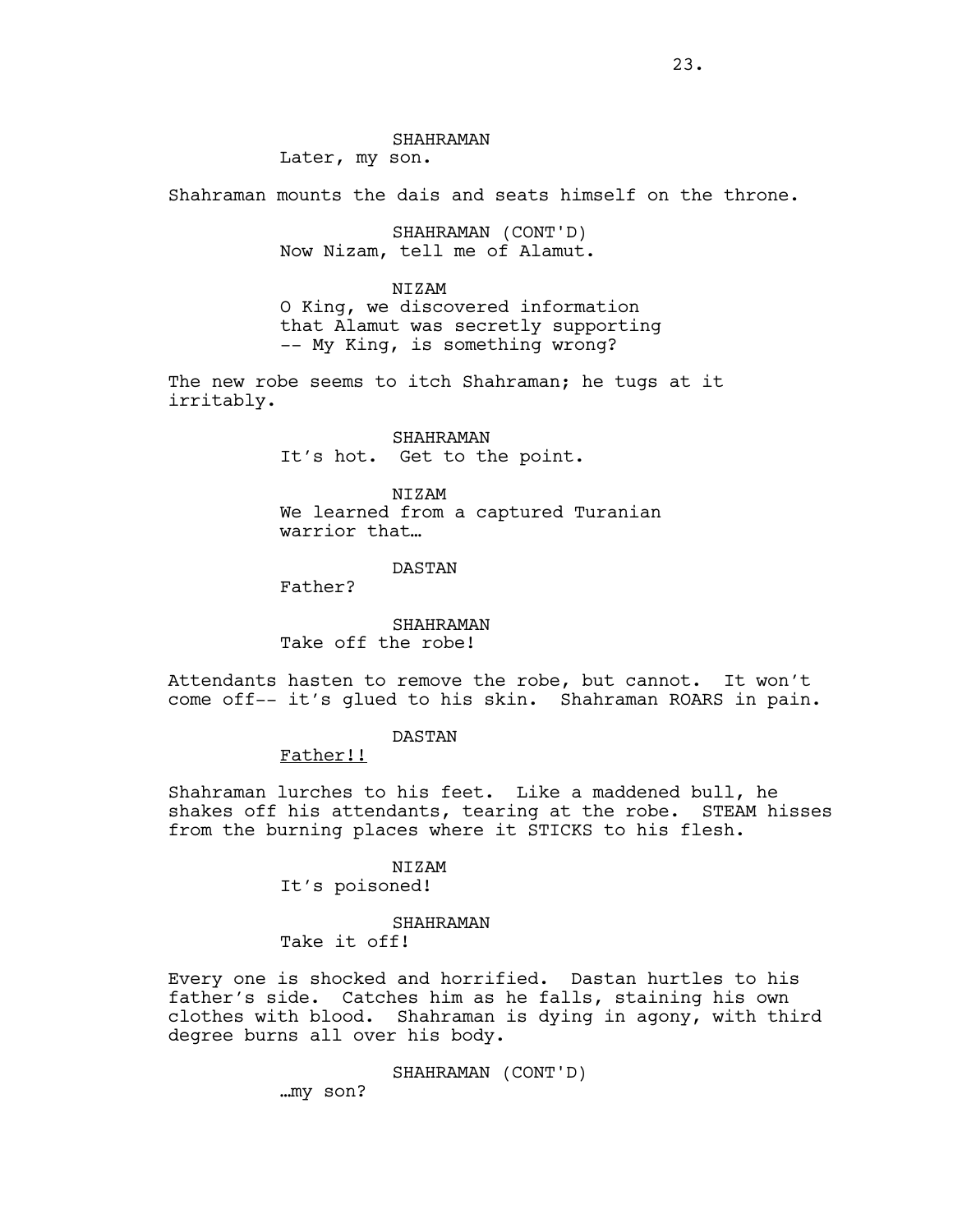Garsiv rushes to help his king. He shoves Dastan aside.

GARSIV You've killed your father!

DASTAN What? No! I--

GARSIV (shouts) Prince Dastan has killed the king!

Guards rip Dastan away from Shahraman. While he struggles, Garsiv and other guards attempt to remove the King's robe, but only intensify his death agony.

> DASTAN (fighting to break free) FATHER!!!

Garsiv lowers Shahraman's dead body to the ground. He draws his sword and points it at Dastan.

GARSIV

Murderer!

The Twins draw their swords as well. All eyes are on Dastan.

DASTAN (choking back tears) I didn't do this! (looks around desperately) Nizam! Tell them…

Nizam looks at him with shocked disappointment.

NIZAM That is for a tribunal to decide, Dastan.

He nods sadly to the guards; they drag Dastan from the room.

With a sudden, desperate burst of strength, Dastan breaks free. He snatches a sword from one of the guards, parries the attack of another and…

…escapes through a small doorway behind the dais.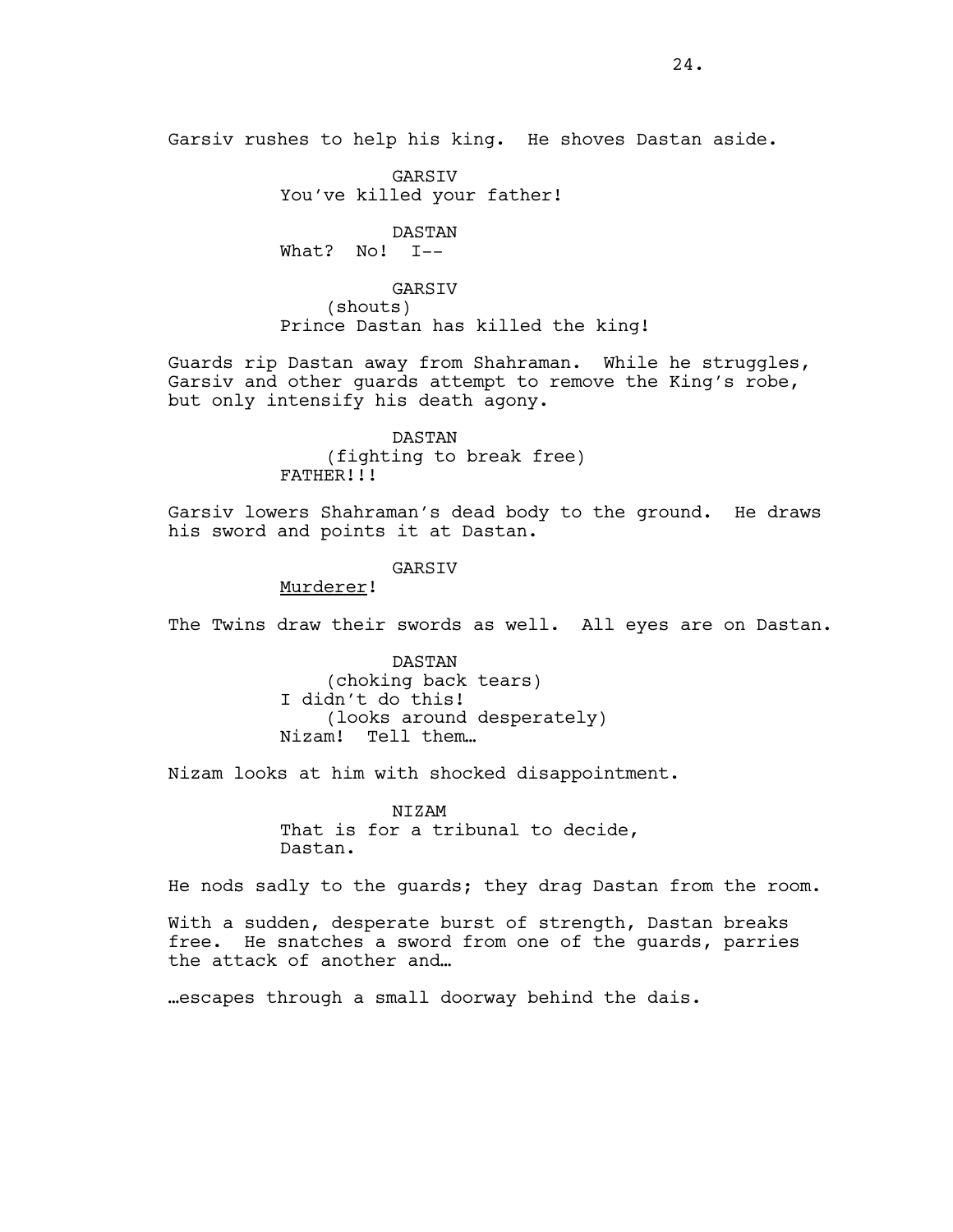Dastan runs for his life. Footsteps and shouts behind him. He ducks into…

INT. LAUNDRY ROOM - CONTINUOUS

Dastan slams the door shut behind him. He turns and sees…

TAMINA

She stands by the window, holding a rope made of knotted sheets. Obviously preparing her own escape.

> DASTAN Slave-Girl! What strange good fortune--

BAM! BAM! Soldiers are at the door. She pushes him to the window.

TAMINA

Go!

EXT. STABLES - NIGHT

Dastan lands with a thud at the bottom of the sheet-rope. Tamina tumbles down on top of him just as he tries to get up.

Tamina leaps to her feet. Dastan is slower getting up.

DASTAN Thank you for your help, Slave-Girl. Now hide yourself. I must flee at once and doubtless you cannot even--

Tamina mounts a magnificent Arabian THOROUGHBRED and takes off at a gallop.

DASTAN (CONT'D)

…ride.

Dastan stares for a moment. Then the GUARDS burst out of the doorway. Dastan leaps onto the nearest available mount-- a humiliatingly small and unimpressive pony-- and spurs it on.

IN THE COURTYARD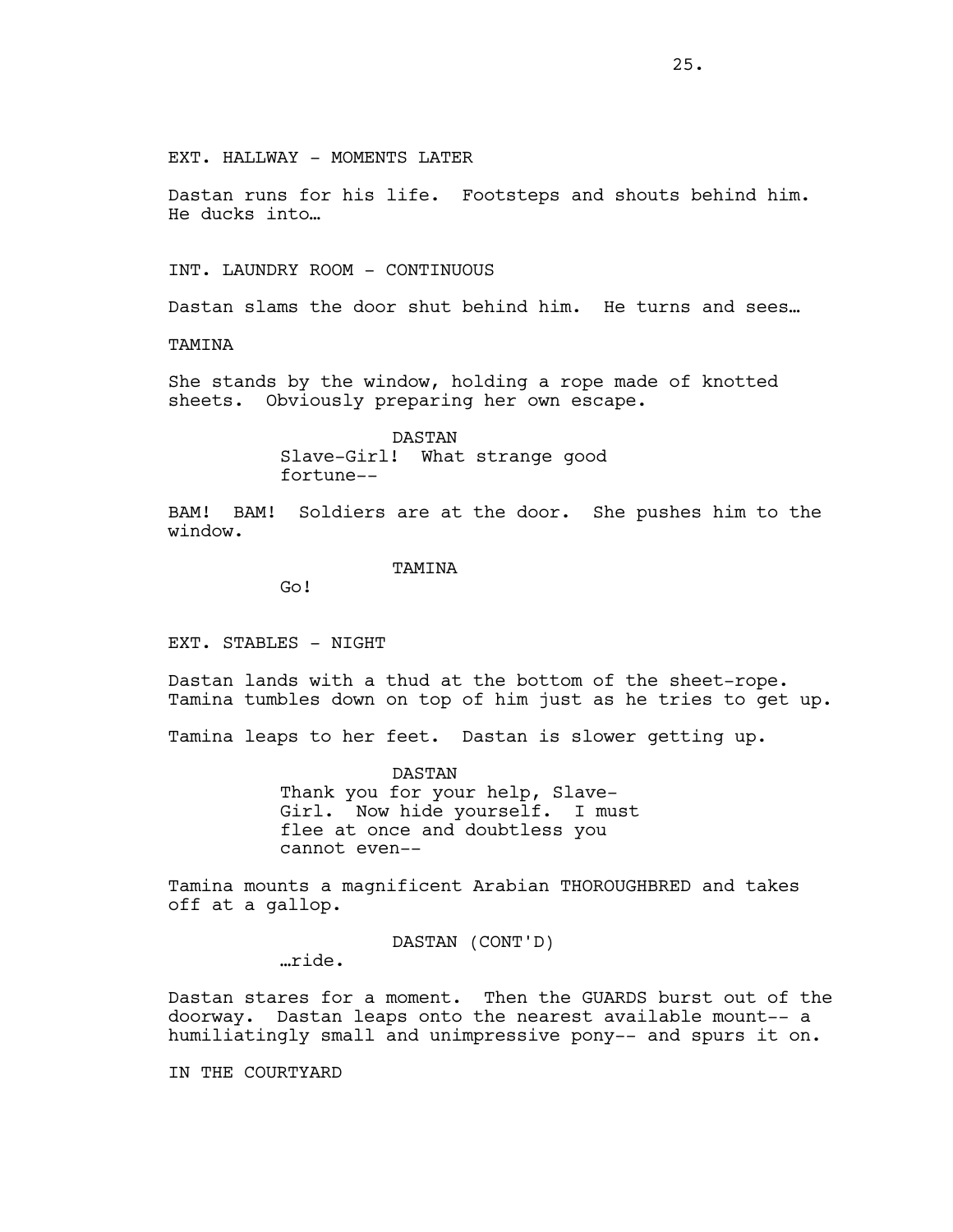A dozen of the King's HORSEMEN led by Garsiv ride out, trapping Tamina and Dastan.

They're the best-trained, most formidable military unit in Persia. Normally everyone flees from them. Instead, Dastan rides straight at them.

He dodges right -- then left -- and slips by: Magic Johnson on horseback. The resulting moment of disarray lets Tamina charge past on the other side and out the entrance.

# GARSIV

# Close the gate!

As the GUARDS relay Garsiv's command like an echo, the dozen horsemen turn around as one to give chase.

# EXT. PALACE MAIN GATE - NIGHT

The two fugitives gallop toward the great, lowering iron gate, Garsiv's posse on their heels.

Tamina's larger and faster horse gets there first. Dastan catches a glimpse of her nimbly swinging sideways in her saddle to avoid decapitation as she rides under the closing gate.

Impressive. But it looks like the gate will close before Dastan gets there. To make matters worse, four FOOTSOLDIERS range out in front of it, with spears raised to impale him.

Dastan's eyes narrow. Redoubling his speed, he charges on… and SHATTERS a spear with his sword, opening space to pass.

He swings halfway off his horse and narrowly squeezes through. The gate closes, sealing in Garsiv's men.

### GARSIV

Open the gate!!

The soldiers raise the gate they just closed. Garsiv's posse, which has swelled to forty riders, charges through.

EXT. CITY IN THE DESERT - NIGHT

Dastan and Tamina gallop out of the walled city and strike out toward the hills with the king's men in pursuit.

A full moon illuminates the rough terrain. Tamina leads the way over a series of increasingly treacherous jumps.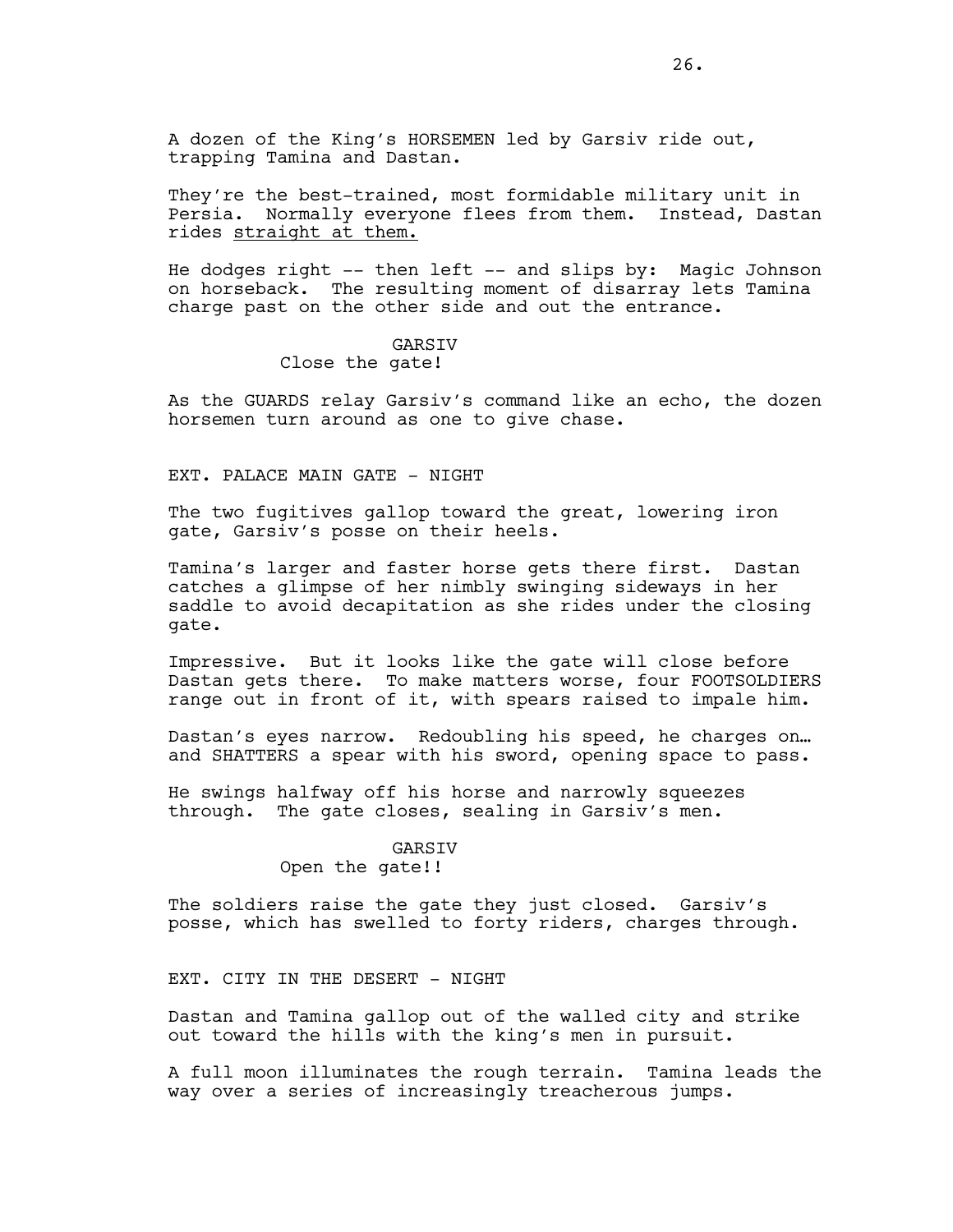DASTAN (amazed) Where did you learn to ride so well, Slave-Girl?

Two pursuing horsemen fall jumping the boulders. The others press closer…

An ARROW whistles past Dastan's head. He looks over his shoulder, sees the posse gaining on him. He urges the little horse to greater speed but he's outclassed.

Inexorably, the first ARCHER draws even with Dastan. He shoots; Dastan drops from sight! The archer, seeing Dastan's horse riderless, is momentarily confused -- did he hit him? No, Dastan is clinging to the saddle on the other side, shielded by the horse's body.

# GARSIV

# Shoot the horse!

Dastan, half upside-down, registers alarm on hearing this. As the archer fires, Dastan pops back up in his saddle and pulls up the reins -- causing the arrow to miss.

Dastan escapes into a narrow GULLY, forcing his pursuers to follow single file.

Descending the steep gully, Dastan discovers the true gift of his undersized mount -- he's a mountain horse. The surefooted animal rapidly regains the ground he lost. Recklessly tackling the treacherous slope, Dastan emerges onto a broad plateau -- ahead of Tamina.

Dastan's pursuers benefit from the shortcut as well. As they pour out of the gully they land right on Tamina. She weaves, trying to shake them, but can't escape.

Dastan looks back, sees Tamina in trouble. He slows. A mistake. Within moments he too is boxed in by soldiers on all sides. He can't get to Tamina.

To Dastan's left runs the sheer canyon wall. As his horse draws up alongside it, he STANDS, perching on the saddle like a circus rider -- then RUNS up the wall, using the horse's galloping momentum to GRAB an overhanging shrub. The soldiers are left herding a riderless horse.

Dastan launches off the wall and DROPS onto one of the riders harassing Tamina, shoves him out of the saddle and takes his place. Drawing his sword, he fights his way toward Tamina, knocking off the soldiers one by one.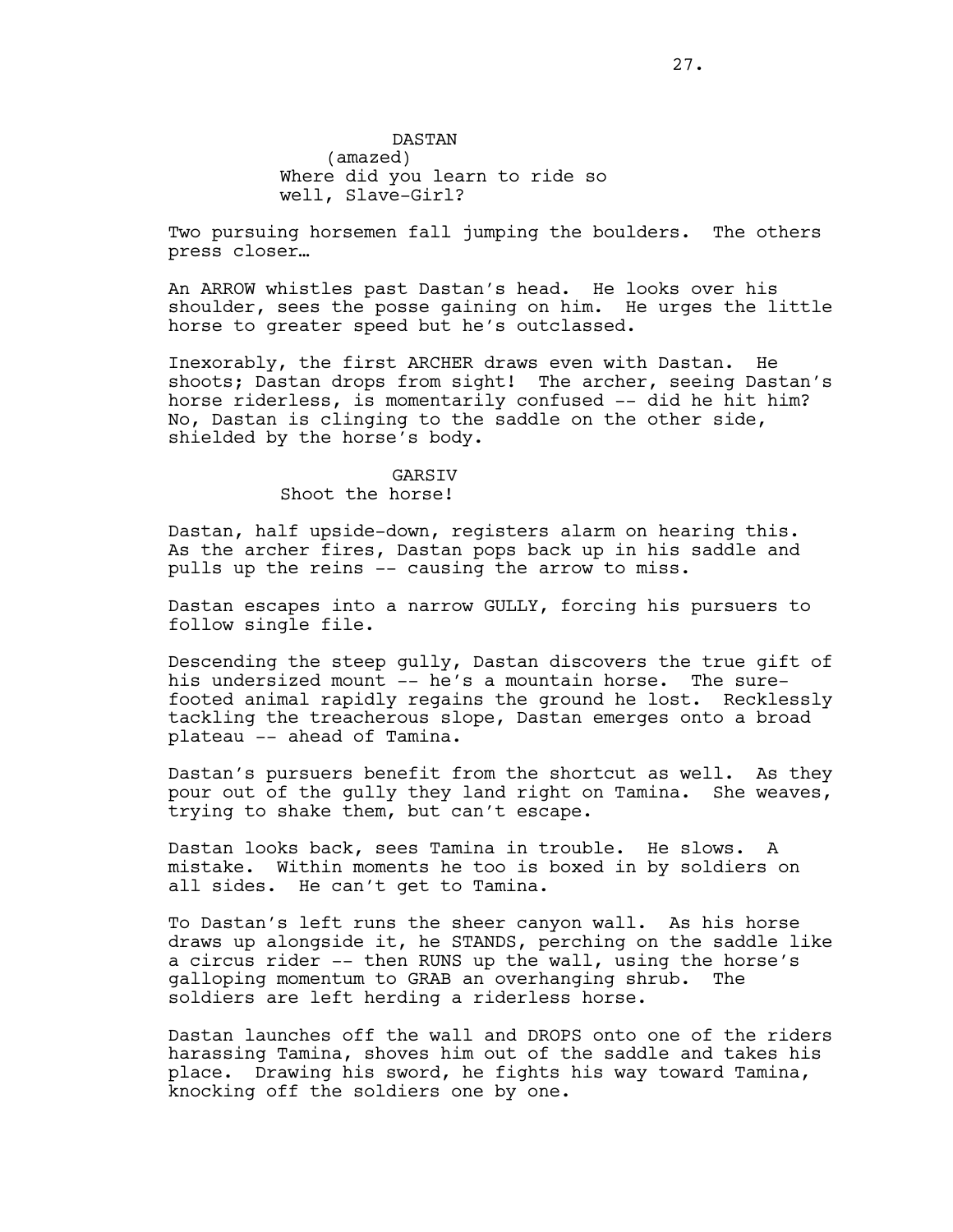Suddenly Dastan's trapped between two riders: Garsiv on his left, another on his right. In a blinding series of swordclashes, Garsiv forces Dastan to parry repeatedly… leaving himself wide open to the soldier on his right.

### TAMINA

Dastan, look out!

Dastan BLOCKS the right-hand soldier's blow in the nick of time. Garsiv turns to see Tamina riding up on his own left.

Dastan doesn't waste a moment. He scrambles across Garsiv's saddle and joins Tamina on hers. Garsiv spins furiously to stop him-- too slow.

They take off at a gallop.

DASTAN You have more than repaid the small kindness I showed you, Slave-Girl!

Tamina's eyes narrow: this guy is clueless. But there's no time to disabuse him-- both halves of the posses are closing in on them. Up ahead the plateau drops off in a SHEER CLIFF.

Dastan spots his small horse running loose. Taking the reins from Tamina, he draws up alongside… and JUMPS into the saddle. He reaches out to Tamina.

> DASTAN (CONT'D) Come on! Jump!

TAMINA This horse is faster!

DASTAN Yes, but it's not a mountain horse! Trust me, jump!

Tamina hesitates… then JUMPS from her horse to his. Dastan catches her and hauls her up into the saddle.

As the soldiers close in, Dastan turns to face the cliff.

TAMINA What are you doing?!

Dastan sets his jaw. Gallops straight toward the edge --

And LEAPS out into empty space.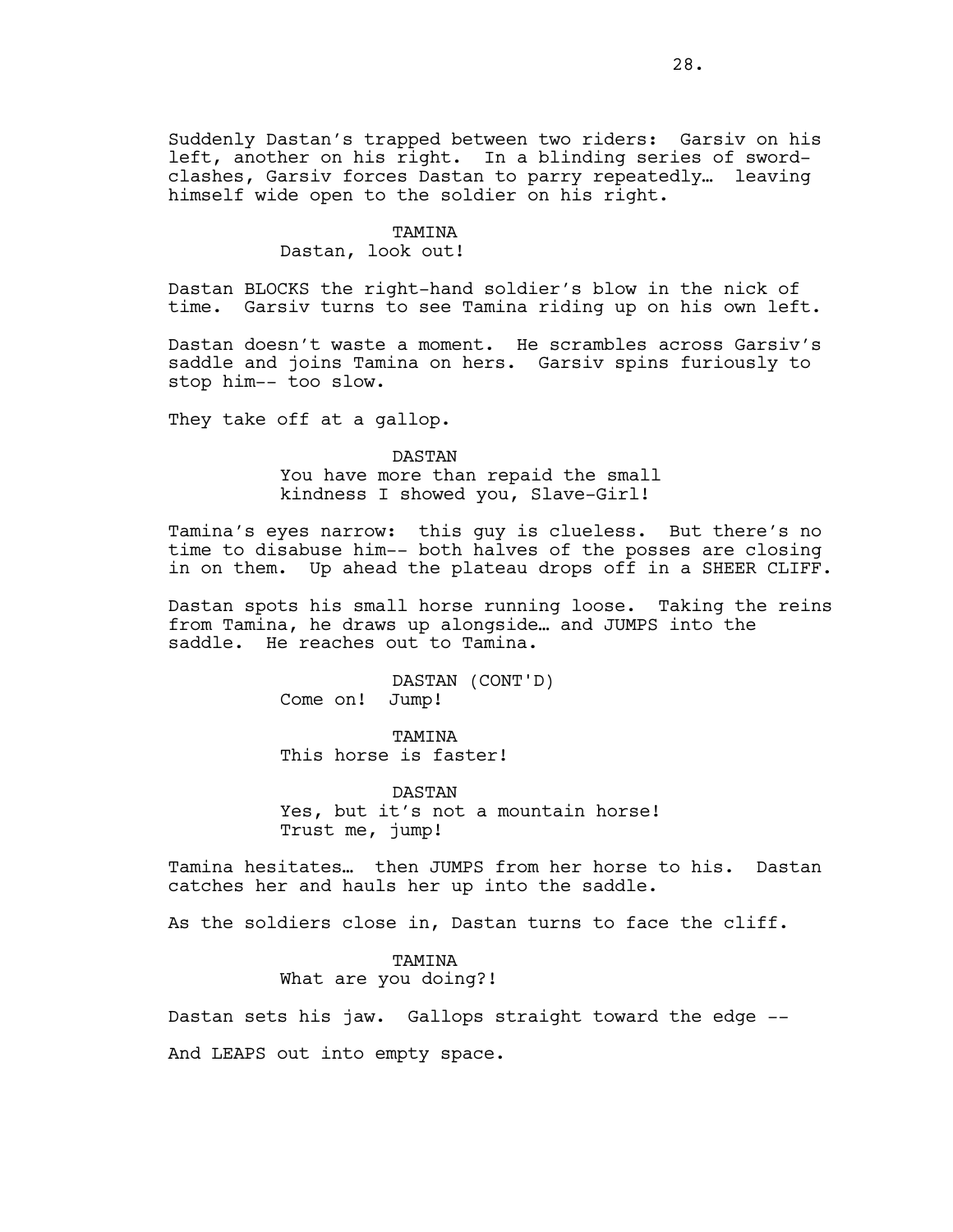The cliff is not quite sheer, just very steep. Incredibly, the horse hits the nearly vertical slope at a gallop - straight downhill.

All the King's horses stop at the edge. Garsiv, in a frenzy, beats his horse, urging it on. But it refuses to continue.

Dastan and Tamina hang on as the sure-footed mountain horse gallops down, skirting rocks and potholes where a single misstep could mean death, until they reach the canyon floor.

Garsiv, stranded at the top of the cliff, watches in helpless fury as his quarry disappears into the canyon.

EXT. CANYON FLOOR - NIGHT

A shallow river flows between sheer canyon walls. They ride, Tamina is quiet and impassive. Dastan thinks aloud.

> DASTAN Who would want to frame me for my father's murder?

TAMINA Where did the poisoned robe come from?

DASTAN It was among the gifts sent by my eldest brother, Tus…

TAMINA And who inherits the throne upon your father's death?

DASTAN

…Tus.

His head spins. He rides ashore and dismounts.

DASTAN (CONT'D) I would never have believed my own brother was capable of--

As he turns to face Tamina, she swings a SWORD right at him! Dastan dodges by sheer reflex; the blow glances off his armor, sending him sprawling.

He rolls, avoiding a stamping horses hoof that would have split his skull. He scrambles to his feet, drawing his sword in time to BLOCK Tamina's next blow.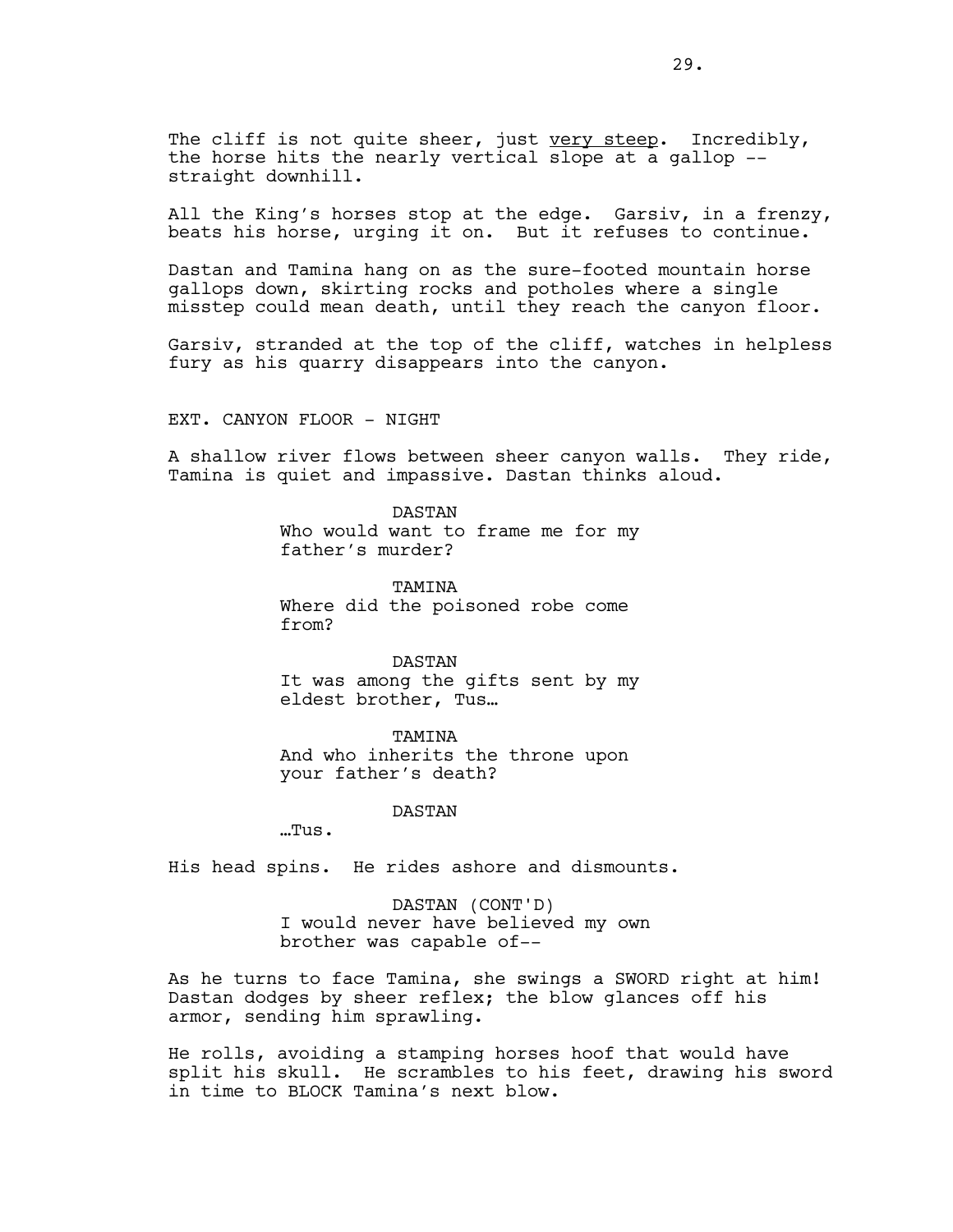Tamina attacks without mercy. Dastan, his arm deadened from the first hit, struggles to defend himself.

Tamina is good, but not really a match for Dastan. With each failed attack, Dastan recovers ground until Tamina has lost her initial surprise advantage.

Dastan counter-attacks with blinding speed -- he's not trying to kill Tamina, just disarm her. Finally he strikes the sword from her hand.

> DASTAN (CONT'D) Who taught you how to use a sword, Slave-Girl?

Tamina surprises him with a KICK in the belly. Seizing Dastan's arm, she sweeps his legs out from under him. They hit the ground together, grappling on the riverbank.

Tamina sees an opening; pulls the dagger from Dastan's belt. He grabs her wrist, flips her. The dagger goes flying.

Tamina pushes him off her, scrambles toward the dagger. Dastan gets there first. He snatches it up--

CLICK! Grasping it, he's pressed a JEWEL on the dagger's glass handle. A trickle of white SAND spills out and lands at his feet. He looks down surprised…

WHAM!!! THE ENTIRE UNIVERSE WARPS!

TIME slows to a STOP, the dagger frozen in Dastan's hand. The law of physics itself is suspended: dust and water droplets hang in midair. The only element of the scene that remains in motion is the white-glowing sand; as it hits the ground, a gust of WIND blows it away…

# REWIND!!

TIME RUNS BACKWARD, reversing the previous action. Faster and faster -- Tamina and Dastan fight in reverse, their movements accelerating backward in a BLUR -- until --

### DASTAN,

Staring amazed at the dagger clenched in his hand, suddenly relaxes his tight grip. The instant he releases the jewel, the sand stops pouring out -- and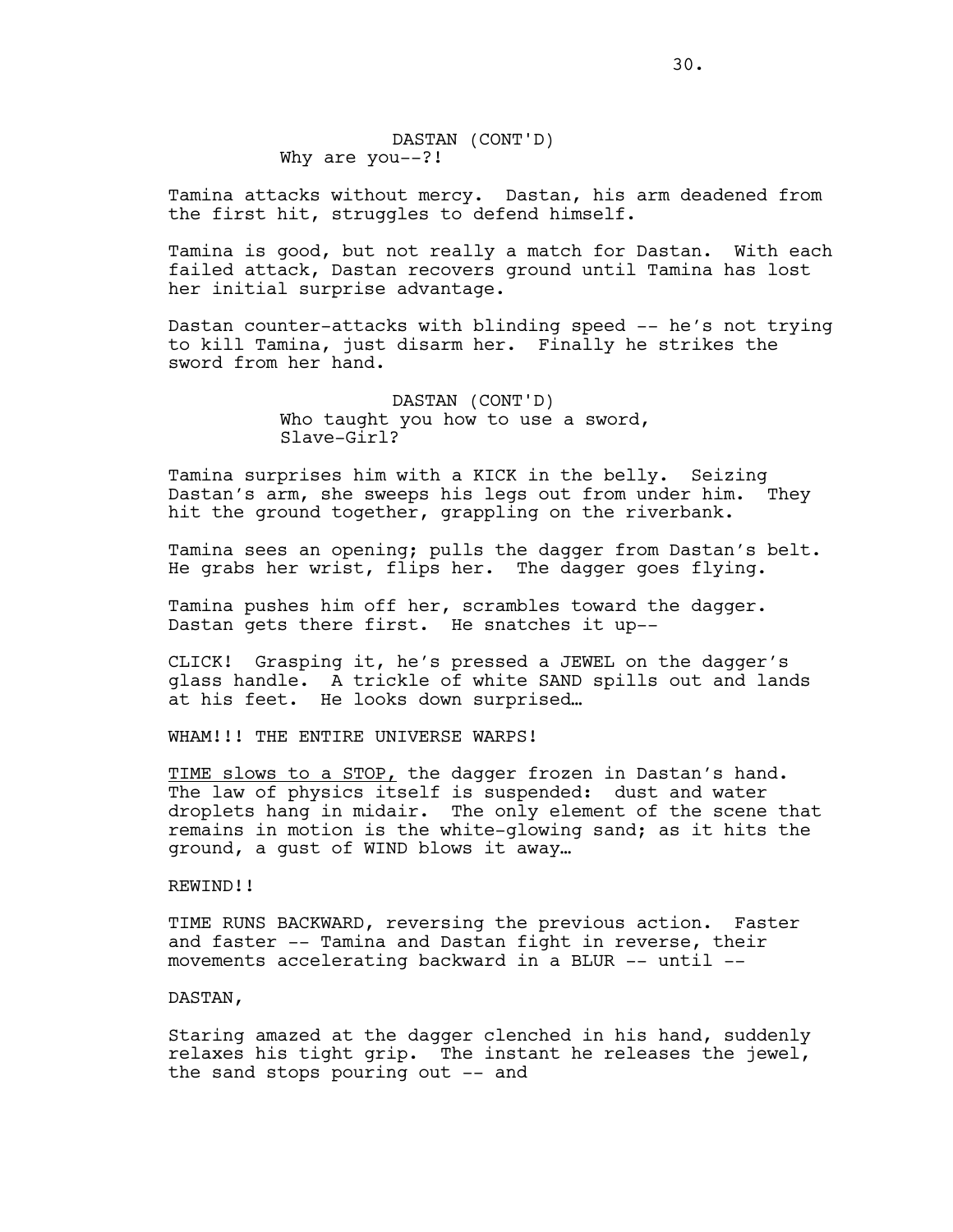THE REWIND STOPS

EXT. CANYON FLOOR - NIGHT [SECOND TIME]

Dastan and Tamina, together again on horseback, ride ashore as they did the first time. Tamina is repeating:

> TAMINA …who inherits the throne upon your father's death?

Dastan jumps off the horse in confusion and terror, backs away from Tamina as if she's a witch.

> TAMINA (CONT'D) What's wrong?

> > DASTAN

You--

Turning, he points to the dusty patch of ground where they were just fighting. Or were they?

Tamina is equally perplexed. Dastan looks down at his empty hand -- then at the dagger, which inexplicably, is back in his belt…

And looks up to see Tamina's SWORD flashing toward him. Disoriented by what's happened, Dastan is slower to react this time; the blade SLASHES him across the chest.

Dastan looks down at the spreading stain of BLOOD soaking his tunic. He takes a step forward; buckles, falls to his knees.

> DASTAN (CONT'D) Who are you?

Tamina draws herself up imperiously, takes out the RING she's kept hidden and puts it on her finger.

> TAMINA I am Tamina, daughter of Sarkander, King of Alamut.

DASTAN (mortally wounded) What… magic…?

He looks down at the dagger in his belt. Draws it.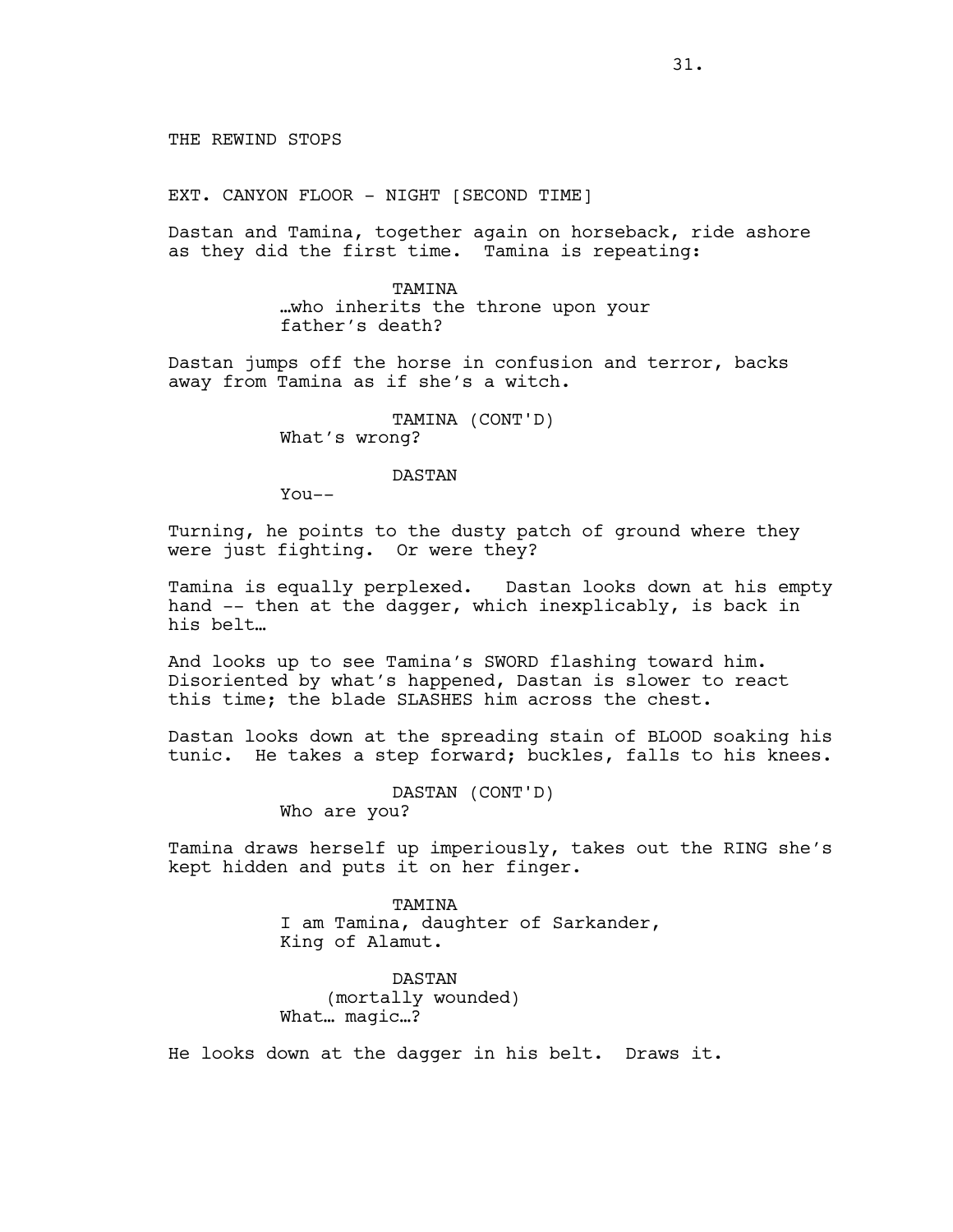# TAMINA Give back what you have stolen.

Dastan studies the dagger. The jewel gleams on its hilt, just above where a hand would normally grasp the dagger. But if he grasps it this way, as he did when he snatched it up…

## TAMINA (CONT'D)

Don't!

She makes a grab for the dagger -- Dastan presses the jewel. CLICK! Again, sand pours from the handle -- STOPPING TIME.

REWIND!! Back through time, reversing the preceding action--

This time, Dastan is more aware of what's happening. It's as if he's stepped outside himself, outside space and time, into a different dimension from which he can watch the rewind. He looks down at the dagger in his hand -- just as the last of the sand drains out, leaving the glass handle empty.

EXT. CANYON FLOOR - NIGHT [THIRD TIME]

TIME RESUMES a moment before Tamina swings her sword at him.

This time Dastan draws his sword and blocks the blow. She tries to duel him but he's the stronger swordsman. He disarms her and sends her sprawling to the ground.

He glances down -- to his amazement, his wound has vanished.

DASTAN I don't want to hurt you, but if you reach for that sword I will stop you before you stab me again.

TAMINA

Again?

Her gaze flies to the dagger in Dastan's belt.

TAMINA (CONT'D) The dagger… you've used up all the sand!

Dastan checks the dagger. Indeed, its glass handle is empty.

DASTAN How did you know…?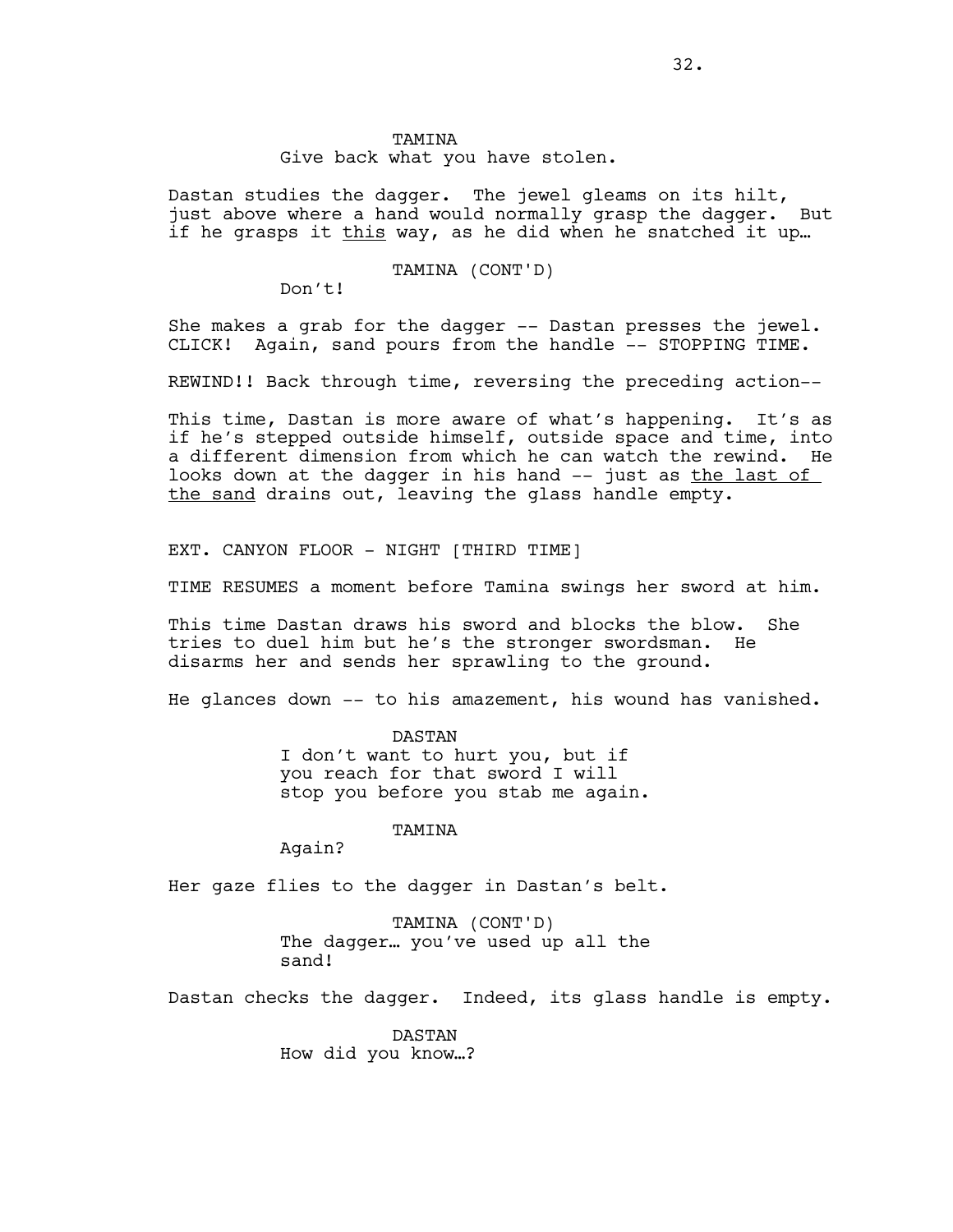TAMINA (catches herself) Everybody from Alamut knows the myth…

Tamina prostrates herself, avoiding his eyes.

TAMINA (CONT'D) I'm merely a foolish Slave-Girl. Forgive me for striking at you Prince. I sought to escape.

Dastan looks down, lets her grovel. He realizes she has no memory of having revealed her true identity to him… a little smile creeps over his face.

> DASTAN I will forgive you Slave-Girl. But come-- we cannot stay here.

INT. CAVE - LATER

Tamina sweats, building up the fire while Dastan lounges.

DASTAN That's enough wood. Come over here; my boots are dirty.

Her eyes burn into him: if looks could kill.

DASTAN (CONT'D) Is something wrong, Slave-Girl?

TAMINA (through gritted teeth) No, my lord.

She kneels to clean his boots. Dastan takes out the dagger and holds it in front of her, watching to see her reaction.

> DASTAN A dagger that can turn back time… what else does your legend say?

She shrugs and replies offhandedly.

TAMINA Only that it is worthless now that it's empty.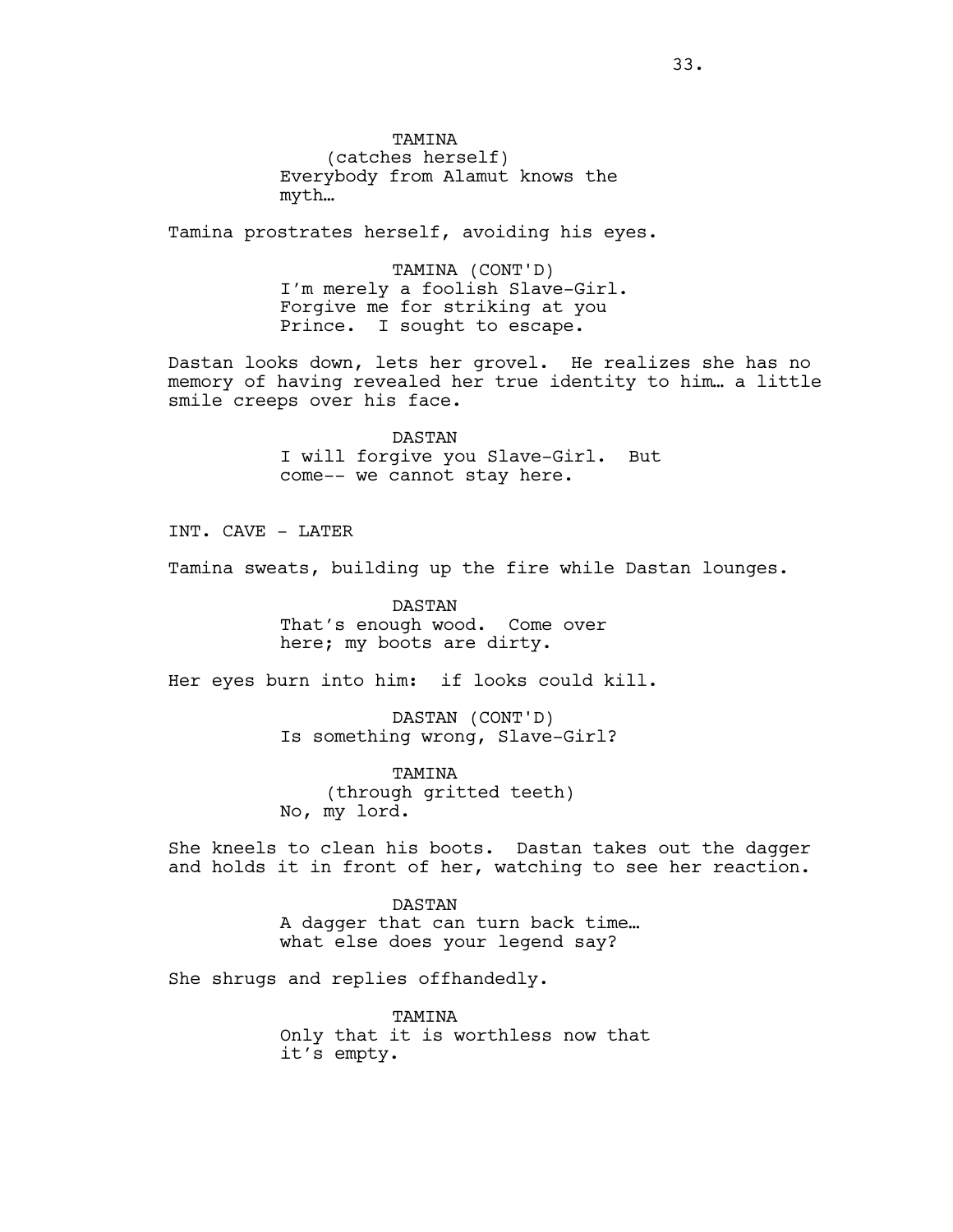Dastan presses the jewel again and again. Indeed, nothing happens. Suspicious, he puts it back in his belt.

She finishes with one boot. He lifts the other and places it in front of her; he watches her intently, trying to quess whatever it is she's NOT telling him.

Outside the sky begins to lighten.

DASTAN The sun is coming up. It's almost time for me to go.

TAMINA

Go where?

DASTAN To Alamut to confront my brother. If he is indeed responsible for our father's death… (touches the dagger) …then I will kill him.

Dastan strides toward the entrance and saddles the horse. Tamina follows him.

> TAMINA How will you reach him with the entire Persian army looking for you?

DASTAN I'll find a way.

TAMINA You don't even speak our language…

He hesitates.

TAMINA (CONT'D) I know the secret passageways, the back alleys, the local streets of Alamut… I can help you.

He turns back toward her, considering.

DASTAN For a common Slave-Girl you have a remarkable set of talents. (a beat) Show me your hands.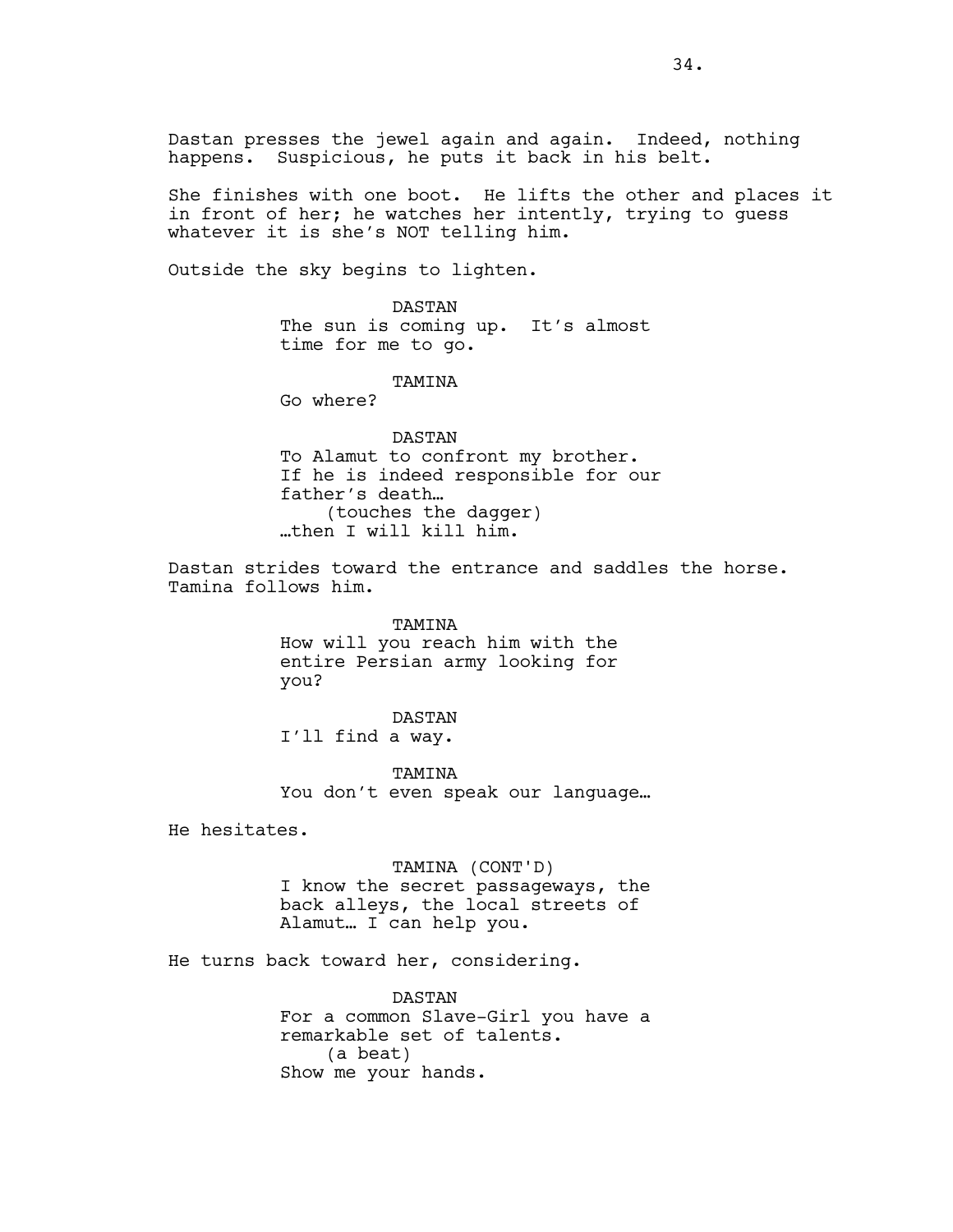Eager to please, Tamina shows him two empty hands. Dastan grabs both her wrists and deftly ties them together. Over Tamina's protests, he lifts her into the saddle.

> DASTAN (CONT'D) You may indeed prove useful. But you lie far too well to be trusted, *Princess* Tamina.

Her face flushes with indignation.

TAMINA You knew? And you made me clean your boots!?

He grins and swings up into the saddle behind her.

DASTAN Yes, and you did an excellent job- for a Princess.

He spurs the horse and they ride off.

INT. PALACE OF NASAF - DAY

Garsiv strides in, dusty from the chase. Nizam and the Twins look up from their conference.

> GARSIV My lords, he has the luck of the devil himself.

> FARHAD Was it his luck or your failure?

FARHAN The King's Guards against one solitary man?

GARSIV He wasn't alone, my Prince; there was a girl…

As soon as the words are out of his mouth, Garsiv regrets them. His face burns with shame.

> NIZAM (sadly) If only he hadn't fled…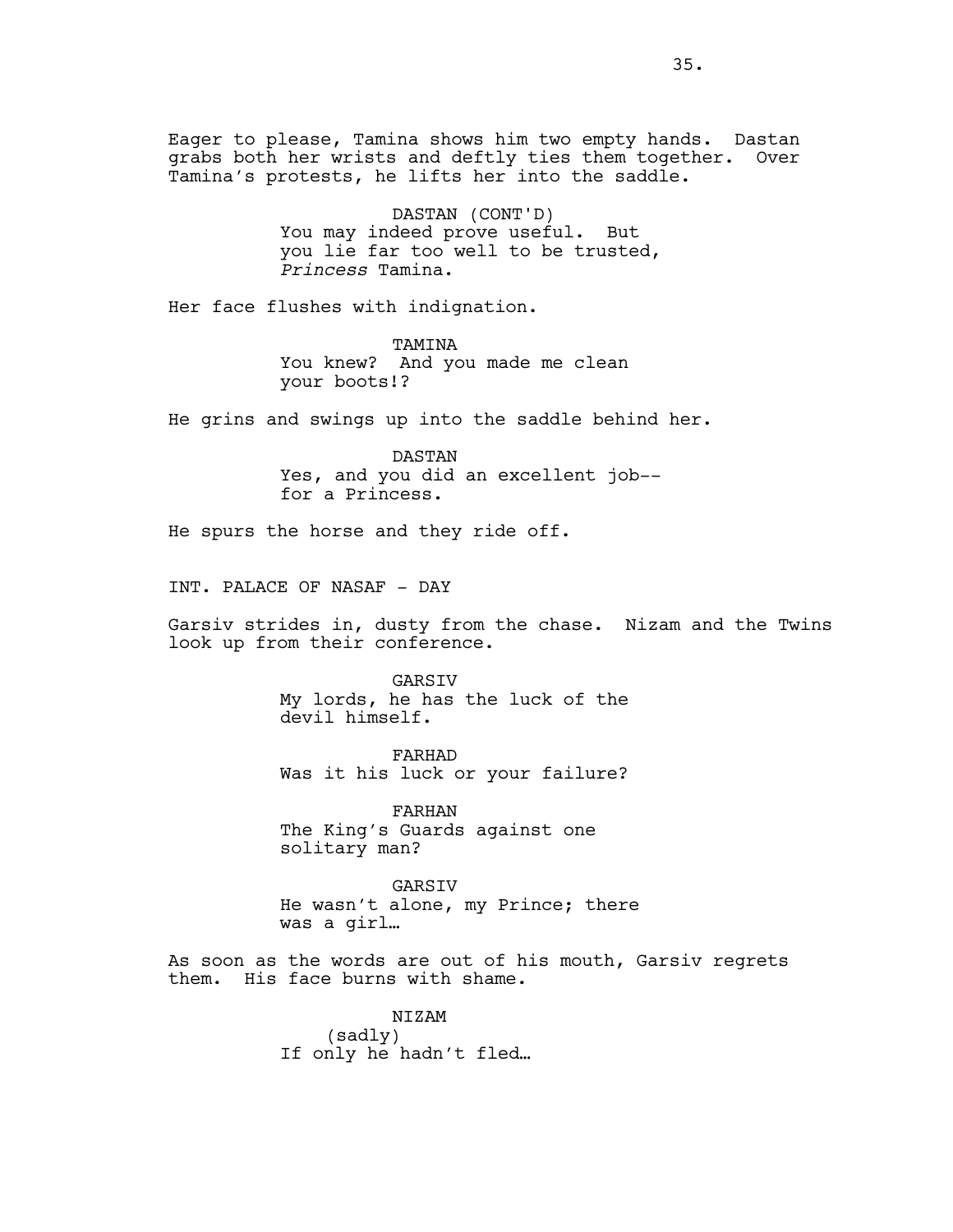FARHAD If he fled then he's guilty…

FARHAN If he's guilty he must be punished.

NIZAM

He is your brother...

FARHAD The king was our father. Apprehend him.

NIZAM (bows) As you wish, my Princes… Garsiv, prepare a full regiment this time.

GARSIV Right away, my lord.

Garsiv is out for blood. Nizam notes his eagerness.

NIZAM I, myself will accompany the search party to make sure Prince Dastan is treated with justice. (turns to the Twins) Tus is our king now. Until he returns, you rule Nasaf.

FARHAD (delighted) I rule!

FARHAN

I rule.

Nizam hesitates as he looks from one to the other… then, on second thought, simply settles into a courtier's smile.

NIZAM

Precisely.

EXT. MOUNTAIN PASS - DAY

With a thunder of hooves, soldiers of Nasaf descend on a CARAVAN of hundreds of travelers flowing through the pass.

The soldiers start grabbing people, searching for anyone remotely matching Dastan or Tamina's description.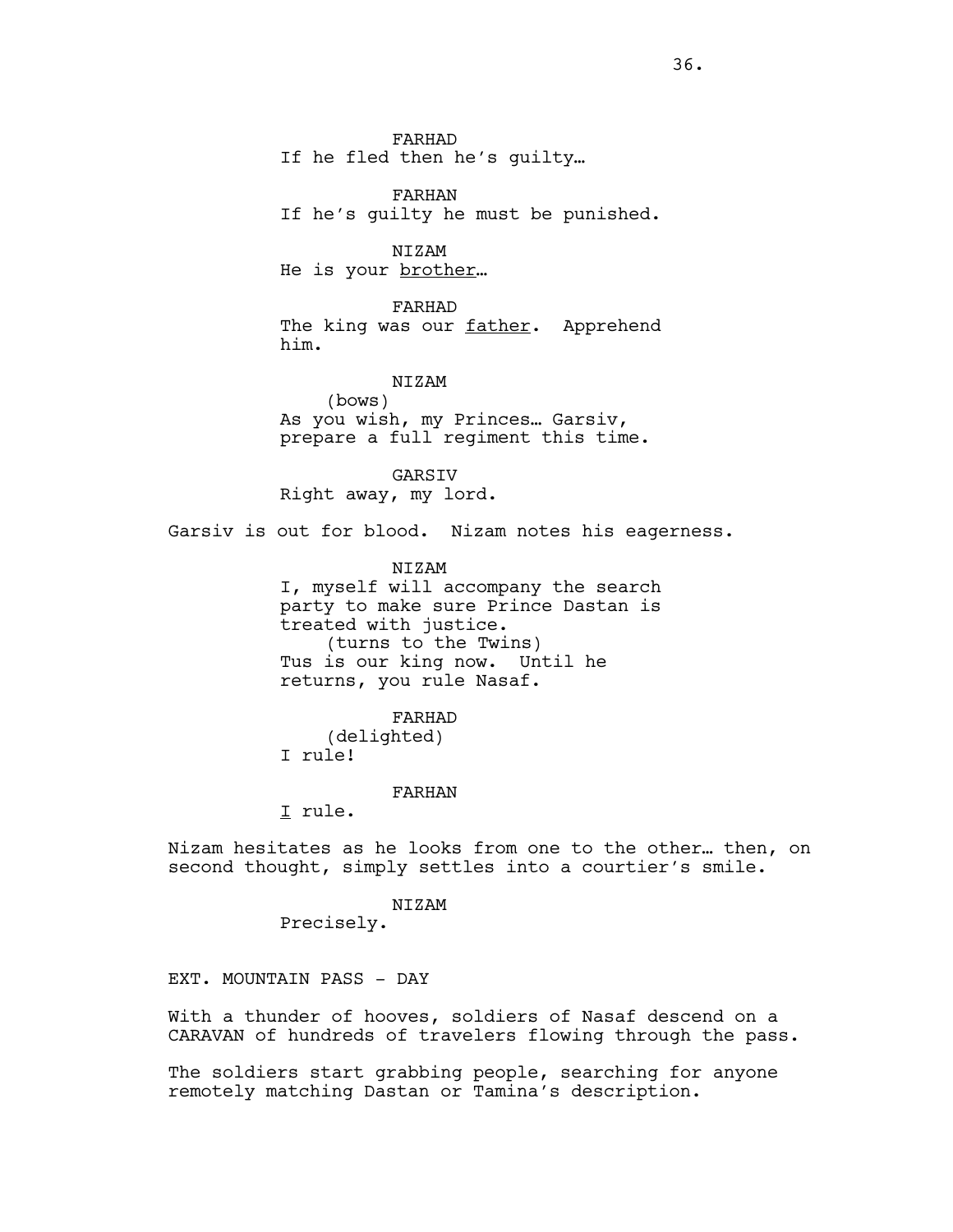EXT. MOUNTAINSIDE - DAY

Dastan and Tamina watch the caravan below, and more soldiers riding toward the pass.

Intent on the problem, they don't notice the ARCHER above, drawing a bead on them… until Tamina turns with a gasp.

It's a 12 year-old SHEPHERD BOY, guarding his flock.

Dastan makes a friendly "excuse us" gesture, and hustles Tamina along. Fiercely scowling, the boy keeps the bow and arrow trained on them as they pass.

Seized by an afterthought, Dastan turns back…

TAMINA

What?

CUT TO:

EXT. MOUNTAINSIDE - DAY

Now naked, the boy runs toward his hut shouting--

SHEPHERD BOY

Papa! Papa!

Waving in his hand Dastan's SILVER BRACELET.

EXT. MOUNTAIN PASS - DAY

Tamina, dressed as a shepherd boy, rides the boy's mule as Dastan leads it. Dastan has shed his princely armor and looks like any common traveler. They join the throng of people and animals moving in both directions.

As they approach the pass, Tamina tenses up on seeing the dozen SOLDIERS manning the checkpoint.

> DASTAN Don't worry. I don't look like a prince of Nasaf… (looks her up and down) …any more than you look like a girl.

Tamina glowers but Dastan doesn't notice. They pass directly in front of the soldiers, unnoticed.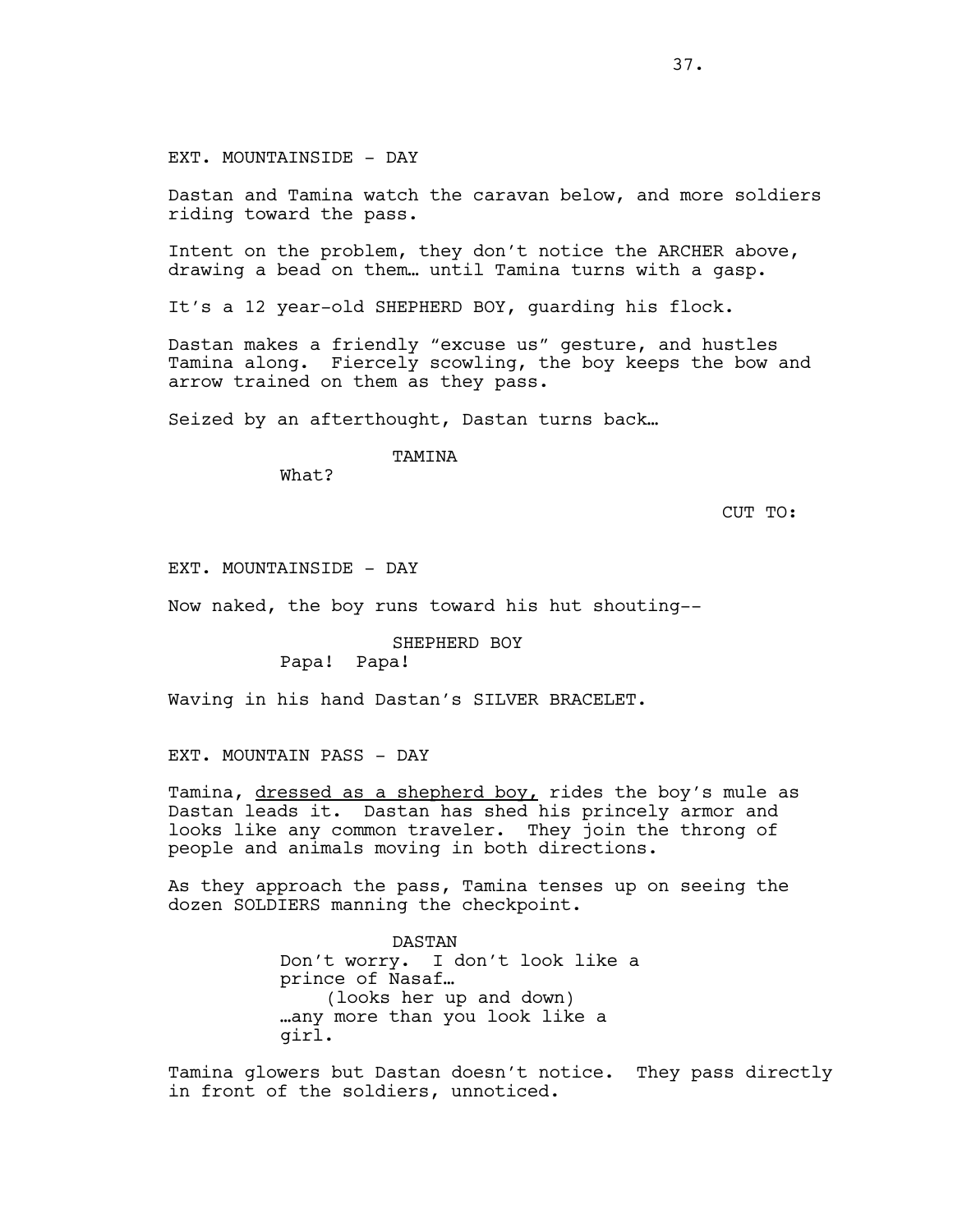EXT. DESERT - [ANOTHER] DAY

The blazing sun beats down on the parched earth as the caravan crosses the desert. Pilgrims, merchants, dervishes, civil servants… a panorama of medieval Persia.

Pale and weak, Tamina sways in the saddle, tied in place by a turban cloth.

A SERVANT from a group of wealthier Persians passing by offers Dastan a water-skin. He takes it thankfully and raises it to his lips-- stops as he notices Tamina out of the corner of his eye, dehydrated and exhausted.

Dastan lowers the water-skin and instead gives her a drink. She gulps it down, unaware of his small act of generosity.

Dastan nods his thanks to the Servant as he passes it back.

EXT. MOUNTAINS - [ANOTHER] DAY

Dastan and Tamina (now on foot) look down on their caravan as it continues without them. They're on their own. In the distance rise the icy peaks of Tamina's mountain kingdom.

> TAMINA We've no food and only one waterskin.

DASTAN God will provide. Come.

She doesn't move, just looks down at her wrists-- still bound. Dastan sighs, then comes over and releases her. He moves on briskly so as not to make a big deal of it…

…and thus misses the murderous stare she gives him, rubbing her wrists.

## EXT. HILLSIDE - DAY

Dastan and Tamina climb a steep little stream until a NOMAD CAMP comes into view below. A dozen tents; mules and oxen. Hungrily, Dastan sniffs the cooking aromas.

> DASTAN I told you. God will provide.

He watches from behind a rock, hiding.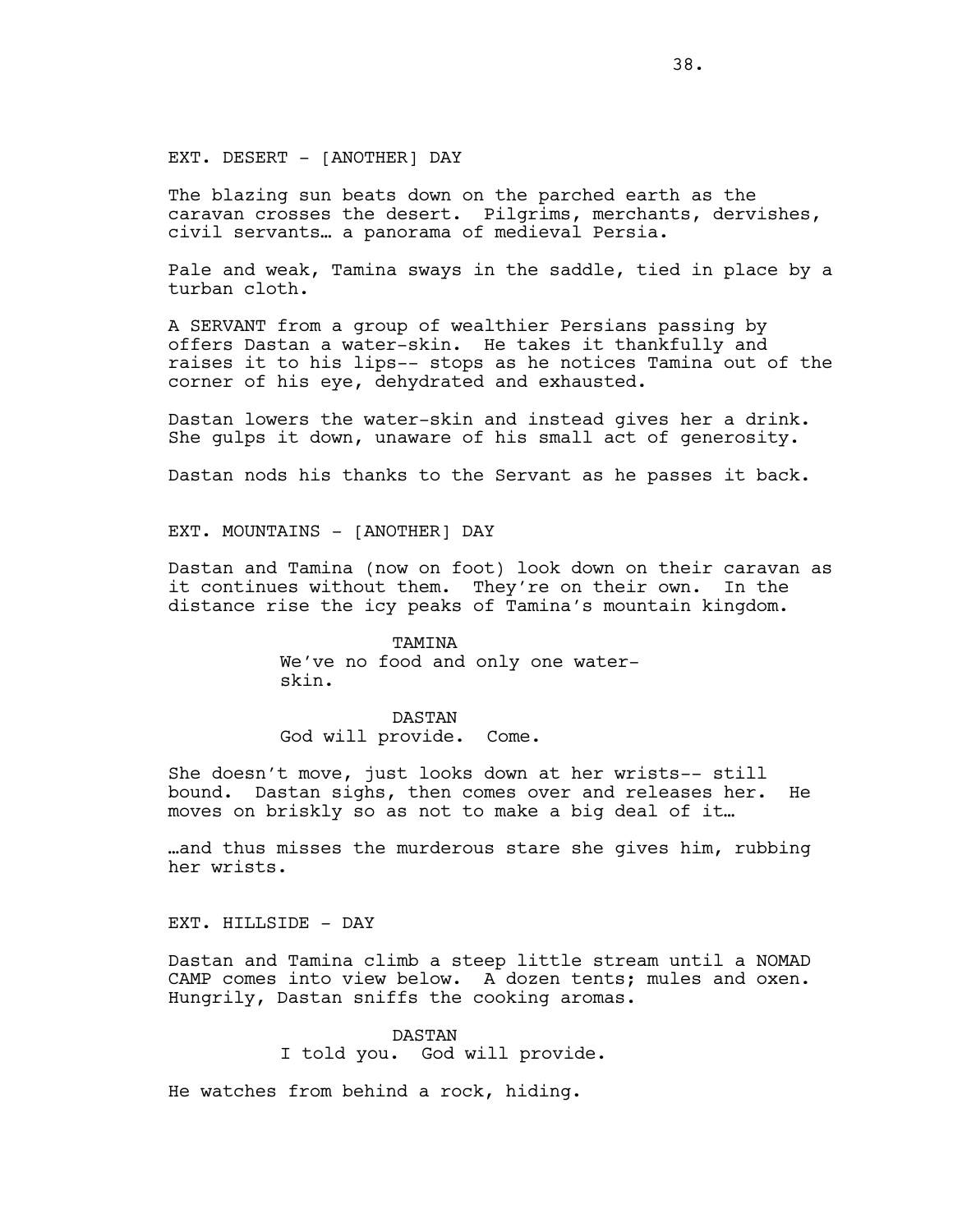TAMINA You mean to steal these people's food?

DASTAN They're bandits. It all evens out.

#### TAMINA

Bandits?

THEIR POV: A few fierce-looking NOMAD MEN emerge. They all wear weapons. Tamina doesn't like the looks of this.

DASTAN

Wait for me here.

He dashes down the hill before she can stop him.

EXT. NOMAD CAMP - DAY

Dastan sneaks between the tents. There are people around, but he manages to avoid being seen. He ducks into a tent.

INT. NOMAD TENT - DAY

Dastan checks a few bowls and a copper pot -- all empty. Looking around, he spots something hanging in a cloth; sniffs it. Inside is a giant lump of dried buttermilk curd. He tastes it: not bad. Famished he shoves a big handful into his mouth, takes the rest to go.

Startled by a MOO, he turns to see a CALF watching him from a dark corner of the tent.

Dastan and the calf share a moment: "Okay, you caught me." Then Dastan ducks out.

And back inside in an instant, as FEROCIOUSLY BARKING DOGS descend on the tent. Dastan hastily ties the entrance flap shut. The tent SHAKES as the dogs hurl themselves at it.

EXT. NOMAD TENT - DAY

NOMAD BANDITS, alerted by the BARKING, come to investigate.

Dastan crawls out from under the other side of the tent. Spotting a CHICKEN strolling by, Dastan snatches it and dashes for the hill.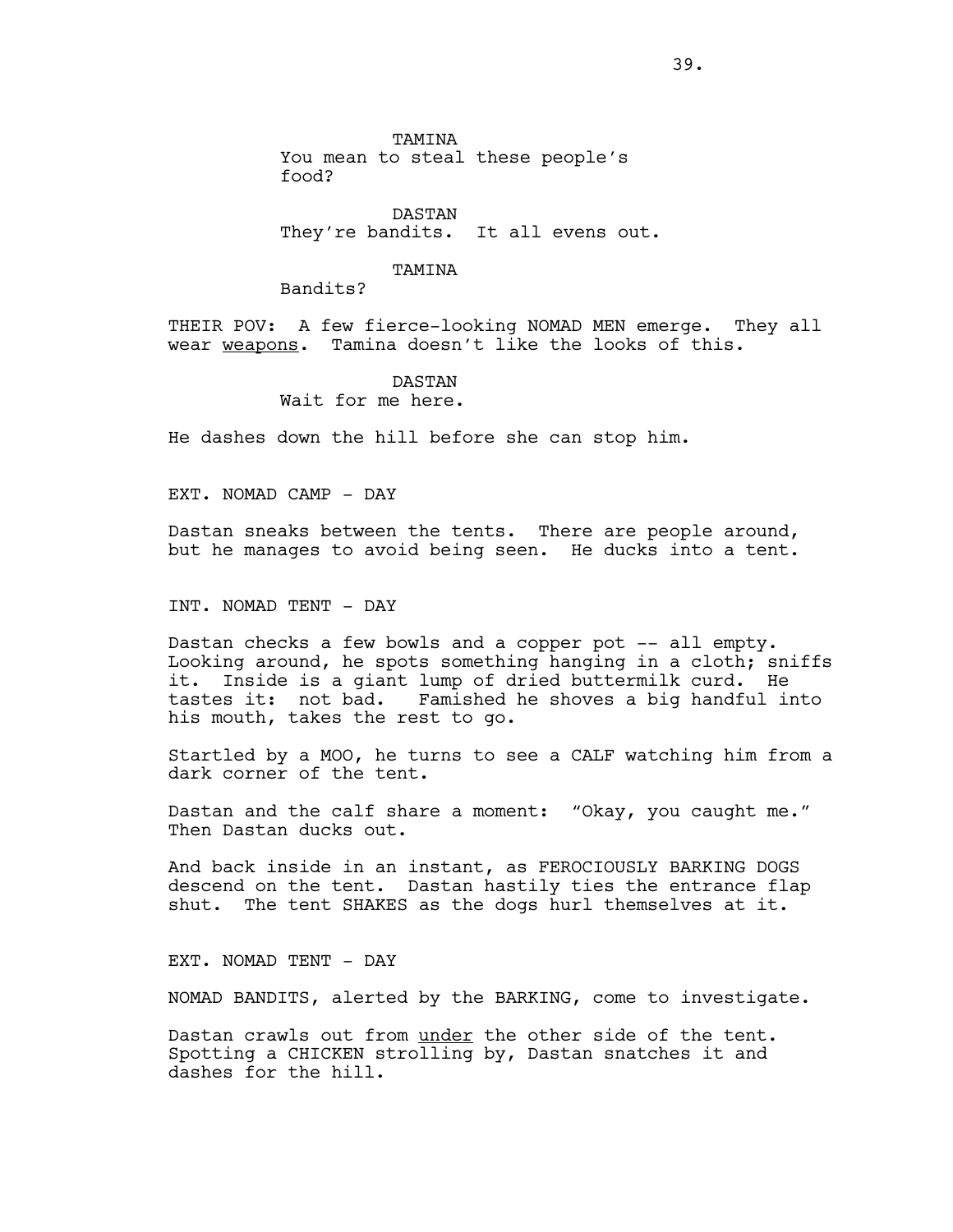A six year-old GYPSY BOY sees him. SHOUTS at the top of his lungs in gypsy language -- "There he goes!"

EXT. HILLSIDE - DAY

Tamina sees Dastan running up the hill toward her, chicken flapping madly in his grasp, dogs and nomads on his heels.

DASTAN

Run!

Tamina hesitates… turns to run. And nearly smacks into…

FAROOD.

A grizzled gypsy in his fifties. Two rough-looking BANDITS behind him. Utter incredulity on Farood's face.

Dastan arrives, stops short on seeing their escape cut off. Turning to face the dogs, he reaches for his sword--

## FAROOD

Off!!

On command, the dogs fall back, snarling.

Farood looks Dastan up and down. Dastan releases the chicken.

#### DASTAN

(re: Tamina) My cousin… he's hungry.

FAROOD A man should take care of his family. I have a family too. A big family.

Farood indicates the camp below, where a crowd of curious NOMAD WOMEN and CHILDREN has gathered to watch. Among them, the little gypsy BOY, who glares bravely at Dastan.

> DASTAN Did not the Prophet say: "Give freely to those in need, for what you give, God will replace?"

> > FAROOD

A scholar!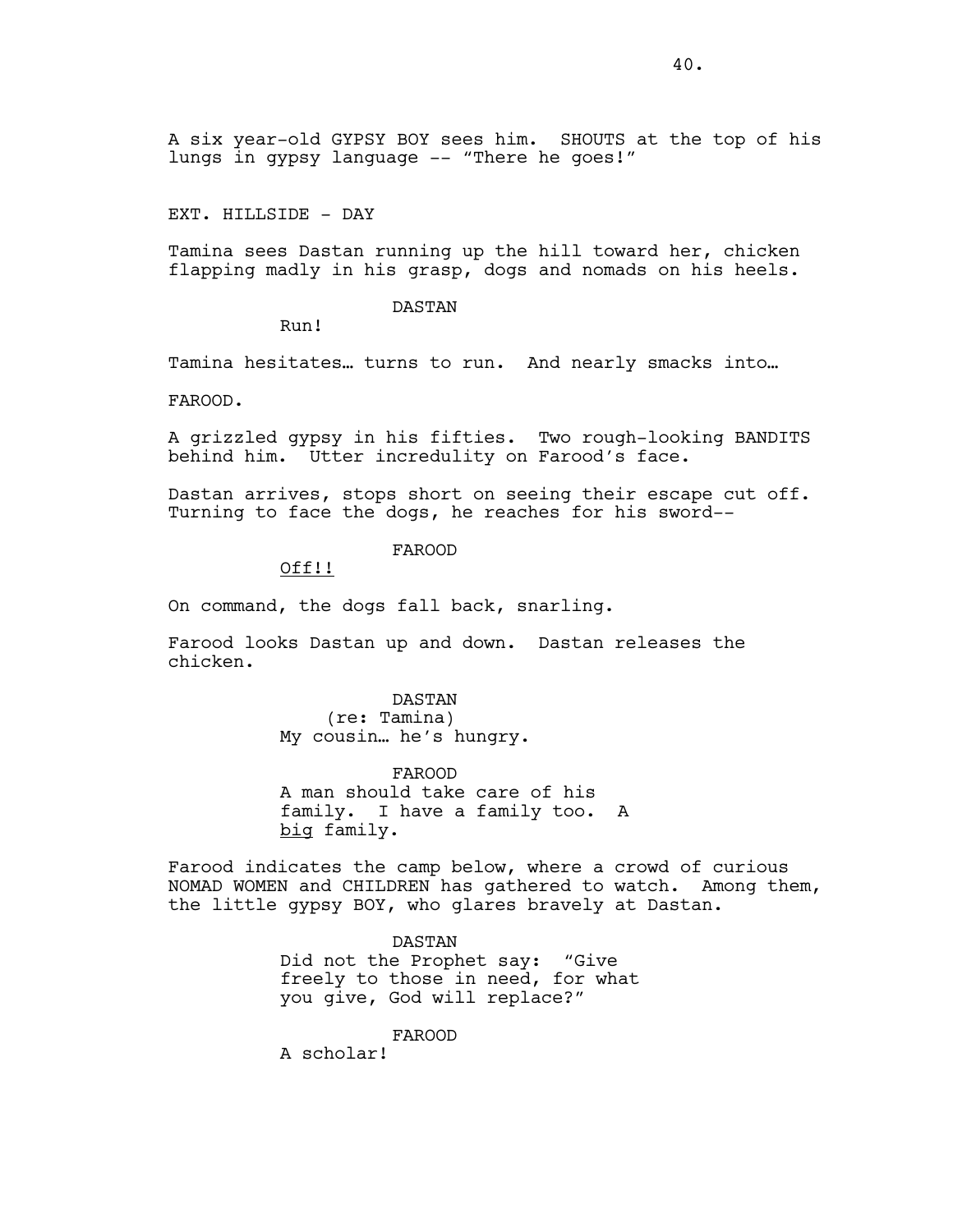DASTAN

I'm only a poor student from Samarkand. My name is Ali. (before Tamina can speak) And this is my cousin, Bukbuk. Alas, he's mute.

Tamina gapes in outrage.

## FAROOD

I am Farood. These are my people; what is mine is theirs. Ali of Samarkand, I will make you a bargain; give me that fine sword you're wearing and I'll give you the chicken.

DASTAN A sword is worth more than a chicken.

FAROOD A chicken is worth more to a hungry thief than a sword to a dead one.

DASTAN The worth of a sword depends on who's wearing it. To gain one sword and one chicken at a cost of-- (surveys the opposition) …eight men. Ten if I'm lucky… is hardly taking care of one's family.

Farood rubs his beard thoughtfully.

FAROOD You have a high opinion of your own swordsmanship, Ali of Samarkand. Shall we put it to the test?

A GIANT BANDIT steps forward. Seven feet tall and grinning evilly. His friends place TWO SCIMITARS in his hands, which he brandishes in a blinding display of speed and skill.

Dastan quickly recalculates the odds.

DASTAN Why risk damaging such fine weapons when we could settle the matter with a wager of skill… (dramatic pause) …a throw of the knife.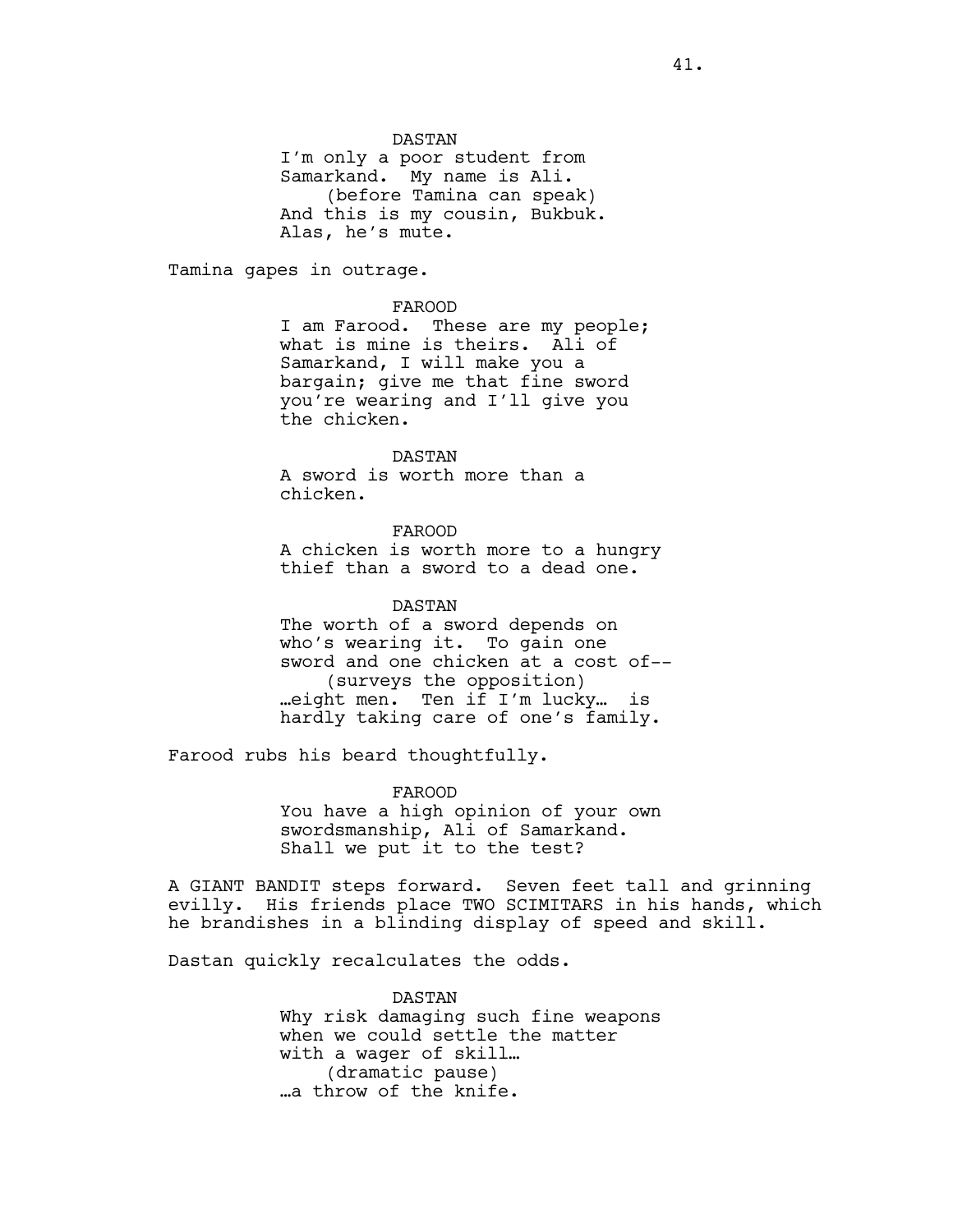The bandits exchange dubious glances. But Dastan has them hooked -- they're curious.

CUT TO:

#### EXT. NOMAD CAMP - MINUTES LATER

Dastan crouches near a tent, hastily trying to fill the DAGGER with SAND from the desert as he presses the jewel repeatedly. It's not working.

> FAROOD (O.S.) Ali! We're waiting!

## DASTAN Just a minute!

He makes a final desperate attempt, then gives up. Taking a deep breath, he strides into the circle of nomads where…

A WOOD POST with an X has been set up. A loooong fifteen paces away a line in the sand marks Dastan's throwing spot.

Tamina looks at Dastan in dismay -- what has he gotten into? He's going to gamble away their only weapon. Dastan gives her a reassuring look.

He flips the Dagger in his hand a few times, gauging its weight. The hollow handle makes for an awkward balance…

Dastan gets ready… concentrating… he catches the unnerving stare of the little Gypsy Boy -- and loses his concentration. False start. Everyone exhales.

Dastan gives the kid a reproachful look: "Don't do that to me!" Gets ready again…

And throws.

Whop-whop-whop-whop… PING! The dagger hits the top of the post, handle-first, and bounces off into the sand. A complete miss.

> DASTAN (CONT'D) That's not a good throwing dagger.

FAROOD Come. We will speak man to man.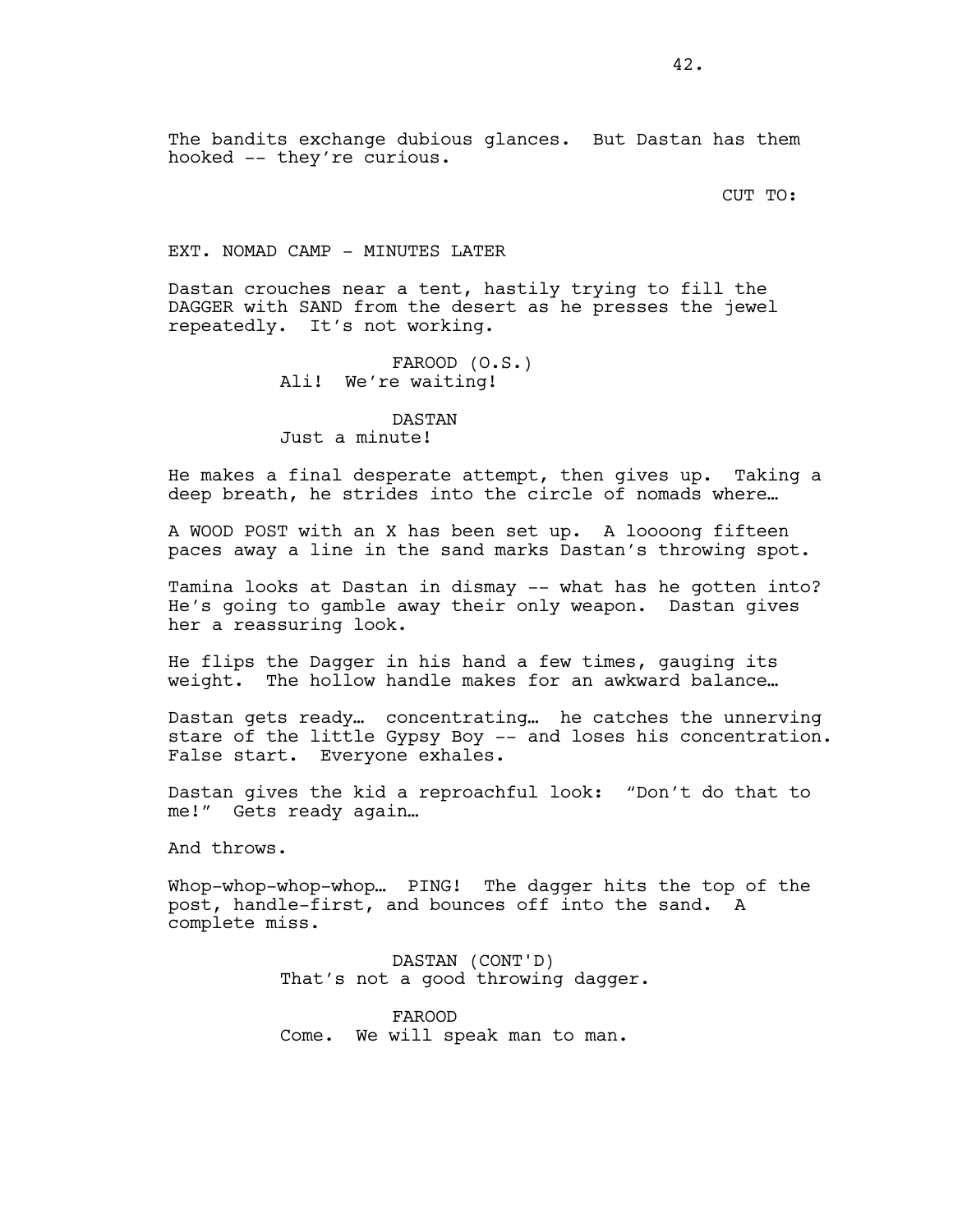EXT. NOMAD CAMP - DAY

Farood and Dastan pause at the edge of the camp.

FAROOD

May I ask… after I take your sword and send you on your way without a chicken, what is your plan?

DASTAN Without food or weapons, I suppose we'll die in a few days.

FAROOD (nods in agreement) Your destination?

DASTAN Alamut. To find a cure for the curse that struck my cousin dumb.

FAROOD

It's not often in this wilderness that I meet a man as educated as myself. Though as you can see, I am virile as a bull -- alas, my wives have given me no sons. Only daughters. Seven wives, eleven daughters.

Dastan shakes his head with empathy.

FAROOD (CONT'D) This is my great sorrow. All I have learned will die with me, like unpicked grapes that wither on the vine-- for what good is education to a woman? A man of business needs a protogé-- a partner. Where will I find such a man among this bunch of louts?

(waves toward the bandits) One might as easily teach a goat to speak.

DASTAN Your daughters are unmarried?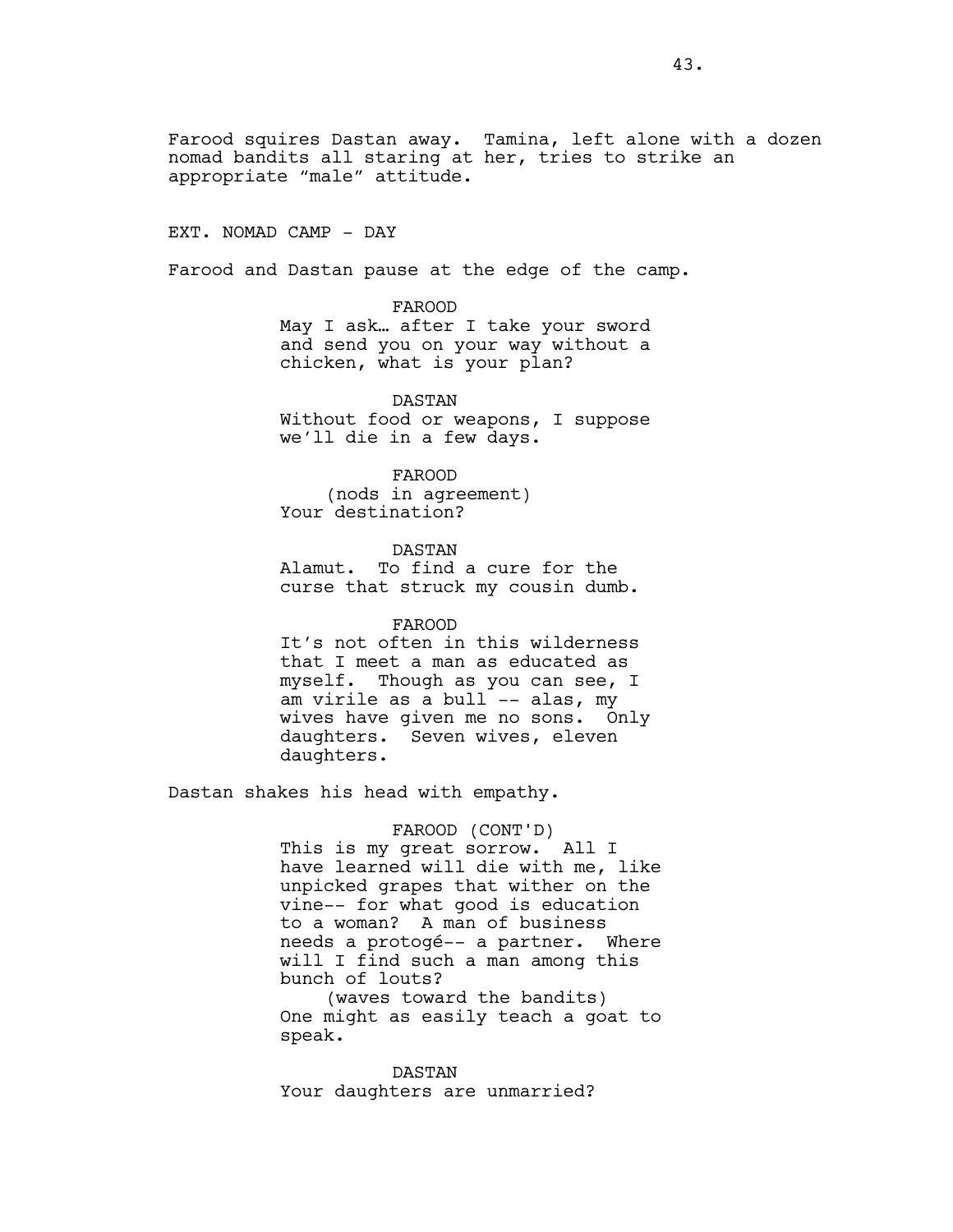FAROOD They are like eleven moons, each more beautiful than the next. I have yet to find the man worthy of them.

Dastan looks back toward camp, thinking.

FAROOD (CONT'D) We travel the same road. Did not the Prophet say it is a duty to give hospitality to those in need? Tonight, before we strike camp, we will cook the chicken you did not win. My gift to you and your poor cousin.

It's the chicken that clinches it -- as Farood knows.

DASTAN

And my sword?

#### FAROOD

My sword. You may carry it, as long as you are in my caravan. What is in my caravan is mine; it pleases me for you to carry it.

Farood strides off, leaving Dastan bemused. Tamina, outraged, comes up to him.

TAMINA

You can't seriously mean for us to travel with these people?

DASTAN

Why not?

TAMINA They're gypsies! They'd sell us out for a handful of copper.

DASTAN

Shh! You're mute.

Left alone to simmer, Tamina notices a female nomad (HALEEMA) gazing at her. Haleema, big enough to snap Tamina like a toothpick, smiles coquettishly. Tamina scowls and looks away. Haleema's smile broadens: she's in love.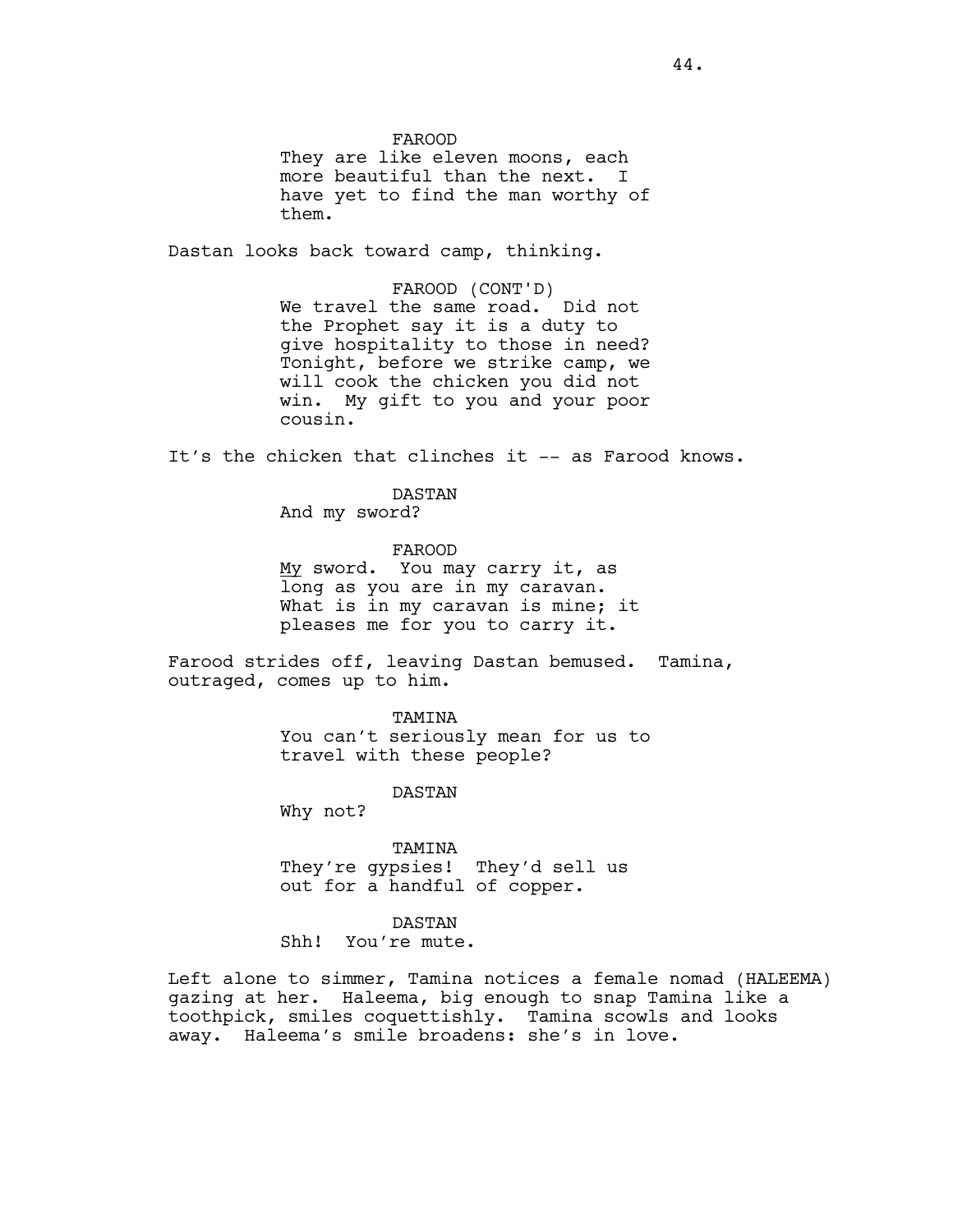EXT. MOUNTAINS - DAY

A SCOUT PATROL of half a dozen men rides down from the mountains to rejoin a FULL REGIMENT of the Persian army- hundreds of horsemen with a well-equipped supply train.

NIZAM and GARSIV

Are approached by the SCOUT CHIEF, holding Dastan's bracelet.

SCOUT CHIEF A shepherd in the Alburz pass says his son traded his clothes for it. To a man and a woman.

NIZAM The Alburz pass… They're headed for Alamut.

GARSIV His brother Tus stands between him and the crown. We must prevent him from getting there!

THE REGIMENT

redoubles its speed, horses kicking up dust as they go…

EXT. MOUNTAINS - DAY

The NOMAD CARAVAN wends its way along a mountain path, pack animals carrying the rolled up tents and mats.

Tamina watches Dastan, up ahead, showing off by doing handsprings between two mules. The nomads, including the little boy, laugh and applaud. Dastan falls back to rejoin Tamina.

> TAMINA How nice. You've found friends on your own level.

DASTAN At least gypsies know how to have fun.

TAMINA I'm talking about the mules.

Dastan makes a face: very funny.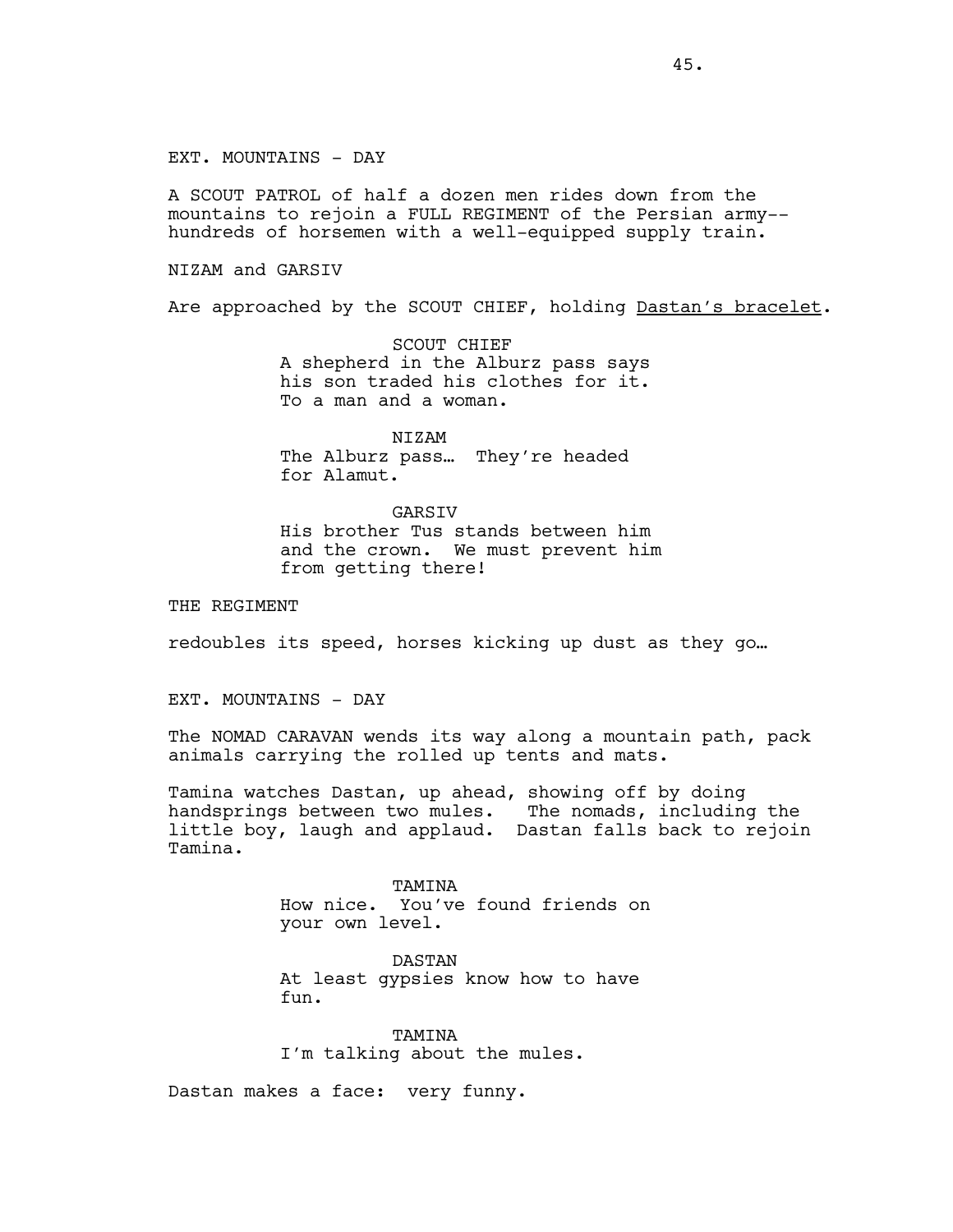He notices that she's limping -- her feet are tender.

DASTAN Not used to trekking across the desert?

### TAMINA

I'm fine.

Dastan shrugs. He hears muffled laughter and turns to see several gypsy WOMEN riding up on camels. Exotically beautiful, they giggle and whisper behind their veils. Dastan steps away from his "mute cousin" to wave and smile at the girls. Tamina shakes her head.

ON FAROOD

Dastan comes up beside him.

DASTAN You chose your words well. A moon shines at night, but even daylight cannot veil its beauty. (off Farood's confusion) Your daughters.

FAROOD (sees where Dastan looks) Oh, those aren't my daughters! I wouldn't let them dress like that. Those are my daughters.

Dastan follows his gesture to see…

FAROOD'S ELEVEN DAUGHTERS

Riding in a wagon. Strong as men and twice as homely, they glare at Dastan (Haleema among them).

> FAROOD (CONT'D) I've brought them up properly. Hard workers-- and every one a virgin.

Dastan stares. Any one of them could break him in two.

FAROOD (CONT'D) As my partner you could become a rich man very quickly. Perhaps you could afford to marry all my daughters.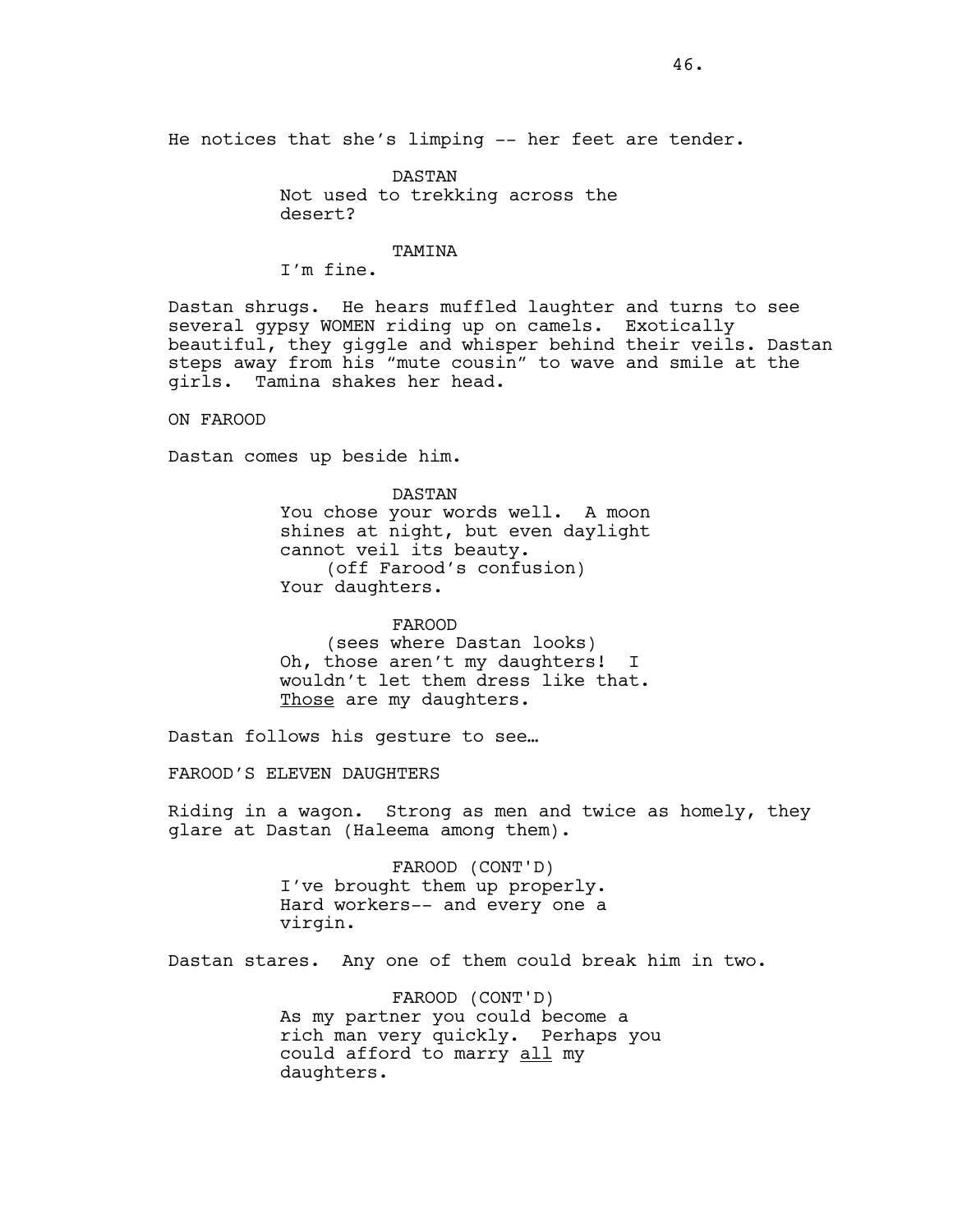Dastan smiles queasily…

FAROOD (CONT'D) Do you wish to know the secret of my success? War. (confidentially) Alamut has fallen to a foreign army. A great piece of luck-- for us! War is hard on soldiers and common people. But for men of vision, war is an opportunity. Salt, cloth, things nobody thinks twice of in times of peace- overnight the price goes up tenfold. This is why Farood will take his tribe to Alamut. (a wink re: his daughters) Think about my offer.

Beaming he claps Dastan on the back and rides off.

Dastan looks back at the daughters as they pass…

TAMINA

Haleema offers her a water flask. Tamina shakes her head, attempting to simultaneously convey masculinity, lack of interest and muteness. Haleema insists. Tamina gives in and drinks from the flask.

Farood's other ten daughters hoot with delight, startling Tamina into a coughing fit. Haleema beams adoringly. Apparently, sharing water is a significant nomad courtship.

As Tamina walks past, Dastan winks at her:

DASTAN I see you've found a friend too.

EXT. MOUNTAINS - EVENING

The caravan is camped.

Dastan uses the DAGGER to play MUMBLETYPEG with the gypsy boy. He pauses, hearing a distant noise. Then the noise grows into a THUNDER. Moments later, HORSEMEN appear. A cavalry regiment charges past on the road above.

Dastan moves through the camp. He finds Tamina sitting alone by a fire.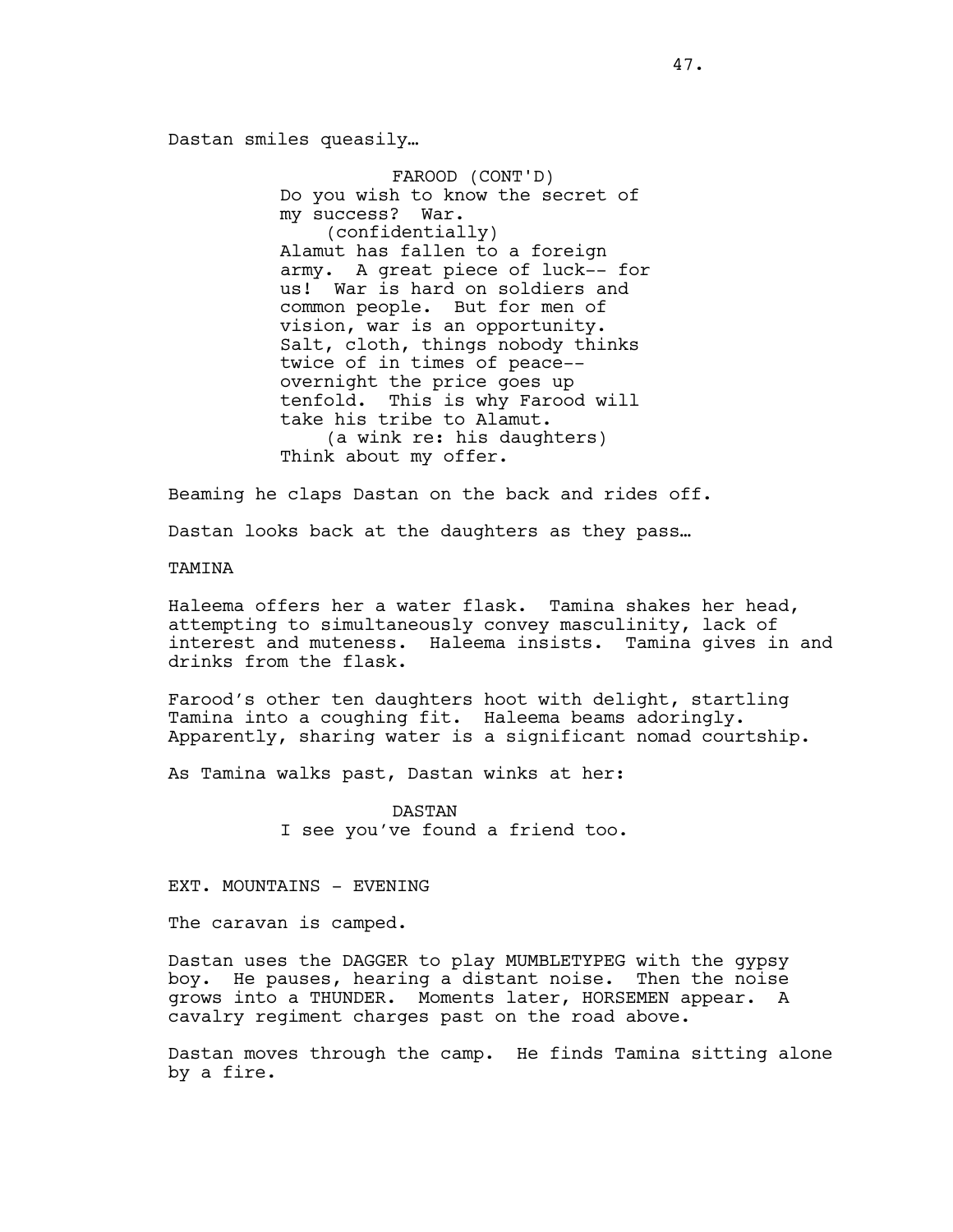DASTAN Soldiers of Nasaf.

TAMINA Looking for us?

DASTAN Looking for a man and woman travelling alone. I think we're safe with the caravan.

He notices Tamina rubbing her raw and aching feet.

She quickly covers them. He turns away, not wanting to embarrass her further. But he's concerned.

EXT. TRADING VILLAGE - MORNING

The crossroads of the world. The locals are Mongolian and wear the boots and fur hats of the steppe. Travelers run the gamut of the Silk Road from Arab to Chinese.

Nomads feed and water their animals at the central trough while merchants haggle in the surrounding BAZAAR.

TAMINA draws water from a well.

Dastan arrives, leading a DONKEY. He grins broadly.

DASTAN What do you think?

TAMINA

About what?

He sweeps his arm grandly toward the animal.

DASTAN The donkey. I got it for you. On account of your feet… (prompting her) 'Oh, thank you Dastan! You're so considerate, such a gentleman--'

TAMINA Where did you get it?

DASTAN At the bazaar, what--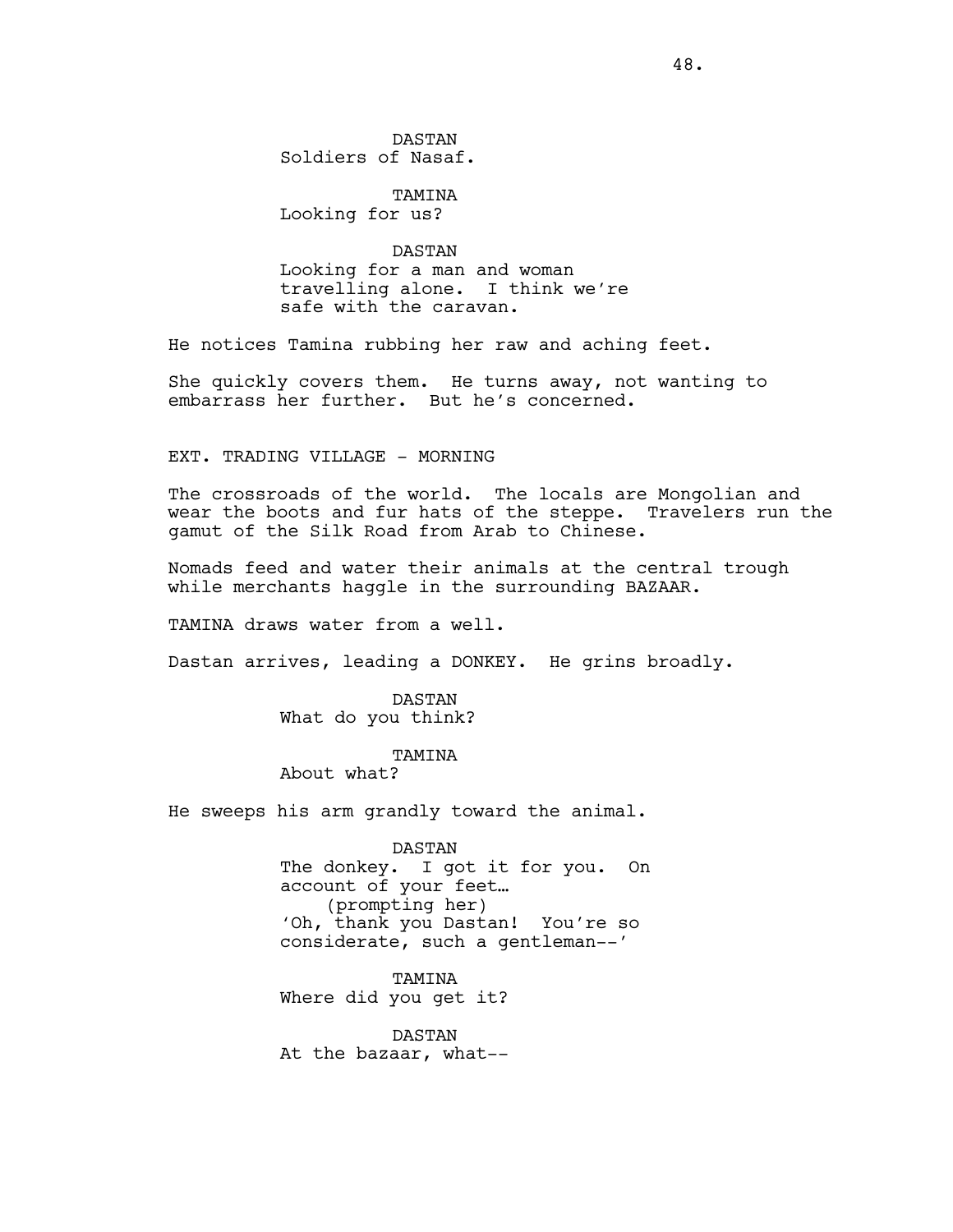TAMINA I mean HOW did you get it? What did you trade for it?

Dastan looks down at where she is staring: the empty sheath on his belt. He traded the DAGGER.

## DASTAN

It was a lousy throwing dagger…

TAMINA You traded the dagger for a donkey!?

DASTAN What? You said yourself that it was worthless without the sand, that the magic was used up… (off her look) The magic wasn't used up?

# TAMINA

(explodes) NO! I was lying, you idiot! Couldn't you tell?

A few people turn and stare. Dastan hustles her aside before anybody from their caravan notices that she's a talking Mute.

#### DASTAN

Maybe if you told me the truth once in a while, we wouldn't have these little communication problems.

Tamina takes a calming breath. Considers. Realizes she's going to have to tell him a bit more.

## TAMINA

It's the sand that turns back time… the dagger is the vessel. It can be refilled when we get to Alamut.

# DASTAN

(deadpan) So you're saying it's worth more than the donkey?

She gives him a look.

TAMINA We need to get it back.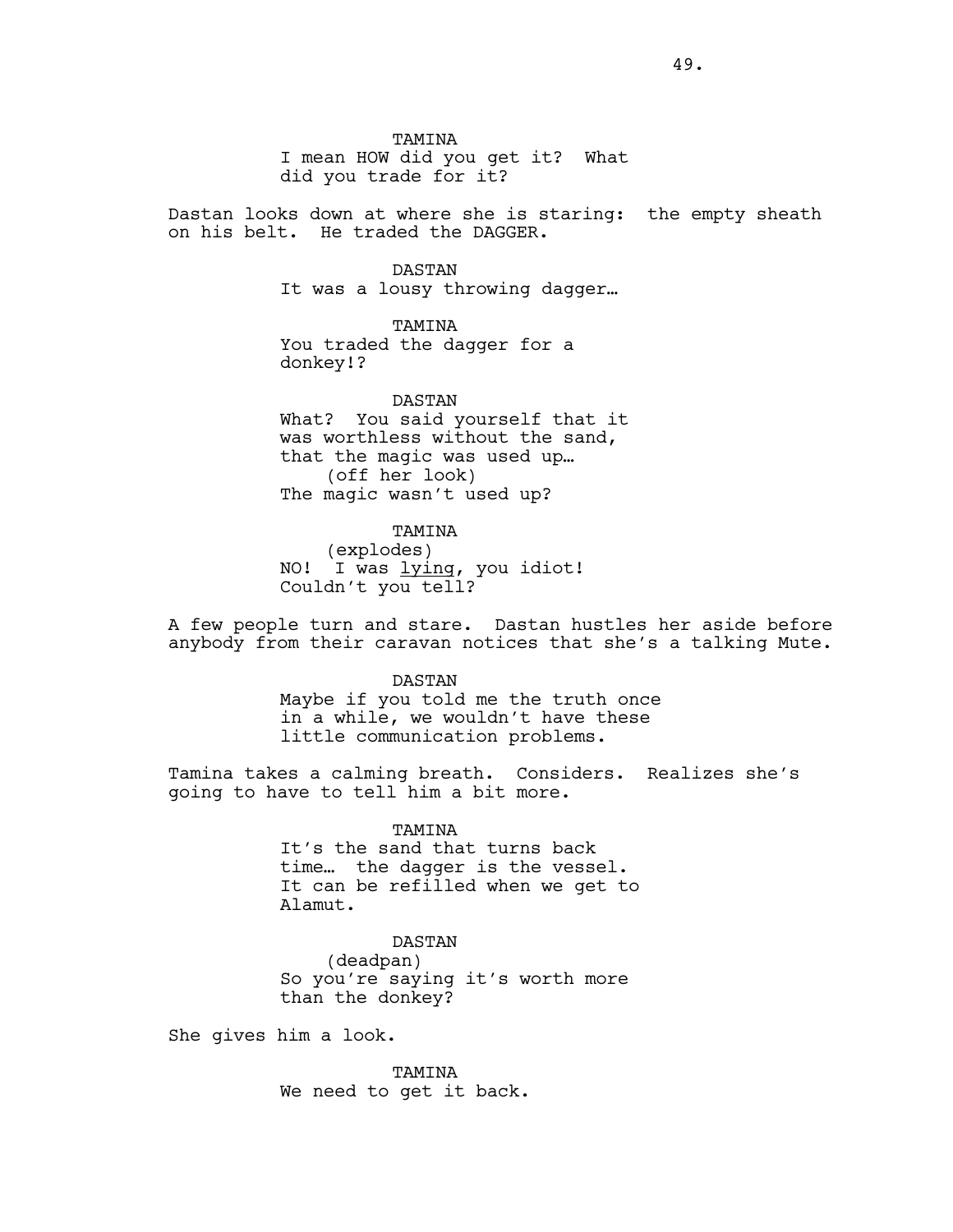EXT. BAZAAR - LATER

The sun burns high overhead. Tamina looks on as Dastan haggles with a Hogarth-grotesque, ONE-EYED MERCHANT.

> ONE-EYED MERCHANT …describe this dagger for me once again?

> > DASTAN

It's about this long, with a clear handle and it has a bunch of jewels on the hilt-- fake, fake jewels, they're glass, I'm pretty sure. But the merchant I got the donkey from said that--

ONE-EYED MERCHANT Where is the donkey?

Dastan sighs. He explains patiently:

DASTAN

I traded back the donkey in exchange for the chickens that he traded for the dagger and that led me to the bushels of wheat, then the length of cloth and finally… (lifts a jar triumphantly) ...this jar of perfume that you traded for my dagger.

The One-Eyed Merchant sniffs the jar. Reacts.

ONE-EYED MERCHANT That's not perfume, that's goat piss! And I don't know about any dagger.

He shuffles off. Tamina turns angrily on Dastan.

TAMINA These merchants have all been leading you around like a fool!

DASTAN Thank you. How come you didn't speak up before it was too late?

TAMINA Because I'm a mute, remember?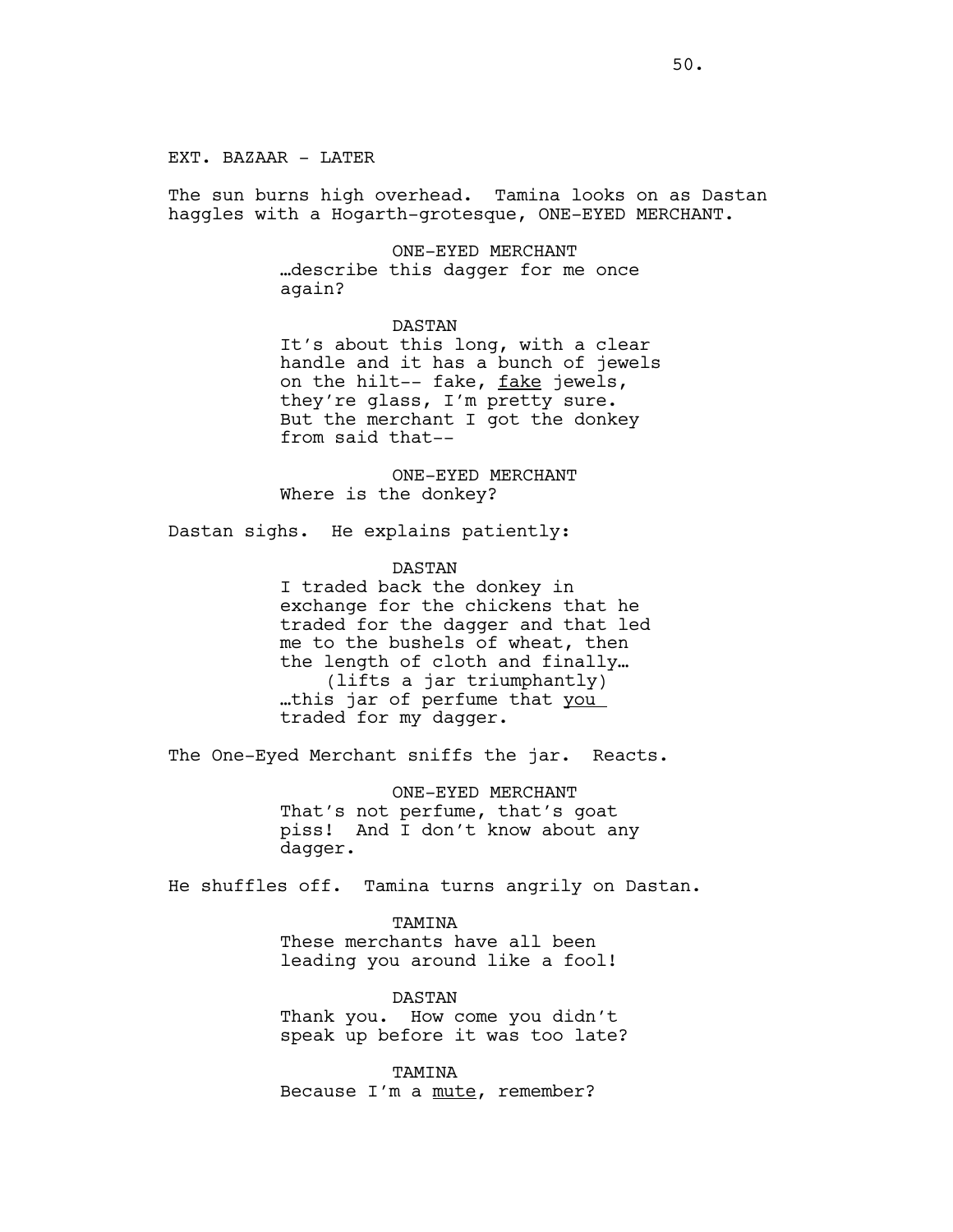Dastan takes a whiff of the "perfume," then tosses it away in disgust.

> DASTAN If we're gonna find that dagger we need somebody who knows how to talk to these traders, somebody who really understands this world…

He trails off as his eyes come to rest on… FAROOD, in the center of a crowd, wheeling and dealing.

> DASTAN (CONT'D) (walks over) Farood, my friend! I need your expertise…

> > CUT TO:

A GROUP OF NASAF SOLDIERS

Bullying their way through the bazaar, questioning the merchants, who plead ignorance.

Their leader is GARSIV. His keen eyes rove the crowd.

A SOLDIER comes up to report.

SOLDIER No sign of them by the river, sir.

GARSIV Keep looking. He's close. I can feel it.

The Soldier salutes and takes off running.

Garsiv turns to move on and bumps into a BOY in rags, knocking him down.

> GARSIV (CONT'D) Watch where you're going, boy.

ANGLE ON THE BOY: TAMINA.

A pair of hands swiftly pulls her clear of the soldiers' feet… Dastan averts his face as he leads her away.

Garsiv turns and watches their departing backs suspiciously. Something familiar but… he moves on to continue his search.

BEHIND A TENT - MOMENTS LATER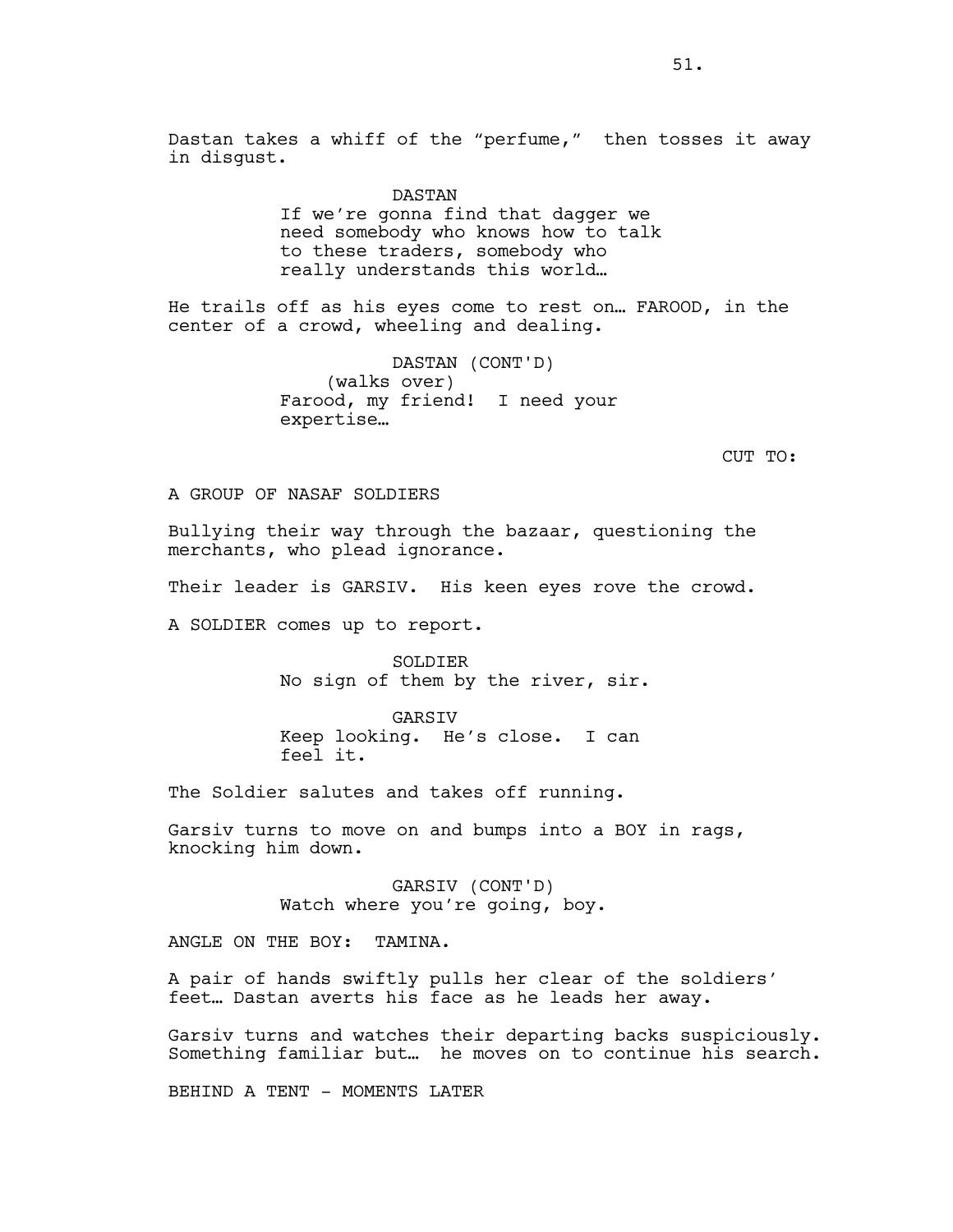Dastan and Tamina peer out.

DASTAN We have to leave at once.

TAMINA Not without the dagger.

DASTAN Forget the dagger. I don't care about your magic relic.

TAMINA Do you care about killing your brother and avenging your father's death? (beat) You'll need it.

## DASTAN

(suspicious) For somebody who was trying to kill me not long ago, you suddenly seem awfully eager to help…

She shrugs and looks down shyly…

Just then a tap on his shoulder makes Dastan jump.

FAROOD Ali, Bukbuk… what are you doing here? I have found your dagger.

EXT. GRAND HOUSE - SUNSET

The Soldiers of Nasaf have occupied the three-story home of the wealthiest merchant in town.

Nizam is sipping tea in the tiled courtyard when Garsiv tromps in after a fruitless day of searching.

> GARSIV No luck today. But tomorrow--

NIZAM Tomorrow we make for Alamut.

GARSIV My lord, I believe Dastan is hiding in the wilderness nearby and that if we wait--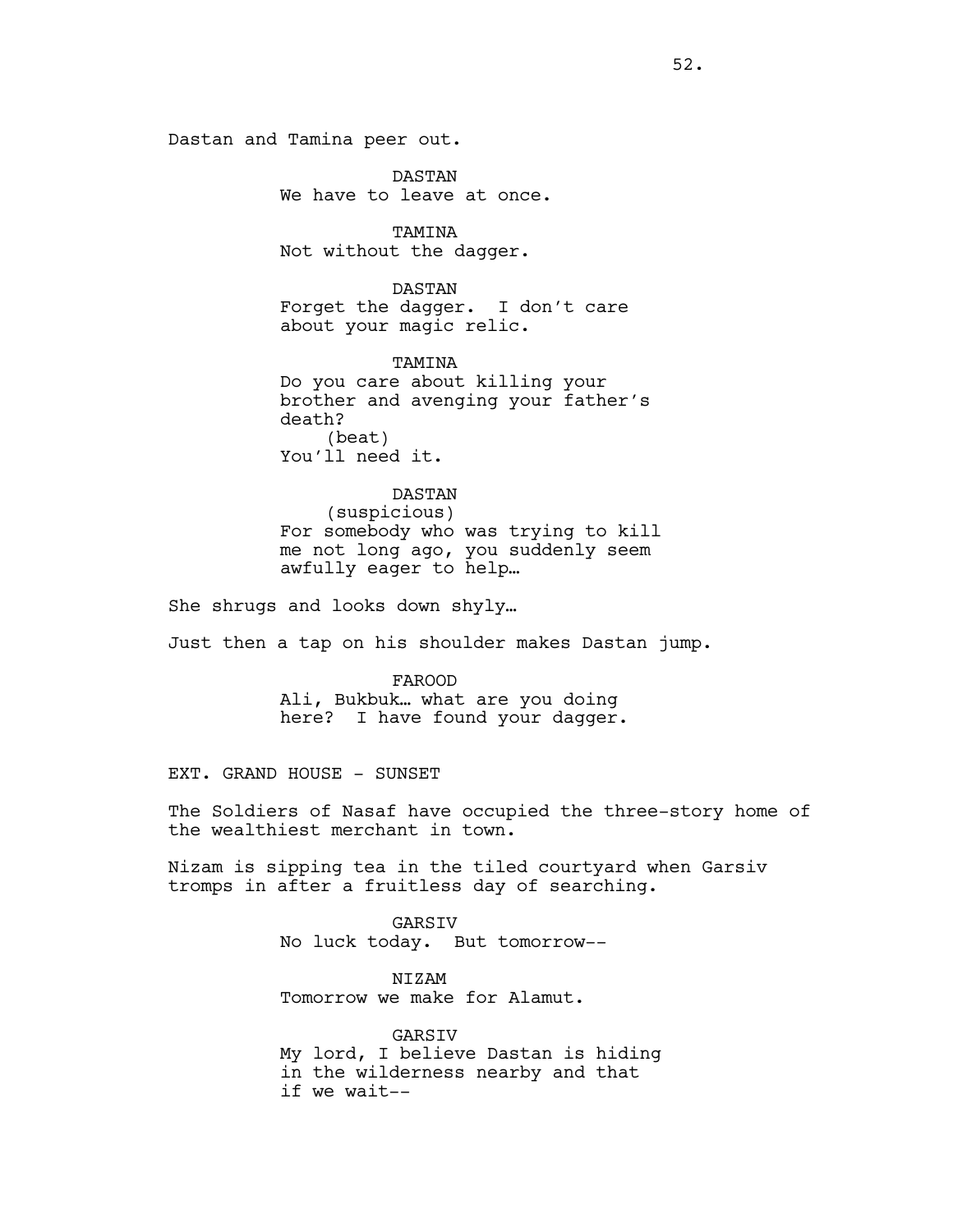NIZAM If he is hiding in the wilderness then he can do no further harm.

He looks at Garsiv pointedly.

NIZAM (CONT'D) The personal animosity you bear toward Prince Dastan clouds your judgement, Captain Garsiv. Tomorrow we make for Alamut.

Garsiv contains his frustration and bows his head.

EXT. TOWN - SUNSET

Farood leads Dastan and Tamina proudly toward an Inn.

#### FAROOD

…dealing with merchants requires subtlety, skill and years of experience honed in the bazaars from Bukhara to Baghdad. You couldn't possibly be expected to master the art overnight, Ali. Given enough time however, I could teach you. Have you thought about my proposal?

Dastan stares blankly for a moment. Then…

DASTAN Ah yes… your daughters. I can't get them out of my head. But about that dagger…?

FAROOD That was easy; the Innkeeper has it.

INT. INN - MOMENTS LATER

An older female DANCER gyrates listlessly to the music played on drums, tambourines and flutes. The tables are crowded with diverse travelers.

Farood, Dastan and Tamina enter and make their way to…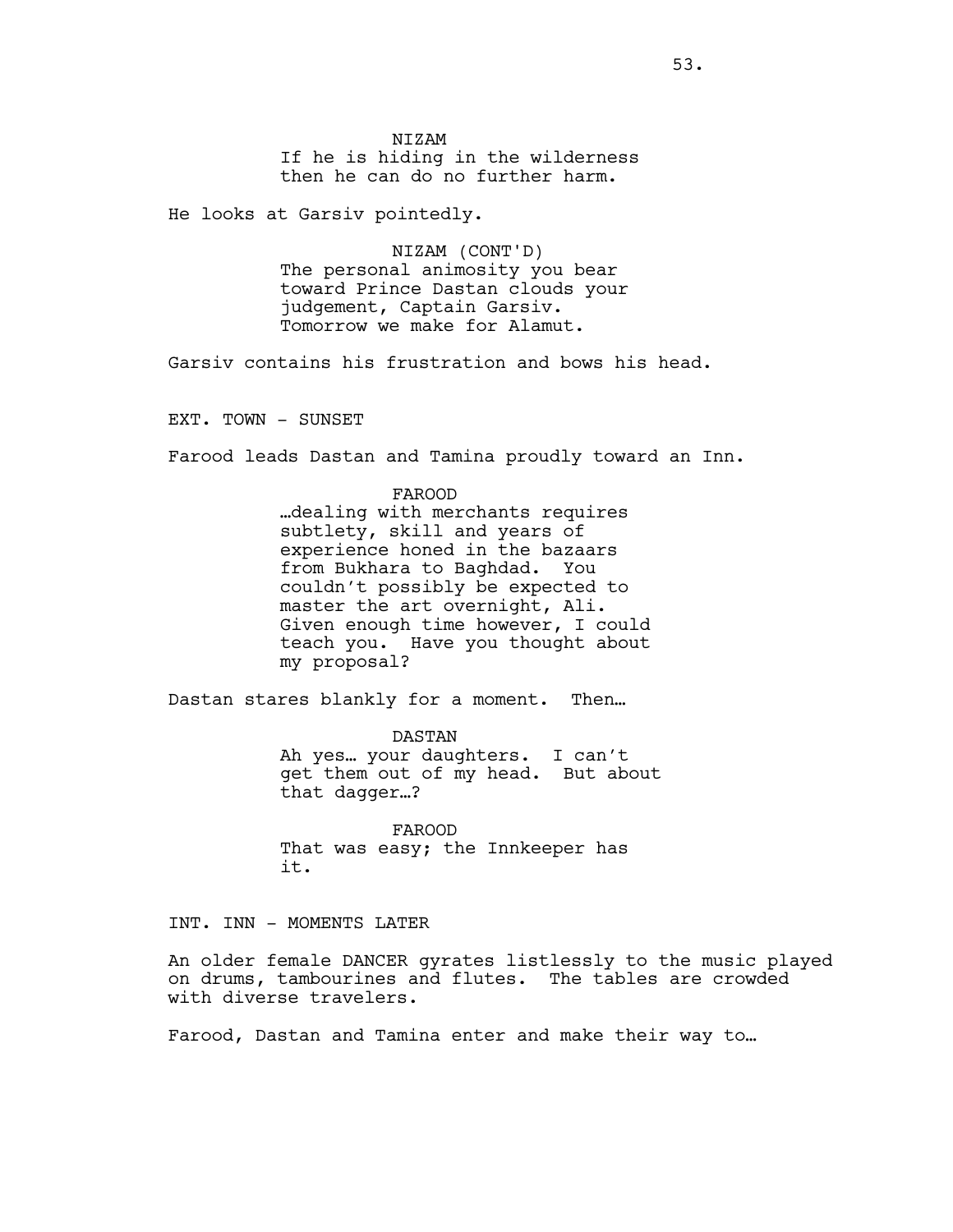INT. BACK ROOM - SAME

LENK, the wizened Mongolian innkeeper makes notes in his ledger. Behind him is a middle-eastern pawn shop. The DAGGER sits prominently on a shelf.

Dastan gestures to Farood and Tamina: "I'll handle this."

DASTAN *Salaam Aleikum*. I'm told you are not only an innkeeper but a trader of great renown.

Lenk looks up slowly. Takes him in.

LENK You have some worthless thing to sell?

DASTAN Actually to buy. A mere trinket. A small dagger of purely sentimental value that I believe you… ah, there it is.

He points. Lenk picks up the dagger and examines it.

LENK

A trinket? This dagger has a gold hilt encrusted with rubies and sapphires. The edge is sharp enough to split hairs. And the workmanship is so fine it looks as if it were made by the gods.

DASTAN (feigns disinterest) I've seen better… how much do you want for it?

Lenk smirks, assuming Dastan doesn't have a single dinar.

**LENK** One hundred dinars.

DASTAN

Done.

Quick as a flash, Dastan slaps a coin purse on the table.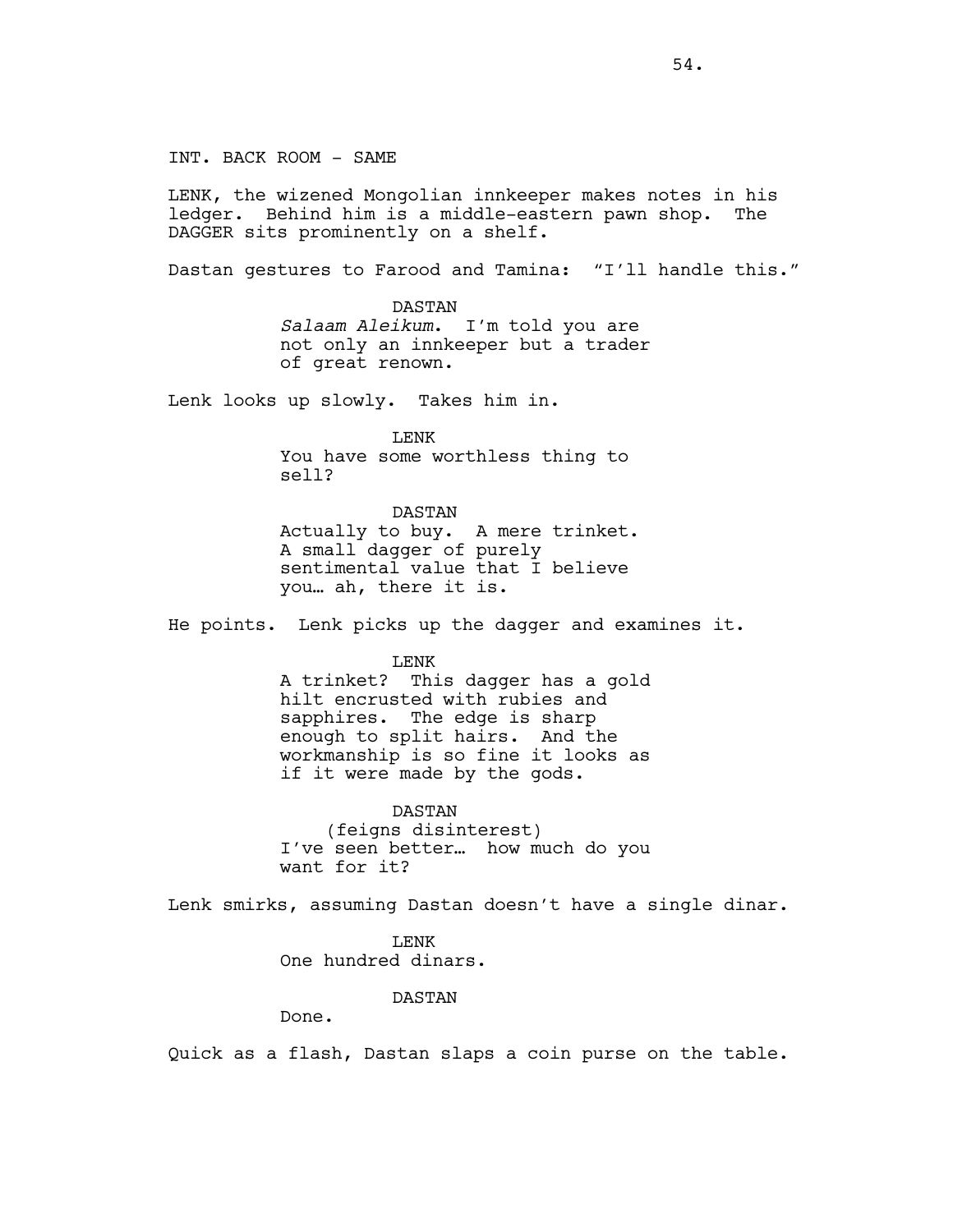Lenk stares. He picks up the purse. Its weight triggers new respect. Then… Farood jumps forward and grabs the purse. FAROOD Have you lost your mind? That's no way to bargain! (to Lenk) Twenty dinars. Farood suddenly feels the purse and realizes… FAROOD (CONT'D) Where did you get one hundred dinars? Before Dastan can reply, Lenk snatches the purse back. LENK The price has already been agreed. DASTAN Yes, the price has been agreed! FAROOD Nobody pays the first price offered. (to Lenk) He is a beginner. Fifty dinars. LENK One hundred dinars. FAROOD You are thief, not an innkeeper! Come, we're leaving. Farood takes the purse, grabs Dastan and hustles him out. OUTSIDE THE BACK ROOM Dastan stops Farood. DASTAN Farood, I want that dagger! FAROOD Oh, he'll come running after us and take the fifty dinars, wait and see.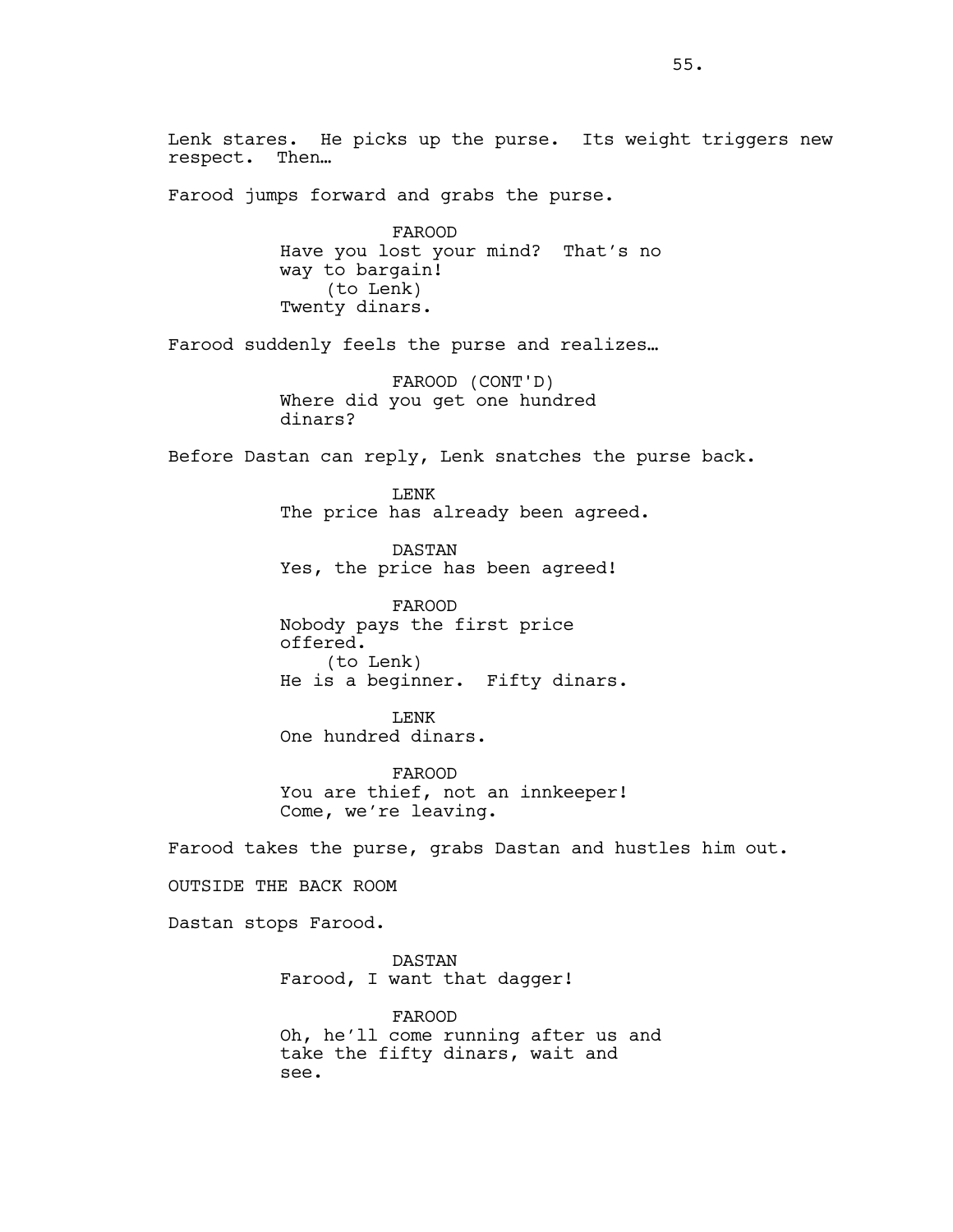Dastan whisks the purse from Farood and heads back.

FAROOD (CONT'D) No, he must come to us! (shakes his head) It's going to take some time to teach him.

INT. BACK ROOM - MOMENTS LATER

Dastan hurries to the desk.

DASTAN I accept. One hundred dinars.

He puts the money in front of Lenk who, offended, doesn't look up from his writing.

**LENK** 

No deal.

DASTAN All right then, name your price.

LENK There is no price! Am I a beggar to take insults from a gypsy?

Dastan is at a loss. Now he's completely screwed.

TAMINA (O.S.) Suppose I ask you.

Lenk's pen freezes at the sound of the sweet, feminine voice. He looks up to see where it came from…

Tamina steps forward and removes her turban. Shakes loose her long dark hair. A beat. Lenk grins.

> LENK For you, the price is one hundred dinars… and one dance for my guests.

DASTAN (instantly) Done.

Tamina looks at him in shock and betrayal.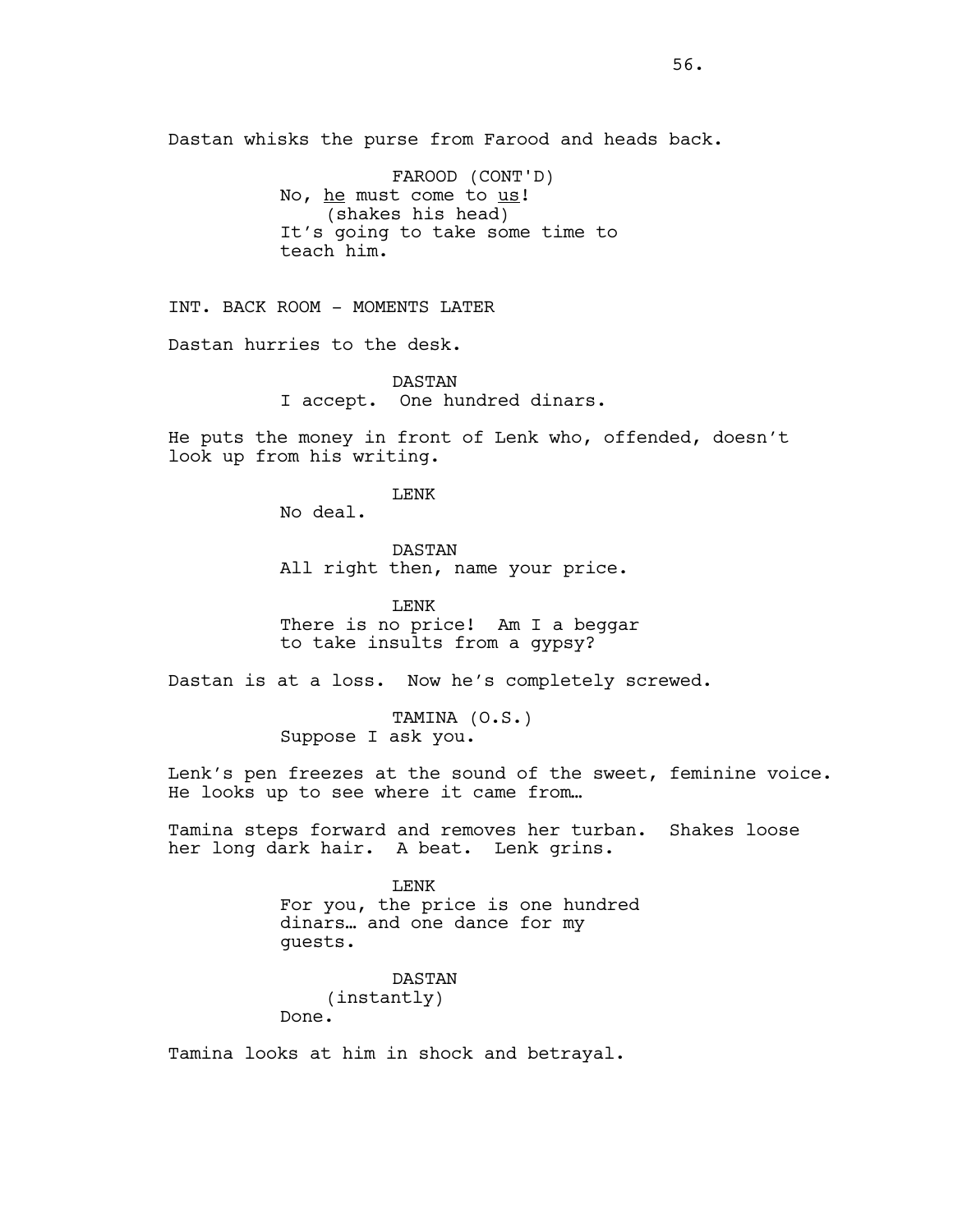EXT. TOWN - NIGHT

Garsiv strides down the street with half a dozen soldiers. He's in a foul mood after his conversation with Nizam.

INT. INN, BACK STAGE - NIGHT

Dastan hovers outside a curtained doorway.

DASTAN (guiltily) It must feel good to get out of those rags.

TAMINA (V.O.) (coldly, from within) Go away.

INT. INN - NIGHT

Dastan pulls up an ottoman behind Farood's. Farood glances at the dagger in Dastan's belt.

> FAROOD I don't mean to be critical, Ali, but you got the worst of that bargain.

> > DASTAN

(his eyes on the stage) Maybe not the absolute worst.

Just then, the musicians strike up a rousing dance rhythm. The customers lift their heads expectantly.

The musicians continue… and continue. Still the stage remains empty. The BAND LEADER beckons furiously toward backstage; gives the crowd a phony smile.

At that moment, the front door opens. Dastan turns to see:

GARSIV and SIX SOLDIERS enter with a blast of cold air from outside. The soldiers take several tables, displacing the locals.

Dastan turns pale. He wants to warn Tamina-- but there's no time. He settles for slouching down in his seat, out of Garsiv's sight-line.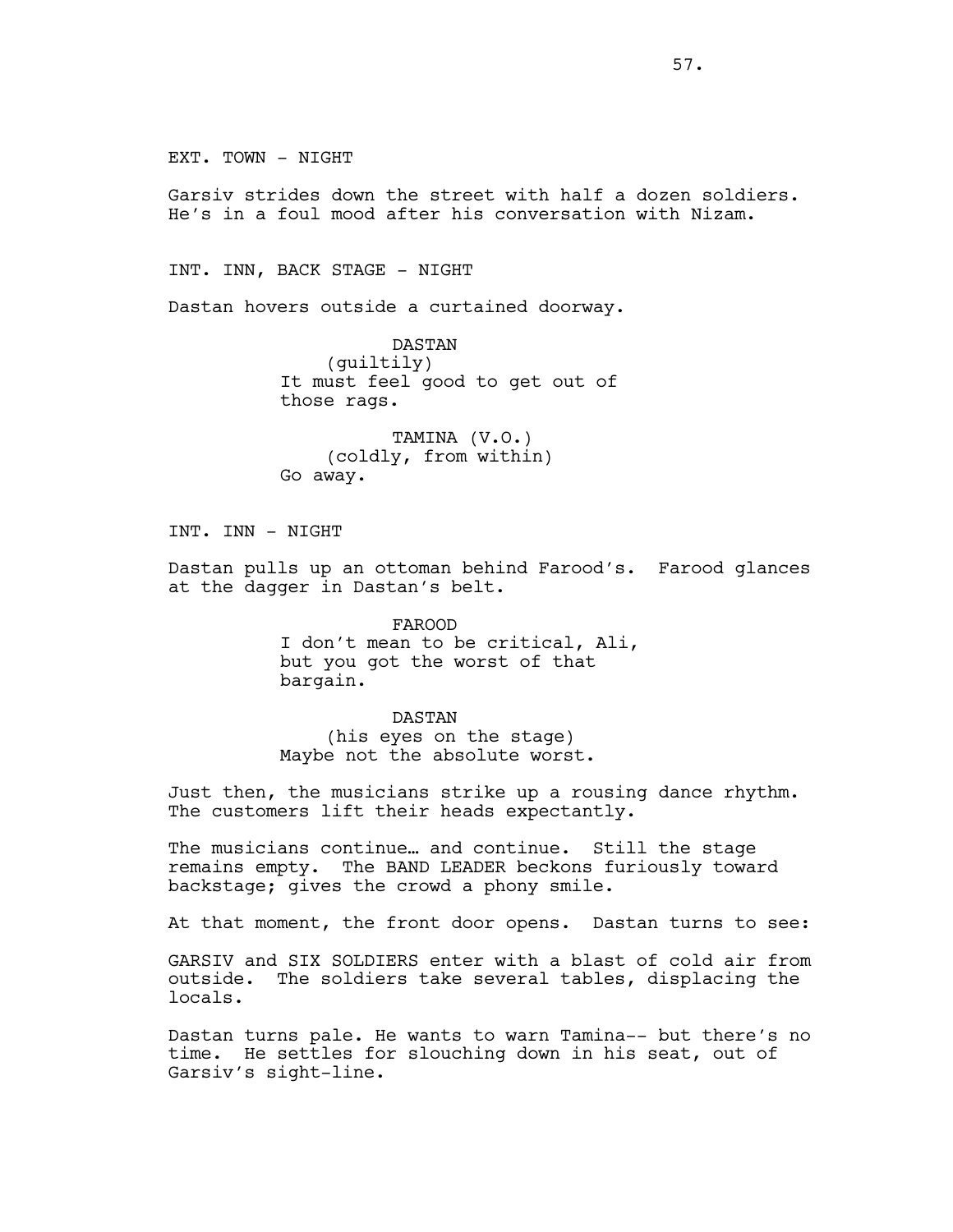Farood notes Dastan's reaction, realizing something is up.

ON STAGE

Tamina edges into view. She wears a veil and holds a scarf in each hand, as is traditional in Mongolian yak-herding regions. She looks as if she wants to sink into the floor. Someone backstage SHOVES her on -- she reacts angrily.

DASTAN

winces. The crowd is starting to mutter. He glances nervously to see if Garsiv has noticed.

GARSIV

Far from suspicious, Garsiv seems perversely amused by the spectacle onstage. He turns to his LIEUTENANT.

> GARSIV Pretty girl. A pity she can't dance.

## DASTAN

Hiding behind Farood frantically gestures to Tamina to "dance." She glares back at him. He demonstrates, showing her how she needs to move her hips… then sees Farood looking at him.

> DASTAN ("grooving") The music is good, isn't it?

### TAMINA

Ventures a timid dance step. The crowd BOOS. Someone throws a chicken bone at the stage.

Dastan makes more emphatic "dance" gestures for Tamina behind Farood's back, indicating the soldiers with his eyes.

Tamina looks. Registers Garsiv's presence.

Tamina's expression changes. Glaring defiantly at Dastan, she shakes her booty in the manner he advised. The crowd HOOTS and applauds. The band leader, relieved, kicks the music up a notch.

Tamina dances, with plenty of hip gyrations and scarftwirling. Her eyes glint with cunning.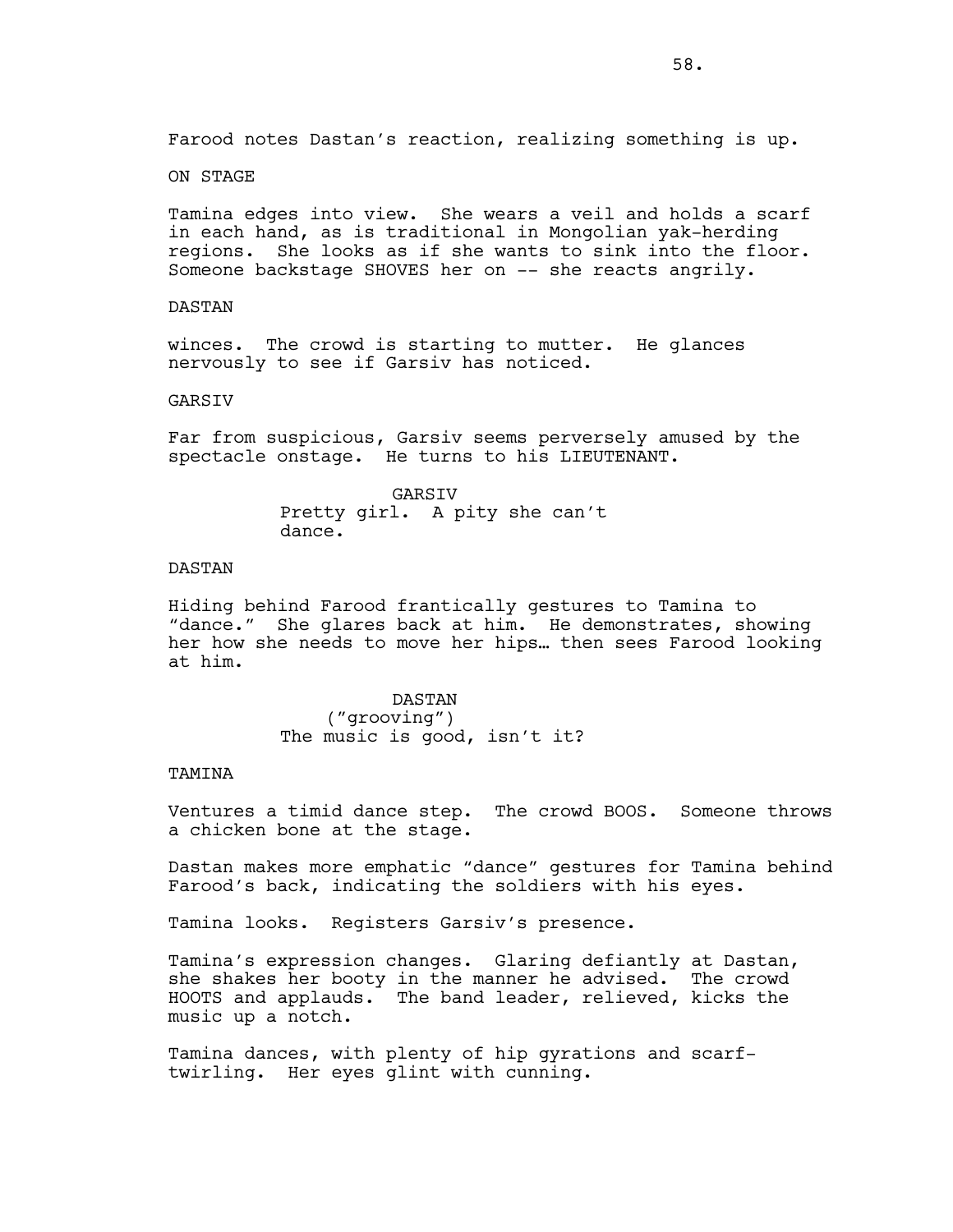Garsiv is riveted.

Dastan watches nervously as…

Tamina dances off the stage, cutting a swath through the room, straight toward Dastan. All the time she keeps one eye on the soldiers. Alarmed, Dastan ducks under the table, baffling Farood.

> DASTAN (CONT'D) I think I dropped some…

Tamina pulls Dastan to his feet. She dances seductively around him. Her hands caress his body without actually touching. Her breath sears his cheek through the veil.

THE NOMADS AND YAK HERDERS

Stare open-mouthed. They've never seen anything like this. The gypsy boy, his sight blocked by grownups, strains for a better view.

GARSIV speaks to his lieutenant without taking his eyes off Tamina:

> GARSIV Whatever that girl costs -- pay it.

TAMINA and DASTAN

She's outdoing herself, making Dastan the target of an erotic floor show that has riveted the whole room.

> DASTAN (hisses) That's enough!

Tamina keeps it up, smiling wickedly; she draws a gossamer scarf across Dastan's face. He's sweating bullets.

Before he's quite realized what's happening, she's drawn the DAGGER from his belt-- wrapping it in several turns of her scarf-- and is dancing away.

Outraged, Dastan starts to go after her-- then stops. If he pursues her he risks being recognized by Garsiv.

Tamina dances back to the stage, having gotten what she wanted. But as she passes the table of soldiers…

Her eyes briefly meet Garsiv's through the veil. Is that lust or recognition in his stare?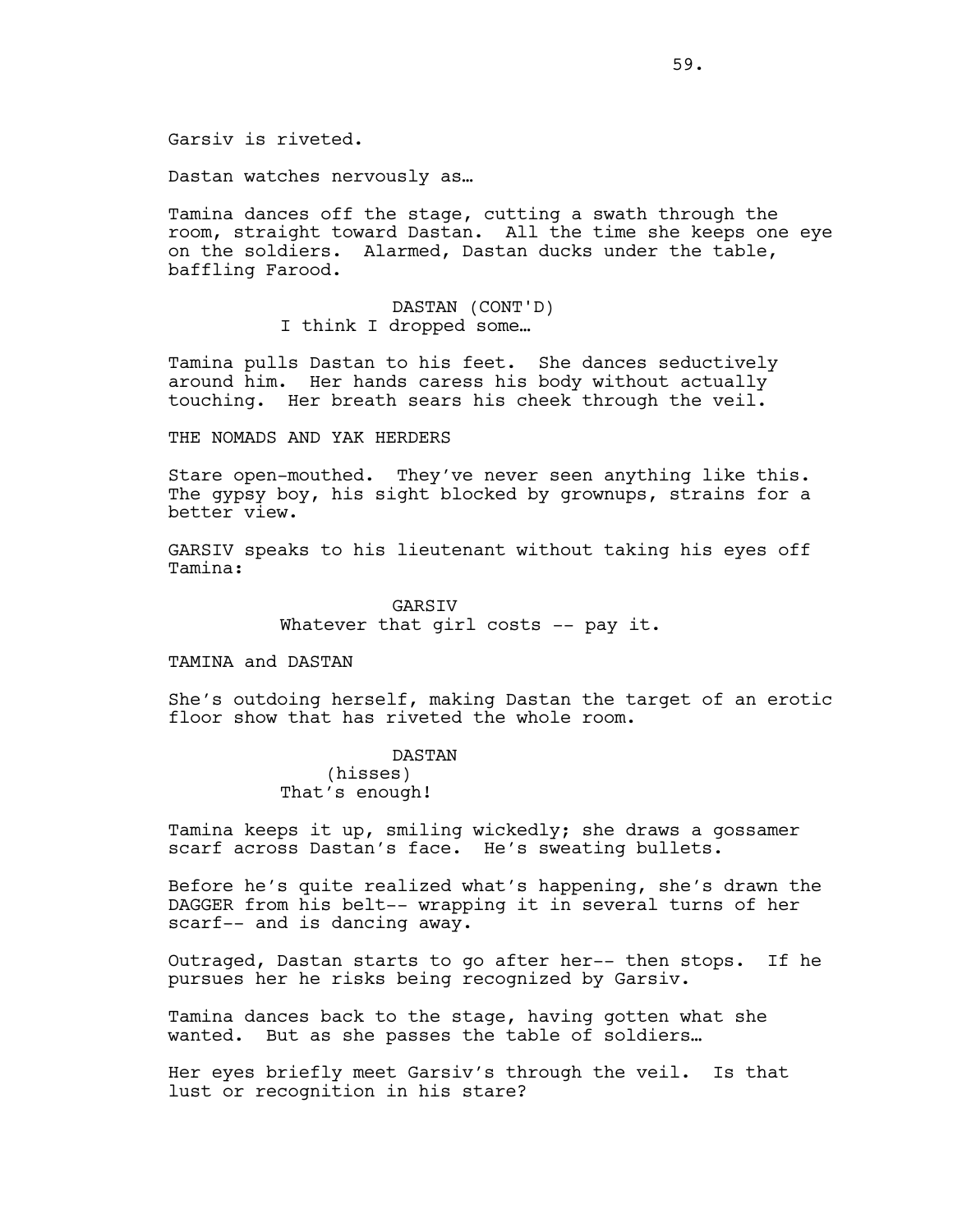Unnerved, Tamina hurries onto the stage. With a final flourish of scarves, she disappears through the curtain.

The room ERUPTS. They'll be talking about this for months.

DASTAN

Glowering, jumps to his feet. He makes a beeline for the stage but his way is blocked by the crowd of Tamina's admirers. Lenk patiently handles the crush of MERCHANTS and TRADERS thrusting coin purses at him…

Dastan glances back across the room to the table where Garsiv was sitting. It's empty.

EXT. BAZAAR - NIGHT

Tamina hurries down alleys, glancing over her shoulder. Mongolian MEN, loitering in groups in the darkness, notice.

DASTAN

Climbs onto a rooftop. Up a series of ladders, drainpipes and awnings until he has a vantage point of the surrounding streets and alleys.

Nimble as a cat, he runs and jumps from one rooftop to the next, scanning all the while for a sign of…

TAMINA

Rounds a corner and spots an unattended pony. She goes over to untie the animal. She hears a footstep and turns…

GARSIV

steps into the light. His soldiers fan out in a semi-circle, cutting off her escape.

> GARSIV A magnificent dancer and a horse thief. You have so many talents, Slave-Girl.

Tamina quietly hides the dagger in the small of her back.

TAMINA I will pay for the horse.

GARSIV Yes, you will.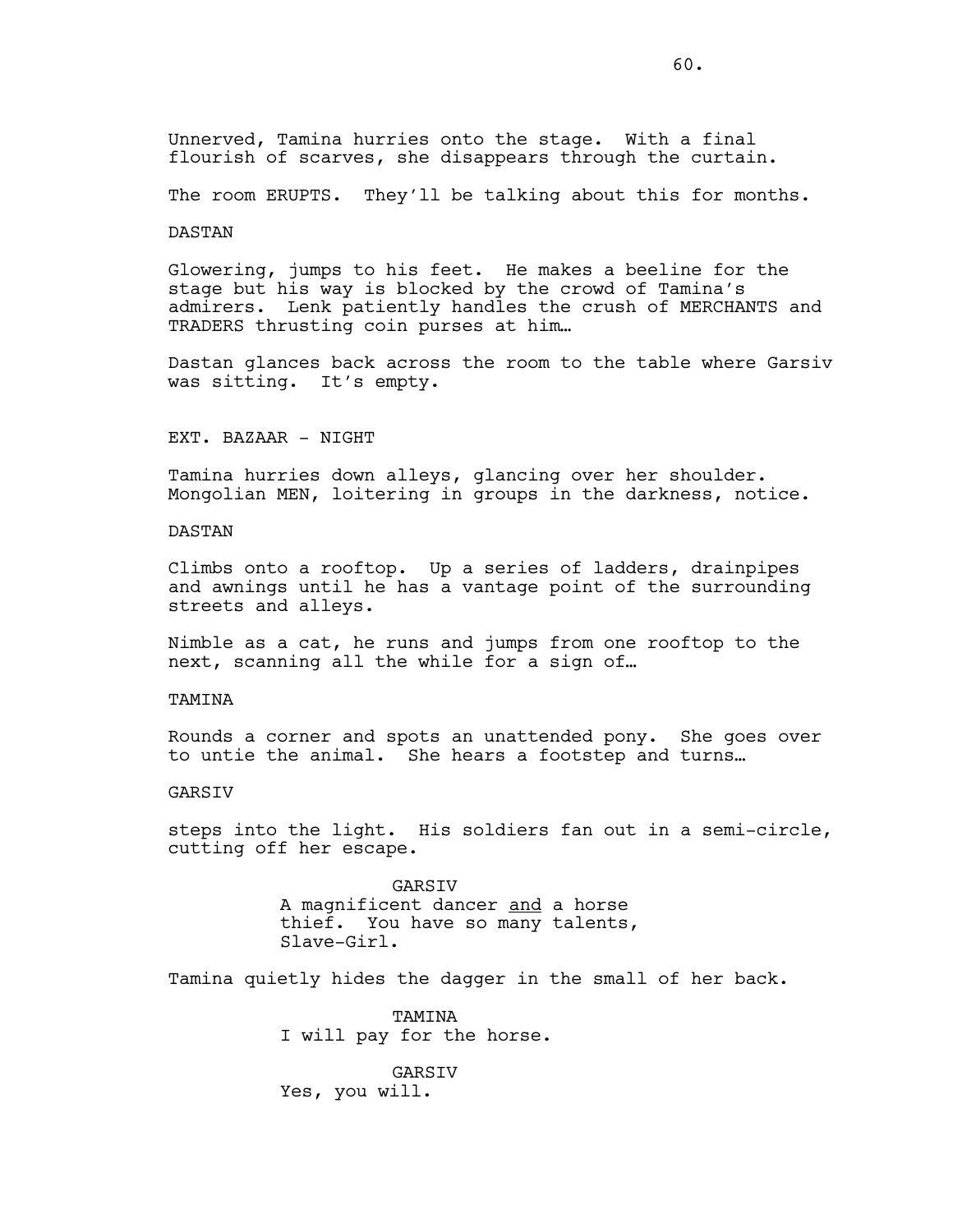Garsiv nods to the soldiers who seize her roughly.

ANGLE ON DASTAN

Watching from a rooftop.

EXT. GRAND HOUSE - NIGHT

SOLDIERS sweep through the gate on horseback.

Garsiv dismounts and approaches one of the guards.

GARSIV Where is Nizam?

GUARD Asleep, sir.

GARSIV Send for him. He'll want to be woken for this.

EXT. CARAVAN - NIGHT

Dastan paces back and forth, gripping his sword and muttering to himself. He draws a line in the dirt and starts making hash marks on either side to weigh pros and cons…

> DASTAN (on the con side) …the place is well-guarded and you'd probably get yourself killed… (in the pro column) …she has that magic dagger… (con) …only because she stole it from you… (pro) …if you don't rescue her, Garsiv will do with her as he pleases…

That really burns him up.

Farood comes up behind him.

FAROOD If you are finished drawing in the dirt, Ali of Samarkand, we are preparing to go. (MORE)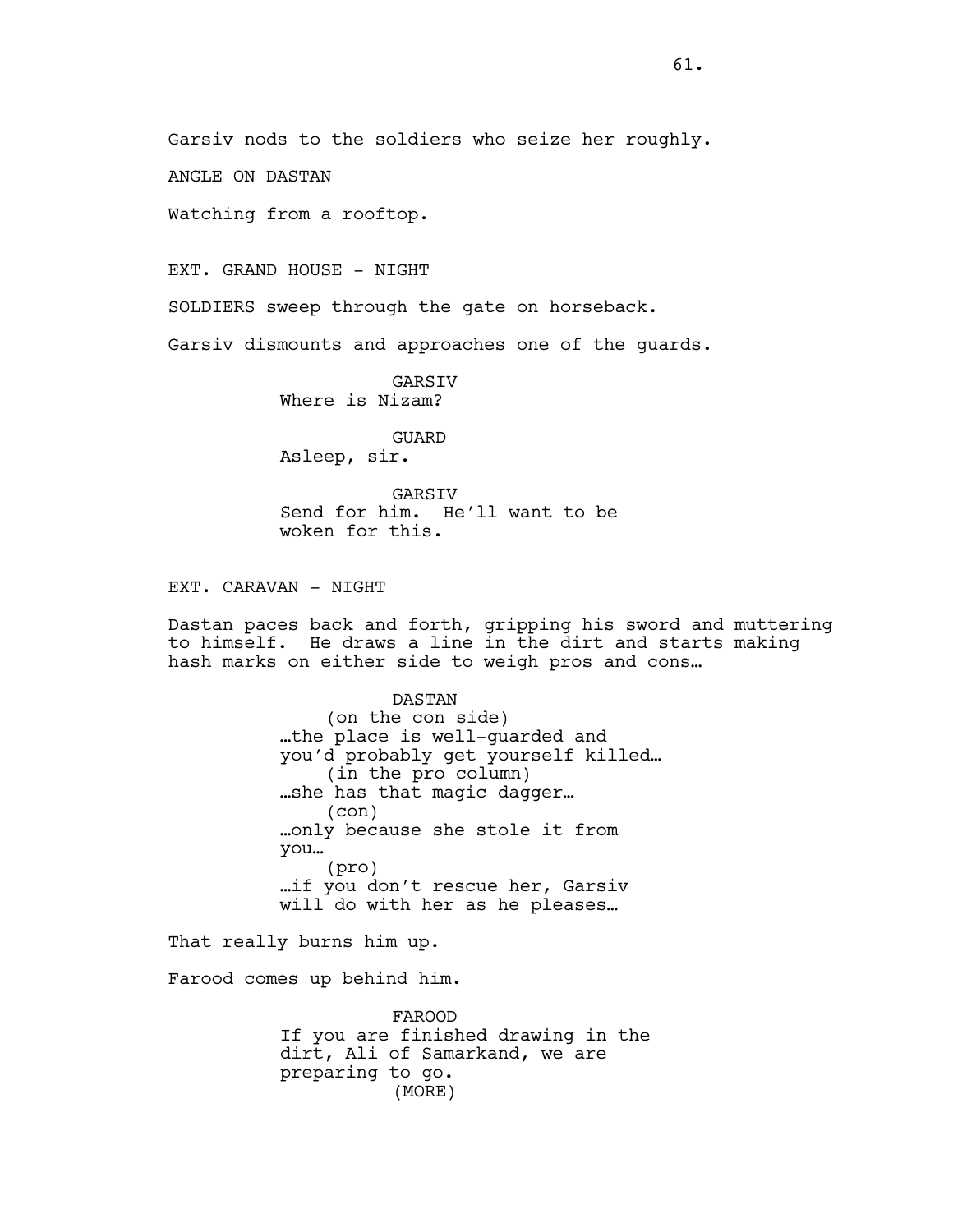(a beat) Where is your cousin? FAROOD (CONT'D)

Dastan turns.

DASTAN I have a confession to make, Farood. Bukbuk is not my cousin. Bukbuk is my… fiancée. You see--

Farood holds up a hand.

FAROOD I make no judgements.

DASTAN Bukbuk is the dancing girl. I mean, the dancing girl was Bukbuk.

FAROOD (confused) What…? (realizing) Oh… you mean…? (grinning) Oooooooh!

Dastan nods, running with it.

DASTAN

Yes, my parents forbid the marriage on account of her being a heathen. So we fled in the middle of the night. Her father had us declared outlaws so the soldiers came after us. We only escaped by disguising ourselves. Then we met up with you… Now after all we've been through, she has been captured.

Dastan wipes a fake tear from his eye. Farood puts a hand on his shoulder.

> FAROOD What a tragic and romantic tale. I feel for you, Ali.

DASTAN (quick) Then you will help me rescue her?

FAROOD Uh… why would I do that?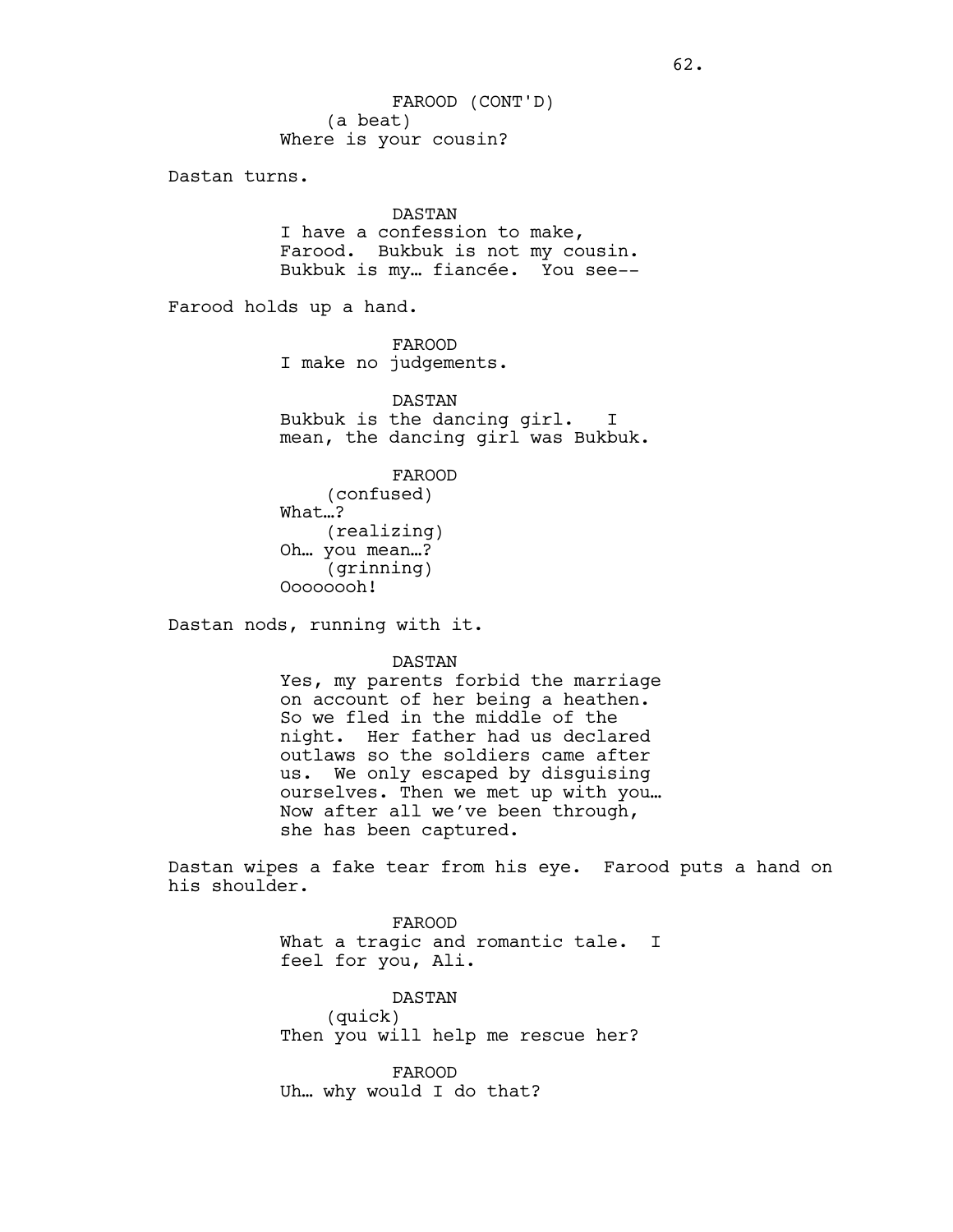DASTAN Our of romantic spirit…? Friendship…? Goodwill…?

FAROOD Ah-ha, hah-ha, hah-ha!

Dastan waits for him to stop laughing.

DASTAN Okay. How much do you want?

FAROOD (all business again) What do you have?

Dastan produces a gold ring. Farood bites it: real gold.

FAROOD (CONT'D) You're either a very rich student, Ali, or a very good thief.

CUT TO:

INT. GRAND HOUSE, UPSTAIRS CHAMBER - NIGHT

Tamina stands in the center of the room, her wrists bound together. A pair of guards flank the door.

Garsiv paces around her.

GARSIV Where is Dastan?

TAMINA

I don't know.

GARSIV Why do you go on protecting him? He's no longer a Prince. He's

nothing. Powerless.

TAMINA Good. Then you shouldn't need my help catching him.

He circles closer to her, menacing.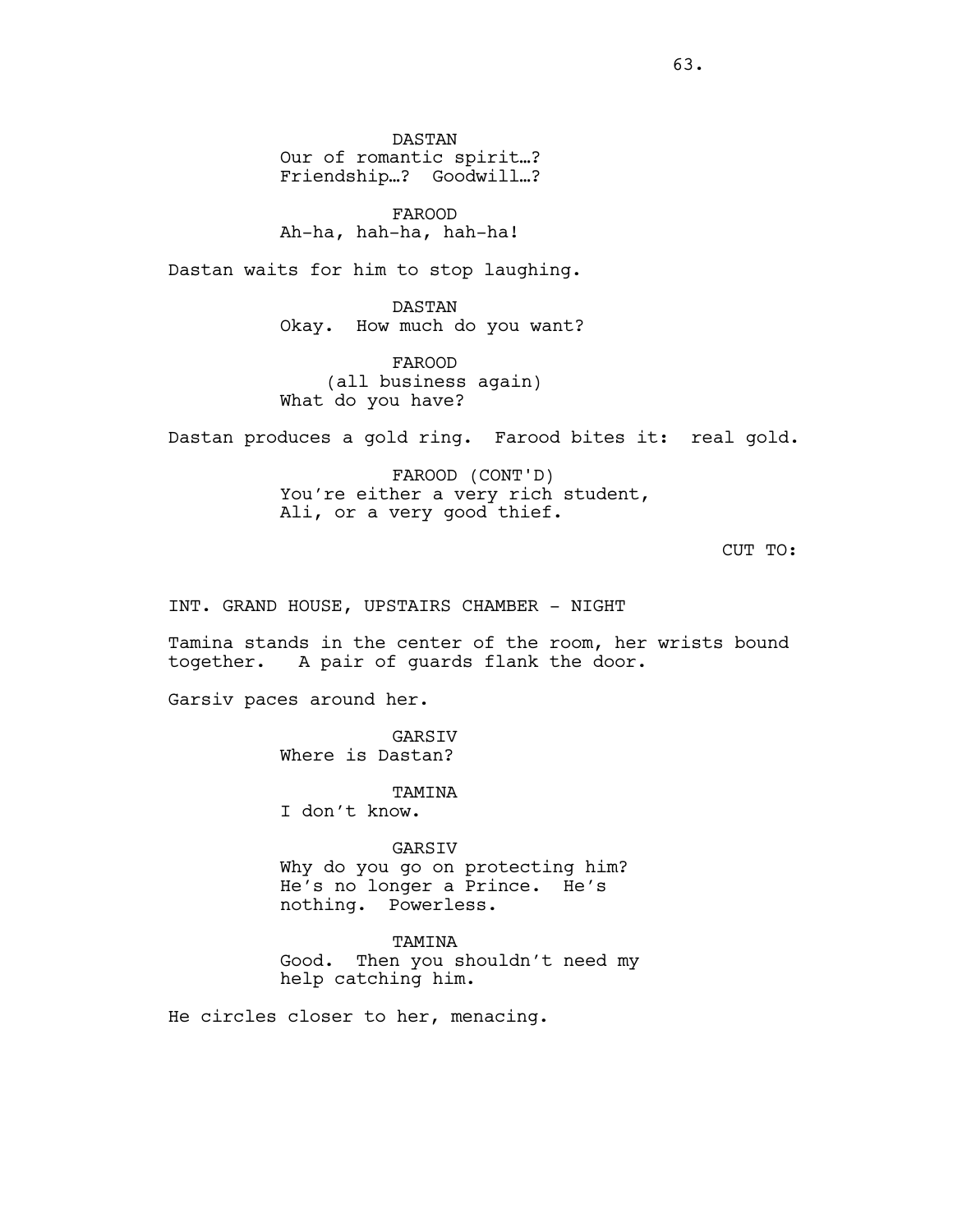GARSIV You have a sharp tongue, Slave-Girl. I'll need to cure it if I'm going to keep you.

Garsiv snaps his fingers and a Guard hands him a ROPE. Tamina watches nervously as he knots it to her wrists, then throws the other end over a rafter. He pulls it tight until her arms are stretched up and she's forced onto her toes.

She grimaces.

GARSIV (CONT'D) I'll give you a little time to get comfortable. If you're still not cooperative when I get back, we'll play some other games…

He ties the rope off to a cleat on the wall, then departs along with the guards.

EXT. GRAND HOUSE - NIGHT

A pair of SOLDIERS guard the gate surrounding the compound.

Farood approaches, a bottle in hand, weaving slightly.

## FAROOD

# *Salaam aliekum.*

As he bows to the soldiers a pair of dice falls out of his sleeve and rolls up to their feet… their eyes meet.

CUT TO:

#### A FEW MINUTES LATER

As Farood plays dice and drinks with the guards…

Dastan scales the wall in the background. He scampers over and jumps to…

## A LARGE WALNUT TREE

Dastan climbs up and out a limb toward the house.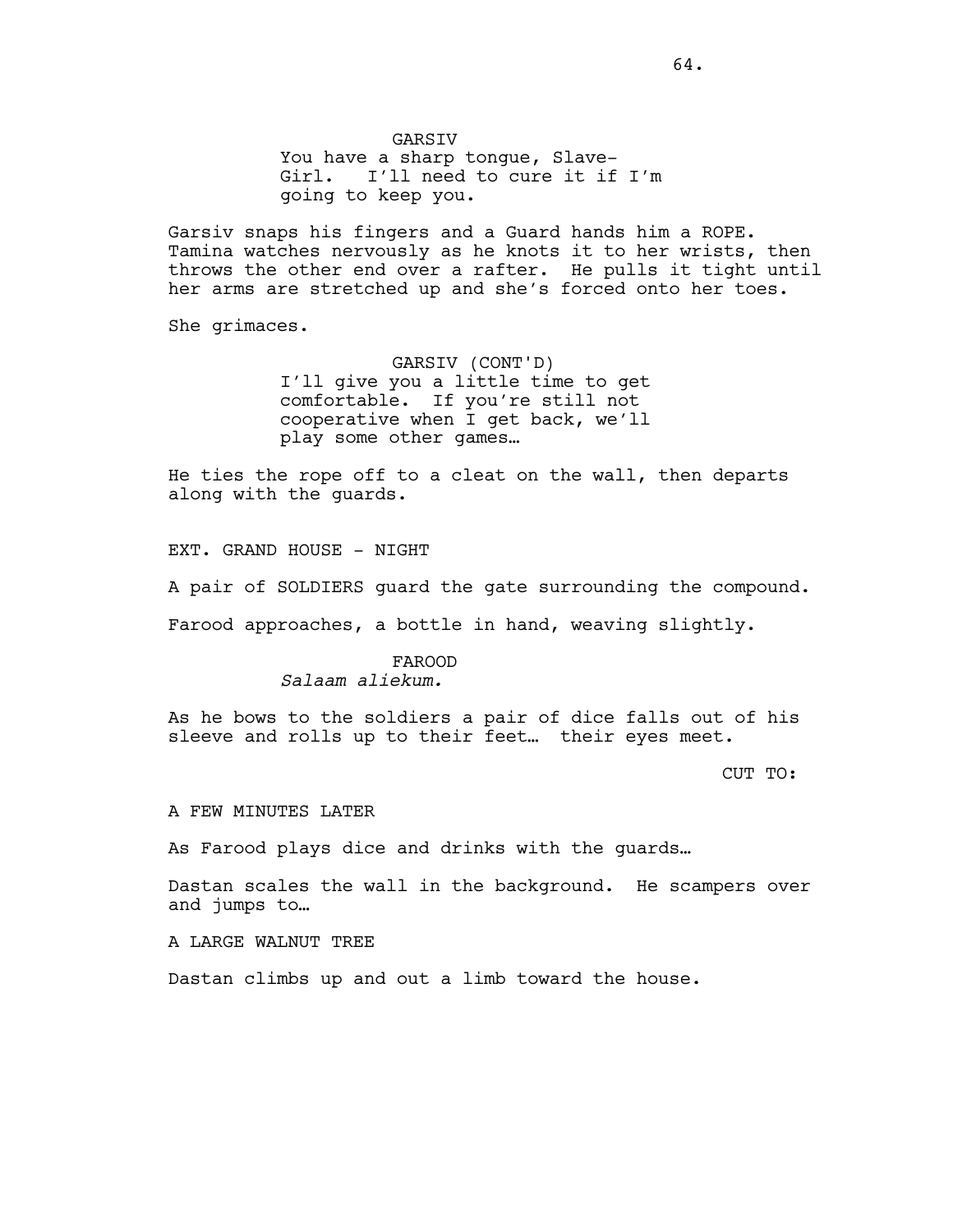INT. GRAND HOUSE, UPSTAIRS CHAMBER - SAME

Tamina is tied up where Garsiv left her. She rubs and twists her wrists together in a desperate effort to fray the rope. It's no use.

Suddenly a movement outside the window catches her eye. She turns and sees…

DASTAN

perched on a tree limb as far out as he can go.

Tamina's eyes light up with astonishment and hope. She can't believe he's here.

He puts his finger to his lips-- points down.

REVEAL MORE SOLDIERS

Keeping watch around the house. Dastan assesses the situation: fifteen feet to the window-- too far to jump.

ON TAMINA - she hears footsteps outside the door.

She makes an impatient face at Dastan: "Get me out of here!"

He holds up a finger: "Give me a second, I'm thinking!"

Dastan stares through the open window at her bound wrists. Gets an idea. He takes out a throwing knife (borrowed presumably) and starts flipping it in his hand. Looks at Tamina:

> DASTAN (mouths silently) DON'T MOVE.

Tamina sees what he's planning.

TAMINA (mouths back) NO!

He nods reassuringly: "I can do this." She shakes her head emphatically: "No you can't." Ignoring her, Dastan braces himself and takes aim. She shakes her head furiously: NO!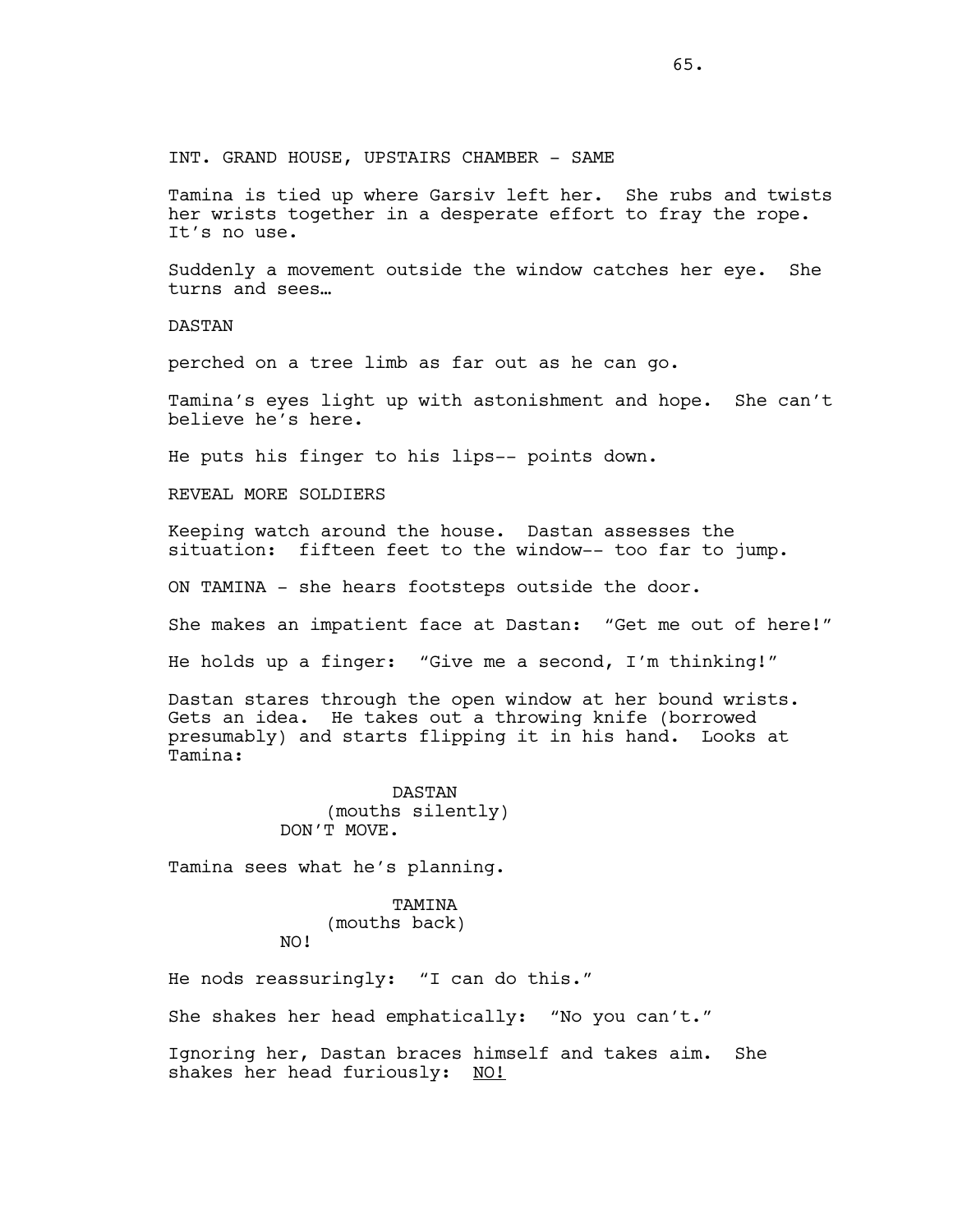Dastan cocks the knife: one, two, three…

Just as he releases, a HISSING sound distracts Dastan: A LARGE SNAKE is coiling itself around the branch by his feet!

Dastan jerks.

The knife flies through the window.

Tamina closes her eyes as the knife sails past and…

THWACK! It slices through the rope where it's tied to the wall, causing it to go slack.

Tamina opens her eyes in amazement and realizes her arms are no longer held up. She yanks the rope from the rafter and runs to the window. She sees Dastan doing a curious dance on the tree branch…

> TAMINA (CONT'D) (whispers loudly) Stop fooling around and catch this rope!

Dastan looks up as Tamina throws the rope. The snake strikes: Dastan jumps. Catches the rope in mid-air…

Tamina is yanked OUT the window by her bound wrists. They plummet toward the ground until… the rope catches on a lower branch: they bounce to a halt, ten feet above the ground.

They swing back and forth for a moment.

TAMINA (CONT'D) (hissed whisper) You know, for a minute I thought you were actually going to try to cut my hands free with that knife throw…

Dastan laughs nervously. Her eyes narrow: that's exactly what he was trying to do.

TAMINA (CONT'D)

You--

CRACK! The branch breaks sending them crashing to the ground.

TWO SOLDIERS come running…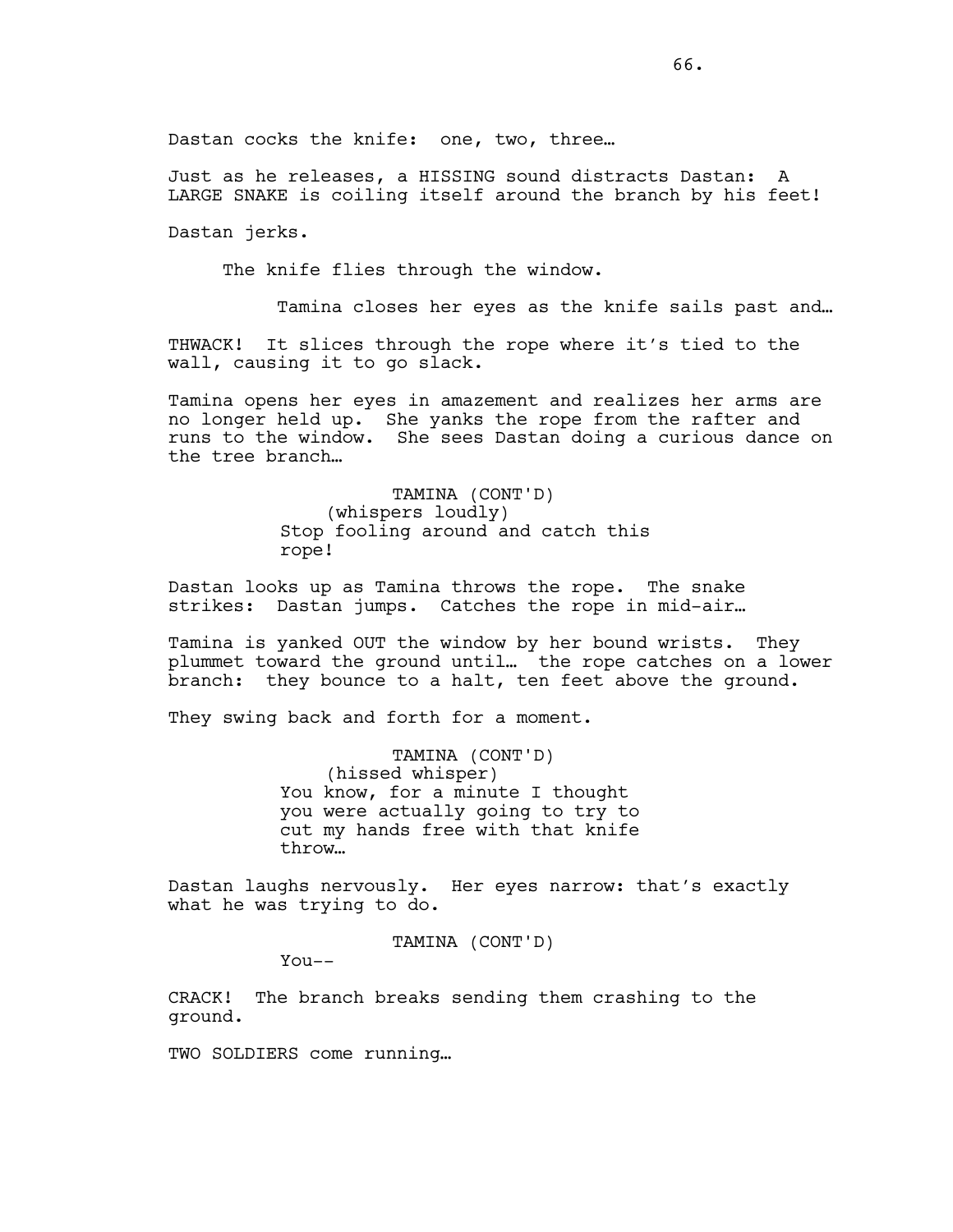## SOLDIERS Who goes there?

Dastan and Tamina pull the rope taught into a tripline and sweep the onrushing guards off their feet even as she continues to vent her fury.

> TAMINA I can't believe you! The only reason you didn't kill me is that you're such a bad shot you didn't come close!

Dastan RAPS the soldiers' heads together before they can get up.

> DASTAN Is that your way of saying "thank you for rescuing me?"

Tamina takes off running… runs out of rope and comes crashing to the ground.

> DASTAN (CONT'D) Wrong way.

He reels her in. He pulls her close and wraps his arms around her. Her reaction is a mixture of outrage, surprise and maybe a little bit of excitement as Dastan runs his hands down her body, searching…

Got it! He pulls the DAGGER from behind her back. Cuts her wrists free in one motion and tucks the dagger into HIS belt.

> DASTAN (CONT'D) Let's go.

INT. GRAND HOUSE - NIGHT

Garsiv leads Nizam (just dressed) up the stairs.

GARSIV I tell you, my Lord, it's the selfsame girl…

They arrive at the door to the chamber and Garsiv throws it open. They enter and discover that it is… empty.

A beat.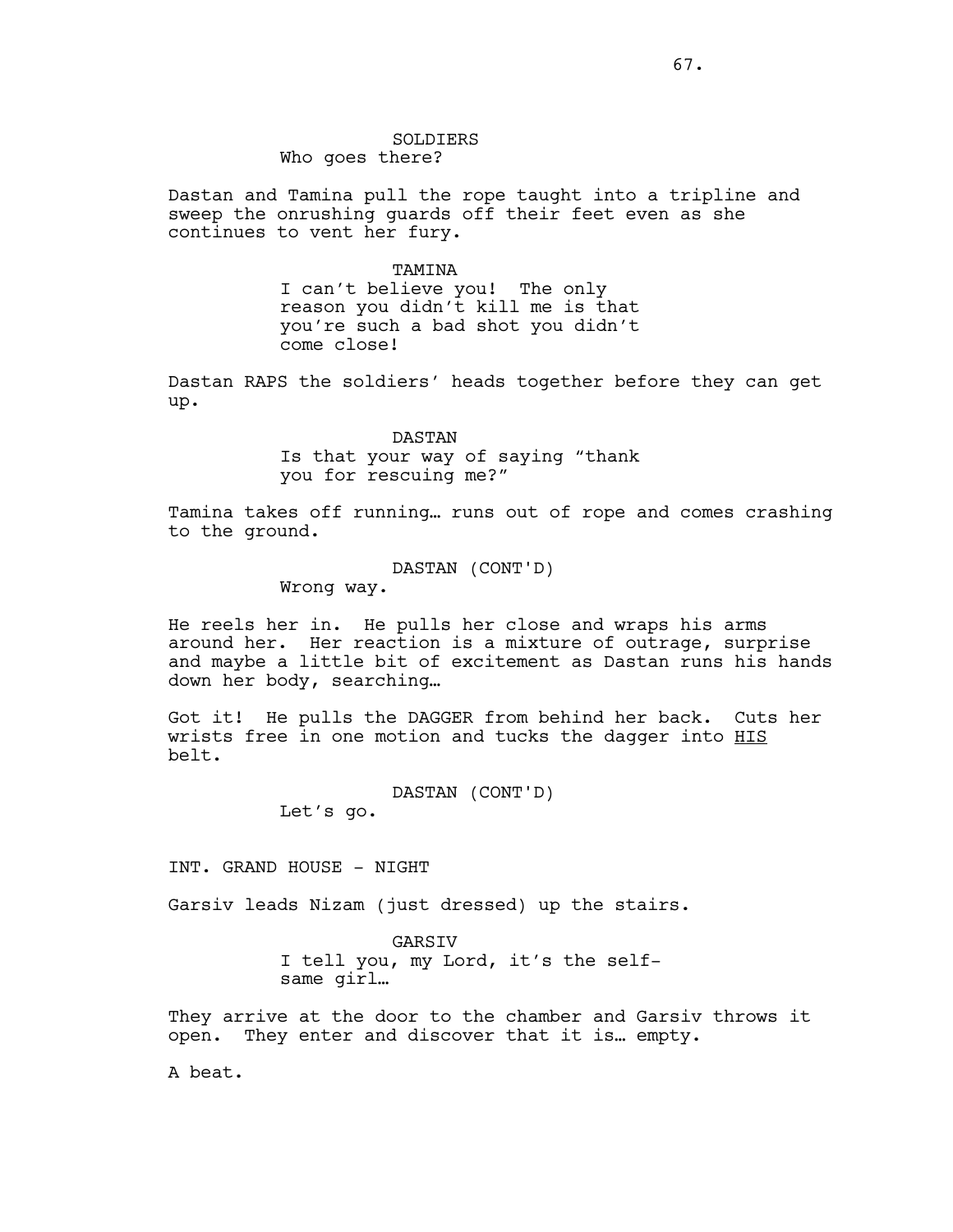# GARSIV (CONT'D)

Dastan!

EXT. GRAND HOUSE - NIGHT

Farood waits nervously with two camels. There's a rustling in the tree branches above and…

Dastan drops down beside him. He reaches up to help Tamina… who ignores him and jumps down on her own.

Farood looks her over.

FAROOD I like you better as a woman, Bukbuk. One thing I don't understand… are you still a mute?

Before she can respond they HEAR SHOUTS of ALARM raised within. Farood hands them both full length BURKHAS. They throw them on and mount the camels.

Farood sets off with his two "WOMEN" behind him…

EXT. MOUNTAINS - MORNING

The nomad caravan is waking up.

TAMINA (dressed as a shepherd again) crawls out of her bedroll and spots Dastan sitting alone, stoking the fire.

She goes over and joins him.

DASTAN (glances up) Ah, good morning Princess Bukbuk.

TAMINA

Good morning, Prince Ali. Until you came back to rescue me yesterday I wasn't sure you really were the son of a king.

He looks at her to see if she's teasing him. She's not.

TAMINA (CONT'D) Your father would have been proud.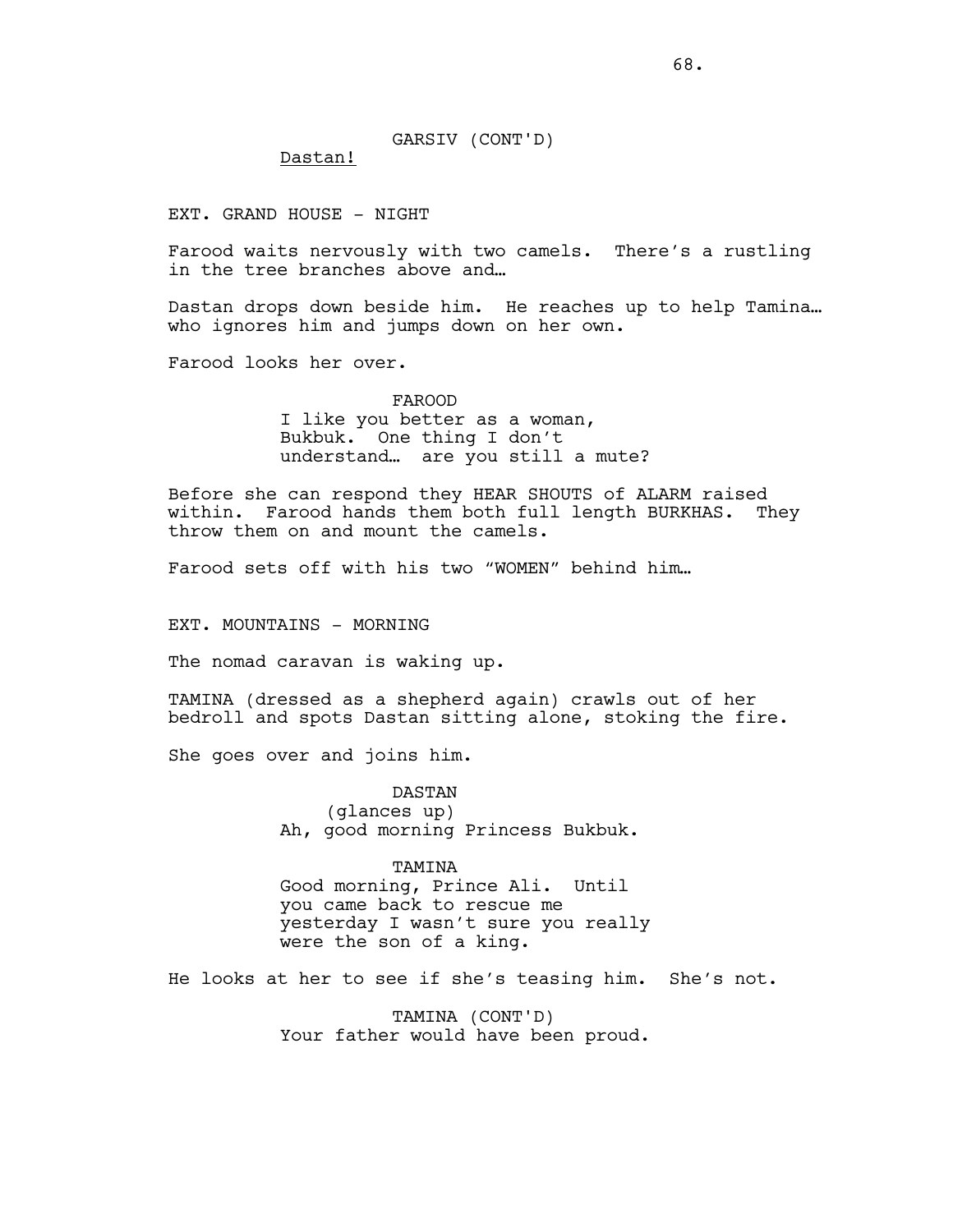DASTAN

I missed my chance to make him proud while he lived. I played the fool, wasted my time in amusements… Now it is too late.

He looks down bitterly.

### TAMINA

You can still avenge his death with a noble act. Your brother Tus, who brutally crushes my people--

## DASTAN

My brother is a good man. I still can't believe he killed our father.

Tamina's temper flashes.

TAMINA A good man? He invaded our peaceful kingdom for loot!

DASTAN

That's not true. Tus only ordered the attack because your "peaceful" kingdom was secretly supplying our enemy.

## TAMINA

Lies!

DASTAN I was there when the spy confessed!

TAMINA You heard this confession yourself?

DASTAN Yes. Well… not exactly. Nizam translated it for us.

#### TAMINA

(beat) Nizam is the graybeard with two swords?

DASTAN

Yes.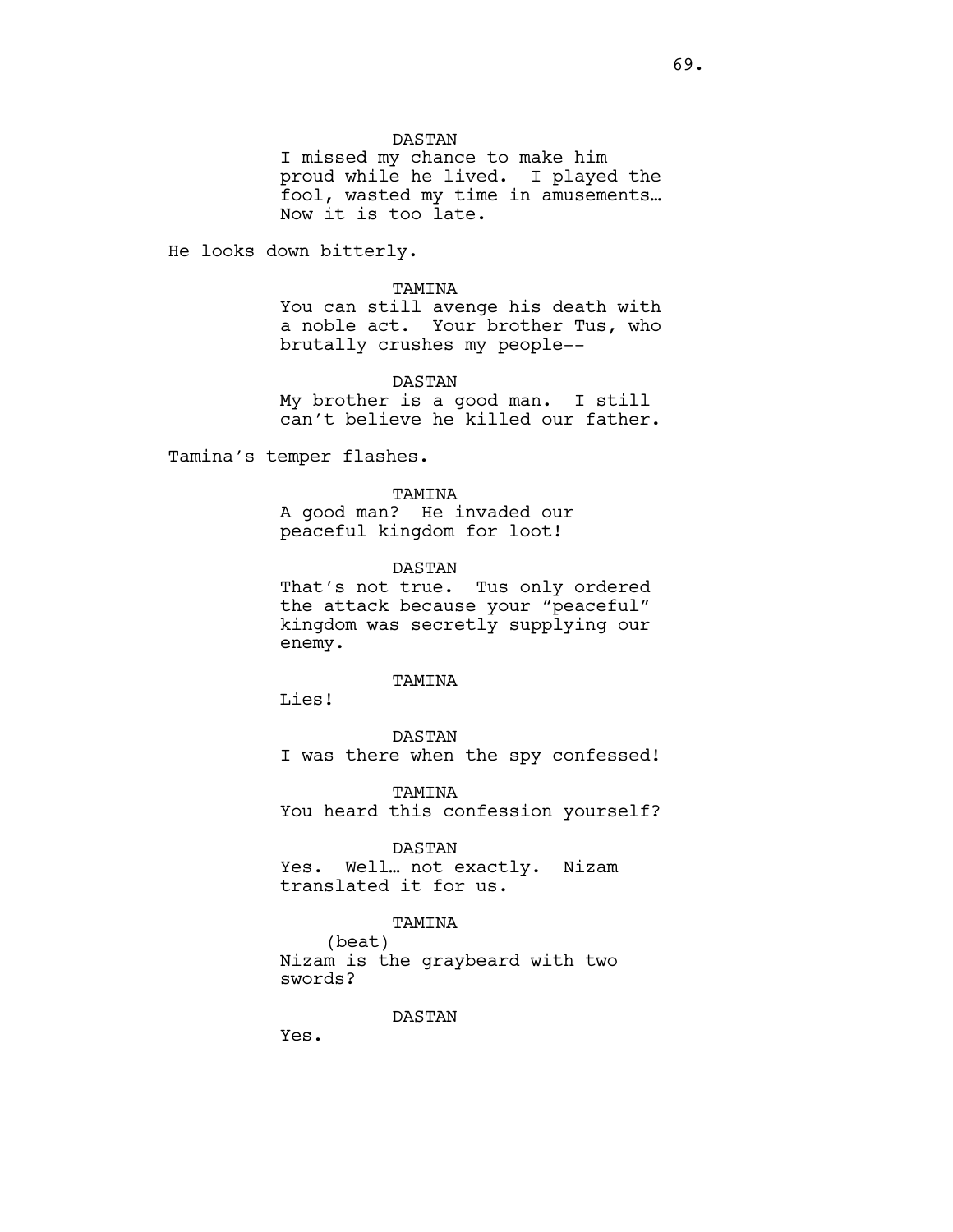ON TAMINA, her mind racing.

SMASH CUT TO:

INT. PALACE OF NASAF, HALLWAY - FLASHBACK

Tamina flees the kitchen and moves down the corridor. She approaches the door that is ajar to peek inside…

TAMINA'S POV -

Nizam pours POISON on the ROBE OF HONOR. He looks up and sees Tamina.

> NIZAM What are you doing here? Somebody grab that girl!

Tamina turns and flees.

EXT. MOUNTAINS - RESUME SCENE

ON DASTAN

Shocked by her revelation.

DASTAN It was Nizam…? (beat) Yet you encouraged me to kill my brother… knowing he was innocent?!

Tamina doesn't back down.

TAMINA Not innocent: he invaded and destroyed my home. Or so I believed. Now I have told you the truth.

Her eyes bore into him.

TAMINA (CONT'D) Even if Nizam deceived you, you and your brothers have done a grave injustice to my people. It is your duty to make it right.

Dastan looks back at her warily.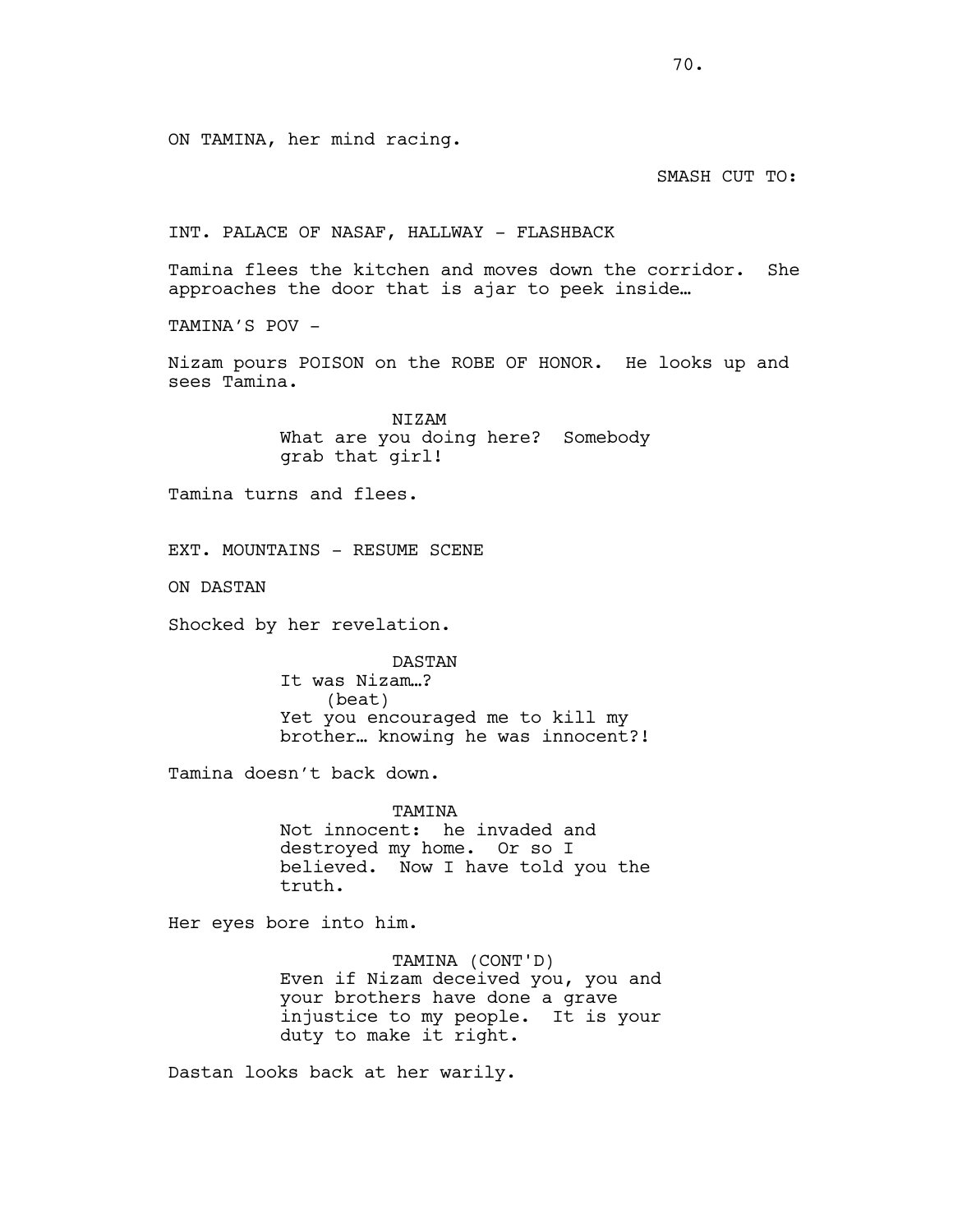DASTAN

When we get to Alamut, you will help me reach my brother. We will tell him all that has happened. He will decide what to do.

Dastan stands and walks away.

EXT. CITADEL OF ALAMUT - DAY

Nizam, Garsiv and their regiment ride in through the gates.

Tus awaits them, trembling with emotion. Nizam dismounts, his expression sorrowful and compassionate.

> **TUS** Nizam, tell me it's not true. My brother did not kill our father.

### NIZAM

Nor would I believe it, had I not seen it with my own eyes. Would that I had died rather than live to witness such a deed… my King.

Nizam prostrates himself before Tus.

EXT. MOUNTAINSIDE - DAY

The nomad caravan struggles uphill against freezing wind and snow.

EXT. CITADEL OF ALAMUT - DAY

A MASSIVE EXCAVATION PROJECT is under way in the main courtyard. HUNDREDS of SLAVES overseen by soldiers dig a pit at the entrance of the temple, where the SACRED FOUNTAIN lies shattered into pieces.

REVEAL NIZAM and GARSIV

Surveying the excavation from a battlement.

GARSIV King Tus is eager to return to Nasaf, my Lord. Why do you persist in this fruitless search for secret armories?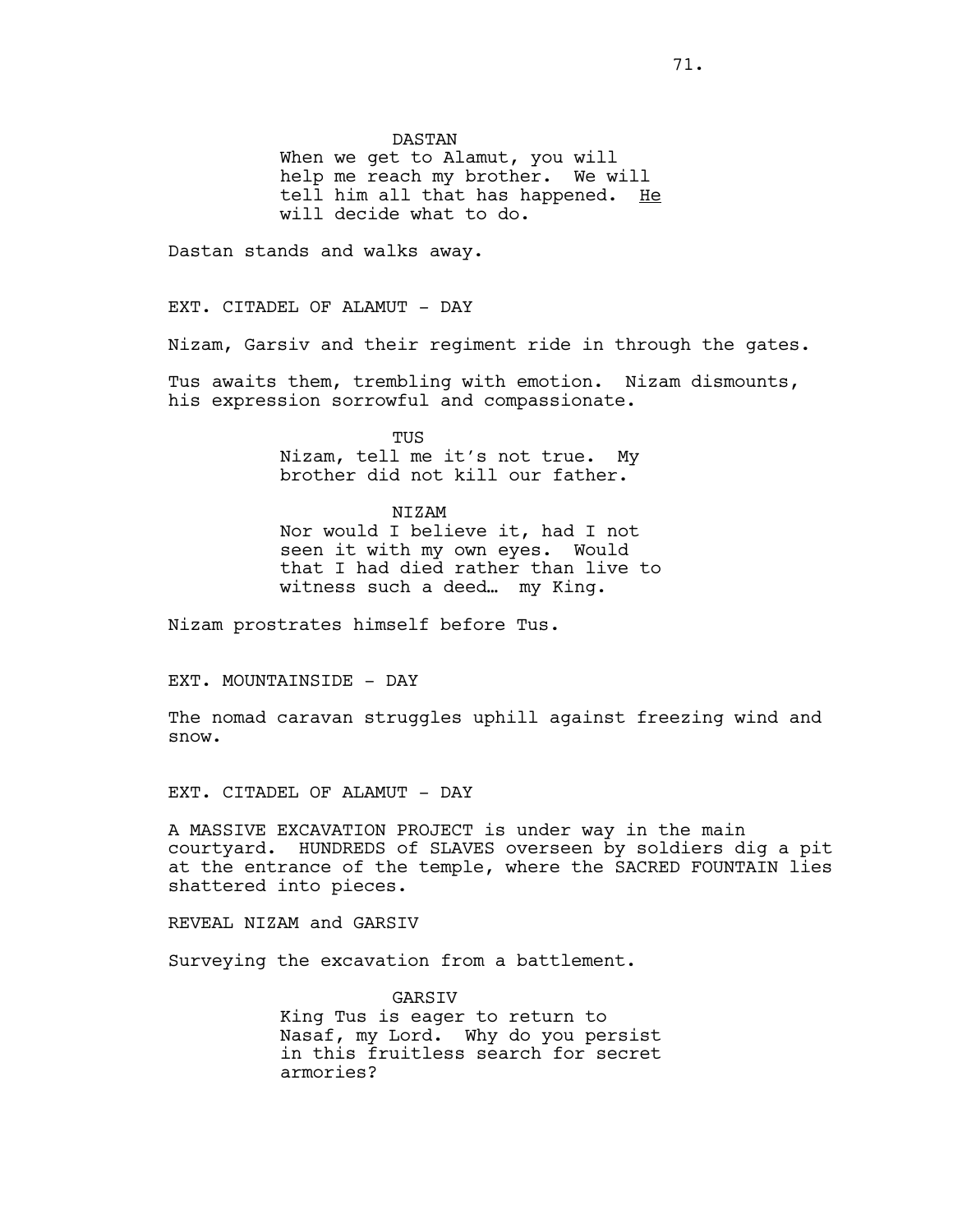NIZAM I do not seek armories, Garsiv. There is more here than you know. Nor need to know.

#### GARSIV

So long as I am to be made general of the armies, I care not. But I am anxious about Dastan and the girl. If they were to reach the King…

## NIZAM

(cuts him off) Then remain vigilant. Make sure that never happens.

## EXT. GATES OF ALAMUT - DAY

Occupied by the Persian army, the citadel of Alamut stands exposed in broad daylight and shorn of its mystery.

Soldiers stationed at the entrance do a thorough job of checking everyone who goes in or out. Farood and his nomads wait on the bridge for their turn.

#### FAROOD

We who have crossed the Hindu Kush and endured every hardship of God's creation-- now we wait.

Dastan and Tamina exchange a nervous glance: getting into the city could be the toughest part of all.

> DASTAN Farood, there's something more I have to tell you. I'm not really--

#### FAROOD

Nonsense. You have nothing to tell me. Ali, my friend, I have been thinking of the tale of Layla and Majnun -- the young scholar who abducted his beloved from her husband's home.

## DASTAN

(perplexed) He did not abduct her. Majnun spent his life pining for Layla and died a wanderer in the desert.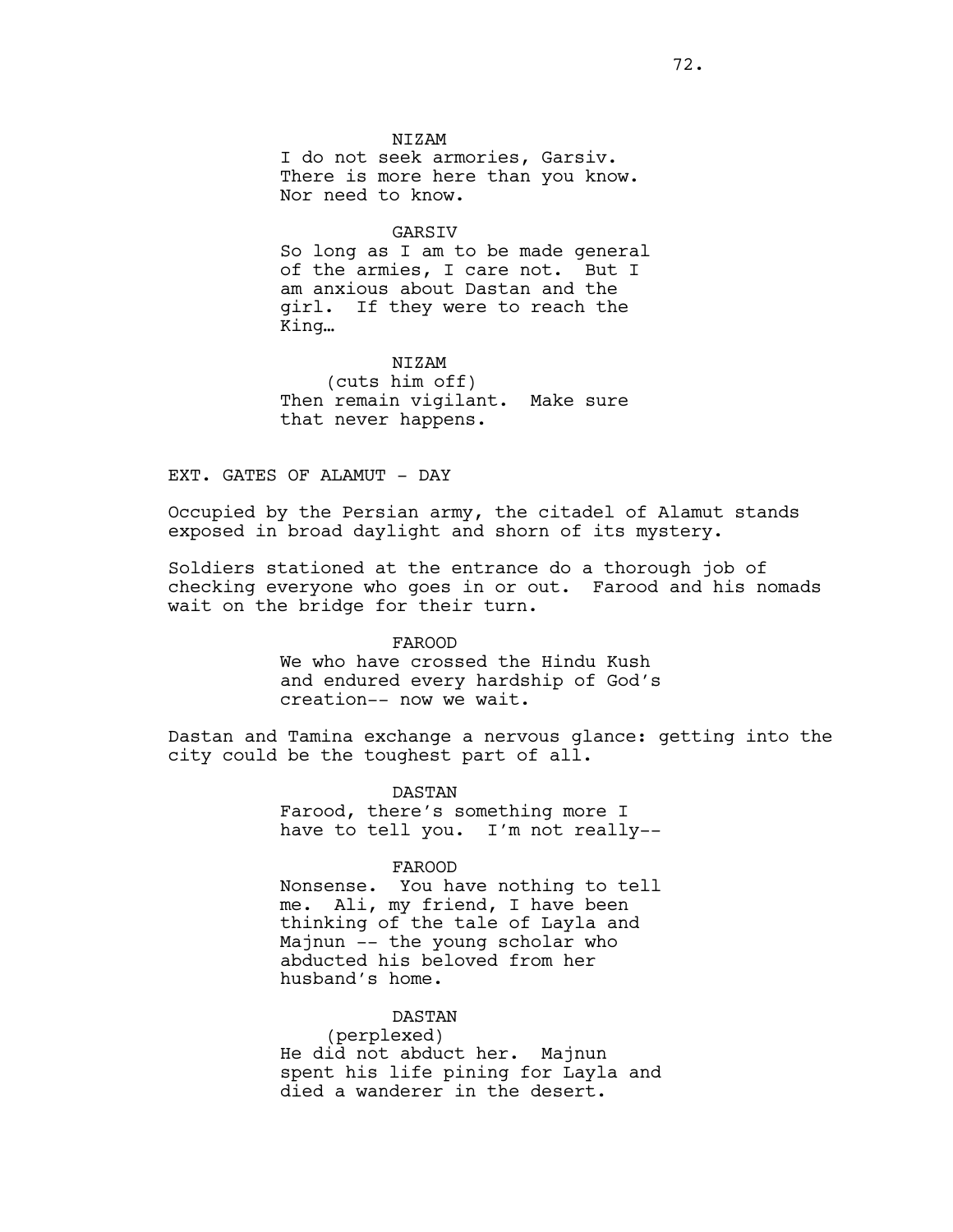FAROOD

Ah well, you are more educated than I. In the version I heard, they escaped together -- under the noses of her husband's men.

DASTAN How did they do that?

FAROOD His friends created a disturbance while the lovers slipped through the gates.

Dastan glances at the checkpoint. Their turn is coming up.

FAROOD (CONT'D) Ali, I am not a man to pry into matters that do not concern me. But I advise you to consider my version of the story. (into Dastan's ear) Anyway, do you really think I would let my daughters marry such a man- a womanizer with no respect for the law?

Before Dastan can reply, Farood hurries to intercept a Soldier who is just lifting the tarp covering the wagon:

> FAROOD (CONT'D) Ah ha! Please! You may search me, and every member of my tribe-- but to search that wagon is a waste of time.

> > SOLDIER

Stand back.

The soldiers restrain Farood, who becomes agitated.

FAROOD Why do you not search the camels and the mules? Why this absurd fascination with that cart? Take your hands off me!

All the soldiers come rushing over to contain the situation. Dastan nudges Tamina. They edge around the commotion while Farood continues to struggle and make a fuss.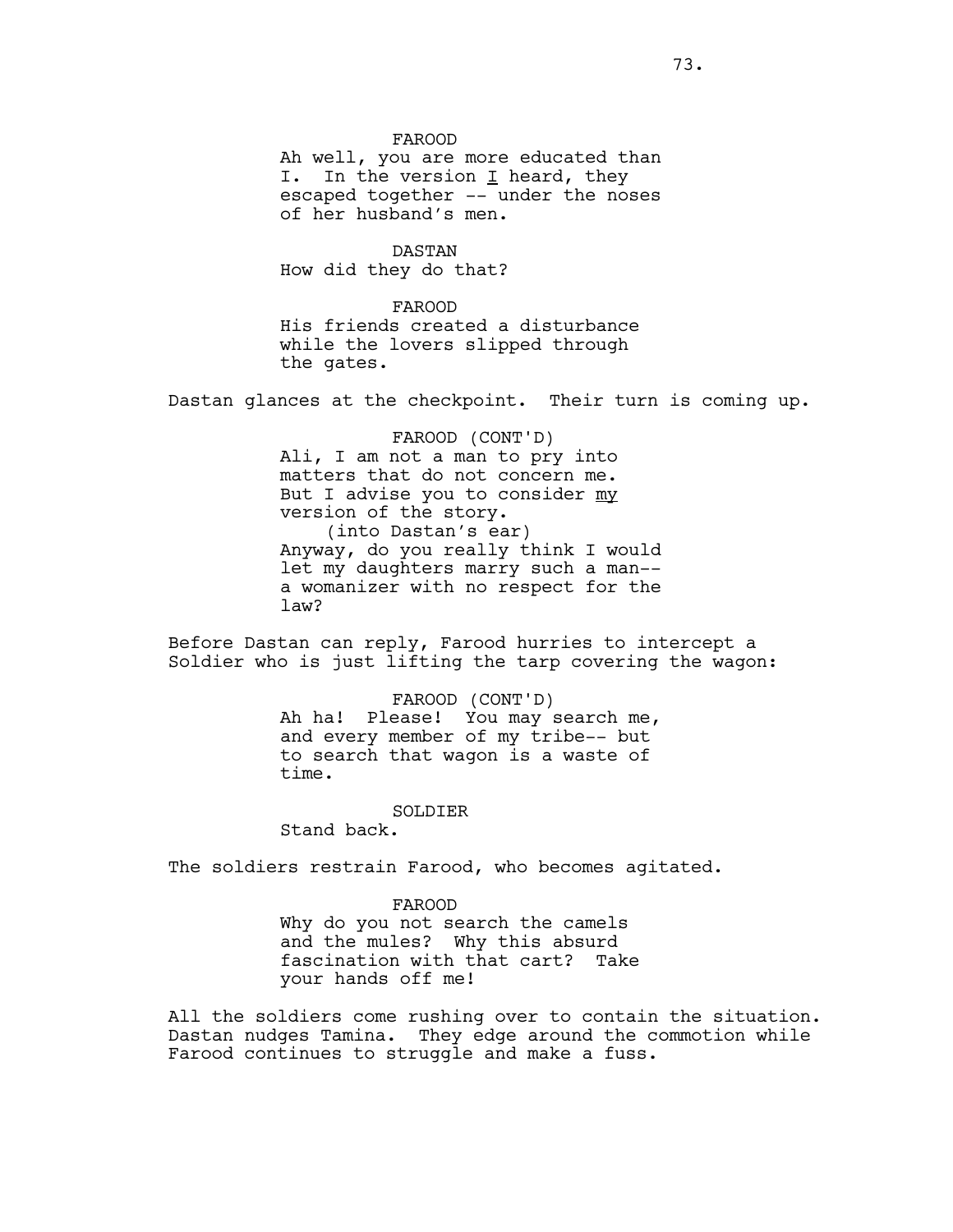The soldiers slash at the tarp and rip it from the cart. CHICKENS FLY OUT into their faces. The nomads race to catch the escaping poultry.

> FAROOD (CONT'D) Now who will compensate me for my chickens? In God's name, tie the cloth before they all escape!

Dastan sees the gypsy boy watching him. He winks and waves good-bye, and slips through the gate with Tamina.

EXT. COURTYARD - DAY

Tamina rips off the turban and ties her hair in the more feminine, local fashion. Hiding behind a low wall, they watch the excavation -- Dastan curious, Tamina horrified.

> TAMINA They've defiled the temple and destroyed the sacred fountain.

Dastan spots Nizam, overseeing the excavation.

DASTAN What is Nizam up to?

TAMINA

He knows.

DASTAN He knows what?

She turns away, thinking her own thoughts. Dastan takes her by the shoulders.

> DASTAN (CONT'D) You want revenge for what Nizam has done to your temple? To your people? (forces her to look the slaves digging) I want revenge for my father. We can work together. But you need to tell me the truth. What's under that temple?

TAMINA (hesitates) Come with me.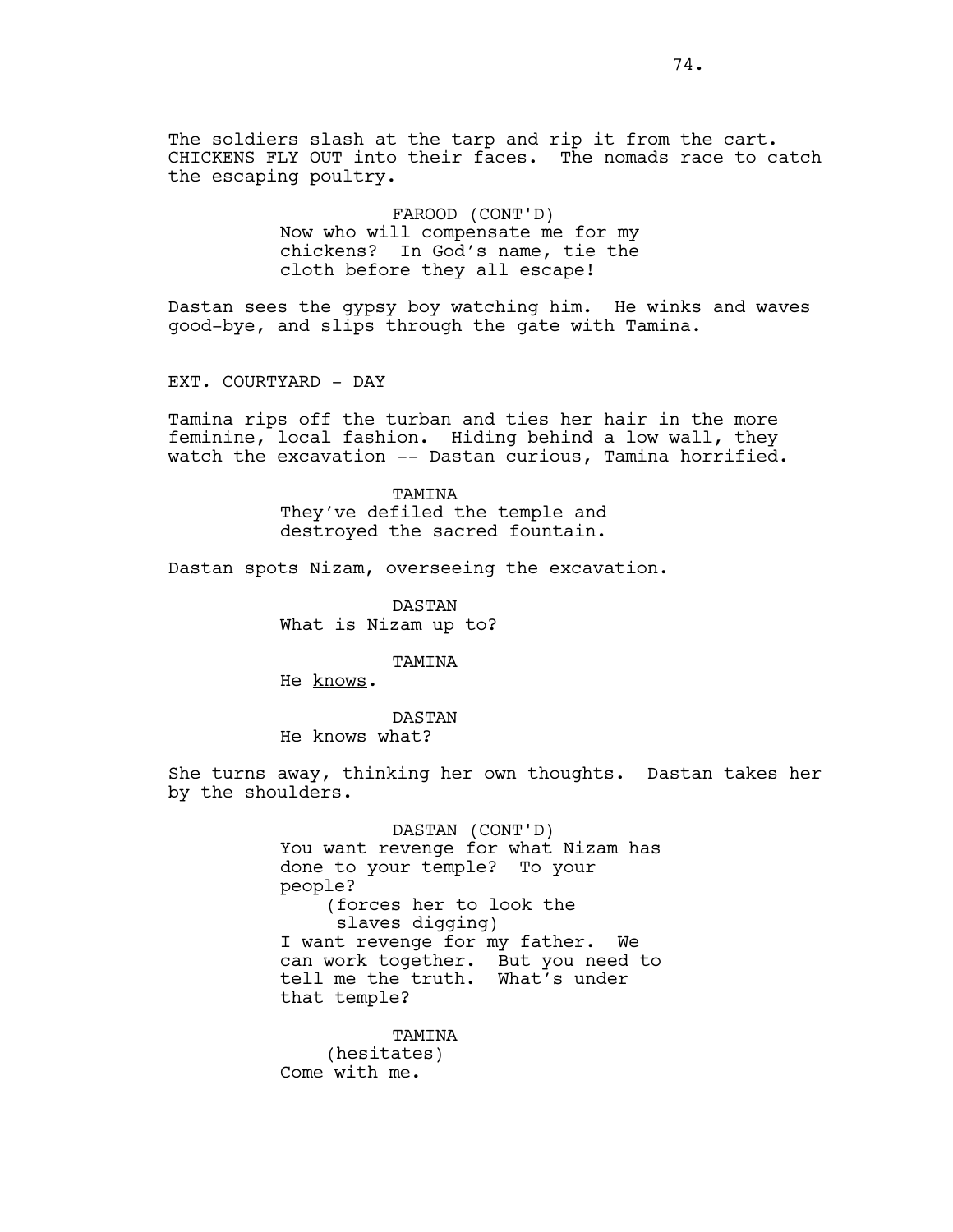INT. DOORWAY - DAY

Tamina pulls him into the shadows and starts to speak in a hushed, otherworldly voice.

#### TAMINA

'The sun god looked down and saw the wickedness of man, and the light became darkness in his sight. He sent a great sand storm to destroy every living thing, wipe clean the face of the earth.'

Dastan shivers, spooked by her trancelike recitation…

# TAMINA (CONT'D) 'But the Great Mother said to the

sun god: "Who are you to destroy my creation?" And she blew the sands into an Hourglass so strong no sword nor spear could break it. And thus she spoke: "These are the Sands of Time. As you decreed, all that lives shall die-- but not at once. Rather day by day, hour by hour, as the sand flows through the hourglass, so shall life slip away from all my children. When it is empty, then and only then shall the face of the earth be cold and dead forevermore."'

Her words die into reverential silence-- which Dastan breaks.

DASTAN First of all, there is only one God. Second, the way I heard it, it was a flood, not a sand storm.

She gives him a withering look.

### TAMINA

For ten thousand years the hourglass holding the Sands of Time has rested here in Alamut, below the temple. They are the time of all mankind. The dagger is the key -- the only key, entrusted to us by the gods to protect them. It is the only blade that can break the glass.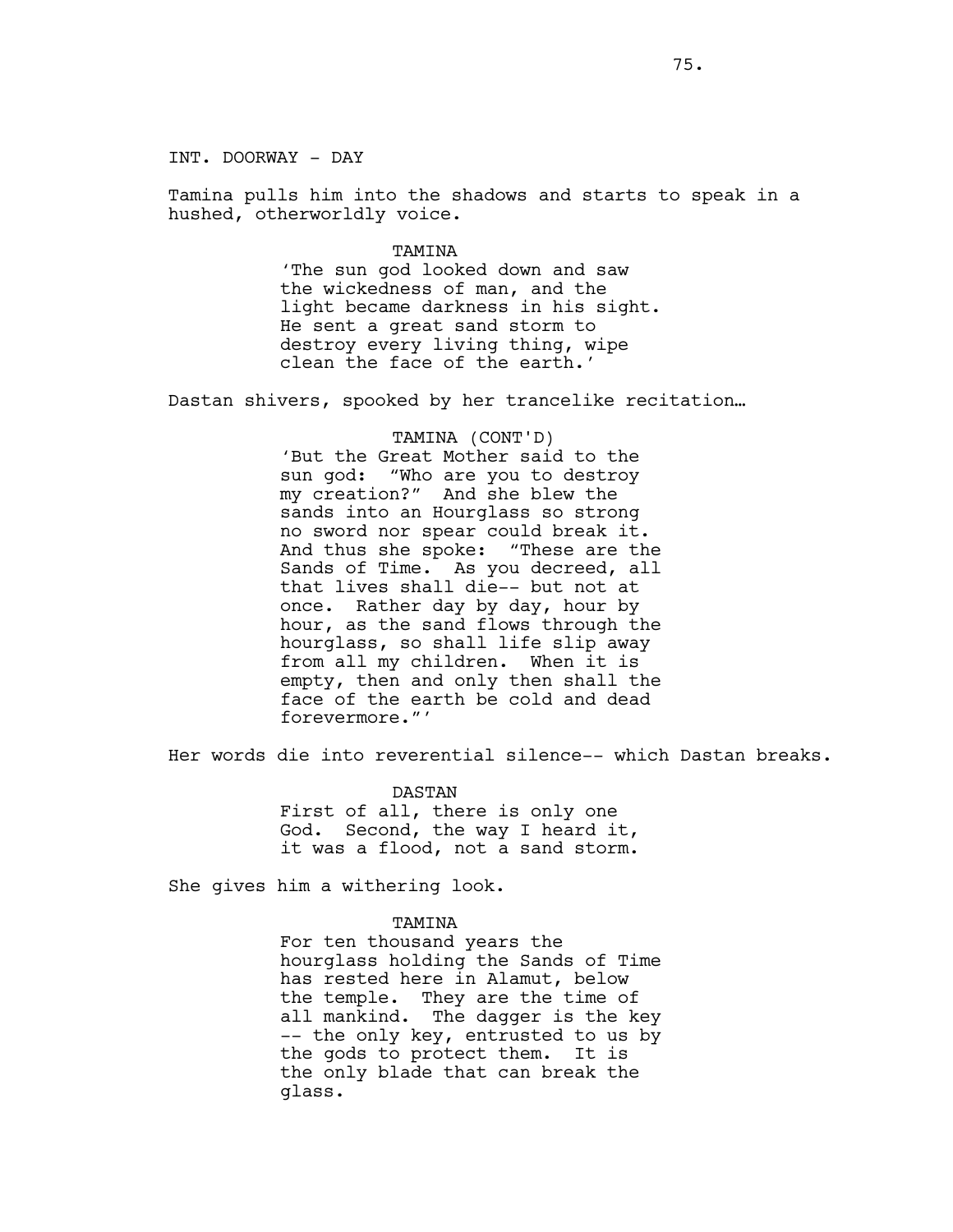Dastan glances down at the dagger with newfound respect.

DASTAN So Nizam is after the hourglass, but he needs the dagger as well… he must not realize it was ever taken away.

#### TAMINA

(nods) This changes everything. It was a mistake to come back here. We can't let the dagger fall into Nizam's hands… We should flee.

DASTAN And leave your people enslaved? And my father's death unavenged? (shakes his head) I may only be a fourth son, but my father was still a king. As was yours. We can't give up that easily.

Tamina meets his gaze. Sees his determination and it gives her hope… a look of resolve appears in her eyes. She nods.

EXT. ALAMUT - DAY

Dastan follows Tamina, weaving through alleys and back ways.

TAMINA

The dagger holds only a minute's worth of sand. Once we refill it, we'll have only one chance to use it to reach your brother. You are certain he will listen to you?

DASTAN

When I was ten, my father bought a stallion so wild, none of our warriors dared ride it. I was sure I could. (beat) The warriors were right. It was Tus who jumped into the ring. Pulled me out from under the stamping hooves before they crushed my skull. He broke an arm and two ribs; I got off with a few scratches.

76.

(MORE)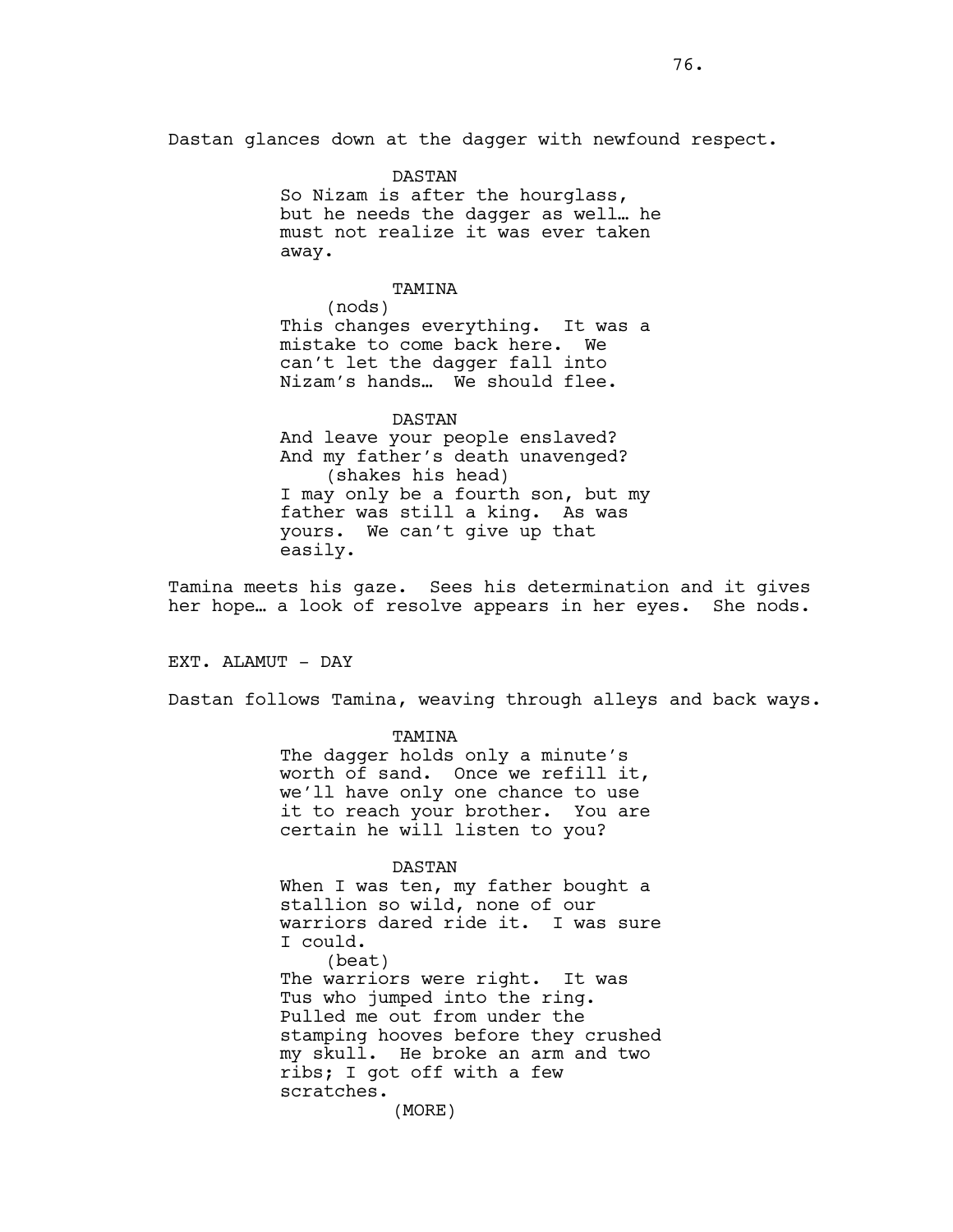Since then we've had our differences… but he'd still give his life for me, and I for him. DASTAN (CONT'D)

Tamina holds up a hand and stops him as she waits for a troop of Nasaf soldiers to pass by in the street. She turns and faces him.

> DASTAN (CONT'D) I give you my word that my brother is an honorable man. When he learns the truth, our army will leave your city and Nizam will answer for his treason.

TAMINA (studies him) I will have to trust you. (beat) And you will have to trust me. Give me the dagger.

He hesitates, looking at her questioningly.

TAMINA (CONT'D) There is a secret path to the hourglass but it can only be opened by the High Priestess. And she must do it alone…

DASTAN (realizing) You're the High Priestess?

TAMINA I'll come back for you afterwards. I promise.

She holds out her hand. Is this a trick? Dastan looks into her eyes…

Slowly, he places the dagger in her hand -- their fingers touch and linger a beat longer than absolutely necessary. Then she's gone.

EXT. COURTYARD - DAY

Pickaxes swing rhythmically, chopping at the ancient stone… overseers crack their whips… Through it all strides Nizam.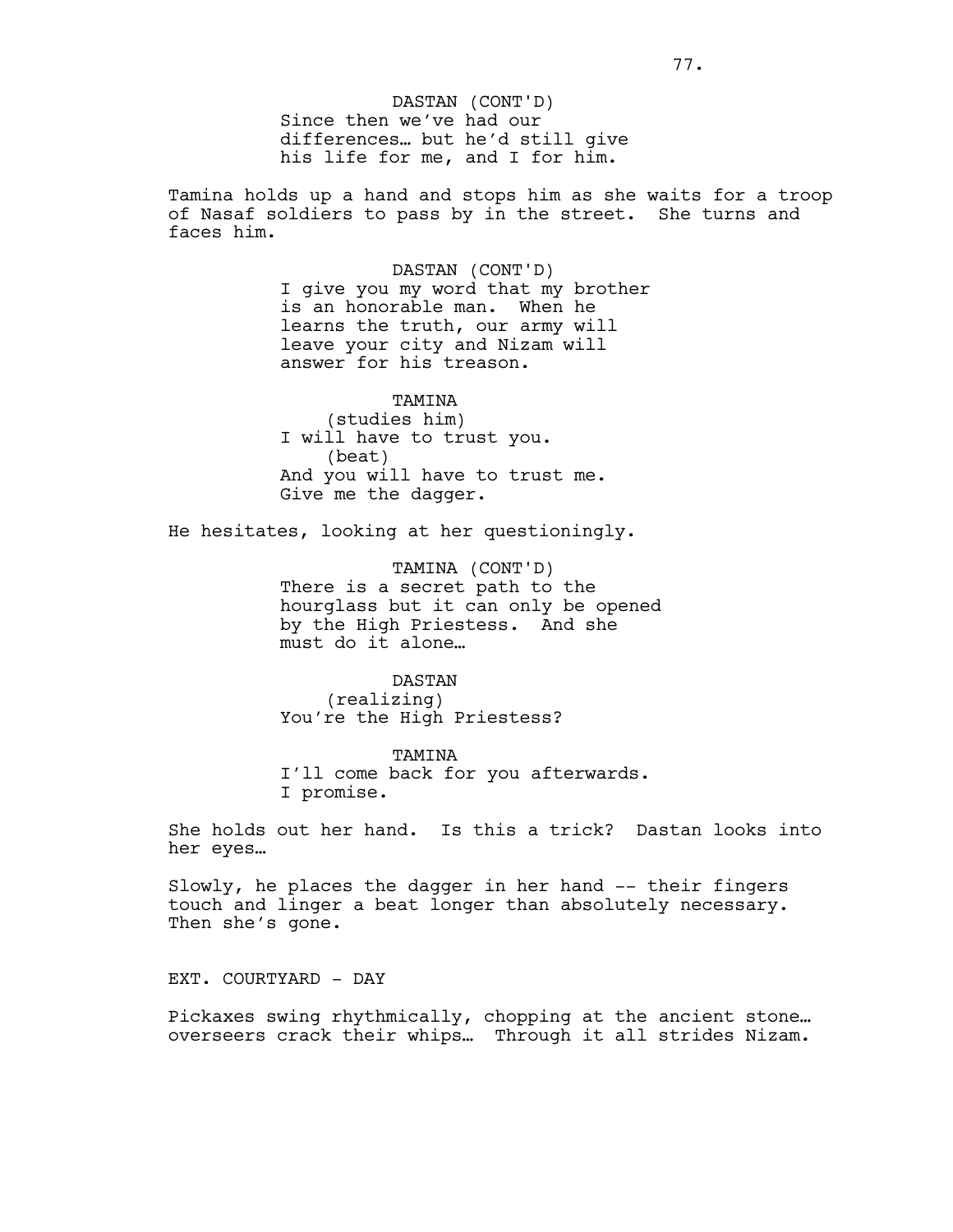NIZAM Tell them if they don't break through by nightfall, their wives and children will dig in their place!

## EXT. TEMPLE WALL - DAY

Tamina walks to a distant corner of the ancient wall. Nobody is around. She locates a brick with a faded image of a lion carved on it and a barely noticeable INDENTATION in the shape of a diamond.

Tamina mutters the words of an ancient incantation IN FOREIGN, then places the hilt of the dagger into the indentation… it fits perfectly. CLICK.

A beat. Then a deep grinding sound as a secret door in the wall slides open, revealing a narrow staircase descending into darkness…

## EXT. ALLEYWAY - DAY

Dastan waits, growing increasingly anxious with every passing moment. He doesn't like staying in one place this long.

### ON TAMINA

hurrying back to retrieve Dastan.

A PATROL OF SOLDIERS

passes the far end of the alley where Dastan hides. A SOLDIER glances over just as a shaft of light illuminates Dastan's profile. The Soldier does a double take and whistles for his fellows to halt.

### ON DASTAN

waiting, unsuspecting. The SOLDIERS ambush him without warning. He fights furiously but he doesn't stand a chance.

## ON TAMINA

finally returning. She sees the commotion in the mouth of the alleyway and ducks into a doorway to watch.

Her face falls as she sees Dastan being dragged away.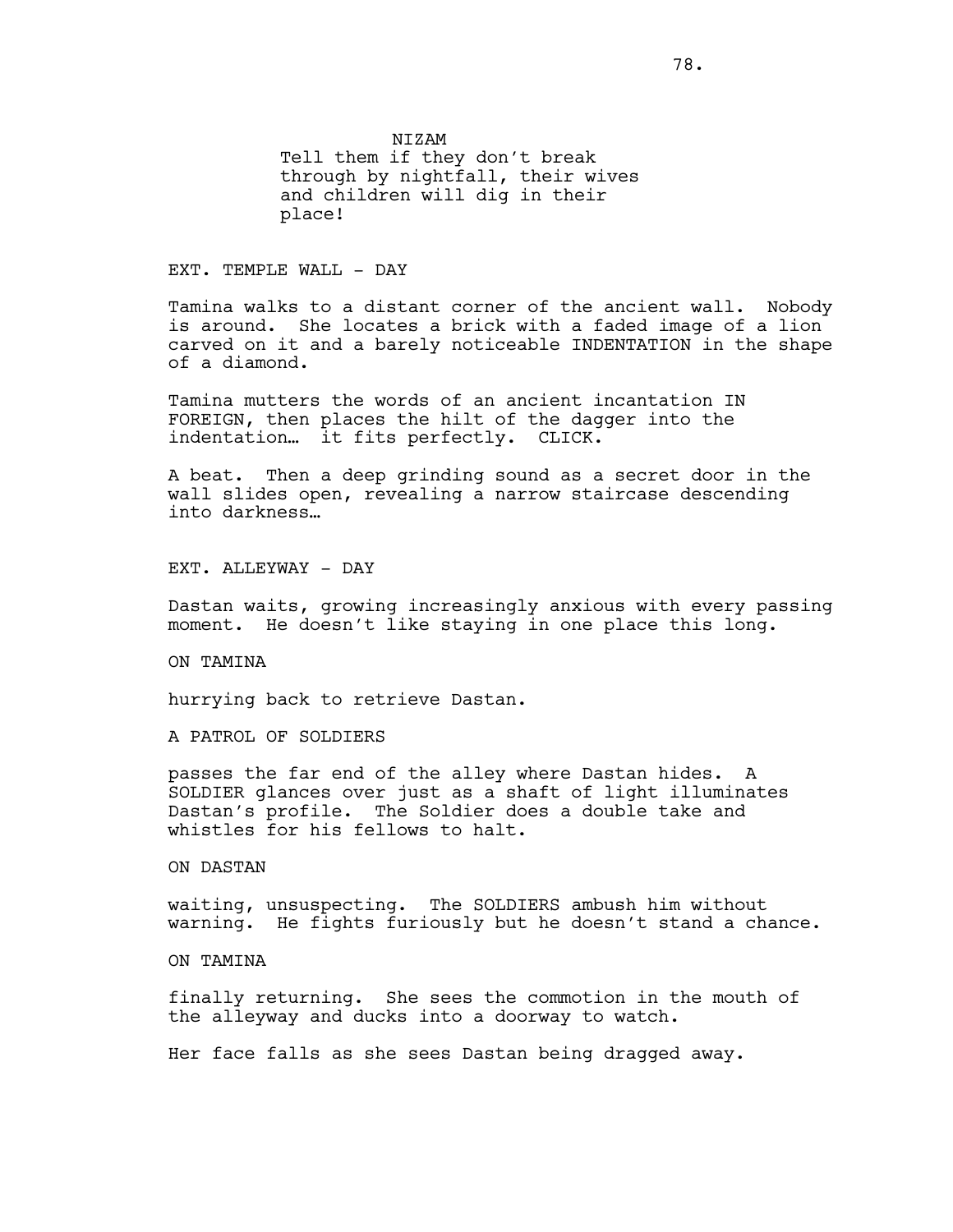EXT. BATTLEMENT - DAY

A MESSENGER comes running up to Garsiv.

MESSENGER Sir! Prince Dastan has been captured!

GARSIV Dastan? Are you sure it's him? Where is he?

MESSENGER Here in Alamut, sir. He's been taken to the dungeon.

Garsiv sets off immediately.

INT. PRISON CELL - DAY

FOLLOW A RAT scurrying across the dank dungeon floor to...

DASTAN,

complaining through the bars of his cell to a sleepy, drunk PRISONER in the adjoining cell.

> DASTAN …I'm telling you, never trust a woman. As the Poet says: "The only time a woman tells the truth is when she is silent."

A hunched old JAILOR in a hooded shawl approaches, doling out gruel to the prisoners.

> DASTAN (CONT'D) And another thing-- the more beautiful her face, the better she lies. It is a proven fact…

JAILOR (O.S.) Should I take that as a compliment?

The "JAILOR" throws back the hood and reveals herself to be… TAMINA. Dastan stares in shock for a moment.

> DASTAN You! …I thought you'd sold me out!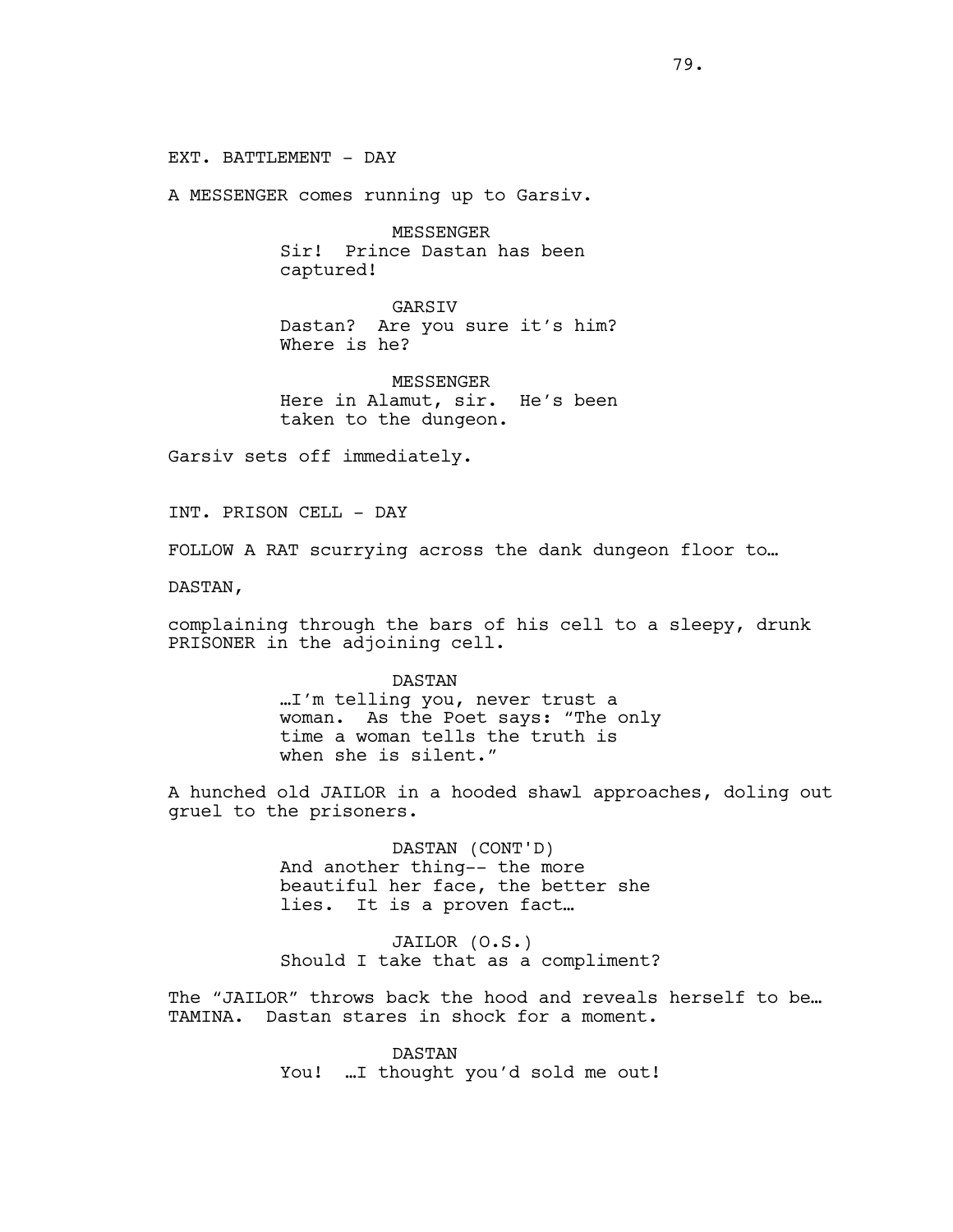TAMINA Is that your way of saying 'thank you for rescuing me?'

She hands him his sword and pulls out a set of keys.

DASTAN

How did you…?

TAMINA Your army may occupy the city, but my people still run everything.

She unlocks the door and they hurry for the exit. Dastan suddenly stops and doubles back for second:

> DASTAN (to the drunk prisoner) Forget everything I said before.

And hurries after Tamina. Just as the door shuts behind them…

The door at the far end of the room opens and...

GARSIV enters attended by soldiers. They head for Dastan's (empty) cell.

EXT. PRISON - DAY

Tamina hands the keys back to the real Alamut JAILOR and thanks him IN FOREIGN. The MAN bows deeply and kisses her hand.

She and Dastan flee into the city.

DASTAN (re: the Jailor) I guess you really are the Princess.

INT. PRISON CELL - DAY

Garsiv stares in rage at the open door.

GARSIV

FIND HIM!!!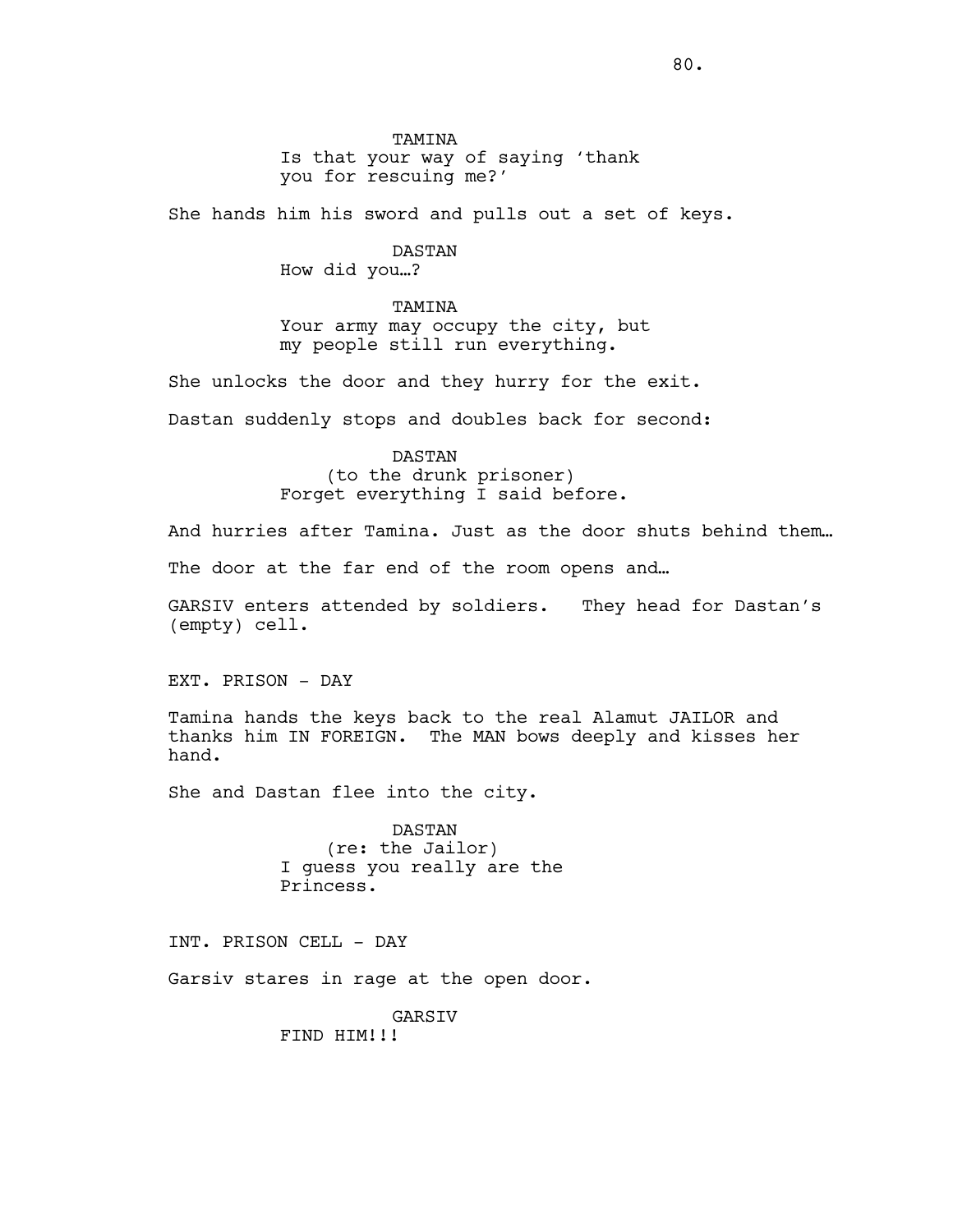EXT. PRISON - DAY

Dastan and Tamina look back and see SOLDIERS pouring out into the streets.

TAMINA

Follow me.

Tamina takes Dastan by the hand and they run through the streets of the old city.

EXT. MARKETPLACE - DAY

A crowded, bustling SOUK. Tamina and Dastan try to lose themselves among the vendors and carts.

But patrols of SOLDIERS begin entering from every direction…

DASTAN We're trapped. They've got all the exits covered.

TAMINA There's a storm drain leading out below. Maybe it's not guarded.

Again Dastan follows, ducking down and hiding in the crowd.

EXT. STORM DRAIN - DAY

The din of the market fades as Tamina and Dastan slip into the dark tunnel. Nobody there. It looks like maybe they've escaped. Until they emerge on the other side and find…

A PATROL of A DOZEN NASAF SOLDIERS. Dastan draws his sword.

MAN'S VOICE (O.S.) Put away your sword.

Dastan turns and sees… the BRUTISH SOLDIER he let keep the dagger in the opening scene.

He approaches and looms over Dastan.

BRUTISH SOLDIER Dastan is a great Prince of Nasaf. I know him personally. He wears only the finest clothes and armor. Jewels and gold. (MORE)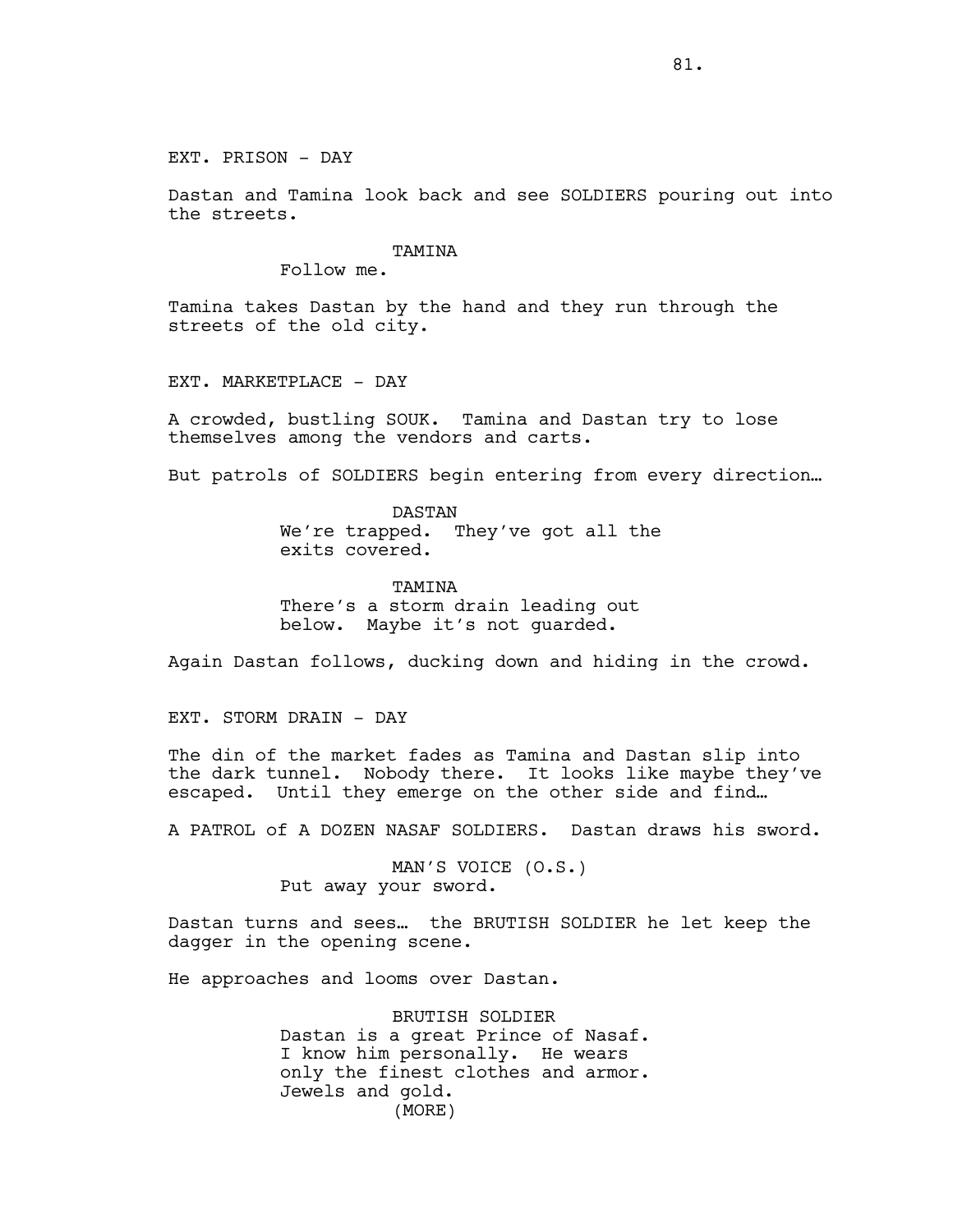(scornful) This man is clearly no prince. Let them go. BRUTISH SOLDIER (CONT'D)

One brave SOLDIER steps forward to object.

SOLDIER But what if--

BRUTISH SOLDIER I said: let them go.

The soldier steps back, cowed. Dastan and the brute exchange a brief glance. Dastan nods: the debt is squared.

CUT TO:

I/E. SECRET ENTRANCE - DAY

Tamina leads Dastan to the doorway. They step inside and start down the stairs…

The stairs end. Tamina lights a TORCH. The flames illuminate a musty passageway, clearly ancient. Hushed, echoing. An underground RIVER flows somewhere out of sight.

Tamina recites a prayer in ancient FOREIGN, praising the gods and asking permission to enter. Dastan shifts uncomfortably and looks elsewhere.

Carved into the stone wall is an enormous LION FACE, primitive and terrifying. Dastan peers closer. Tamina yanks him back.

> TAMINA This isn't a game. This place is sacred. There's a ritual for how you approach it. The sun god will be angry if we don't show respect.

DASTAN Your sun god is a lion? (off her exasperated look) All right! I'll just follow you.

As they pass the lion, Tamina gives it a wide berth, all the while uttering respectful prayers and making little bows toward it. Dastan rolls his eyes, and half-heartedly follows suit.

Tamina's torch illuminates the stone floor as they go. She grabs Dastan to stop him from stepping in a certain place.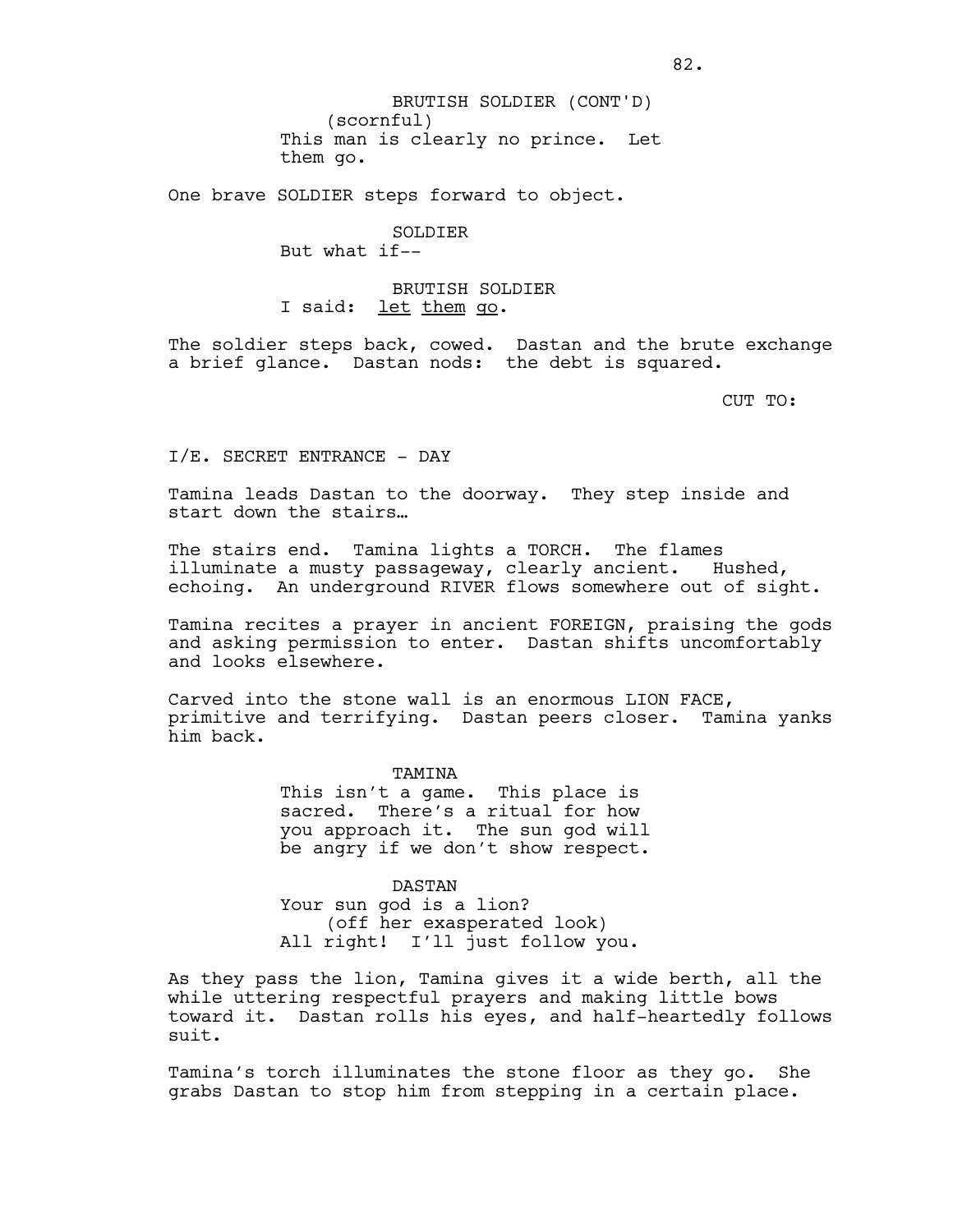#### TAMINA

Do you see that black paving-stone?

Dastan looks closely; he can make out a few flakes of what might have been black paint, a thousand years ago.

#### DASTAN

I wouldn't call it black. Maybe it's a little bit darker than the others.

TAMINA We're in the sun god's temple. The black stones represent man's wickedness, the greed and selfishness that brought the sandstorm on us. We don't step on the black stones.

### DASTAN

All right, look. I don't want to disrespect your religion. It's just that we may not have time to follow every little superstition…

#### TAMINA

Dastan!

Her eyes flash dangerously. Dastan backs down.

DASTAN All right. No black stones.

EXT. COURTYARD - DAY

Nizam turns from the dig as Garsiv strides to meet him.

GARSIV My lord. Dastan is in Alamut.

### INT. BROKEN BRIDGE CHASM

Tamina and Dastan come to a halt at the edge of a waterfilled chasm where a rope bridge used to be. Remnants of rope dangle uselessly from either side. The rock wall has partially collapsed, smashing the bridge and flooding the chasm with water.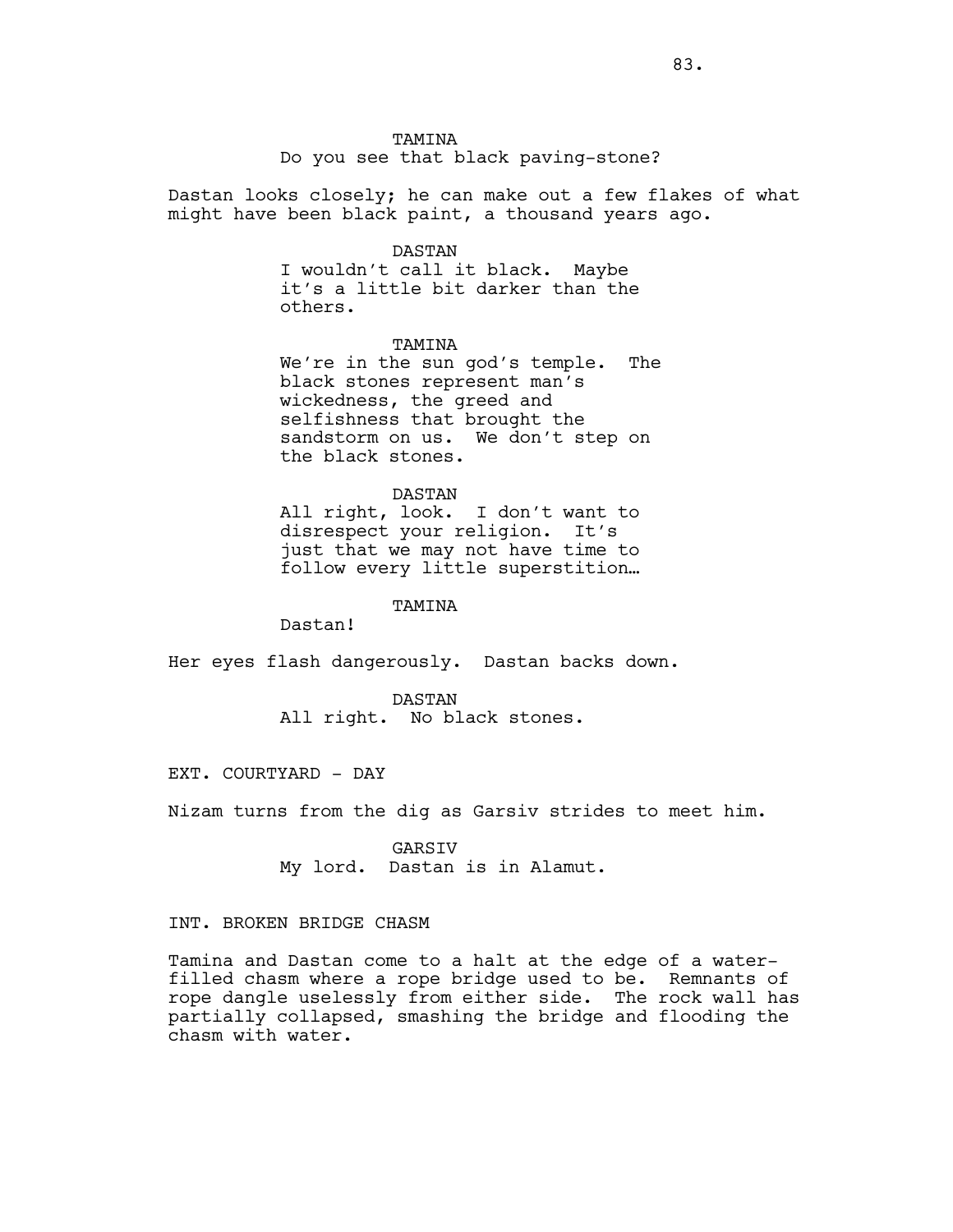TAMINA (dismayed) They must have weakened that wall with their digging. Now we can't get across.

Dastan's eyes rove the far wall.

## DASTAN

I think I can.

## TAMINA

How?

Dastan backs up for a running start. Tamina grabs him.

TAMINA (CONT'D) Don't be a fool. You can't jump that far.

## DASTAN I know that. I'm not crazy.

He sprints toward the edge… but instead of jumping the gap, he RUNS ALONG THE WALL for a good 20 feet… until gravity catches up with him, his feet slip-slide and he starts to fall.

Dastan PUSHES OFF THE WALL with his feet, propelling himself across the gap -- GRABS a crevice in the rock wall opposite, barely saving himself from the plunge --

-- as SPIKES spring up below, breaking the surface of the muddy water covering the bottom of the pit. Tamina gasps.

Dastan begins to rock-climb across the wall, using the most miniscule hand and footholds. He nearly falls -- more spikes spring up below -- but he hangs on, keeps going. Tamina watches, holding her breath.

At last Dastan reaches the far wall. It's sheer, not a handhold in sight. He gropes for one anyway. His hand SLIPS on the slick rock.

Tamina can't look…

The chasm is too wide at this end for Dastan to jump back to the opposite wall. Nevertheless, he braces his feet against the rock -- and LAUNCHES himself out into space.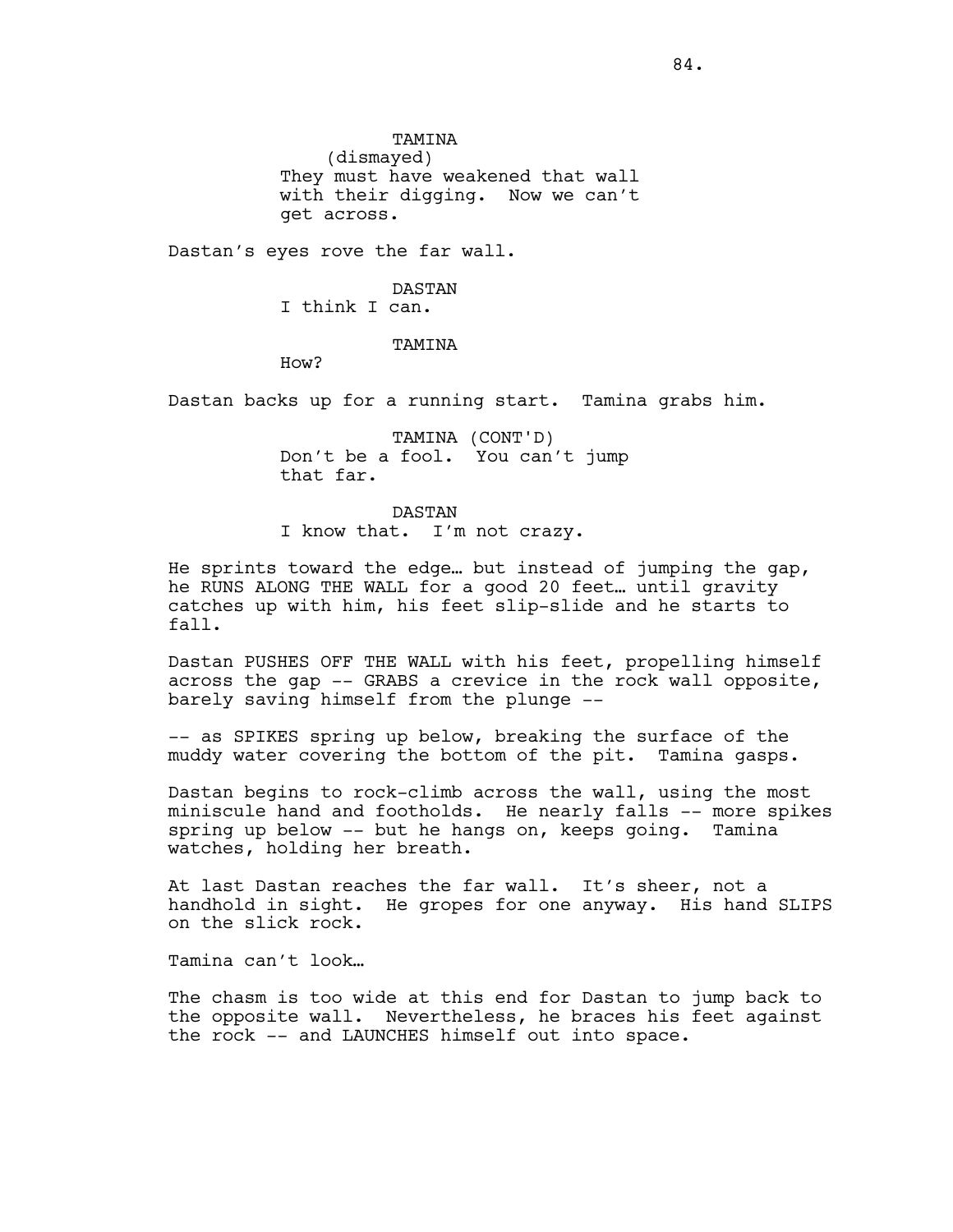Sailing over the pit… he GRABS the end of the broken rope bridge as he falls past it. Hangs on, twisting and dangling. It holds.

Dastan climbs up the rope bridge to safety. Brushes himself off, shouts reproachfully at Tamina across the chasm--

> DASTAN (CONT'D) You could have warned me about the spikes!

TAMINA How do  $I$  get across?

Dastan looks around. There's no way.

DASTAN We'll figure something out.

### TAMINA

No. You're almost there. (she takes out the dagger) In the top of the hourglass is all time yet to come. In the bottom is time past. Between the two, it narrows to the width of a single moment: the Now. That is where you must insert the dagger's handle.

She tosses the dagger across the chasm. Dastan catches it.

TAMINA (CONT'D) Hold the dagger by the blade. The handle will catch the sand as it falls. This is important: the blade must never touch the hourglass.

Their eyes meet across the chasm. Both acknowledging the trust she's placed in him.

> DASTAN Just make sure you're here when I get back.

He disappears. Tamina watches him go.

TAMINA Watch out for the black stones!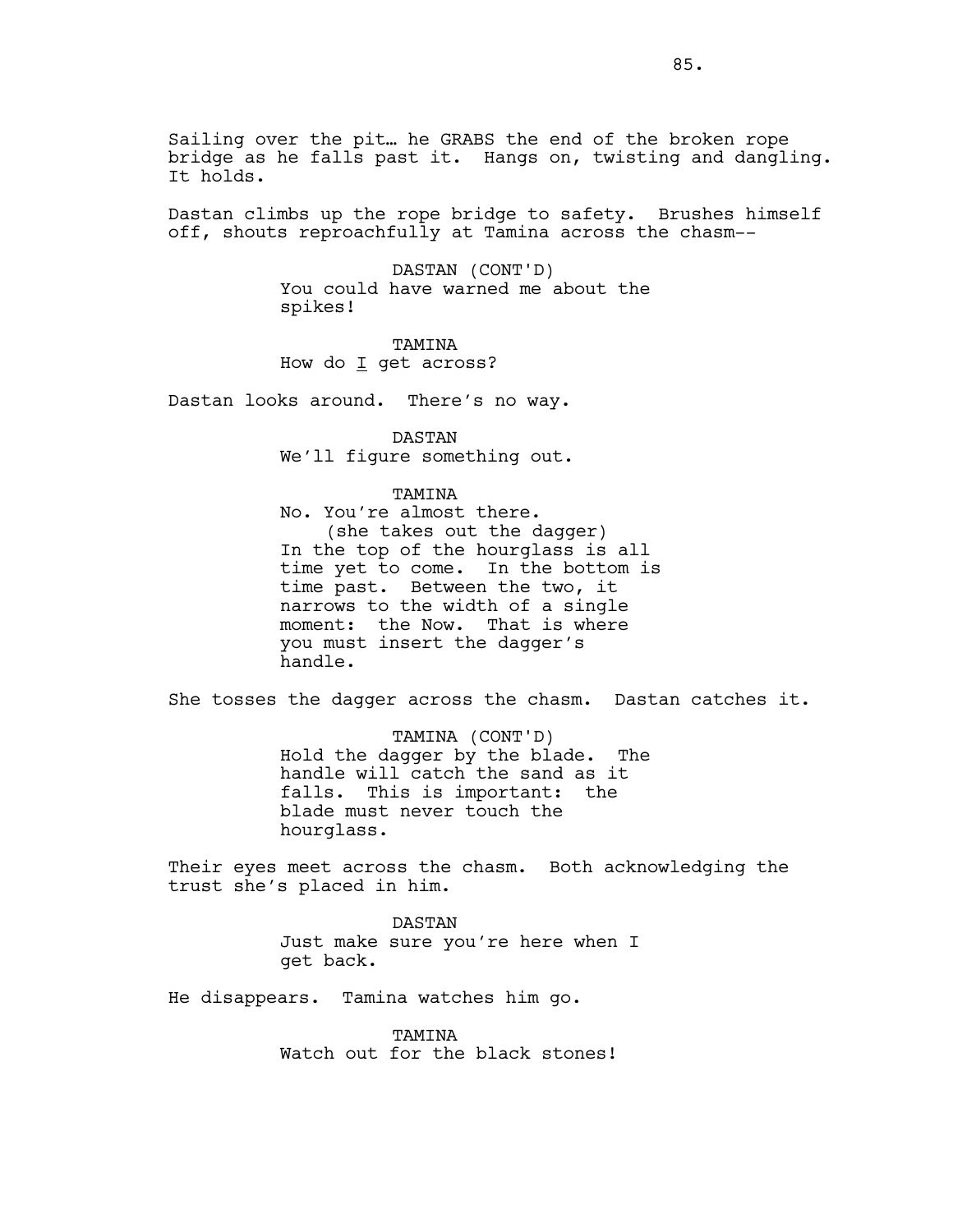### INT. HOURGLASS PASSAGEWAY

Dastan threads his way through a narrow corridor, stepping over the occasional black tile. With each step he takes, nothing happens and he grows more confident.

He comes to another stone LION like the first. Sighing, he does as Tamina did, placing his back against the opposite wall.

> DASTAN Lion, I cannot bow down before you for no one deserves worship but God. But I do respect you, as a lion -- and I ask you not to bite me.

Pleased with this compromise, Dastan passes the lion.

And catches himself just about to step on a faded, blackpainted stone.

Looking ahead he realizes that half the paving stones in the corridor ahead of him are black.

> DASTAN (CONT'D) (sighs) God forgive me -- but she believes in it so what am I to do?

With a martyred air, he hop-scotches down the corridor, from one safe stone to the next, until he reaches the alcove at the passageway's midpoint.

As he pauses to take a breather, Dastan's eye is drawn to a MURAL depicting the LEGEND: an angry sun god with a lion's head, a blinding sandstorm, the hourglass…

Dastan gazes in awe, experiencing the full religious impact. Maybe there's more to this than he thought…

Dastan takes a deep breath and looks ahead; the second half of the passageway is filled with even more black stones.

Carefully, he hops between the increasingly scarce safe stones. To avoid getting stranded, he's forced to start using the walls, clinging to them like a rockclimber.

At last, the end of the black tiles comes into sight. Gritting his teeth, he PUSHES off the wall with his feet, JUMPS through the air, straining for distance--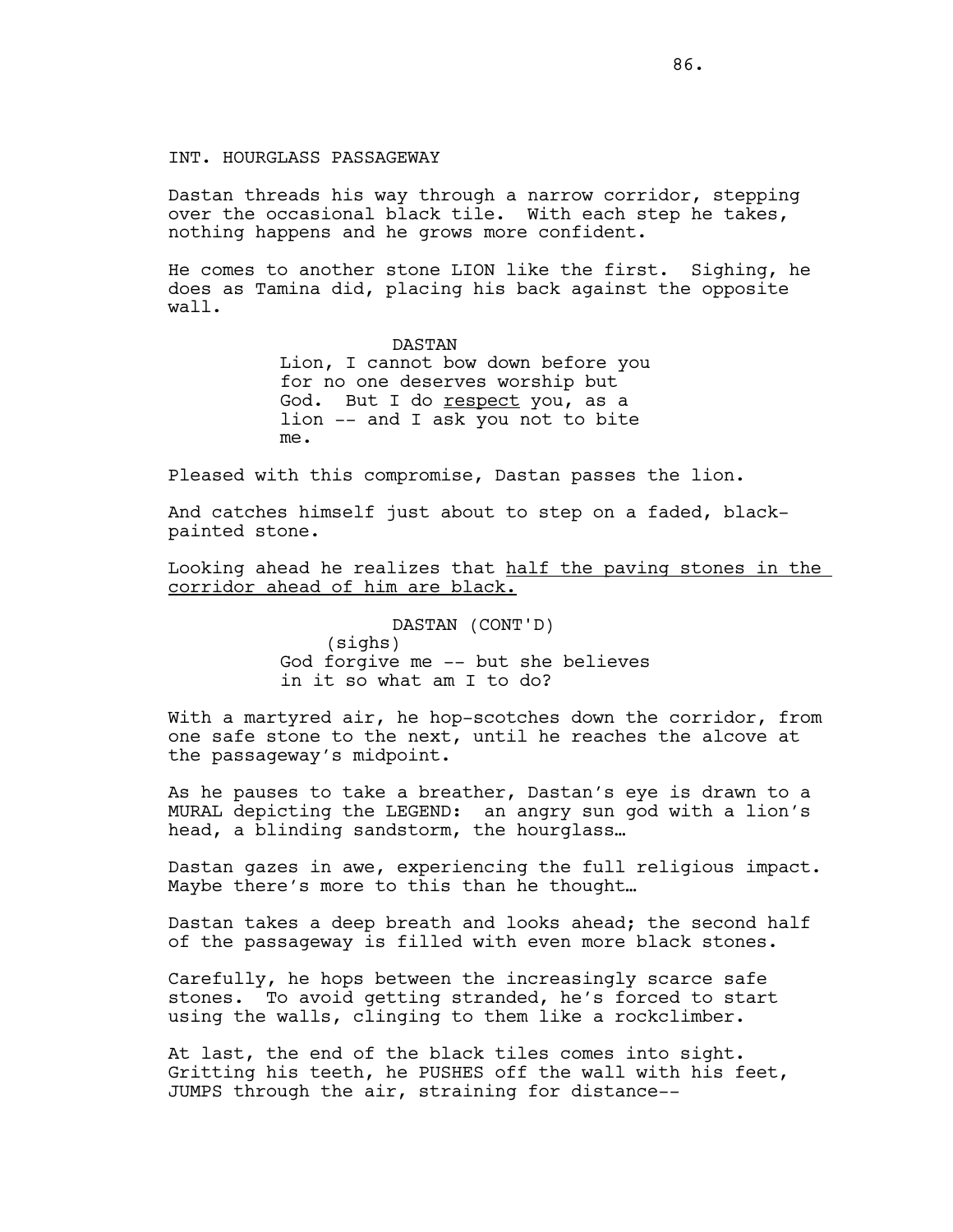He's not going to make it. Switching his landing to a dive at the last instant, he hits the floor with both hands instead of his feet, tumbles-- and clears it!

Exhaling with relief, he gets to his feet…

And hears an ominous "snick" he's never heard before. Looking down he sees he's standing right on a BLACK STONE.

He looks around for bad consequences. Doesn't see any.

DASTAN (CONT'D)

Sorry lion.

THWIPP!! A SCYTHE comes swinging down from the ceiling behind him. Dastan jumps ASIDE, barely escaping being bisected vertically -- only to land on another black stone.

FWIPP! A HORIZONTAL SCYTHE whips out from the wall at knee level. The blade just misses him as he JUMPS BACK --

Triggering TWO MORE HORIZONTAL SCYTHES on the opposite wall, one at neck level, one waist-high. He escapes both by THROWING HIMSELF FLAT--

-- Lands face down, only to hear the telltale "snick" of his weight depressing yet another black stone. Uh-oh…

Dastan ROLLS out of the way of one VERTICAL SCYTHE that whips out of the floor -- lifts his legs just in time to escape castration by ANOTHER -- and SOMERSAULTS past a third.

He lands in a crouch, looking around in wild terror. Miraculously, he's survived it all.

> DASTAN (CONT'D) (very fast, heartfelt) There is no god but God, the Almighty, all-compassionate and allmerciful. Praise be to God; You alone do we worship; Guide us on the straight path; Amen. (quick afterthought) And no disrespect to the Lion.

INT. HOURGLASS CHAMBER

Dastan advances into the silent, natural cavern.

A waterfall cascades down a sheer rock face into the darkness of an abyss. We HEAR an underground river rushing far below.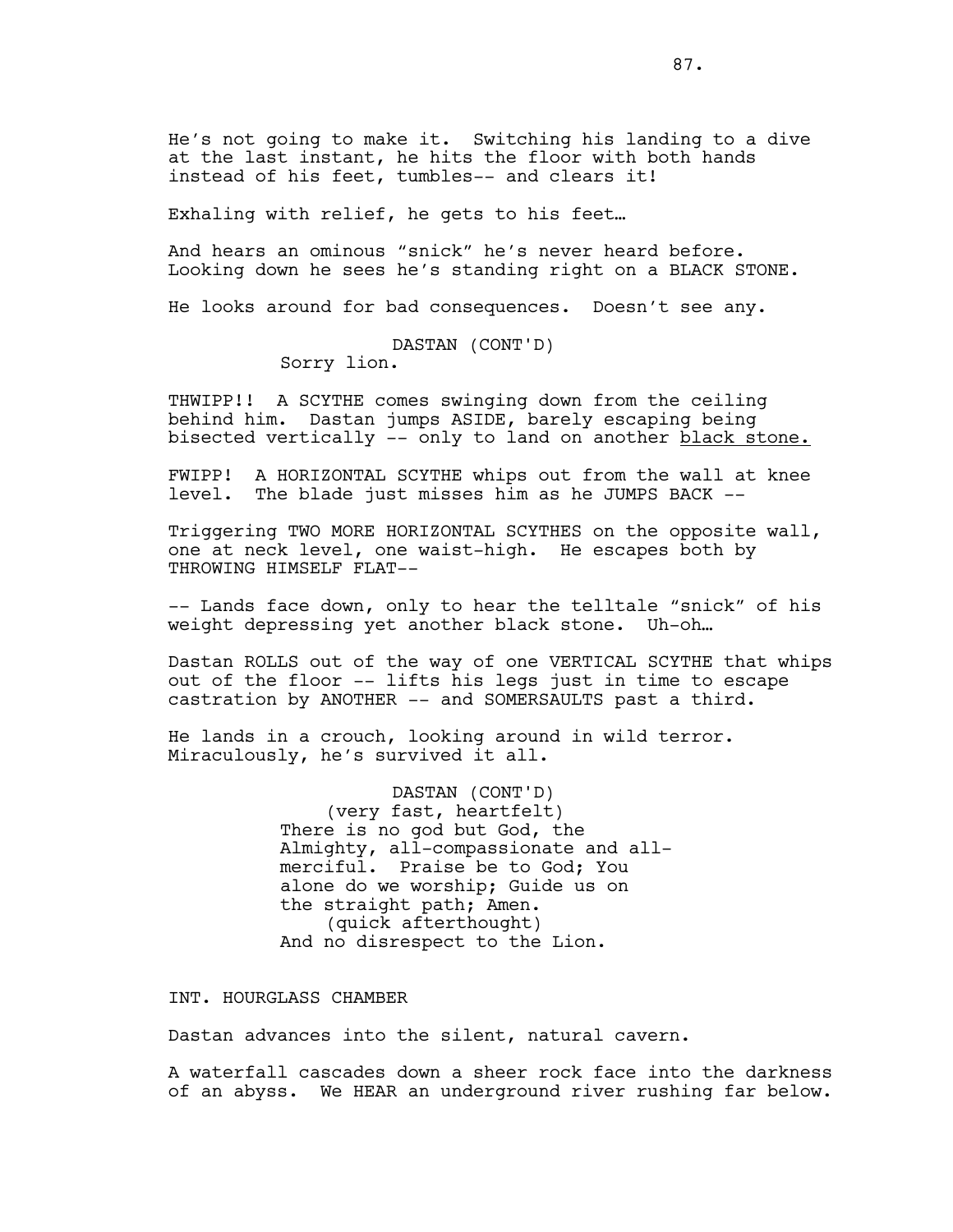Towering at the edge of the abyss is a titanic HOURGLASS. It seems to have grown out of the rock itself. It holds thousands of tons of glowing white sand that bathe the chamber in an eerie light.

Fascinated, Dastan approaches. He stares at the sand; thousands of millions of years worth of time -- no way to fathom it.

He looks up at an ascending set of stairs carved into the stone, leading to a rock promontory at the neck of the hourglass…

He begins to climb the stairs. At the top is a flat outcropping of rock. Above him looms the gigantic upper half of the hourglass, a vast reservoir of glowing sand.

Dastan lies down and belly crawls until his head and shoulders are over the edge of the abyss and he can reach the neck of the hourglass.

He draws the dagger. Holding it as Tamina instructed, by the blade, he brings its handle to within an inch of the glass.

## DASTAN God is great. *Bismillah.*

He pushes the dagger forward, with no idea what will happen.

The dagger's handle penetrates the thick glass, instantly rendered liquid as quicksilver. Dastan's so startled he jerks it right back out again -- rendering the glass once more miraculously intact.

Deliberately, Dastan repeats the action. This time, he holds the dagger inside the hourglass, to catch the falling sand.

Slowly, before his eyes, the glass handle starts to fill…

EXT. COURTYARD/ IN THE PIT - DAY

A pick-axe breaks through the rock shelf, triggering a landslide beneath the diggers' feet. With SHOUTS of alarm, they slide toward the bottom; their fellow diggers catch them, hanging on for dear life, and pull them to safety.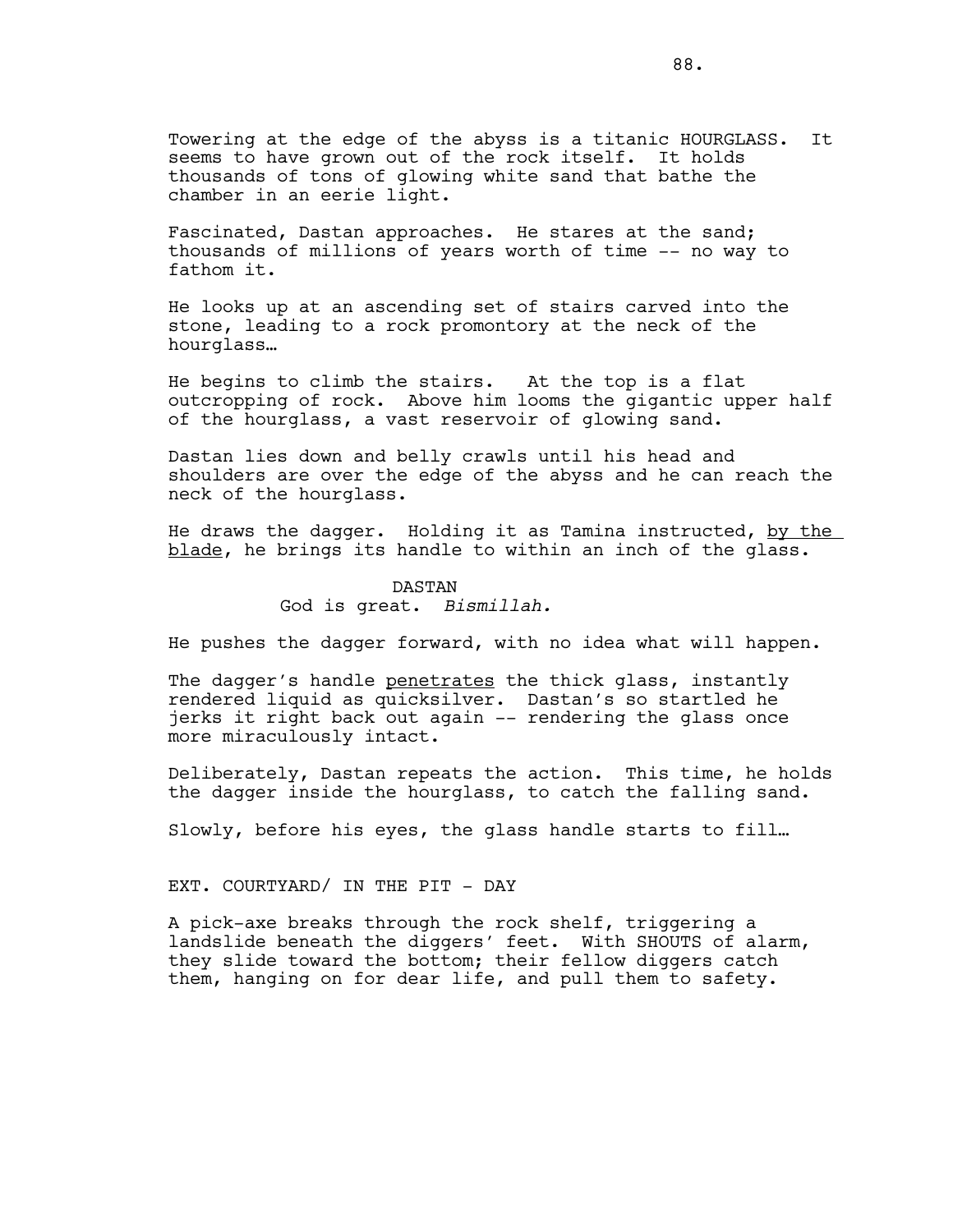### INT. BROKEN BRIDGE CHASM

Tamina is startled to see new CRACKS suddenly appear in the rock wall above the chasm. WATER trickles through, suggesting a significant pressure build-up on the other side.

Tamina backs away…

The water BURSTS part of the wall, pours through in a torrent.

#### INT. HOURGLASS CHAMBER

Dastan realizes he's been holding his breath. With a gasp, he pulls the dagger back. It's full of glowing sand.

The hourglass is as solid as if it had never been touched.

## INT. HOURGLASS PASSAGEWAY

Dastan hop-scothes back through the corridor, nimbly avoiding the black stones.

Until, hurrying past the stone lion, he forgets to hug the opposite wall. Serrated IRON JAWS swing out from the horizontal slit of the lion's mouth. Dastan hurdles over the jaws as they crunch together like a giant bear-trap.

As Dastan runs, the corridor floor COLLAPSES under him. Desperately he increases his speed. He can already see the broken bridge ahead. In a few more strides, there'll be no floor left to run on. He makes a heroic RUNNING JUMP--

…out into space, above the yawning chasm where the floor fell in…

…And falls short. He can't believe it. After everything he's been through, this is how it ends -- plunging toward certain death on JAGGED SPIKES below!

As he's about to be impaled, he snatches the dagger from its sheath --

BOOM!! TIME STOPS -- the spikes inches from Dastan's chest, the entire scene frozen except for the SAND spilling from the dagger in Dastan's hand… his finger on the jewel. The sand blows away like ash in the wind.

REWIND!!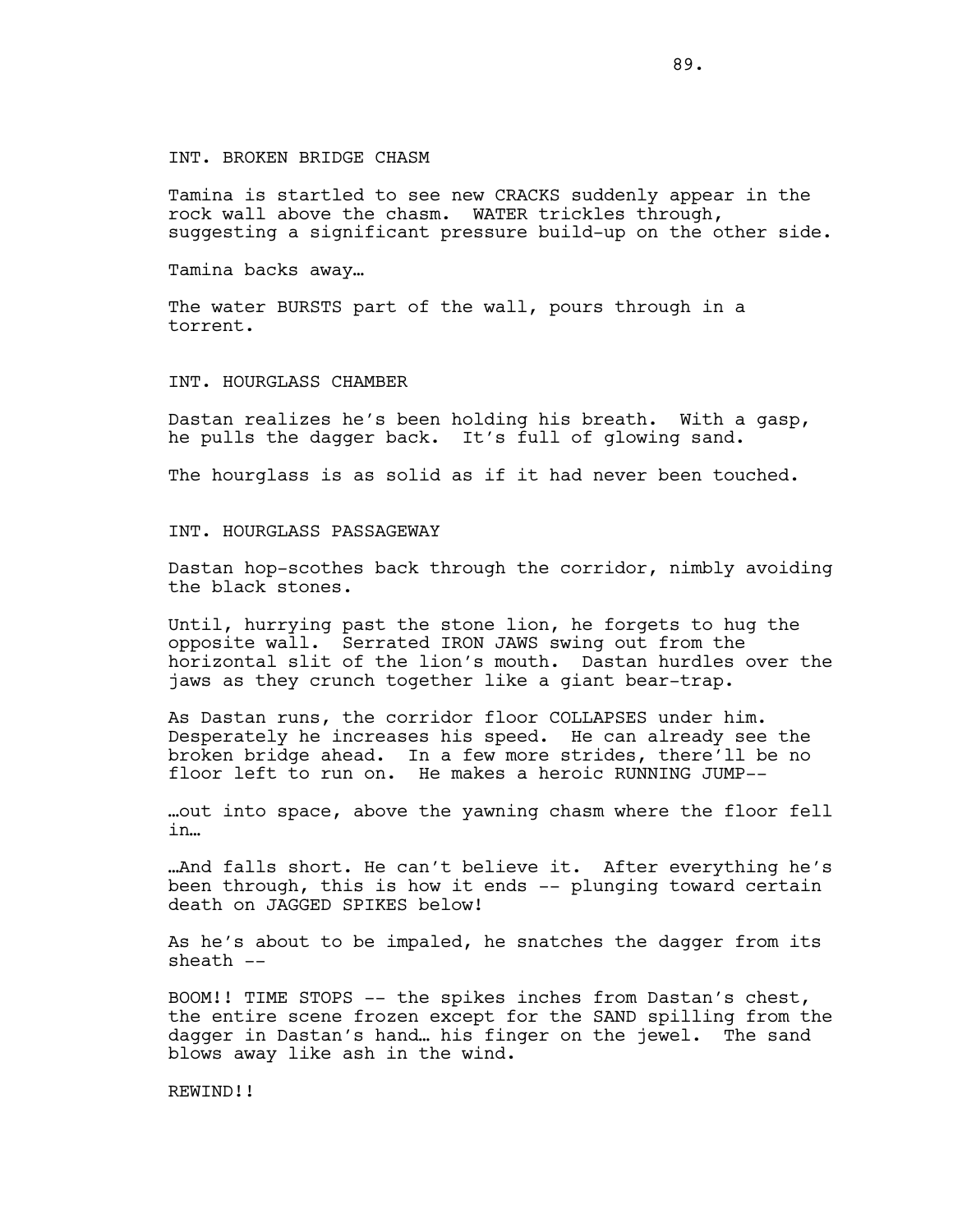TIME RUNS BACKWARD. Dastan flies up away from the spikes, the corridor floor reassembling under his feet as he runs backwards, JUMPS backward over the lion-jaws as they open--

Until his hand releases the jewel.

INT. HOURGLASS PASSAGEWAY [SECOND TIME]

This time, Dastan runs to one side as he passes the lion jaws. And he's through, safely skirting all the traps.

INT. BROKEN BRIDGE CHASM

WATER GUSHES IN, swelling the already flooded pit… while new cracks pop up everywhere in the stressed rock wall. Tamina sees Dastan appear on the far side of the chasm.

## TAMINA

It's collapsing!

Dastan surveys the scene. He sees that the rock wall is a DAM ready to BURST--

Suddenly the edge where Tamina is standing COLLAPSES! She falls into the water.

Without hesitation, Dastan dives into the chasm and starts swimming across, dodging falling rocks and swirling currents.

Tamina sees Dastan go under… she looks around desperately…

Dastan surfaces right in front of her.

DASTAN Take a deep breath.

He grabs Tamina and pulls her down into the water.

THE DAM BURSTS! The wall caves in, a THUNDER OF ROCK and WATER are unleashed.

UNDERWATER: The explosive current propels Dastan and Tamina through a stone-walled channel -- Dastan takes Tamina's hand, kicks upward toward the LIGHT --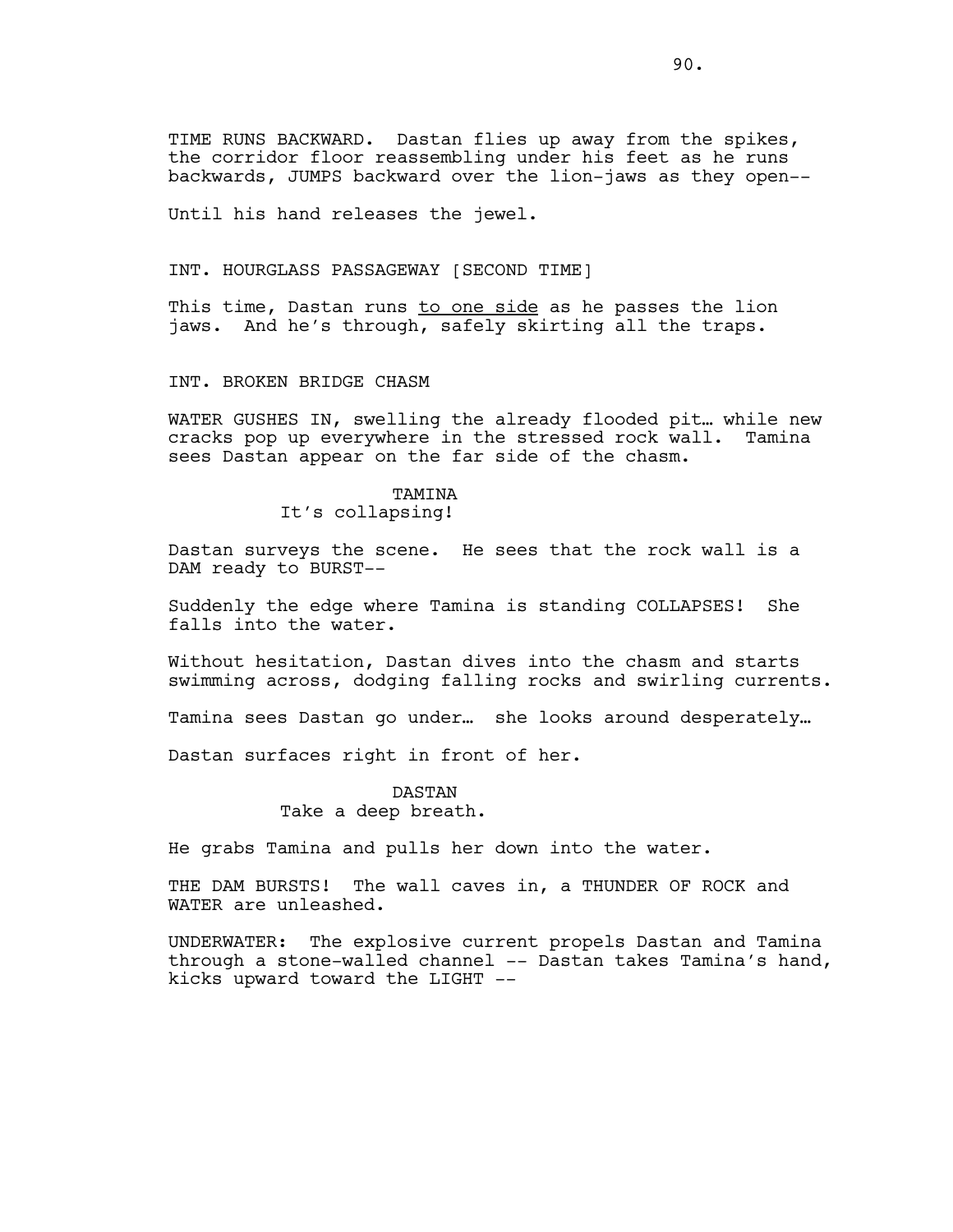Dastan and Tamina surface in the river, below the citadel wall. They gasp for air. As soon as they catch their breath…

### TAMINA

You used the dagger, didn't you!

Battered, half-dead with exhaustion, Dastan hoists himself onto the embankment. He reaches to help Tamina up. Angrily she shakes him off.

> TAMINA (CONT'D) One minute. We have one minute of sand to get to your brother and you've already used half of it!

Dastan looks at the dagger -- it's half empty.

DASTAN

I didn't think I used that much.

Just then, he dodges instinctively as an ARROW misses his head by inches, imbeds in the wall behind him. Defensively, before Tamina can accuse him--

> DASTAN (CONT'D) It missed by itself.

ARCHERS assemble on the ramparts above. Dastan and Tamina race up the stone steps of the embankment.

> TAMINA I just had the strangest feeling we've done this before…

Dastan suddenly grabs her, yanks her back.

TAMINA (CONT'D)

What?

DASTAN

Wait.

In the next instant, a volley of ARROWS shoot past right in front of Tamina. Dastan releases her.

DASTAN (CONT'D)

Now.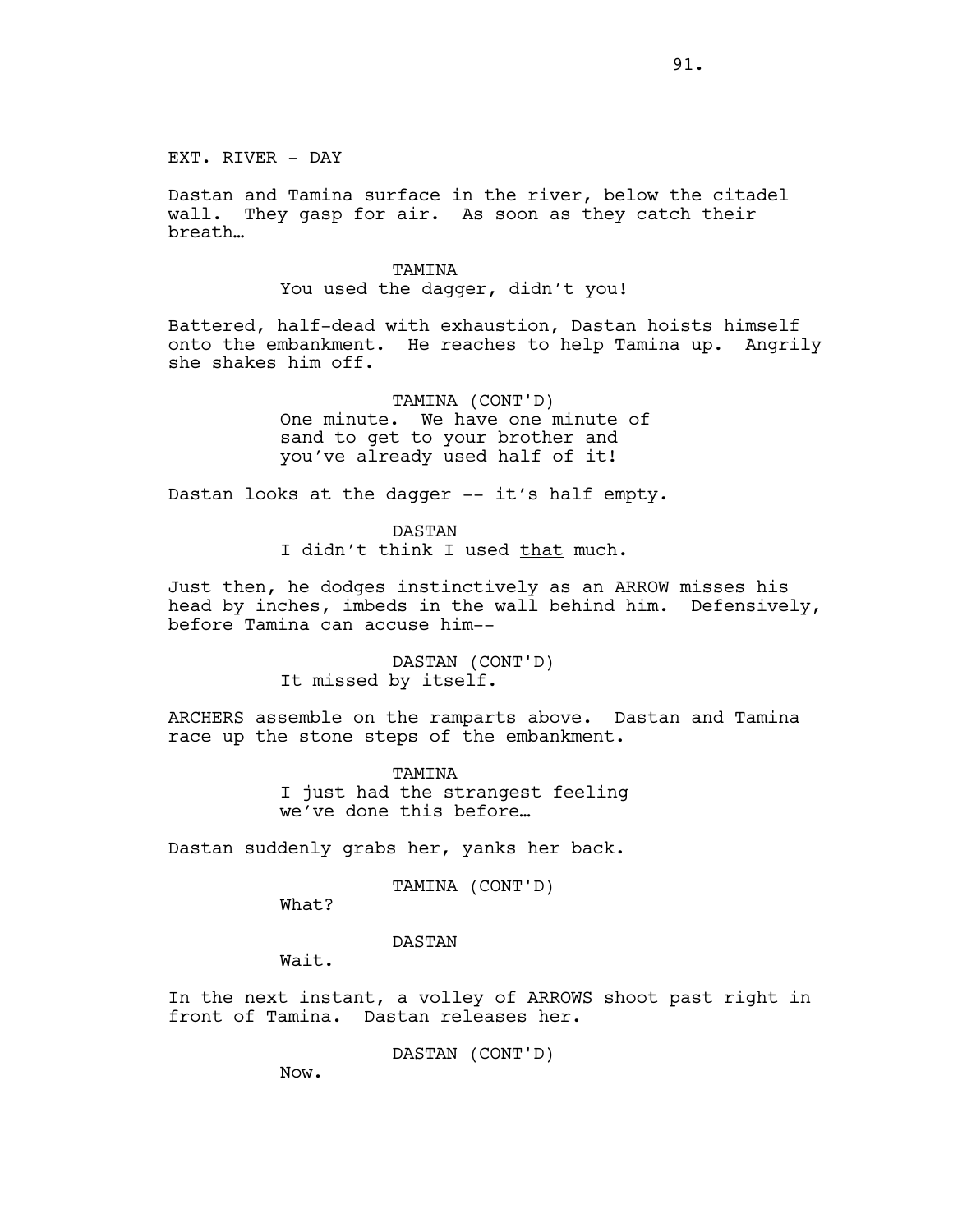As they continue their dash up the stairs--

TAMINA You did it again, didn't you!?

DASTAN That time I did. Trust me, you weren't any happier the other way.

INT. HOURGLASS CHAMBER - DAY

The majestic hourglass sits in silent darkness.

Suddenly, a PICK breaks through the roof. A shaft of sunlight illuminates the chamber that has been dark for centuries.

Shouts of excitement from the workers above. More picks chip at the hole, raining down rocks and debris.

THE HOURGLASS: as the rocks strike its surface, it begins to resonate like a great warning bell…

EXT. EXCAVATION PIT - SAME

Drawn by the sound, Nizam moves down toward the hole… his eyes light up as he finally glimpses the prize below.

NIZAM

Magnificent… (turns to a FOREMAN) Have them search every chamber. When they find a dagger with a clear handle, have it brought directly to me.

EXT. ROOFTOPS - DAY

Tamina takes Dastan's arm, points to the ROYAL PALACE standing on the other side of a deep mountain gorge. A narrow stone bridge below is the only way across the chasm.

> TAMTNA That's the palace just across that bridge. I know a place--

Dastan tackles her to the ground as a SPEAR hurtles through the space where they were just standing.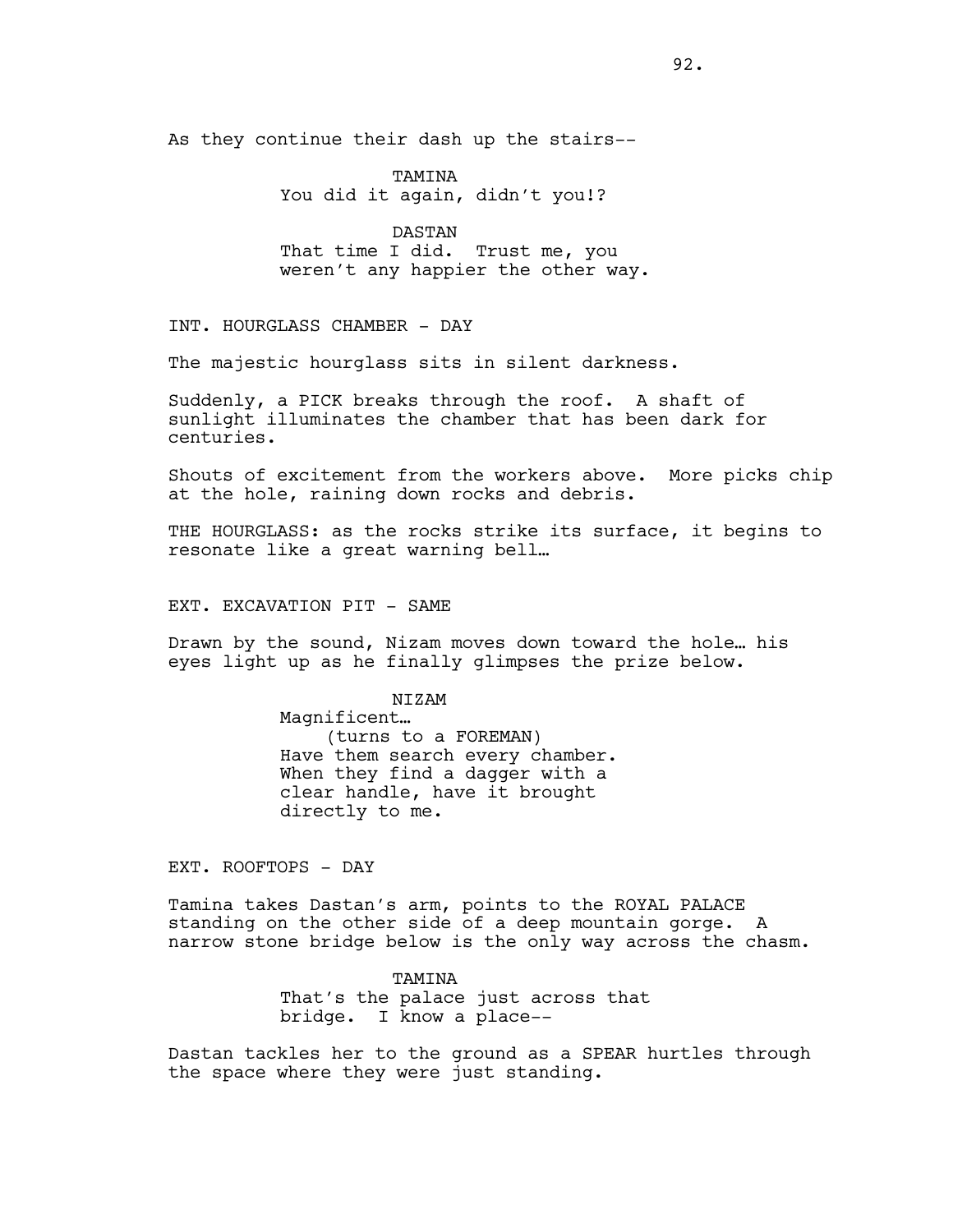## DASTAN (not without pride) God, our soldiers are good!

Tamina looks, sees--

A DOZEN SOLDIERS running toward them across the rooftops. More on their way, throwing up ladders as they climb.

Dastan yanks Tamina to her feet. With the army on their heels, they improvise a rapid descent via stairs, ladders and free-fall to the bridge level.

As they climb down the final ladder (Tamina first), more soldiers run toward them from the bridge. Dastan and Tamina are trapped between the new arrivals and the soldiers above.

Dastan reaches for the DAGGER. Tamina stops him.

TAMINA

No.

Dastan grits his teeth. All right, he'll do it the hard way.

He PUSHES OFF the wall with the ladder, LANDS in a judo roll that FLIPS the ladder over him-- tossing Tamina over the heads of the soldiers in front of them. Dastan continues his momentum, POLE-VAULTING over Tamina on the ladder. This master-stroke puts all the soldiers behind them, leaving them a clear path to the bridge.

DASTAN

Run.

EXT. STONE BRIDGE - DAY

Dastan and Tamina make a mad dash across the bridge. They're more than halfway there when MORE SOLDIERS appear on the far side, led by Garsiv. Dastan comes to a skidding stop.

He looks back: they're trapped on a long, narrow stone bridge between two armies, above a vertigo-inducing ravine plunging ten thousand feet below.

> DASTAN Should have used the dagger.

With a communal ROAR, the soldiers charge from both sides.

Dastan swings into action. Snatching up a rope coil, he swiftly ties it around a parapet of the bridge wall…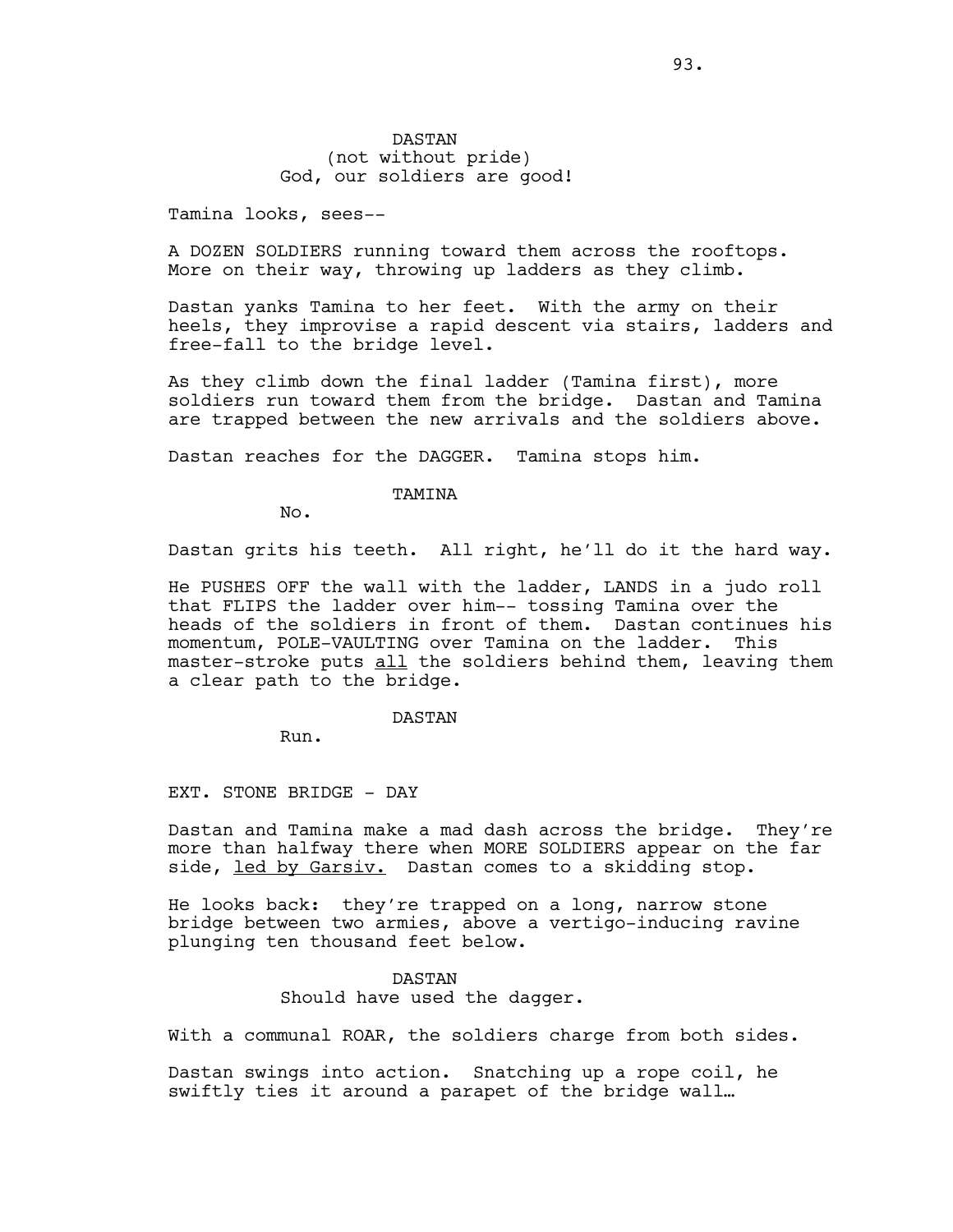…and draws his sword as the soldiers descend on them.

Hopelessly outnumbered, Dastan and Tamina leap onto the bridge wall and run BACK the way they came-- Dastan parrying sword blows and uncoiling rope as he runs.

> TAMINA You can't possibly--

> > DASTAN

Hold tight.

Tamina locks her arms around Dastan just in time -- he JUMPS! THEY PLUMMET ON THE ROPE TOWARDS THE BOTTOMLESS GORGE!

The rope stops their fall; they start swinging back toward the far side of the bridge-- incredibly, straight for a tiny ARCHER'S LOOPHOLE in the sheer fortress wall opposite. Dastan's aim was brilliant.

But not perfect.

They slam into the wall below the loophole. It's just out of their reach. As they start swinging back--

> DASTAN (CONT'D) Climb higher! We'll make it on the next swing!

Tamina and Dastan desperately climb up a few feet on the rope. ARCHERS on the bridge above them unleash a volley of arrows, which miss, but don't make their task any easier.

They reach the apex of their backswing, begin their return toward the loophole… Dastan reaches out to grab it--

Only this time, they don't even reach the wall. They've lost too much momentum.

WIDE SHOT

Dastan and Tamina swing uselessly back and forth, in a smaller arc each time. They're trapped at the end of the rope. Hanging off a bridge that's full of soldiers.

Oops.

ON THE BRIDGE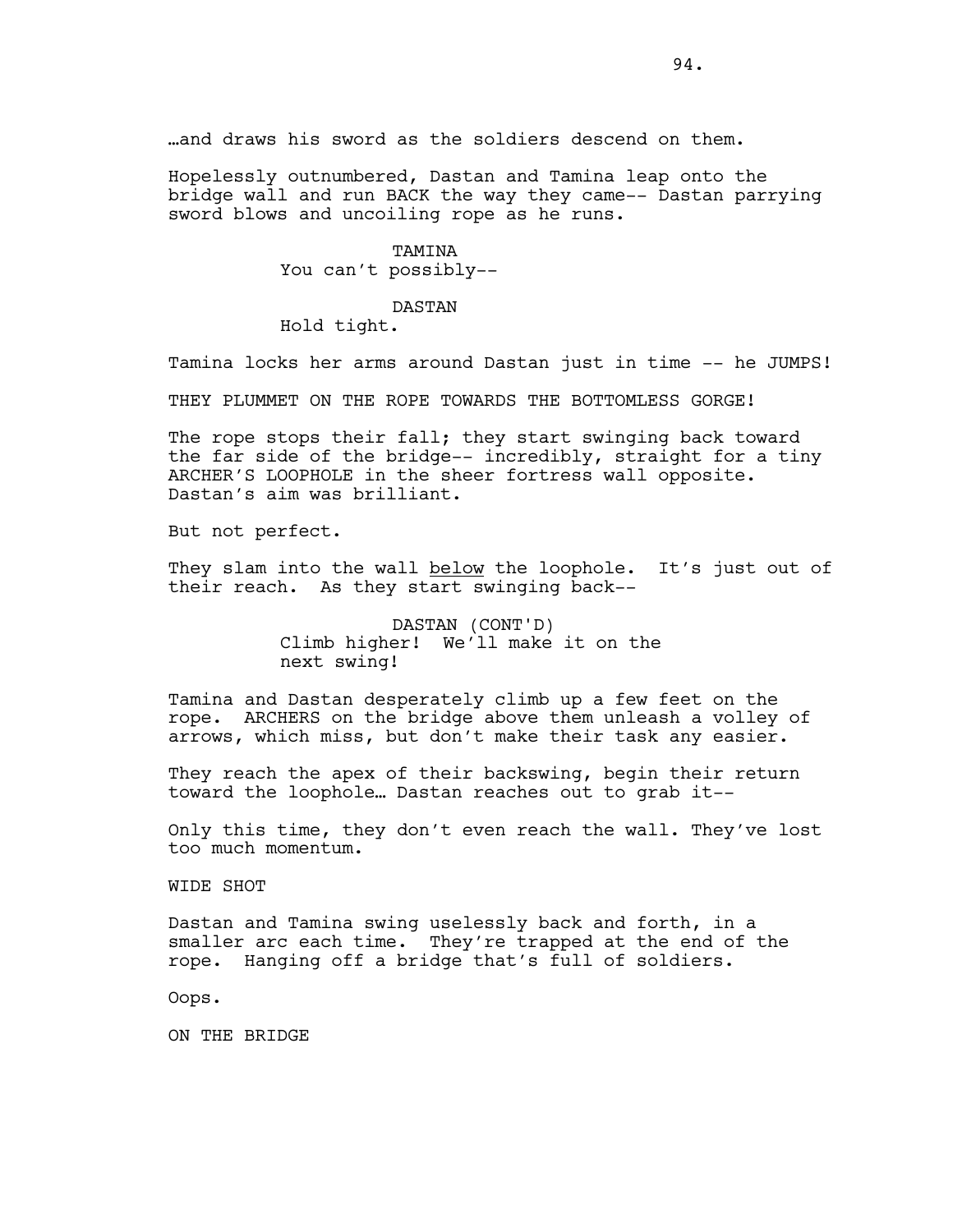A soldier (call him the EXECUTIONER) mounts the parapet where Dastan tied the rope. He draws a wicked scimitar. Checks with Garsiv, who nods: do it.

The Executioner raises his sword high-- and CHOPS!

DASTAN and TAMINA are shaken. One more cut will sever the rope.

> TAMINA All right. Use the dagger.

DASTAN Oh I don't know, I think we can get out of this one.

TAMINA Use the dagger! NOW!!

The Executioner raises his scimitar for the coup de grace…

Dastan releases one hand from the rope, uses it to pull Tamina toward him and gives her a passionate kiss.

The sword cuts the rope: Dastan and Tamina plunge into the abyss… then Dastan HITS the jewel.

REWIND!

Reversing through the kiss, and all their back-and-forth swings, wider each time, until they land back up on--

EXT. STONE BRIDGE - DAY [SECOND TIME]

DASTAN

Hold tight.

Exactly as before, Tamina locks her arms around Dastan as he JUMPS from the parapet.

Only this time, he adjusts his aim, hastily CLIMBING the rope as they swing... hits the loophole, grabs and pulls them in!

EXT. STONE BRIDGE - DAY

Garsiv stares down into the gorge, dumbfounded, at the empty rope swinging below the bridge. They've escaped him.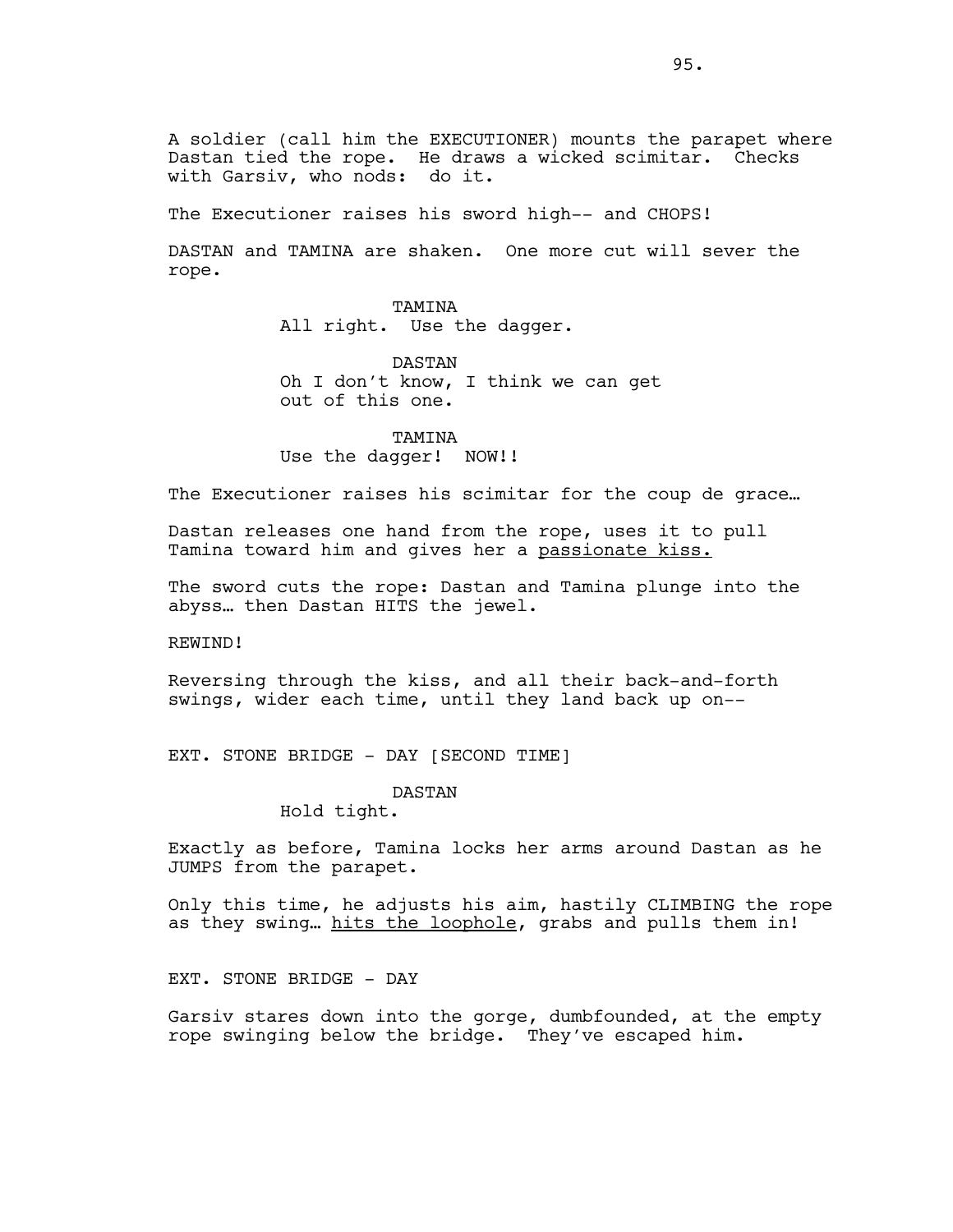INT. LOOPHOLE CORRIDOR - DAY

Tamina and Dastan land together on the floor.

## TAMINA That was fantastic!

Dastan sits up and stares at her with a goofy grin, still mesmerized from their kiss…

> TAMINA (CONT'D) Dastan! Did you use the dagger?

DASTAN What? No! Of course not...

She examines his face but he doesn't break. No time for further discussion. She sets off down the hall and he hurries after her.

INT. PALACE BACK STAIRS/CORRIDORS - DAY

They race up stairs, through corridors, etc. Soldiers' voices echo, seemingly around every corner, but they see nobody.

#### DASTAN

I hope you know where you're going.

Tamina throws open the small wooden door of a supply closet… they duck inside. She closes the door, plunging them into darkness.

WE HEAR their breathing, rapid and shallow... then the click of a hidden latch and another door swings open--

INT. SECRET ROOM - SUNSET

Tamina lights a lantern revealing a cozy room, rich with curtains and draperies, a tea service and silk cushions.

> DASTAN A secret getaway…?

TAMINA For the king. I was a nosy little girl, always getting into places I wasn't supposed to…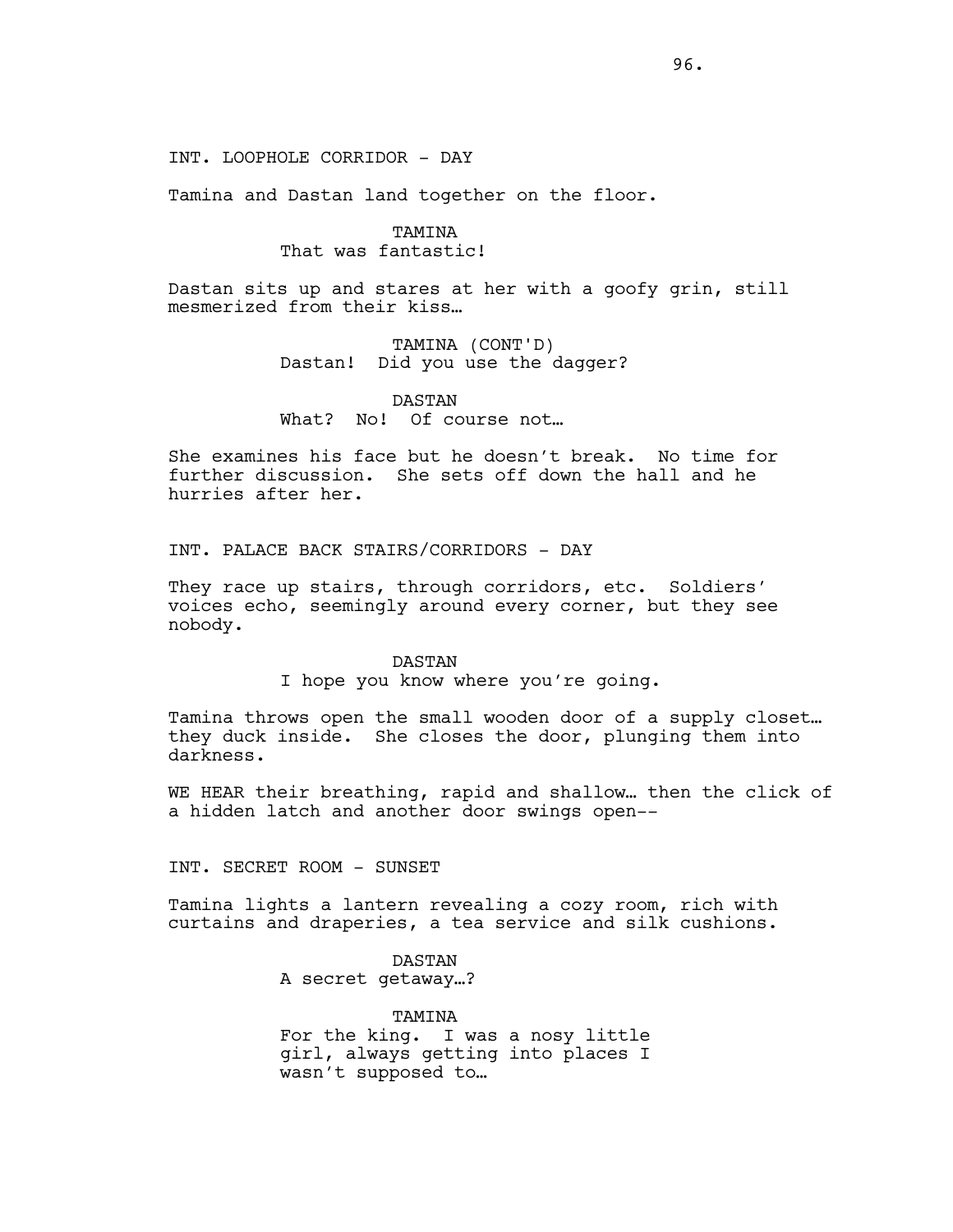She parts a curtain, revealing a short passageway that deadends in a door. Tamina slides open a peephole and looks…

POV THROUGH THE PEEPHOLE:

Servants fill the royal baths with hot water. Tamina steps aside to let Dastan look.

> TAMINA (CONT'D) The King's private bath. They're preparing it for him now. When your brother returns, you'll have a chance to speak to him alone.

She walks back into the secret room. Dastan follows. He opens the shutter to look out the small window…

On the stone bridge far below he sees dozens of soldiers running around searching for the escaped fugitives.

Dastan turns to see Tamina step out from behind a folding screen, having changed into a gorgeous silk gown.

He stares, stunned. Tamina looks down.

TAMINA (CONT'D) What? You don't like it? I had to get out of those rags…

DASTAN No, no, I like it… it's just… you look beautiful.

He takes a step closer. Her face bathed in the warm light is exquisite… her skin flawless… he looks into her dark eyes and… kisses her full on the mouth.

Except this time there is no rewind. He catches himself, waiting for her to slap him… but instead, Tamina responds. She kisses him deeply in return, giving into the moment, pressing against him… their pent-up attraction is released and their embrace becomes more and more passionate until--

Tamina suddenly pulls away.

TAMINA Stop. This can never be.

DASTAN What? What can never be?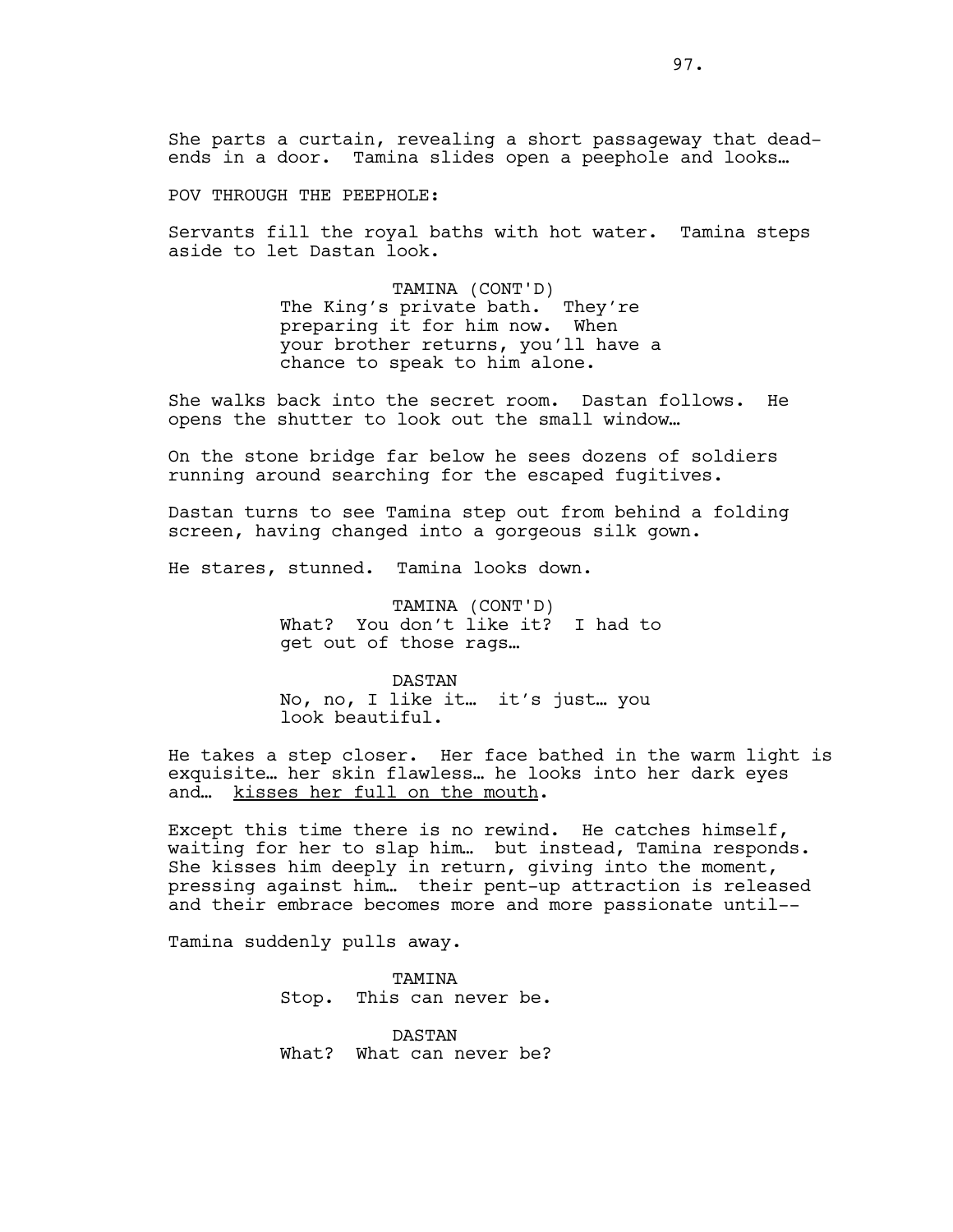## TAMINA

Us. You and me.

DASTAN Why not? I mean, assuming I convince my brother, restore your kingdom and all that stuff… why not? (suddenly defensive) It's because I'm only a fourth son, isn't it?

She shakes her head sadly and looks toward the window.

TAMINA I don't care about that. It's because I'm the High Priestess. I can only marry one who has been baptized in the sacred fountain.

#### DASTAN

Is that all? I told you I'm a very modern thinker; if it's that important to you I'll take a dip--

TAMINA You can't! Nobody can, ever again. The fountain has been destroyed.

A beat. Tamina looks at him wistfully.

TAMINA (CONT'D) I'm sorry, Dastan. It's not meant to be between us.

Dastan searches for the right words to say when…

A HORN BLAST outside signals the king's arrival. They both hurry to the window in time to see:

TUS and a half-dozen GUARDS ride across the bridge.

DASTAN

My brother.

TAMINA You'd best prepare yourself. You cannot fail.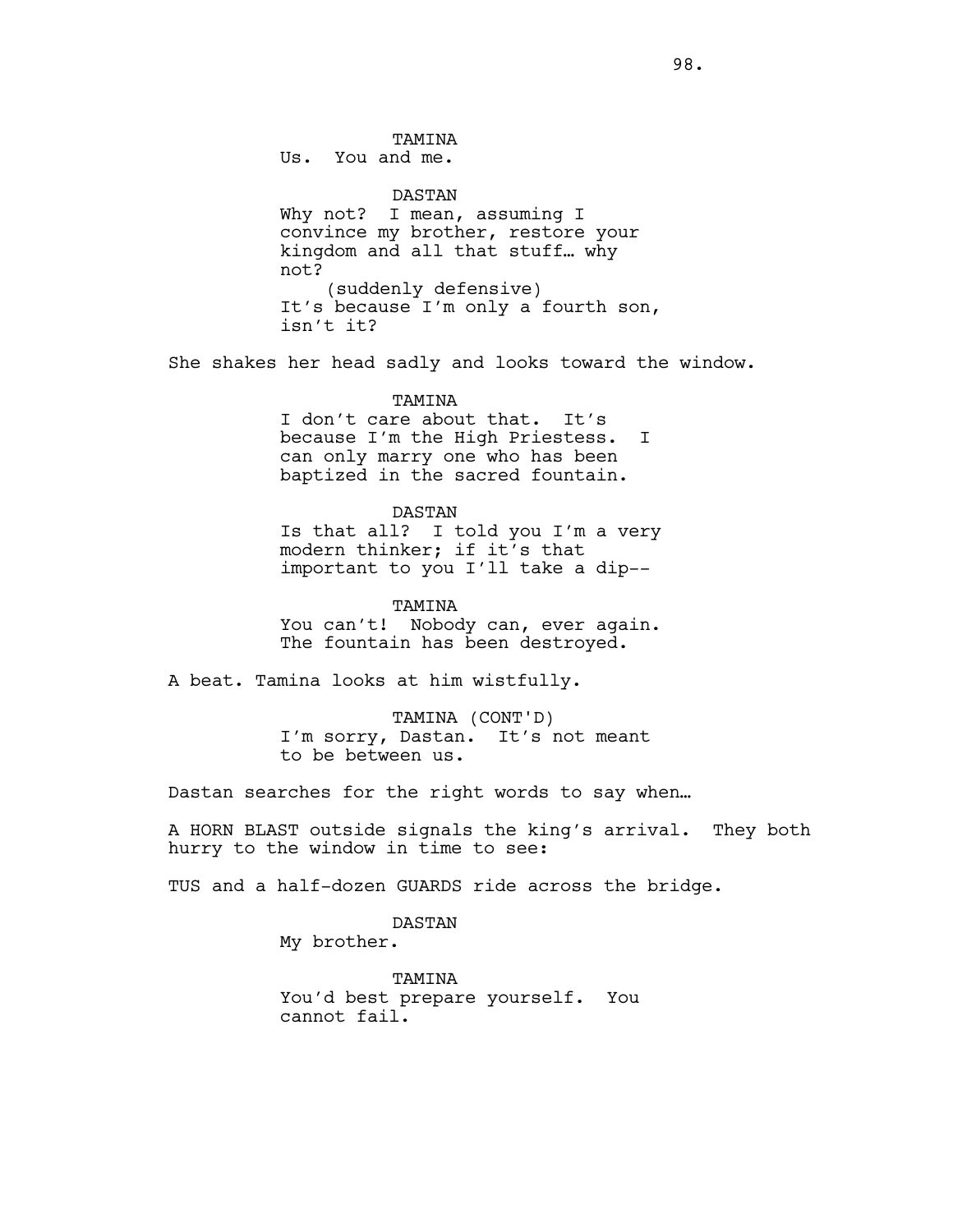INT. ROYAL PALACE - NIGHT

Tus and his bodyguards stride across the great hall. A YOUNG GUARD steps forward and bows.

> GUARD My King. Nizam sends word that he would speak with you.

**TUS** I've been riding all day. I'll see him after I've bathed and changed.

INT. ROYAL BATHS - NIGHT

STEAM fills the room. The King's guards watch the ATTENDANTS prepare the bath in a centuries-old Eastern ritual.

AT THE SECRET ENTRANCE

Dastan watches through the peephole, rehearsing nervously under his breath.

> DASTAN 'It was not I who killed our father.' Can't start with that. 'My brother, it is I, Dastan. I come to you in peace…' No time for that; get to the point! 'My brother…' That's a good start.

DASTAN'S POV - the guards escort the attendants out. Moments later, Tus enters. The guards leave him alone to his bath.

> DASTAN (CONT'D) 'My brother...' 'My noble brother...'

Dastan turns and locks eyes with Tamina one last time; she gives him an encouraging nod… Dastan presses on the door…

IN THE BATHS

The secret door, invisible in the tiled wall, opens. Dastan steps through silently and disappears into the steam.

TUS takes off his robe and lowers himself into the steaming water. Rinses his face and hair and sinks down. He closes his eyes…

Suddenly he feels a draft. Frowns. Opens his eyes…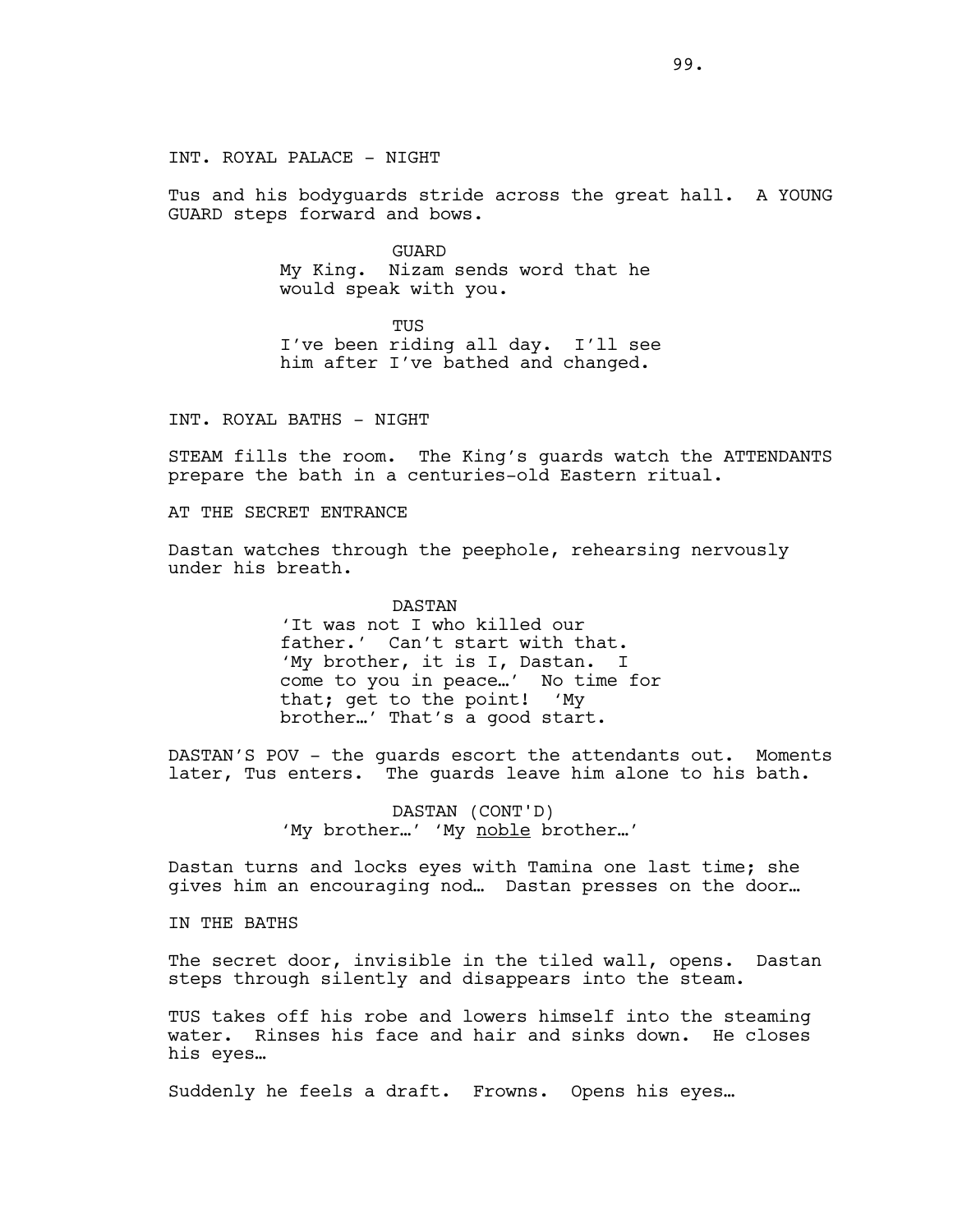## DASTAN (CONT'D) My noble brother.

Tus splashes to his feet, waist-high in the water.

TUS

GUARDS!

## DASTAN

No!

## TUS

## GUARDS!!!

Dastan throws his sword aside. Holds up his hands-- unarmed.

DASTAN You have nothing to fear from me. What Nizam told you is a lie. He killed Father. It was Nizam who poisoned the robe.

The GUARDS burst in and seize Dastan

DASTAN (CONT'D) Tus, Nizam deceived us all. He made us conquer Alamut so he could possess its secrets! And if you try to stop him, he will kill you too!

TUS

Enough!!

Everyone falls silent. Dastan ceases struggling and waits in suspense for Tus's next words.

> TAMINA We are brothers. Since childhood I've known you as I know myself. I can tell by how artfully you've rehearsed your speech that you are lying. (to the guards) Take him to Nizam.

ANGLE ON TAMINA - watching through the peephole, dismayed. Tus turns away as the guards drag Dastan off.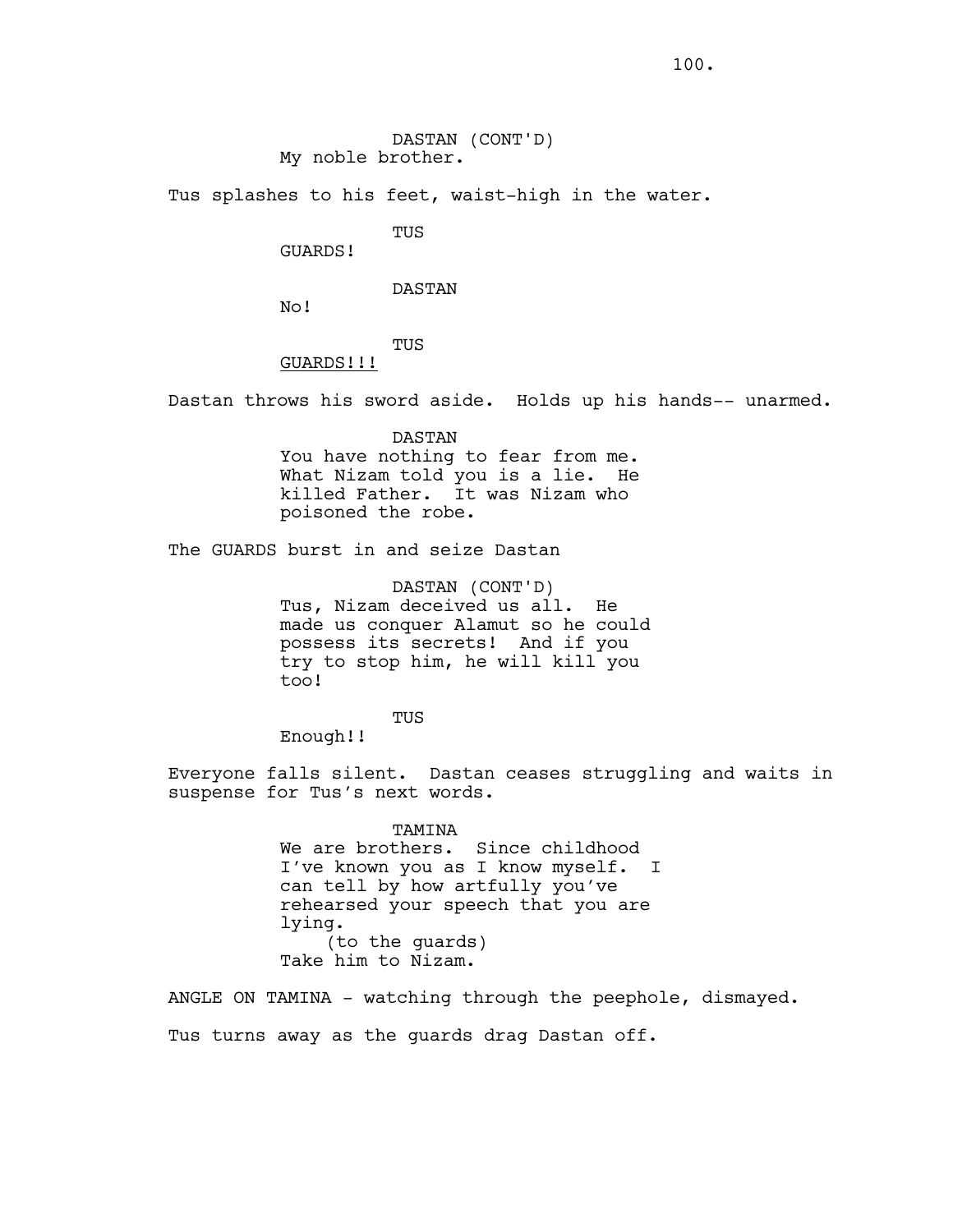DASTAN No! Tus, listen to me, I'm not making this up! TUS!!

Tus never looks back. Dastan appeals to the guards:

DASTAN (CONT'D) I beg you. One minute. Let me speak to him. As you love him, as you loved your king--

The CAPTAIN of the guards punches him in the head.

CAPTAIN

Shut up, you.

Now Dastan's mad. With a herculean effort, he yanks free, just enough to draw the dagger from his belt--

> GUARD He's got a knife.

--and hits the JEWEL. BOOM!! TIME STANDS STILL.

REWIND!

INT. ROYAL BATHS - NIGHT [SECOND TIME]

Tus takes off his robe, lowers himself into the steaming bath. Rinses his face and hair, just as he did before.

A NOISE makes Tus turn. Dastan has just BARRICADED the door with a medieval two-by-four. Tus splashes to his feet. This time, the first thing Dastan does is throw his sword away.

> DASTAN Tus, don't call the guards yet. Listen to me.

> > TUS

GUARDS!!

Dastan winces; continues, improvising…

DASTAN Beneath this citadel is an ancient, mystical force beyond anything you can imagine. It's the hourglass that contains the Sands of Time.

SOUNDS of the guards beating at the barricaded door--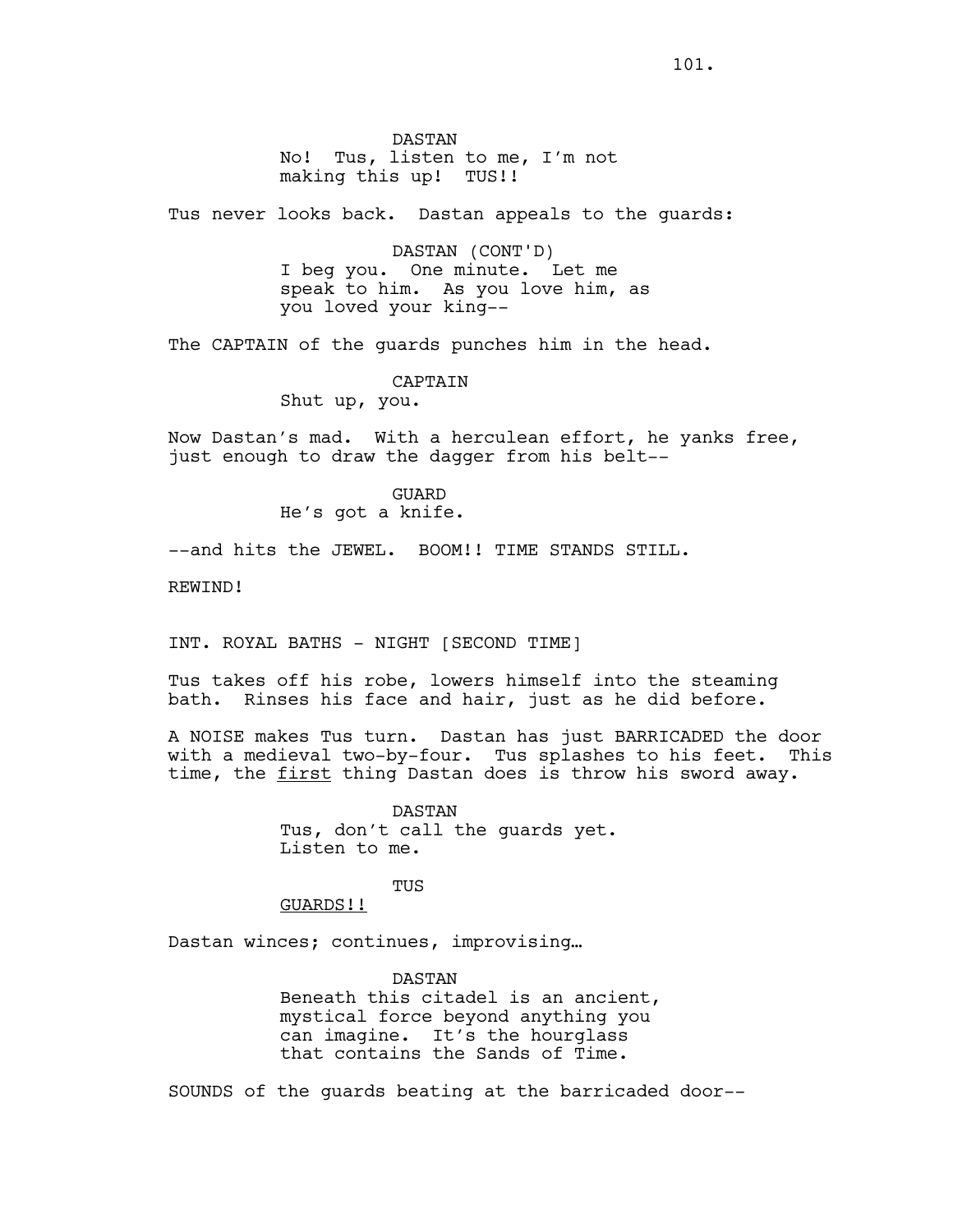DASTAN (CONT'D) This dagger holds only a minute's worth of the sand. He draws the dagger, forgetting it's a weapon too--

> TUS Coward! Do you attack me thus, unarmed?

#### DASTAN

No!

Hastily turning the dagger around-- this isn't going well.

DASTAN (CONT'D) Nizam is after the hourglass and the dagger. He tricked us into falsely invading a kingdom that has done us no wrong. To hide his lies, he murdered our father and threw the blame on me.

The door gives way; the guards burst in. Dastan doesn't have to wait for Tus's verdict to know he's blown it.

> DASTAN (CONT'D) (angry with himself) Damn it!

He jumps back, using the dagger to hold the guards at bay.

DASTAN (CONT'D) Stand back! I warn you!

The guards hesitate, perplexed. In a second they'll realize there's no real threat and rush him.

> DASTAN (CONT'D) I need a minute. Just give me a minute to think.

He looks at the dagger in his hand -- nearly empty. Just enough sand for one last rewind.

Suddenly, desperately, he looks at Tus. He knows what to do.

DASTAN (CONT'D) Tus, this is no ordinary dagger. Touch this jewel on its handle and you will learn Alamut's greatest secret.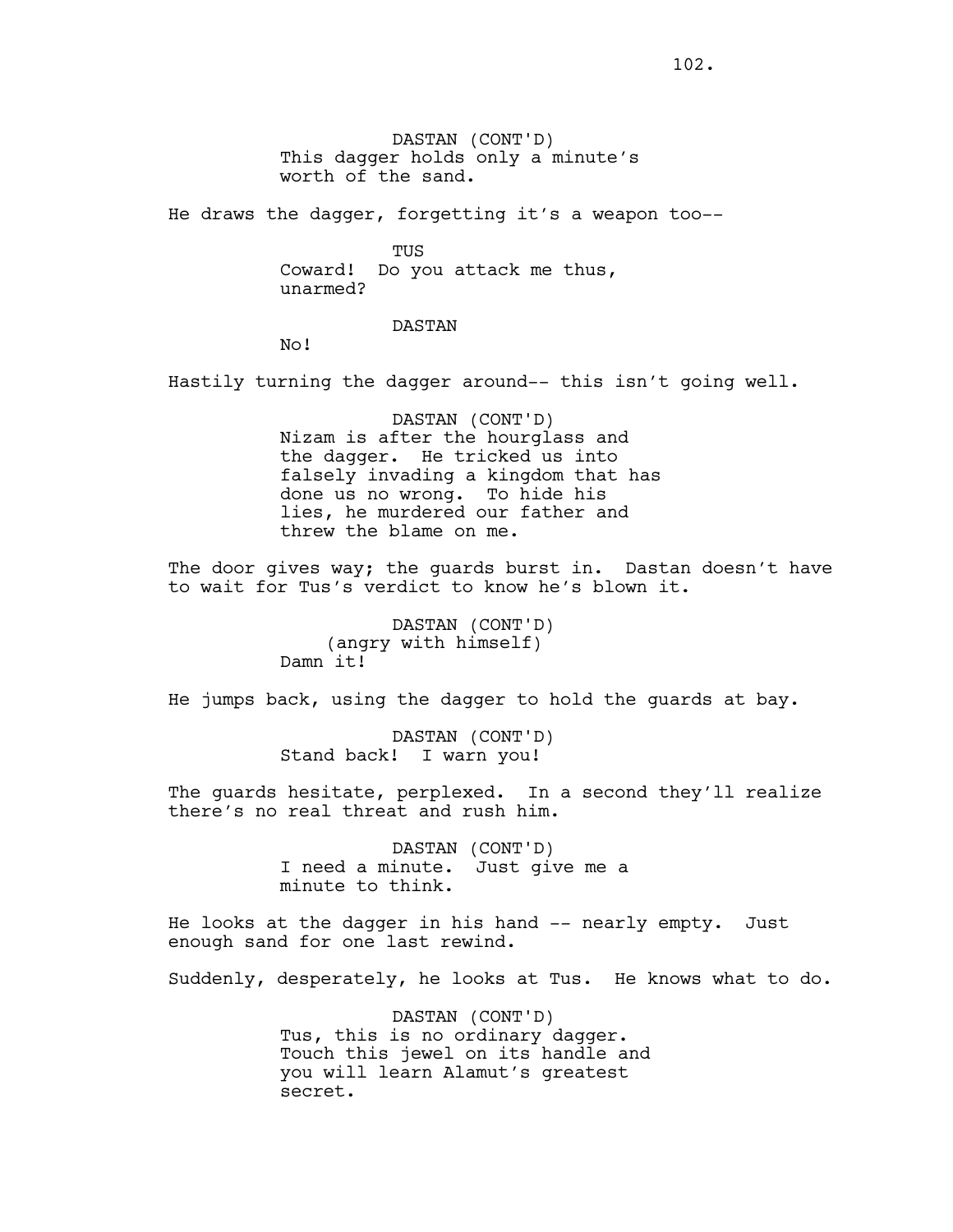As the guards move forward, Dastan swiftly brings the dagger's blade to his own throat. Again, they hesitate.

> DASTAN (to Tus) If you won't believe me, then our kingdom is forfeit. Our honor is forfeit. And I'm better off dead.

Dastan PLUNGES the dagger into his own heart. Under the astonished stares of the guards, he crumples to his knees. Blood appears on his lips. He falls dead.

ON TAMINA - who stifles a cry.

Tus shakes off the guard who's just helped him put on his robe. He advances toward his brother's body.

> CAPTAIN My lord, if it's a trick…

Tus turns Dastan over. He's dead, the hilt of the dagger protruding from his chest. Tus pulls it out. The blade is wet with blood.

Tus examines the dagger. The unearthly, glowing white sand inside its handle. For a moment we think he's going to do something with it-- but he just lays the dagger back down on the floor.

> CAPTAIN (CONT'D) (to one of his men) Get Nizam.

ON TAMINA - who pulls away from the peephole, tears streaming down her face. She can't look.

The Captain tries to escort Tus out of the baths, but Tus lingers, troubled.

> TUS He took his own life.

CAPTAIN A coward's way out.

TUS My brother was no coward.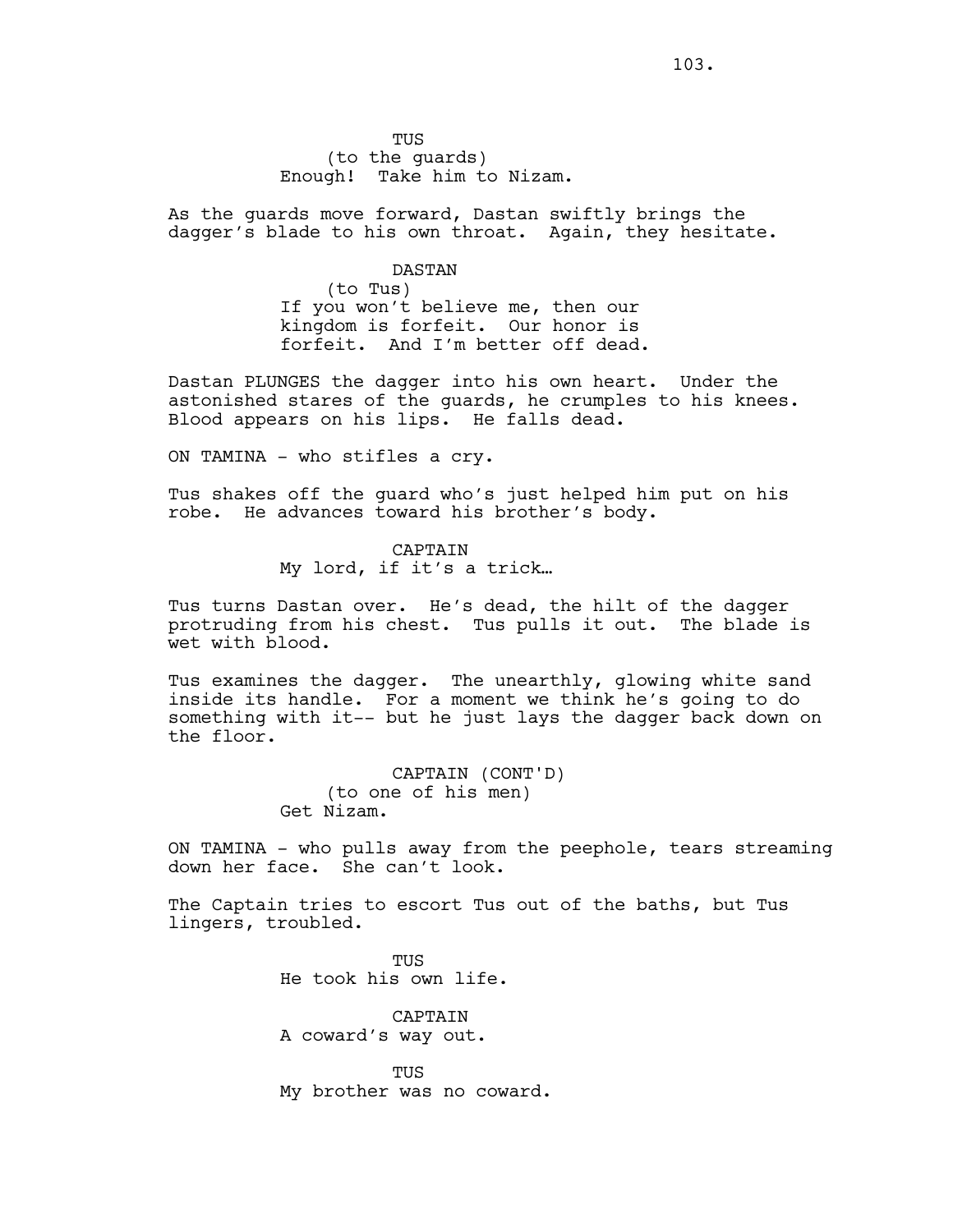TIME STOPS! The last sands fall from the dagger; a draft blows them away through the steam frozen in midair…

REWIND!

INT. ROYAL BATHS - NIGHT [THIRD TIME]

The guards close in on Dastan, just as they did before. Tus whirls, bewildered by deja vu: what's happening here?

As he did before, Dastan dramatically holds the dagger to his own throat -- unaware that the final rewind has already happened and that the dagger is empty.

> DASTAN If you won't believe me, then our kingdom is forfeit. Our honor is forfeit. And I'm better off dead.

Tus lunges at Dastan, GRABS his arm just in time to prevent him from stabbing himself. The guards pull them apart.

> **TUS** Let him go!!

Cowed by the royal command in his voice, the guards obey.

DASTAN Thanks brother.

TUS (wonderment) You were dead. I saw the blood.

DASTAN Blood? What blood?

Perplexed, he looks down at the dagger in his hand. He nearly faints on seeing that it's empty. Tus, overcome by emotion, clasps Dastan in a warm embrace.

> TUS My brother. On the day we left for war, our father told me: 'A king should listen always to the voice of reason-- but also listen to your heart.' My heart knew you could not have done what they accused you of. I should have listened.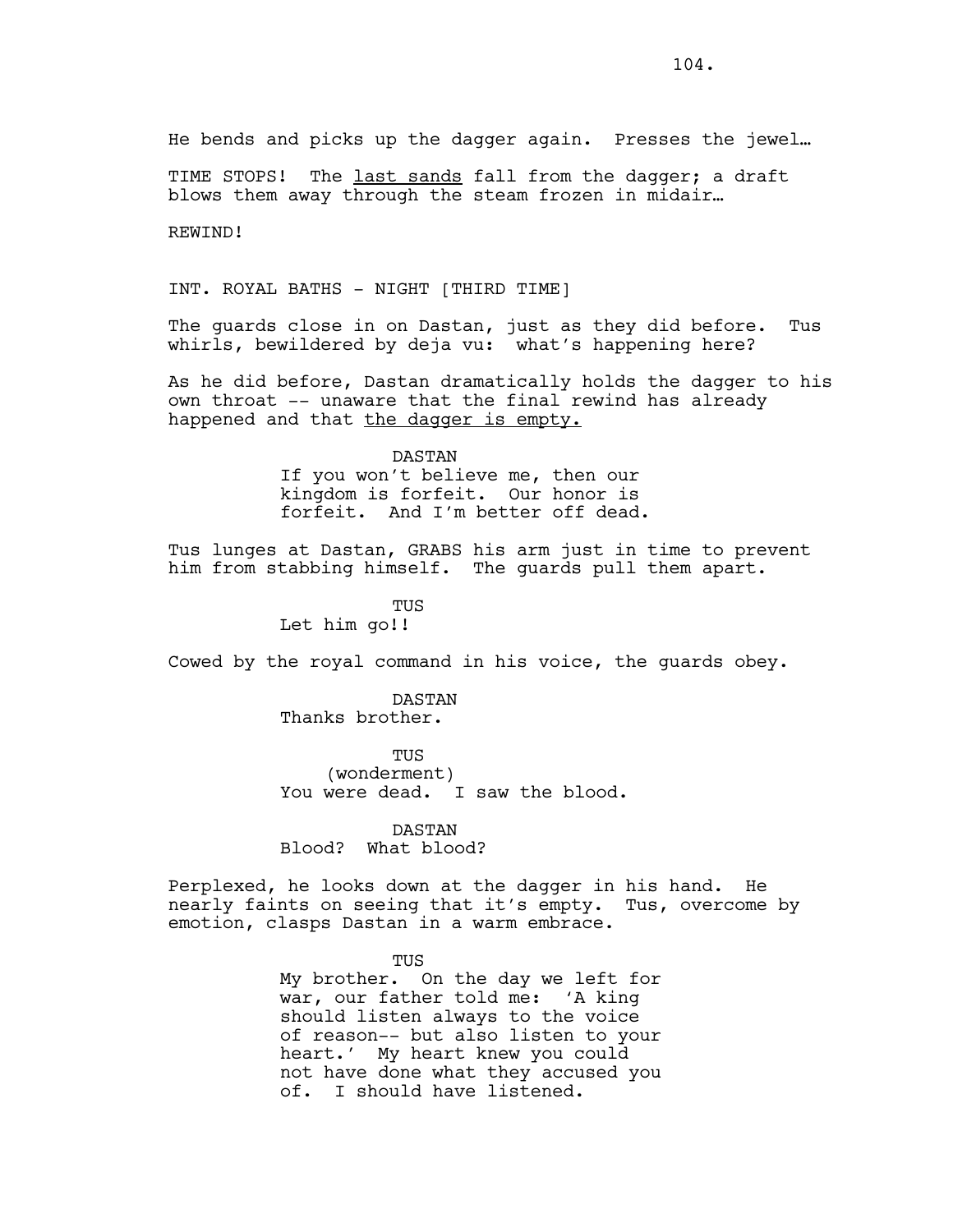Dastan nods, still a bit shaky.

TUS (CONT'D) (to the CAPTAIN) Send for a detachment of soldiers from my most trusted regiment.

The Captain nods and exits. Tus turns back to Dastan.

TUS (CONT'D) Come. We must find Nizam.

DASTAN One more thing, brother. There is somebody I want you to meet…

Dastan turns toward the secret door as…

TAMINA emerges like a vision from the steam.

Tus looks at his younger brother, impressed: where'd you get her?

> DASTAN (CONT'D) It's a long story.

EXT. STONE BRIDGE - NIGHT

Thunder rumbles in an ominous sky. Tus, Dastan and Tamina stride across the bridge accompanied by royal GUARDS with torches.

Nizam appears at the end of the bridge with his own detachment of elite GUARDS led by Garsiv.

> **TUS** Keep your swords sheathed.

As the two groups come together, Nizam speaks first.

#### NIZAM

O King!

TUS Grand Vizier Nizam, you have committed treason and murder and have conspired against the house of Shahraman. (to Garsiv) Captain of the Guards, I order you to arrest this traitor.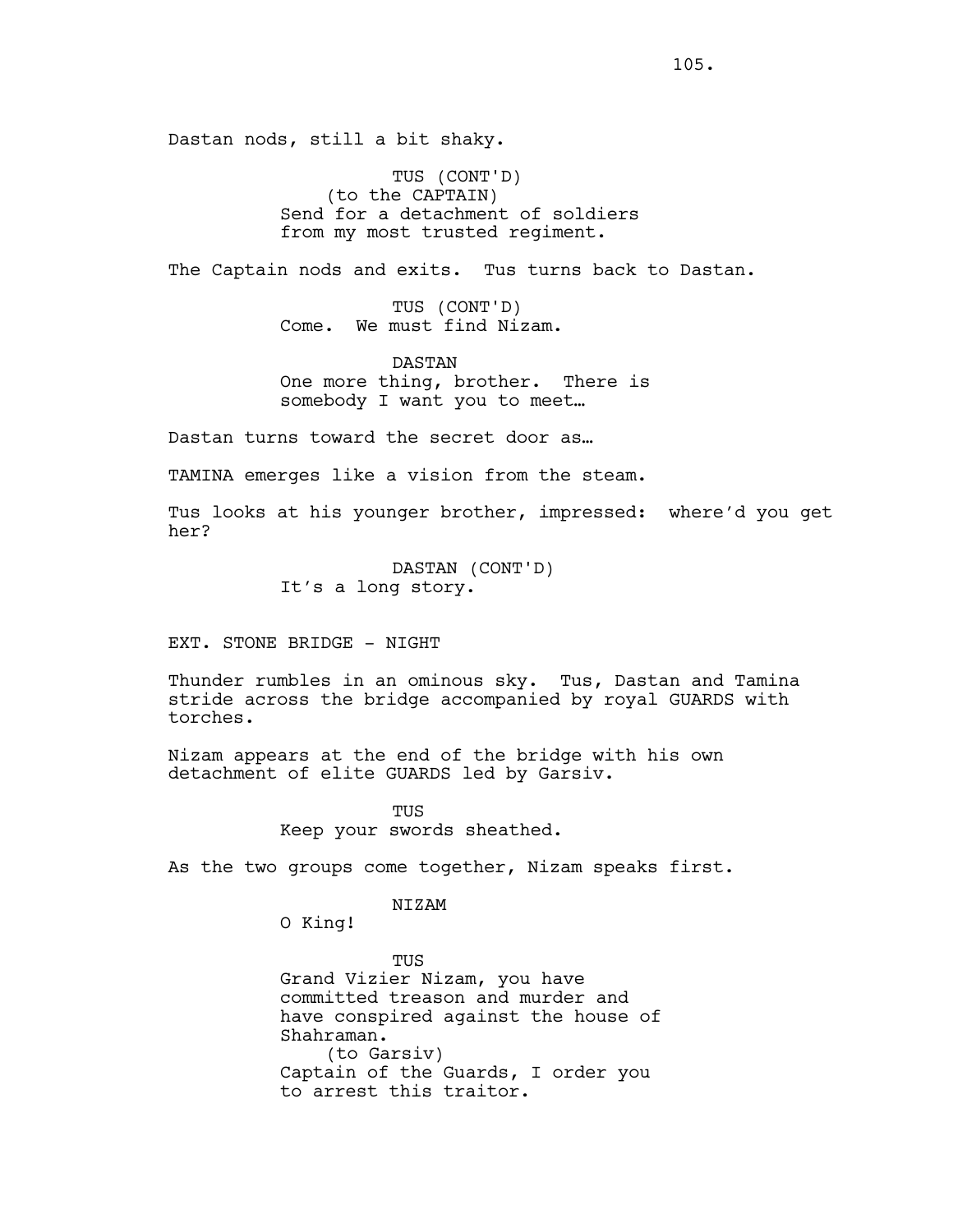Garsiv steps forward and looks Nizam in the eye… then he turns and nods to the GUARDS surrounding Tus…

Tus's own quards grab him, Dastan and Tamina, bind their hands behind their backs and force them to their knees!

> TUS (CONT'D) Who dares lay a hand on Tus, son of Shahraman, your King!

NIZAM O King, O Prince, I am the shadow of the reflection of your greatness. Your humble servant…

As Nizam bows mockingly, Garsiv plucks Dastan's sword from him and raises it high…

### DASTAN

NO!!!

Garsiv brings the sword slashing down. We don't see the impact, only the men's reactions.

Tus lies dead on the stone bridge, a spreading pool of blood beneath him in the light rain.

Garsiv throws the sword down. It clatters next to Dastan.

## GARSIV

Your sword…

A CLATTERING OF HOOVES signals the arrival of the detachment of trusted soldiers with the CAPTAIN sent to fetch them.

#### NIZAM

Ho! Help! Murder!!

Dastan opens his mouth to protest but the guards silence him with a rain of kicks and blows. As the SOLDIERS arrive on the scene, Nizam steps forward in apparent anguish.

> NIZAM (CONT'D) God help us! We arrived too late. Our King is dead-- slain by Dastan, who killed his father.

Dastan tries to speak but the guards redouble their blows.

TAMINA He's lying! Dastan is innocent!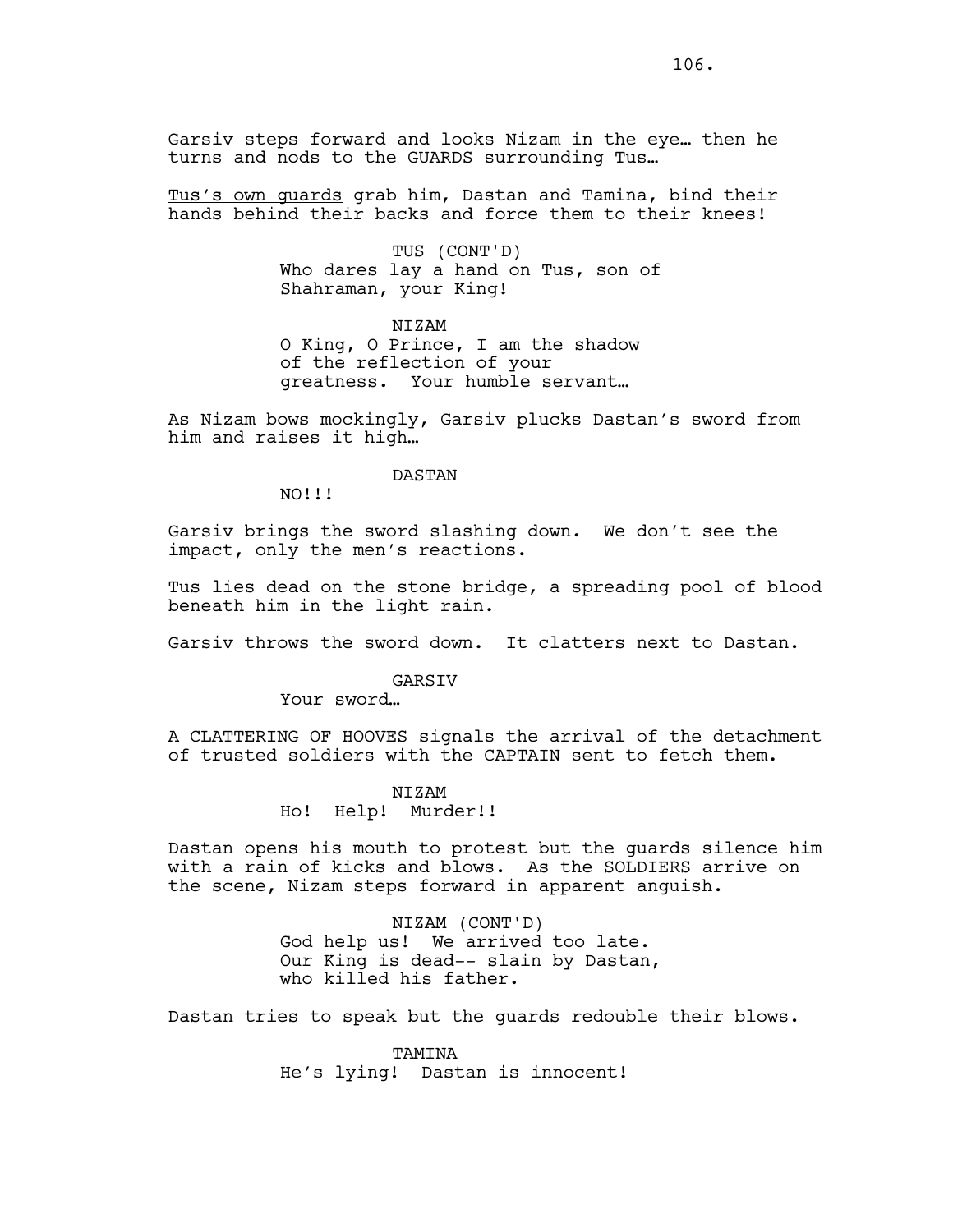An angry murmur rises from among the detachment of soldiers, eager for revenge on their king's murderer.

#### NIZAM

(steps in) I shall take charge of questioning Dastan and his accomplice. I will find out the full extent of this conspiracy.

Nizam's guards hustle Tamina and Dastan along the bridge, drowning their protests… leaving the Captain and the soldiers staring mournfully down at Tus's body in the rain.

INT. DUNGEON - NIGHT

Tamina and Dastan are shoved into a cell and chained to the wall. The guards exit.

Nizam steps forward and lifts the DAGGER from Dastan's belt. His eyes glint with greed as he caresses it…

> NIZAM Thank you Dastan. I've been looking for this.

Tamina's eyes widen in horror.

#### TAMINA

No!

DASTAN (bloody and beaten) I'm sorry Tamina…

### NIZAM

You should be. You stood before the hourglass with the dagger in your hand-- the one blade capable of penetrating the glass nothing in heaven or earth can break. And the limit of your ambition was to turn back time sixty seconds? A trick for a street magician. I will turn back time sixty years.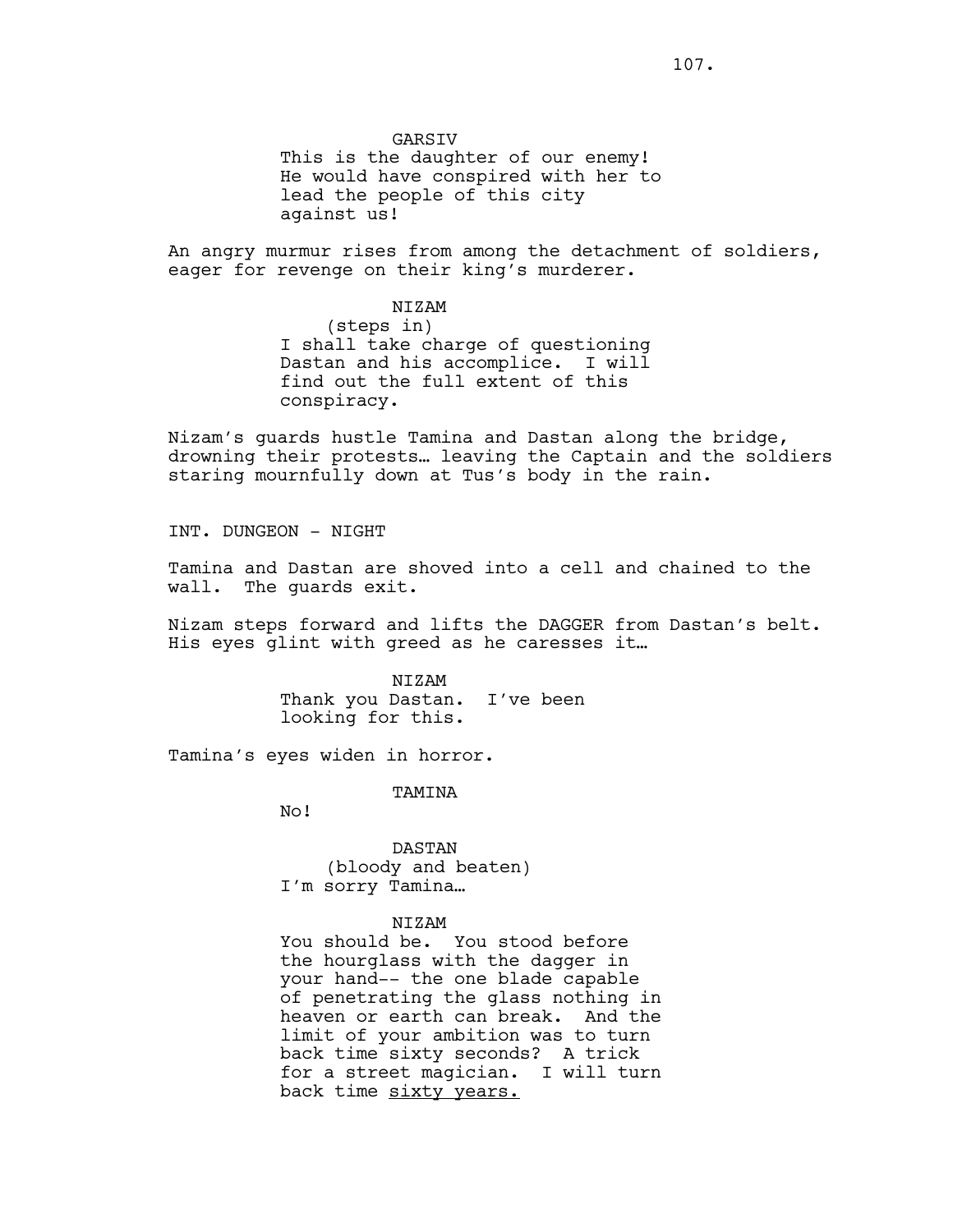## TAMINA You can't! It's forbidden!

Nizam ignores her; continues speaking to Dastan.

#### NIZAM

Sixty years since the divine right of kingship was granted to the house of Shahraman. I was a child then, as your father was; I had the understanding of a child. Had I known what I know now, I could have acted. An accident at play. Children are fragile; they die so easily.

### TAMINA

No!

### NIZAM

On such small things empires turn. And so in my fifteenth year, when al-Ma'mun defeated al-Amin, and Babak's head rolled in the sand at Samarra, I -- not Shahraman-- shall be seated on the throne of Nasaf. And what a king I shall be!

### TAMINA

Nizam, it is not for mortals to spill the Sands of Time for personal glory! You could unleash a storm that would wipe mankind off the face of the earth!!

#### NIZAM

Superstition, girl. A scary tale told to prevent lesser men from reaching for greatness.

#### DASTAN

Greatness cannot be stolen; it must be earned. You shall never achieve it, Nizam.

#### NIZAM

On the contrary I shall be the wisest and greatest of rulers. I will lay in stores of grain before the famine, I will build high walls when there is yet no enemy in sight.

(MORE)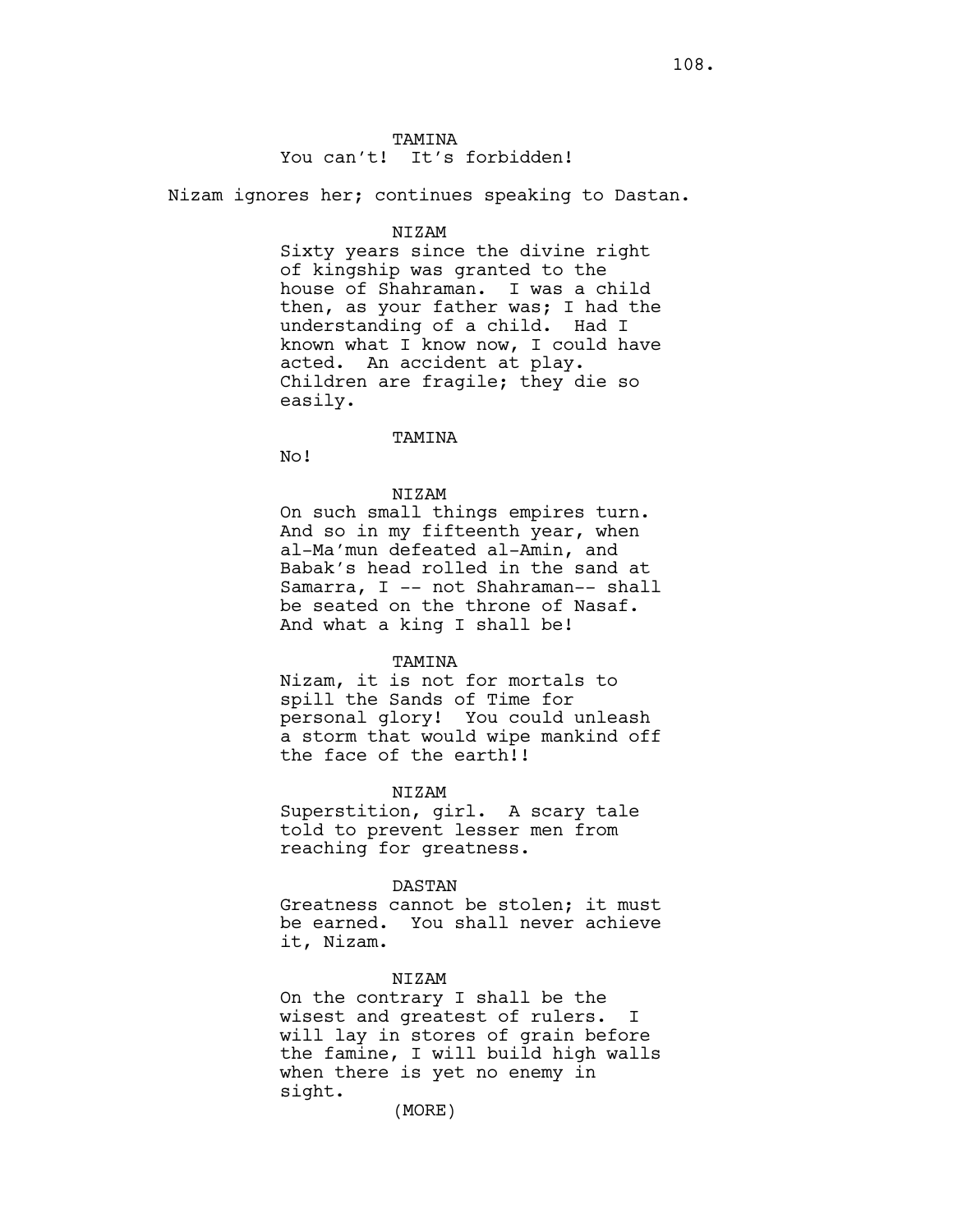Under my reign Persia shall rise again to be a great empire… and I will be Shah-an-Shah, King of Kings, God among men. It's unfortunate that you will not be born to reap this golden age. Soon, you will never even have existed. (as an afterthought) But first you will be executed. NIZAM (CONT'D)

As Nizam leaves he summons the GUARDS.

NIZAM (CONT'D) Unchain the girl. I promised Garsiv he could have her to enjoy.

Tamina is freed and dragged away, struggling. As Nizam leaves with her, Dastan rages.

> DASTAN Nizam! Nizam! NIZAM!!

He ducks under one of the chains, turning himself around so he's facing the wall with his arms crossed. He repeats the maneuver, each time giving the chains another twist, until he's close enough to brace his feet against the wall. Then PULLS until he's screaming in agony.

### INT. DUNGEON - LATER

Dastan is barely conscious. His chains haven't budged.

The distant NOISE of a door closing half-rouses him. Dastan's lips are parched, his eyes glassy and delirious…

### DASTAN

Tamina… Tamina…

Nizam's guards enter and unchain him from the wall. Dastan is limp and unresisting, unaware of what's happening.

INT. DUNGEON CORRIDOR - NIGHT

Prisoners stare through the bars as the guards drag Dastan to his execution. The cells are packed with MEN of Alamut, sullen and fierce.

Farood, slumped disconsolately in a cell with the other nomads is appalled to recognize Dastan.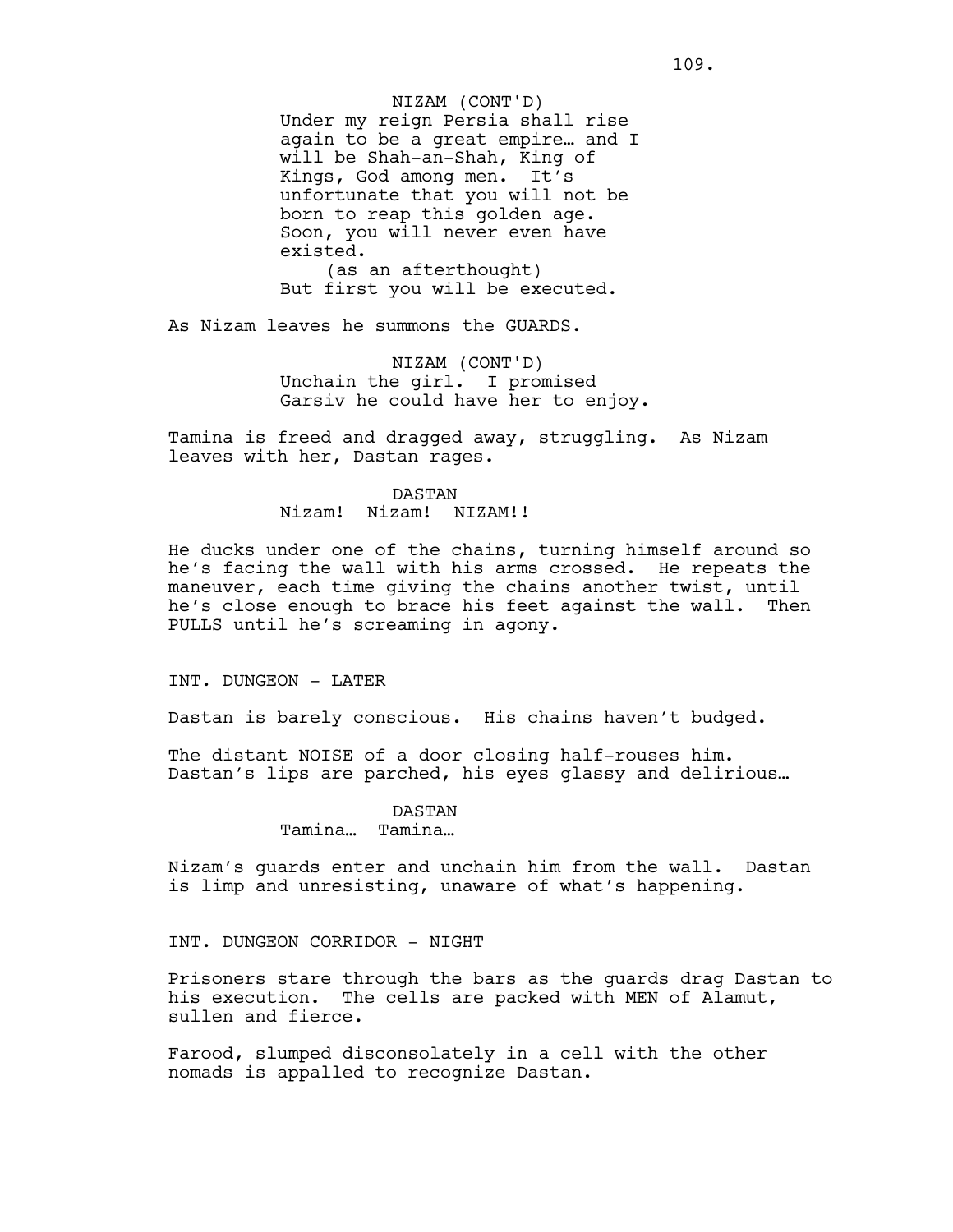FAROOD Ali?! They got you too? (grieved) Ali, I am sorry. We should never have come to this city!

As Dastan passes, Farood grips the bars, shouts--

FAROOD (CONT'D) Tell your Layla that Farood is sorry!

Dastan springs into action, revealing that he's been playing possum. Using his chains as weapons, he attacks the guards. More guards pour in, shouting for back up.

Dastan is a one-man army, fighting six at once in the narrow corridor. Unable to rid himself of his chains, he loops them over a ceiling hook and becomes a circus acrobat, spinning and KICKING off the walls to clobber one guard after another.

The prisoners rush to the bars, their shouts adding to the fearsome din. The little Gypsy Boy stares with open-mouthed hero worship.

> FAROOD (CONT'D) Ali, you amaze me!

One unlucky guard, flung against the bars, is grabbed by Farood's daughters, who tie him in place with his own turban.

DASTAN

Get his keys!

Nomad hands reach through the bars, frisk the guard.

FAROOD

Nothing!

Dastan clobbers another guard, sends him Farood's way. The nomad women frisk the guard-- no luck. More soldiers arrive, making things hotter for Dastan every moment.

> FAROOD (CONT'D) Try the fat one there!

INT. TENT - NIGHT

Garsiv enters and gazes at Tamina seated on low cushions, her wrists bound. Without taking his eyes off of her, he speaks to the guard: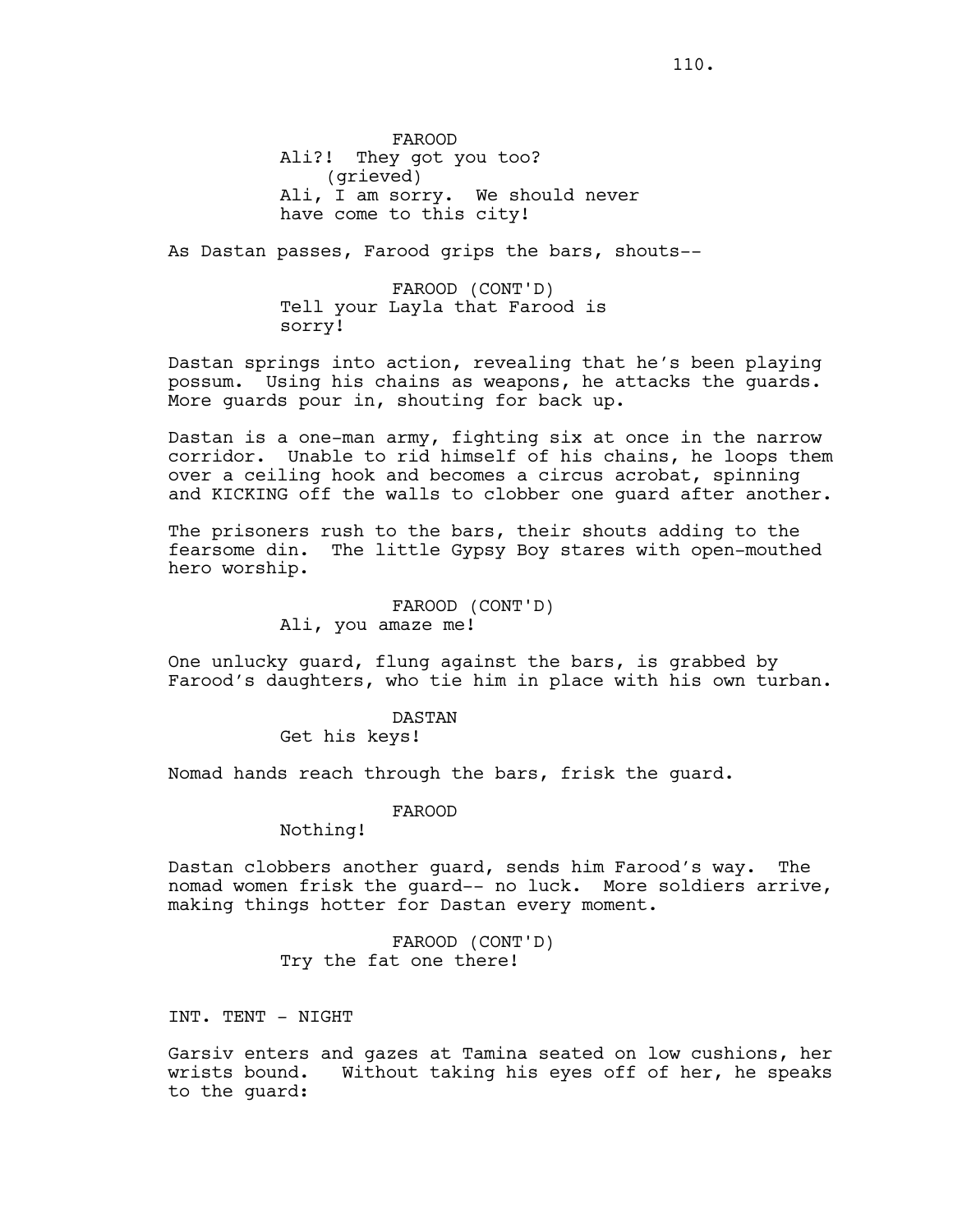111.

GARSIV Untie her. And leave us.

INT. DUNGEON CORRIDOR - NIGHT

Dastan fights desperately, outnumbered. Farood comes up triumphantly holding KEYS.

FAROOD

I got it!

DASTAN So open something!!

Farood methodically tries one key after the next to open the nomads' cell, while Dastan battles to stay alive.

> FAROOD Tell me Ali, what was your crime?

Dastan doesn't have time to breathe, much less answer, as he dodges a killing blow from another guard.

> FAROOD (CONT'D) Ah your hands are full. You will never believe how  $I$  came to be in this awful place.

Dastan's in trouble, three guards strangling him with his own chains…

> FAROOD (CONT'D) I was arrested for selling an overpriced chicken at the market! Ridiculous! How can a chicken be overpriced? It is worth exactly what a man is willing to pay-- ah here it is.

Farood unlocks the cell. The nomads swarm out and overwhelm the guards, rescuing Dastan in the nick of time.

FAROOD'S DAUGHTERS finish them off with savage gusto.

FAROOD (CONT'D) You see? I told you they were strong!

Dastan, Farood and the nomads hurry down the corridor, past cells packed with men of Alamut who rattle the bars and shout in Foreign at the escaping prisoners.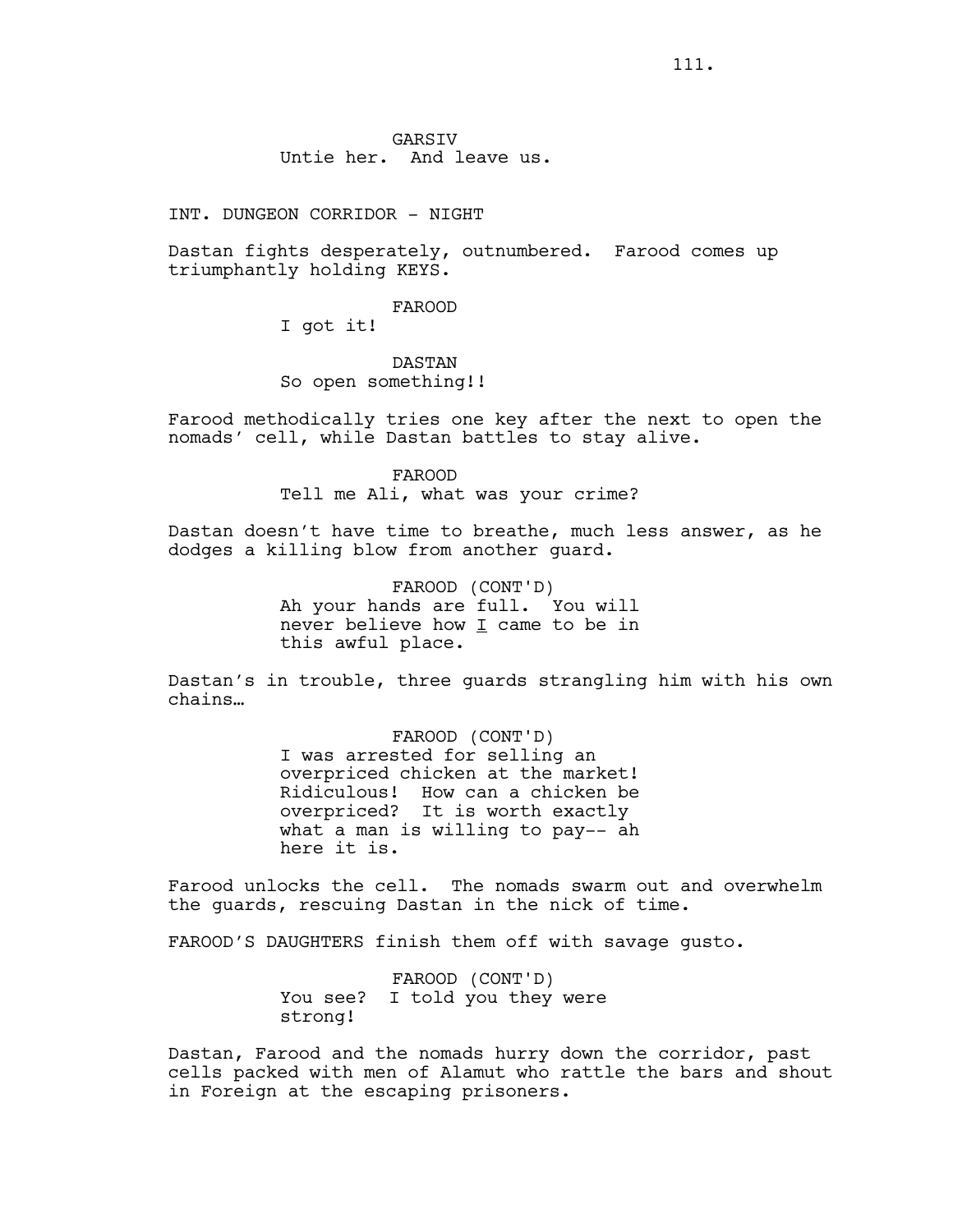Dastan pauses on the threshold of freedom. Looks back.

FAROOD (CONT'D)

Ali-- come!

DASTAN No. These men are prisoners because of me. I am a king's son.

FAROOD

(nods understandingly) A blow on the head can cause such delusions. Fresh air and freedom are the cure.

He pulls at Dastan's arm but Dastan shakes him off. To Farood's horror, Dastan takes the keys and unlocks the first cell…

With a ROAR, the prisoners charge out. Dastan climbs onto a barrel and shouts over the commotion.

> DASTAN Men of Alamut, hear me! It is Dastan, prince of Nasaf, who calls to you!

Farood winces-- this delusion is worse than he thought. The men of Alamut react with angry mutters that swell dangerously.

> DASTAN (CONT'D) Well may you hate me-- as a foreigner, as an invader. Were I in your place, my blood would cry out for vengeance for your conquered land.

Farood is startled as it dawns on him… Dastan is a prince! His expression transforms to one of respect and awe.

> DASTAN (CONT'D) Yet my land too is conquered-- from within, by a vile usurper. Help me defeat him, and I will give you back your kingdom. I swear it in the name of my father, Shahraman!

Dastan pauses for effect. Farood whispers in his ear: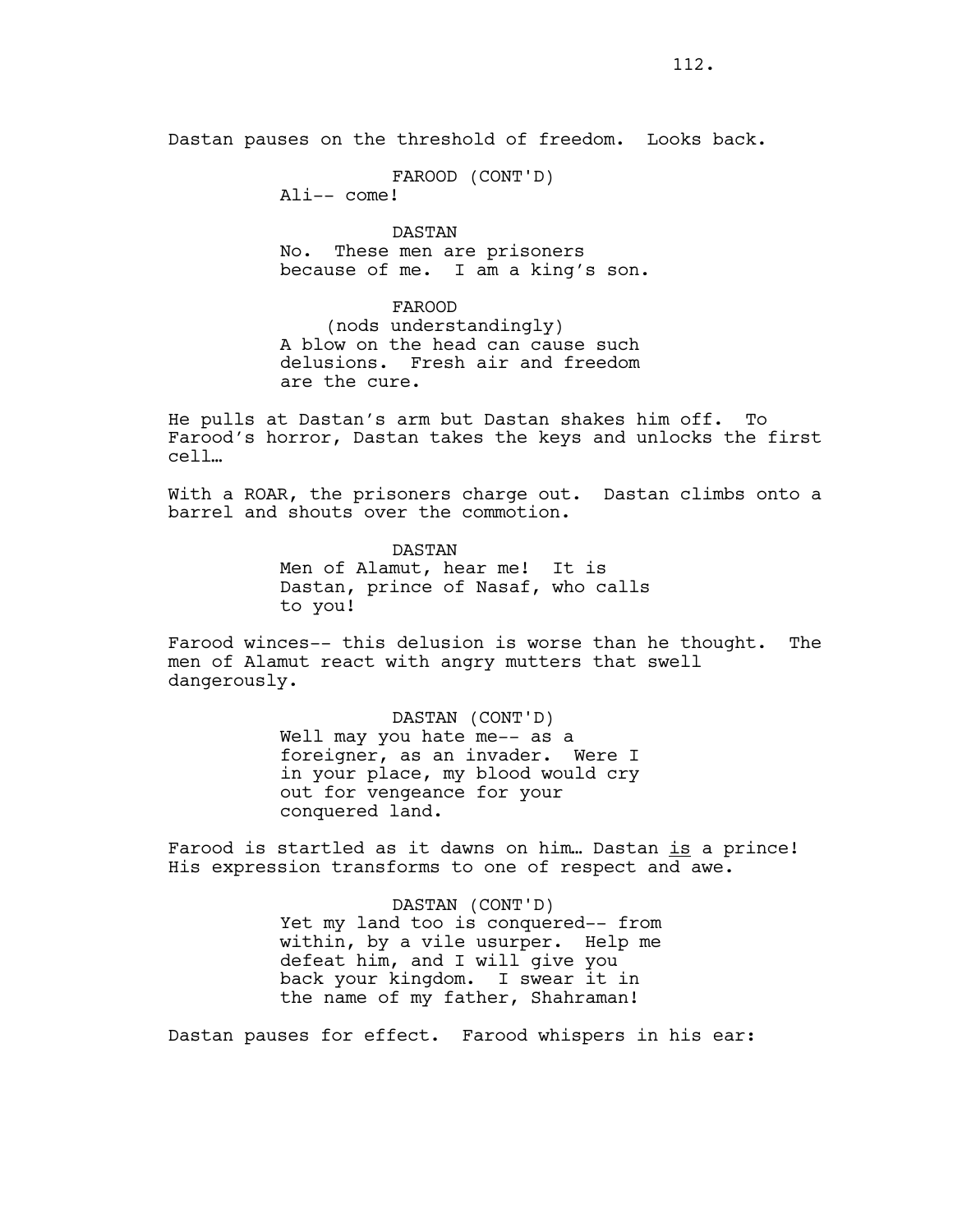FAROOD Ali, they don't understand your language.

Dismayed, Dastan surveys his audience, realizes it's true.

At that moment several of the Alamut men succeed in smashing open the ARMORY. Spears and weapons are passed out. Dastan and Farood are in the center of a hostile, well-armed mob…

Just then, a battalion of Nasaf SOLDIERS charge in, diverting the prisoners' attention.

> DASTAN (with hand gestures) Fight them! No, them!

A full scale battle erupts.

FAROOD Ali! Well said. Now let's get out of here.

Dastan doesn't argue this time. Taking advantage of the confusion, they slip out of the melee.

EXT. EMBANKMENT - NIGHT

Dastan, Farood and the nomads emerge through a narrow doorway onto the citadel embankment, above the river. Farood breathes in the free air--

Dastan pushes him down just in time to dodge a hail of arrows. Nasaf SOLDIERS on horseback ride to intercept them.

Dastan and the nomad bandits throw themselves into a pitched battle. The Giant Bandit fights three soldiers at once; he plucks one from the saddle and hurls him to an icy fate in the river below.

Dastan gets hold of the horse and swings into the saddle.

DASTAN Farood. Hold them as long as you can.

FAROOD (offended) Now that you're a king's son, you are leaving us?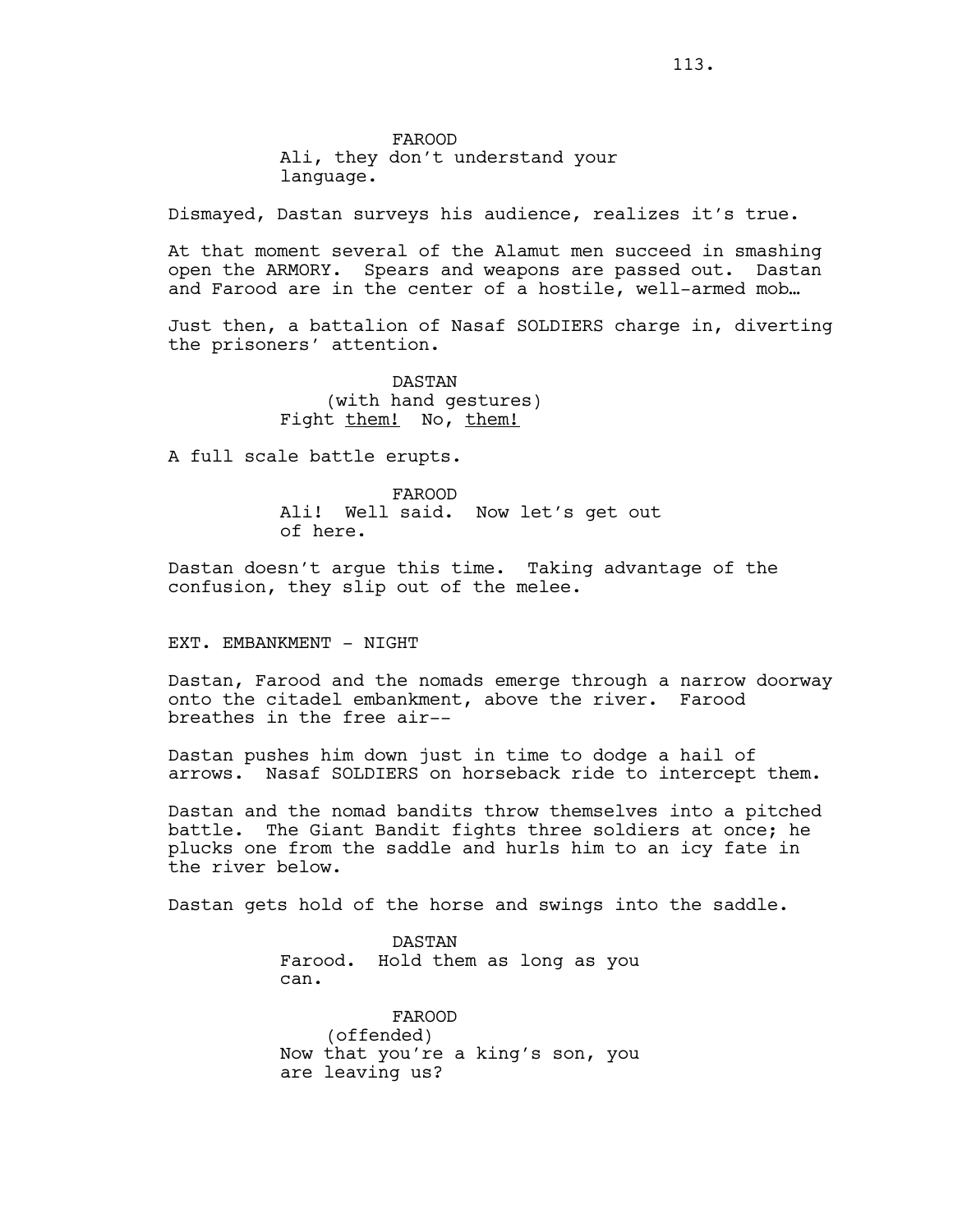DASTAN Farood! I need to save her!

FAROOD Your Layla?! Why didn't you say so?

Dastan smiles and prepares to depart. But suddenly he spots:

A new wave of NASAF SOLDIERS galloping toward them, practically licking their chops. The nomads will be desperately outnumbered… Dastan hesitates.

Then he sees the expression of the Nasaf Soldiers change from glee to fear as…

The just-liberated Alamut men surge from the prison with a terrifying ROAR! Now it's the turn of Farood's clan to grin as the tide suddenly turns…

> FAROOD (CONT'D) Go! And remember Ali-- your sword belongs to me!

Dastan smiles and gallops off.

EXT. COURTYARD - NIGHT

Guards open the door to an iron CAGE suspended with ropes and pulleys over the pit. Nizam steps inside and they begin to lower him toward the hourglass…

ON A CRY OF PAIN WE CUT TO:

EXT. COURTYARD, GARSIV'S TENT

Garsiv comes reeling out, clutching his cheek where Tamina has clawed deep scratches into his face.

A moment later, a pair of GUARDS drag her from the tent, arms pinned behind her.

> GARSIV She is a demon! I'll throw her into the pit myself!

> > DASTAN (V.O.)

GARSIV!

He turns as Dastan rides up and leaps from his horse.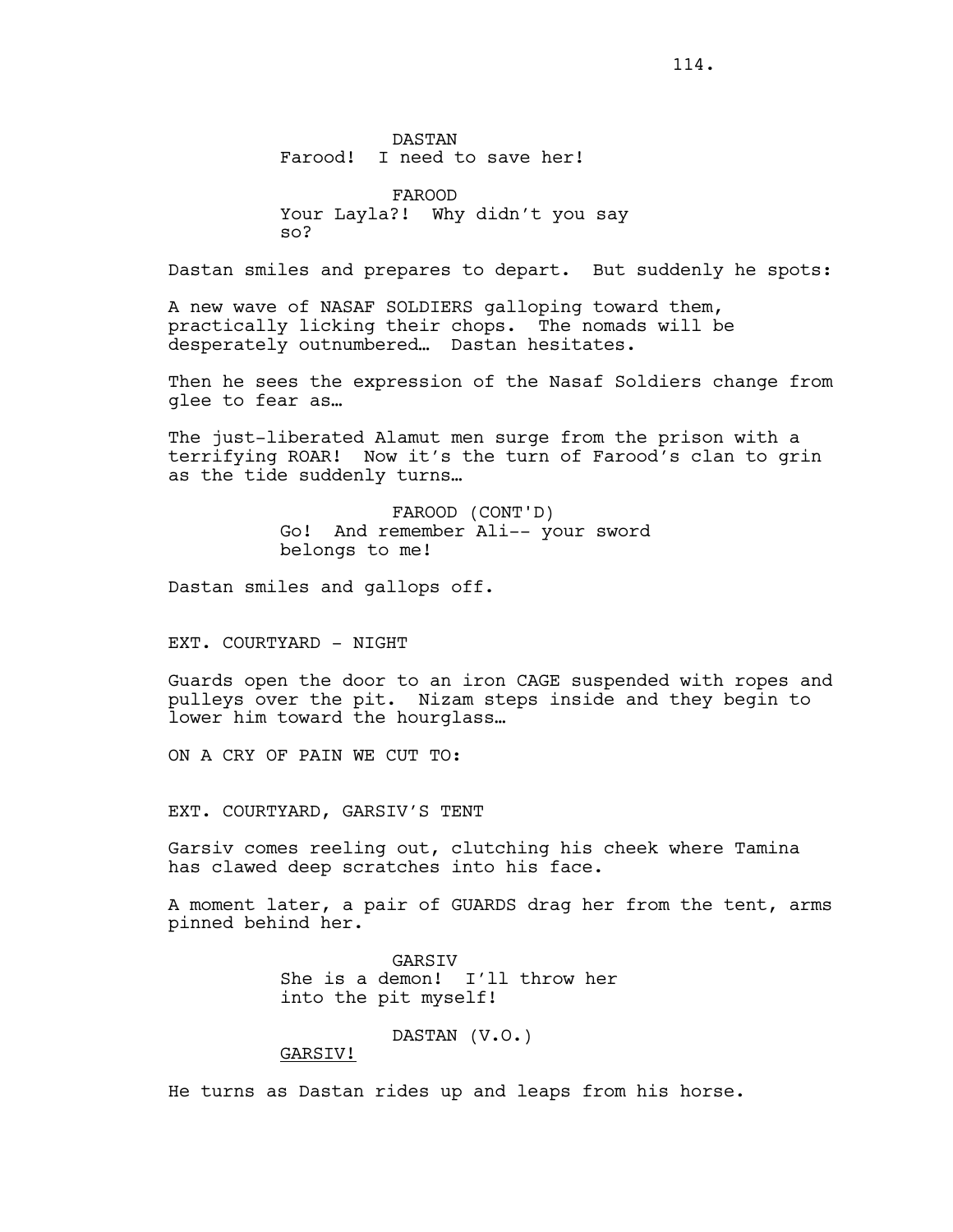DASTAN (CONT'D) You always said you'd beat me if it were a real fight instead of a contest; now's your chance.

Two more GUARDS arrive and fit arrows to their bows, ready to shoot Dastan. Garsiv holds up a hand.

> GARSIV No. I want to kill him myself. (to Dastan) I've waited a long time for this moment, Dastan. And I'm going to let your Slave-Girl live just long enough to watch you die…

He draws his sword.

DASTAN She's not a Slave-Girl. (draws his sword) She's a princess.

And he charges. The two fighters fall upon one another in a fury of steel-on-steel. It's a perfect match of skill, determination and mutual hatred.

Back and forth they battle, trading blows and parries. Dastan is quicker but Garsiv is the stronger. With every blow, Dastan loses a little edge. Garsiv gradually begins to force Dastan backwards, toward the edge of the pit…

TAMINA struggles against the two Guards holding her tight.

Garsiv gives Dastan a vicious kick to the stomach that sends him to the ground. Garsiv smiles, moving in for the kill.

> GARSIV This is not a tournament Dastan. Your fancy tricks won't save you now.

Dastan scrambles to his feet in time to block the attack but he's on his heels, his back to the edge of the massive pit. With a powerful blow, Garsiv knocks Dastan's sword from his hand. Dastan is helpless, on the brink of the precipice.

Garsiv takes one last big, two-handed swing at Dastan, aiming to cut him in half. Dastan does an impossible back bend over the pit, like a limbo dancer, hanging by his toes…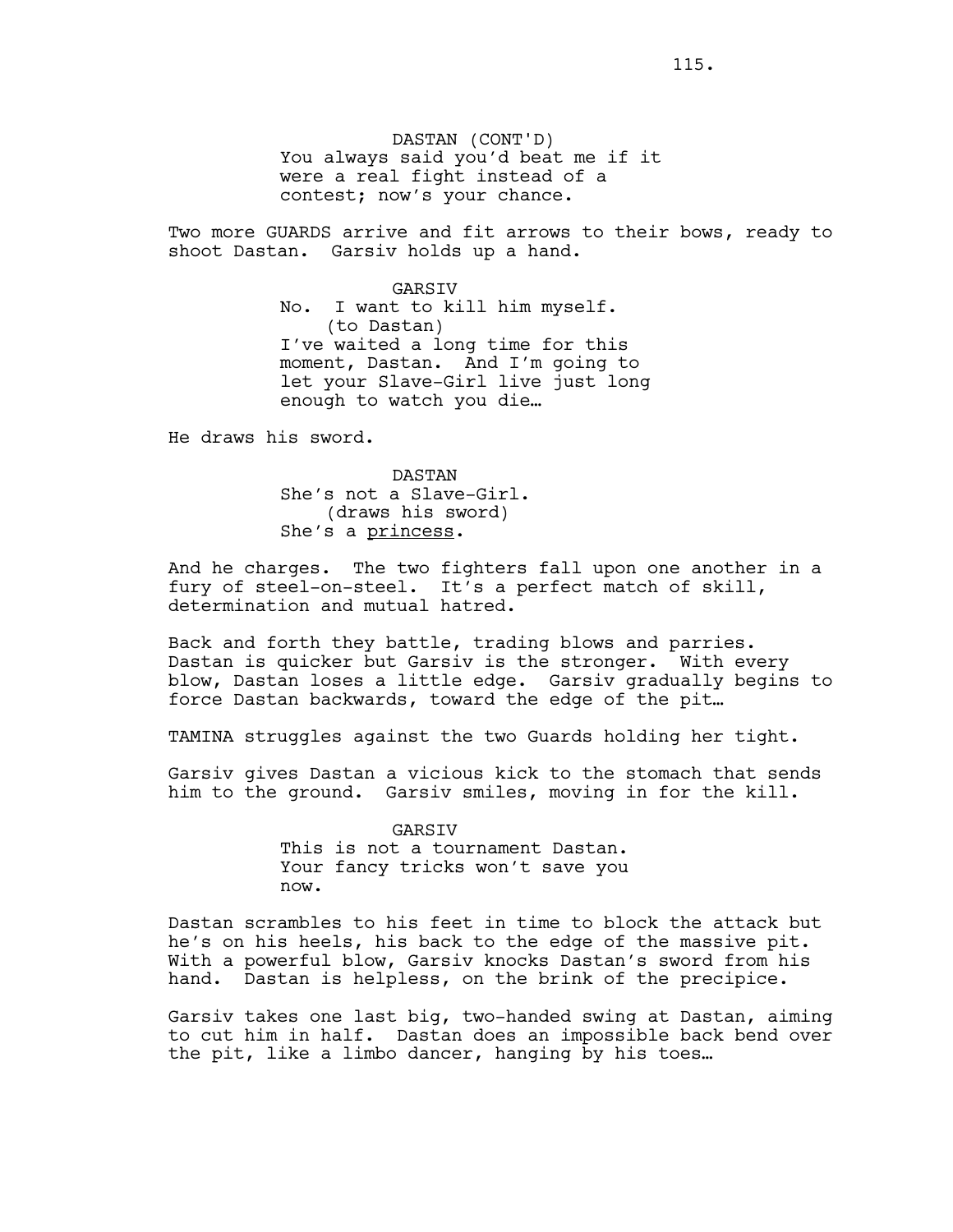SWOOSH! Garsiv's sword slices air inches above Dastan's nose! His momentum carries Garsiv around like a baseball slugger missing a strike…

Dastan spins low on one pivot foot, extending the opposite leg… hitting GARSIV at the back of the knees-- TOPPLING him over the cliff edge face forwards!

Tamina's GUARDS step forward with a gasp, as if they could catch Garsiv… MISTAKE.

Tamina plucks a sword from a Guard's belt. In a flash, she strikes them down.

The other two Guards turn to face her, warily. Dastan scrambles to his feet and starts to come to her aid--

#### TAMINA

Never mind me. Nizam is headed for the Hourglass! All will be lost if you don't stop him!

Tamina raises her sword, prepared to fight the two guards. Dastan hesitates.

TAMINA (CONT'D)

GO!

INT. HOURGLASS CHAMBER - NIGHT

With a cranking of wheels, the CAGE comes to a halt in front of the hourglass. Crumbling rockslides and running water create a non-stop shower of debris falling around the chamber and into the abyss. Nizam pays no attention, staring in wonder at the bright sand, inches from his face. He feels the solid glass…

# NIZAM (closes his eyes) This is my destiny…

He raises the dagger to strike the hourglass…

Suddenly with a great RATTLING NOISE the cage shoots upwards. Nizam turns--

# DASTAN No, this is your destiny!

--and Dastan clobbers him with both feet, a human counterweight descending on the other end of the rope.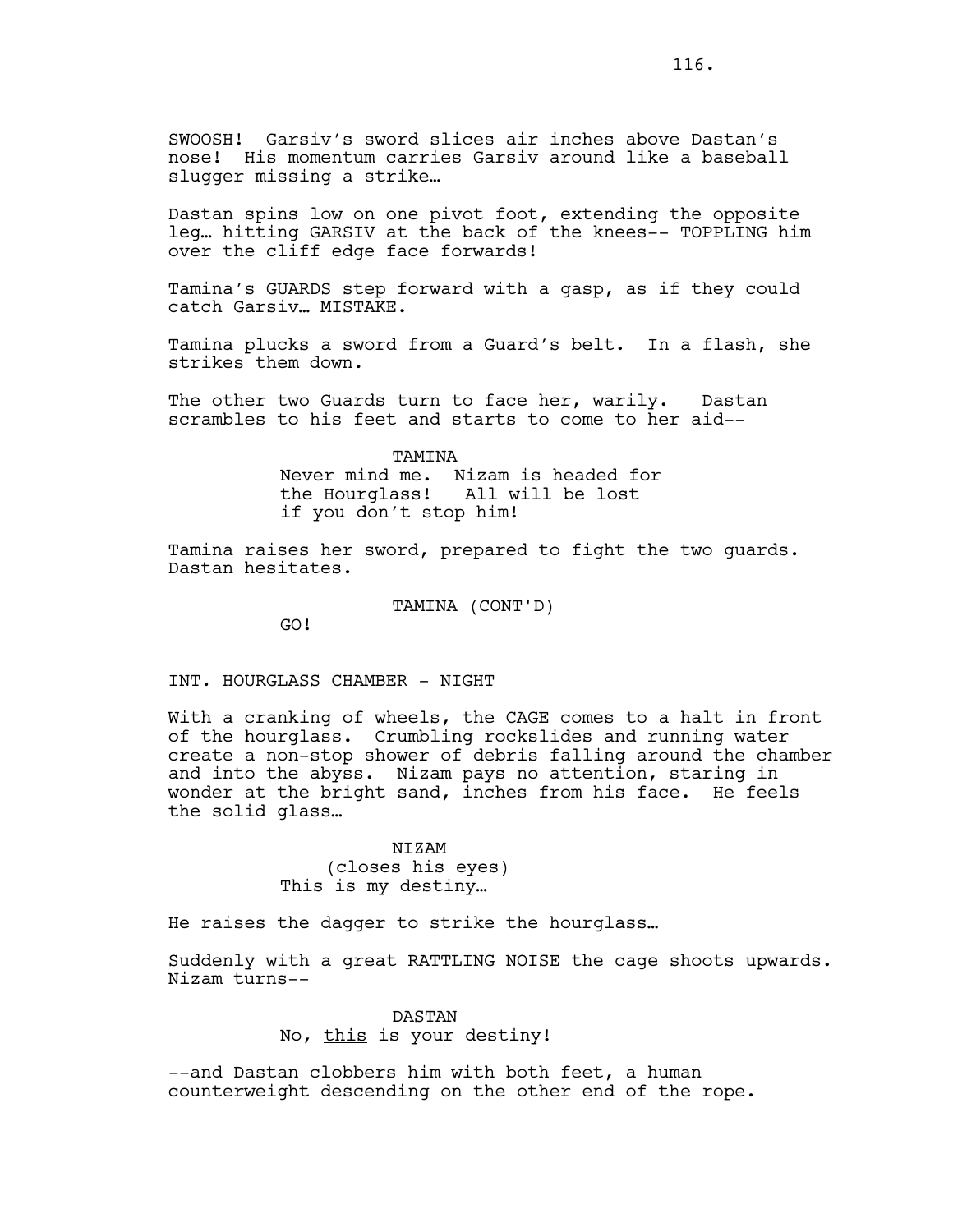Nizam is sent sprawling… the dagger lands on the rocks, out of both of their reach.

Nizam gets to his feet, scowling. He draws both his swords. Dastan draws his one. They square off to duel.

Nizam's two sword technique is unlike any fighting style we've seen. He wields the swords with such skill and dexterity that Dastan struggles to defend himself.

#### NIZAM

Soon you shall be nothing more than a dream that no one will remember!

Nizam presses the pace, attacking from both sides.

Dastan makes a last desperate counter-attack and suddenly-- KNOCKS one of Nizam's swords from his hand!

A beat. New ball game.

Nizam swings with his remaining sword-- Dastan blocks the blow confidently. With locked blades, Dastan presses for the advantage, his youth and strength coming into play…

A look of fear crosses Nizam's face. Dastan grins.

DASTAN Not so confident with only one blade?

But then… Dastan coughs. Blood trickles from his mouth. He looks down:

Nizam has drawn a hidden short sword with his other hand and plunged it into Dastan's side, mortally wounding him. He tricked Dastan.

#### NIZAM

I always keep a spare.

Leaving Dastan to bleed to death, Nizam retrieves the dagger. Again he approaches the hourglass.

And AGAIN, as he is poised to strike, the CAGE flies down and Tamina leaps out to stop him.

#### TAMINA

# DON'T!!

But this time Nizam is ready. He sidesteps her attack, disarms her and grabs her by the throat. He lifts her bodily and holds her over the abyss…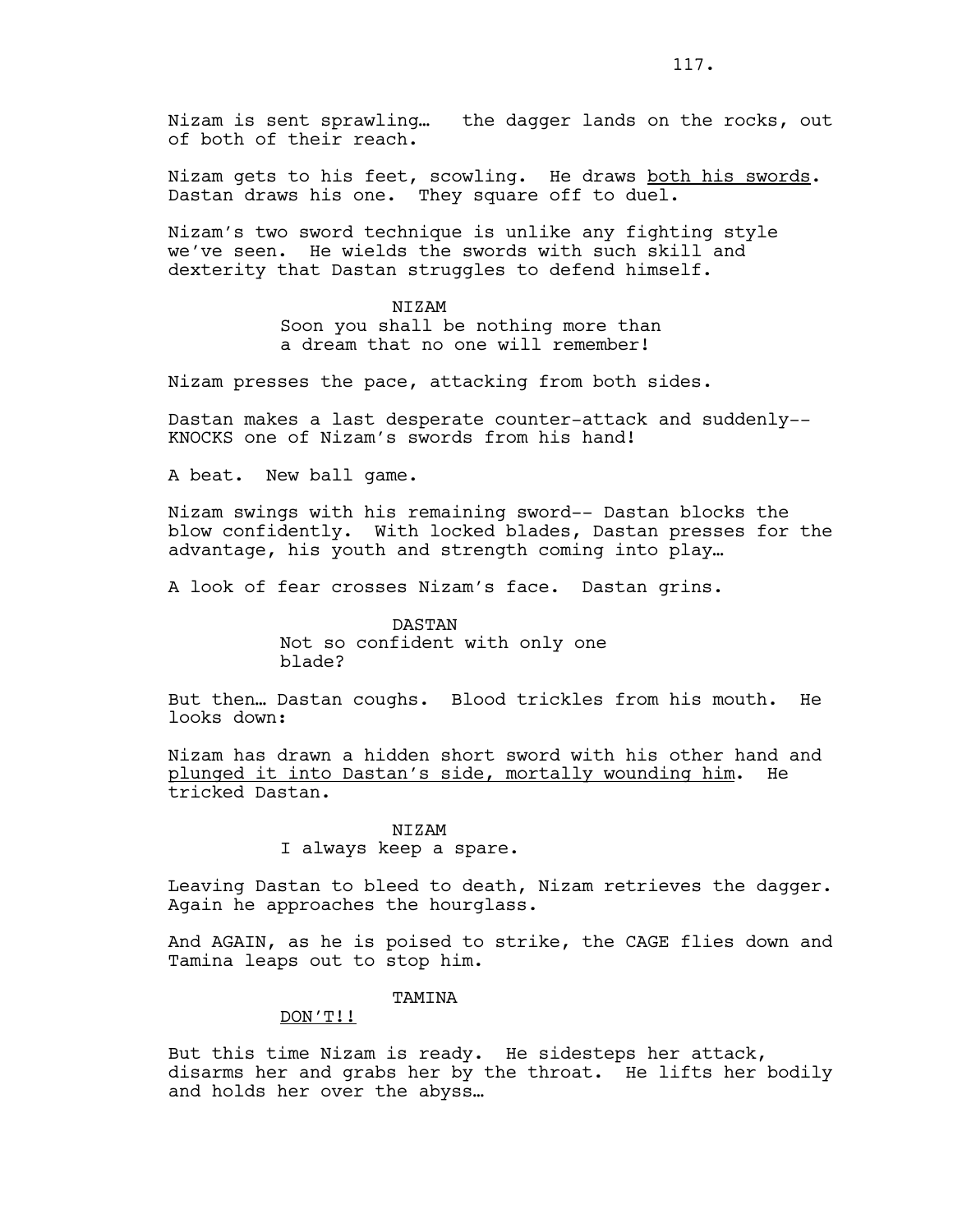#### NIZAM

(looks at her) A very pretty face, indeed. Perhaps when you are born thirty years from now I will do you the honor of making you one of my wives…

Dastan lifts his head and sees Nizam dangling Tamina.

NIZAM (CONT'D) …but right now you are a nuisance.

And with that he releases her!

### DASTAN

No!!!

Dastan hears her screams echo into the distance as she falls. With every last bit of his strength, he pulls himself up...

Nizam climbs the steps to the hourglass. He takes out the dagger and raises it high...

He strikes! Just then…

DASTAN lunges into frame, grabbing his hand to stop him. Too late. Nizam plunges the dagger into the glass blade-first!

TIME STOPS!

Falling rocks and water frozen in midair, Dastan and Nizam grappling like two statues, faces contorted--

In the silence resounds a booming NOISE, like ice cracking. The CRACK spreads across the surface of the hourglass from the point where the dagger penetrated it. And--

SAND starts to pour from the crack.

TIME RUNS BACKWARD! Rocks and water fly back upward, Tamina is returned and ascends again-- the REWIND ACCELERATING as the crack in the hourglass widens, the glowing white SAND pouring out at an ever-faster rate--

DASTAN and NIZAM

Are untouched in the eye of the storm, in the blinding LIGHT of the hourglass. Both of their hands are on the dagger.

THE REWIND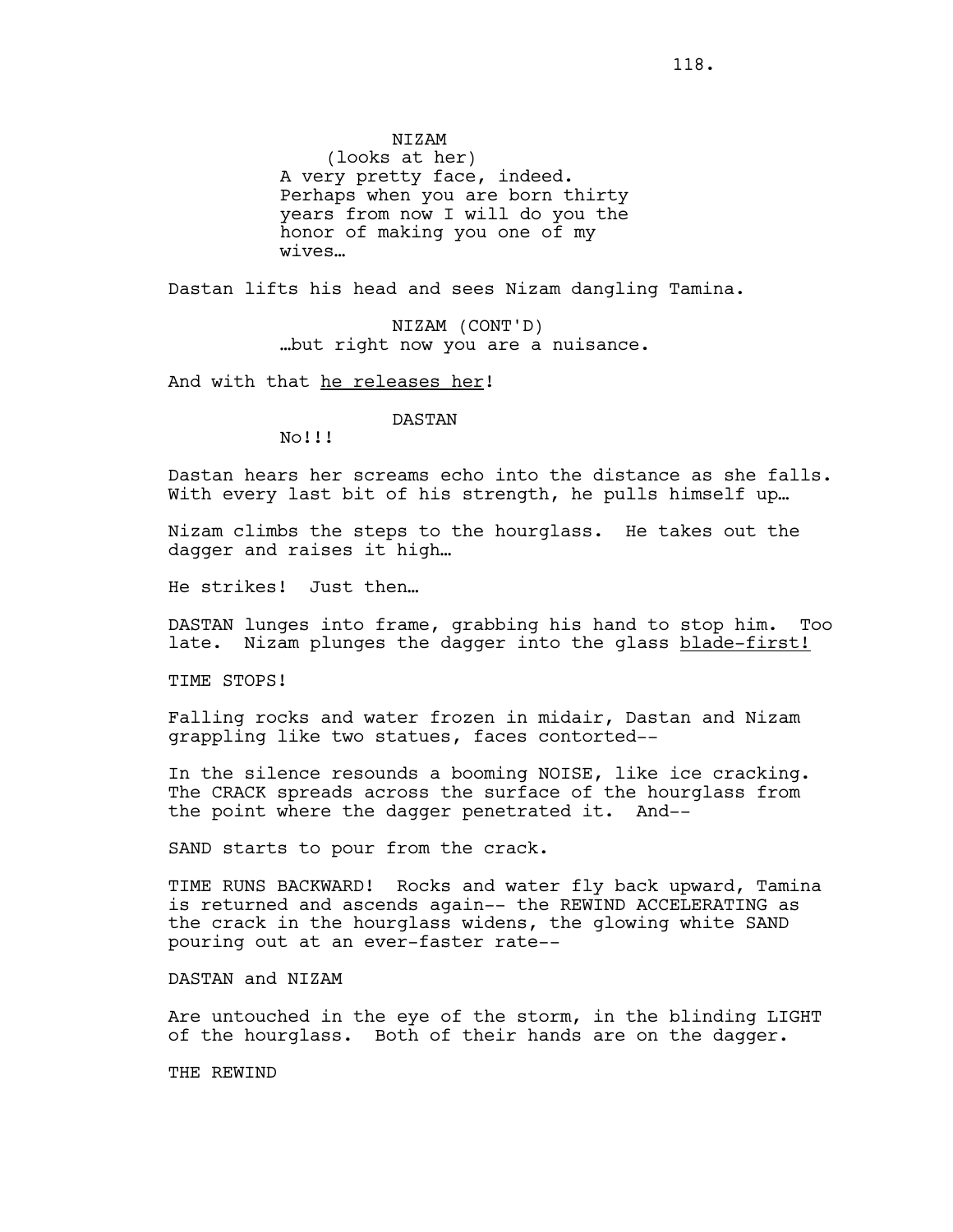Becomes a blur through which we catch quick glimpses of action: Dastan fighting Garsiv, Tus's murder on the bridge, Tamina and Dastan's kiss…

All the while, SAND keeps pouring from the hourglass-- now in a torrent, swept by the gathering wind into a blinding SANDSTORM that threatens to grow out of control and become apocalyptic…

DASTAN, as if stunned by a concussion, shakes himself awake to realize he's there with Nizam, in the bright ROARING center of the sandstorm.

Nizam, in ecstasy, holds the dagger in place -- SAND pouring out of what is no longer the hourglass, but a CRACK in the very surface of the universe. The wind sweeps up the sand as it pours out, adding to the storm.

Savagely, Nizam pries Dastan's hand from the dagger. Dastan hangs on, too weak to fight back. The wind rips at him; if he lets go, he'll be sucked into oblivion.

Nizam gives Dastan a sharp elbow. Dastan loses his grip and is nearly swept off by the wind-- but he keeps a hold.

Dastan looks down, sees blood soaking his tunic. His life is ebbing away; he can't hang on much longer.

Then, out of the maelstrom of events REWINDING all around them, an IMPLOSION of light in the dawn sky attracts Dastan's attention. Hazily looking up, he sees a flaming arrow arcing backward through the sky: the opening battle.

Dastan summons the last of his strength and will. Bearing down on Nizam's arm, he PULLS OUT THE DAGGER.

In that instant, the crack in the hourglass repairs itself. Before Nizam can recover, the SANDSTORM sweeps both him and Dastan into the void…

For a few moments, SAND is all we see and hear. Then, little by little, the SANDSTORM starts to clear…

Dastan looks around. At first he can't tell where he is. The sand is everywhere. In his teeth, in his hair. He searches himself for the dagger. He doesn't have it.

Gradually he starts to make out other figures nearby. Persian soldiers, shouting in the wind. Horses whinny…

With a shock of dread, Dastan realizes--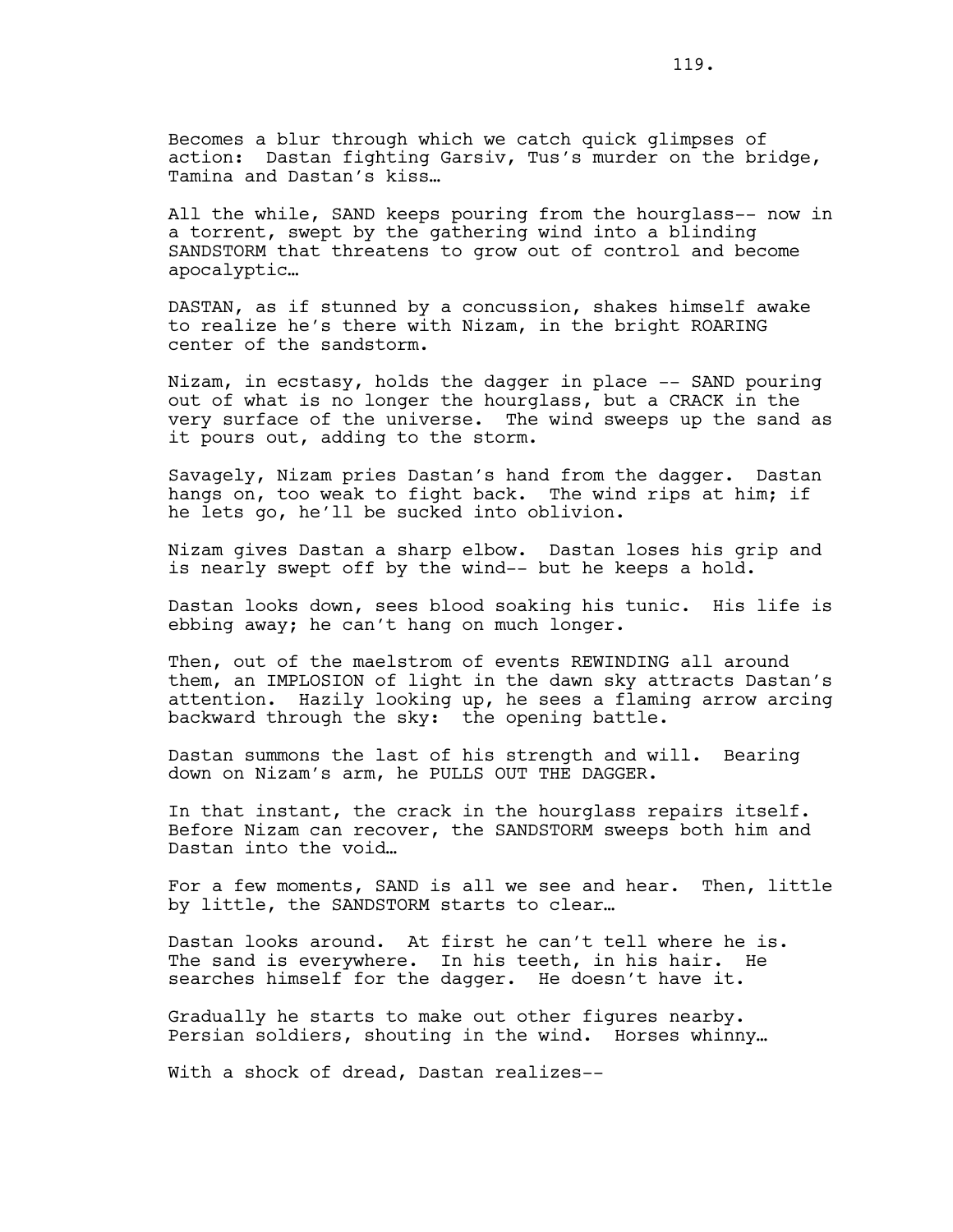EXT. BELOW THE CITADEL - SUNRISE

He's too late. We're reliving the opening battle. The Persian army is already charging toward Alamut-- repeating the mistake with the inexorability of a nightmare.

#### DASTAN

No! No!!

EXT. RAMPARTS - SUNRISE

Lashed by sand and wind, the Alamut Sentry grabs a stick and beats the gong in warning as he did the first time.

INT. TAMINA'S BEDROOM - SUNRISE

The GONG awakens Tamina. Sand is blowing into the room.

EXT. BELOW THE CITADEL - SUNRISE

Tus raises his sword and lets out a WAR CRY, exactly repeating his action of the opening sequence. From the ranks rises a blood-curdling noise as thousands of voices join him.

Only one thing has changed: Dastan. Outwardly he's the same, but his faces shows a new maturity and resolve. He knows what he must do.

Dastan looks to the ramparts and sees the flaming arrow launched into the air.

DASTAN

No.

He rides toward Tus, shouting--

DASTAN (CONT'D) Tus! Call off the attack!

The arrow explodes into a shower of brilliant fireworks, illuminating the scene like a lightning flash.

Nizam, on horseback, suddenly blocks Dastan's way. He strikes, nearly knocking Dastan off his horse.

Dastan tries to ride past but Nizam maneuvers to block him: only these two men know what's at stake.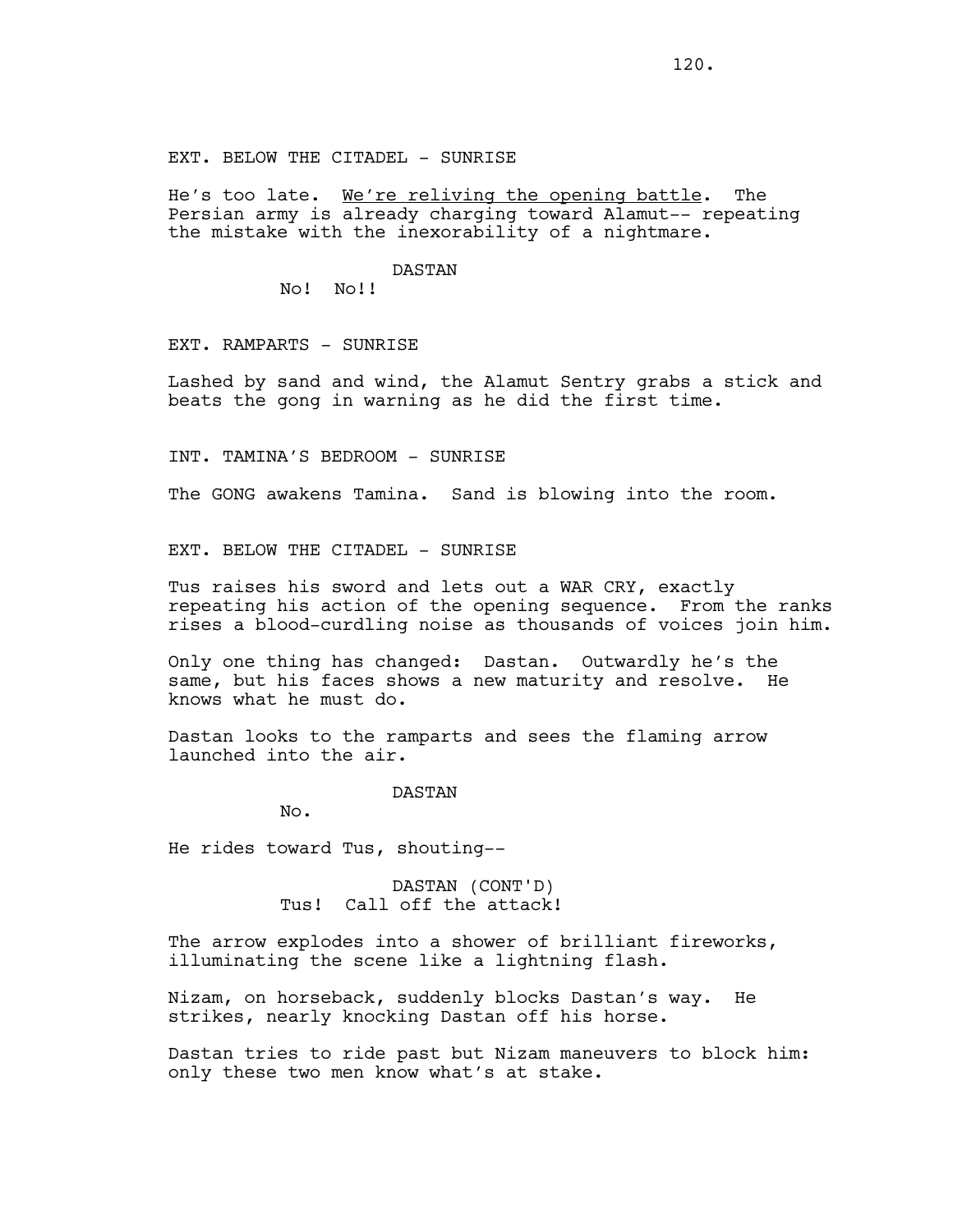They clash on horseback-- Dastan parries Nizam's doublebladed attack. The duel begins… while around them the Alamut archers begin to pick off Persian soldiers, creating chaos as before.

Tus, in the vanguard, looks around and sees--

Dastan and Nizam dueling. His face contorts with anger.

TUS

Dastan.

He does not know why his hot-headed younger brother is fighting with Nizam, but he knows Dastan's immaturity is jeopardizing the battle. Enraged, Tus rides back…

NIZAM AND DASTAN,

fight furiously. As before, Dastan's on the defensive. A growing circle of onlookers gathers, uncertain whether to intervene.

### NIZAM

(to the men) Traitor! The King's son would betray us to our enemy!

DASTAN

He's lying!

The battlefield around them is chaos-- soldiers felled by arrows, catapults erupting in FLAMES.

Nizam's personal guards ride toward the dueling pair. A handful of common footsoldiers block their way with spears.

> BRUTISH SOLDIER Oh no. This stays a fair fight.

In a bold and desperate move, Dastan stands up on his saddle and launches himself at Nizam, knocking him off his horse. They roll together on the ground. Nizam lands on his back, Dastan straddling him, sword raised--

Tus arrives on horseback, forcing his way through the circle.

# TUS Hold! HOLD!!

Dastan freezes, inches from killing Nizam. He can't disobey his brother.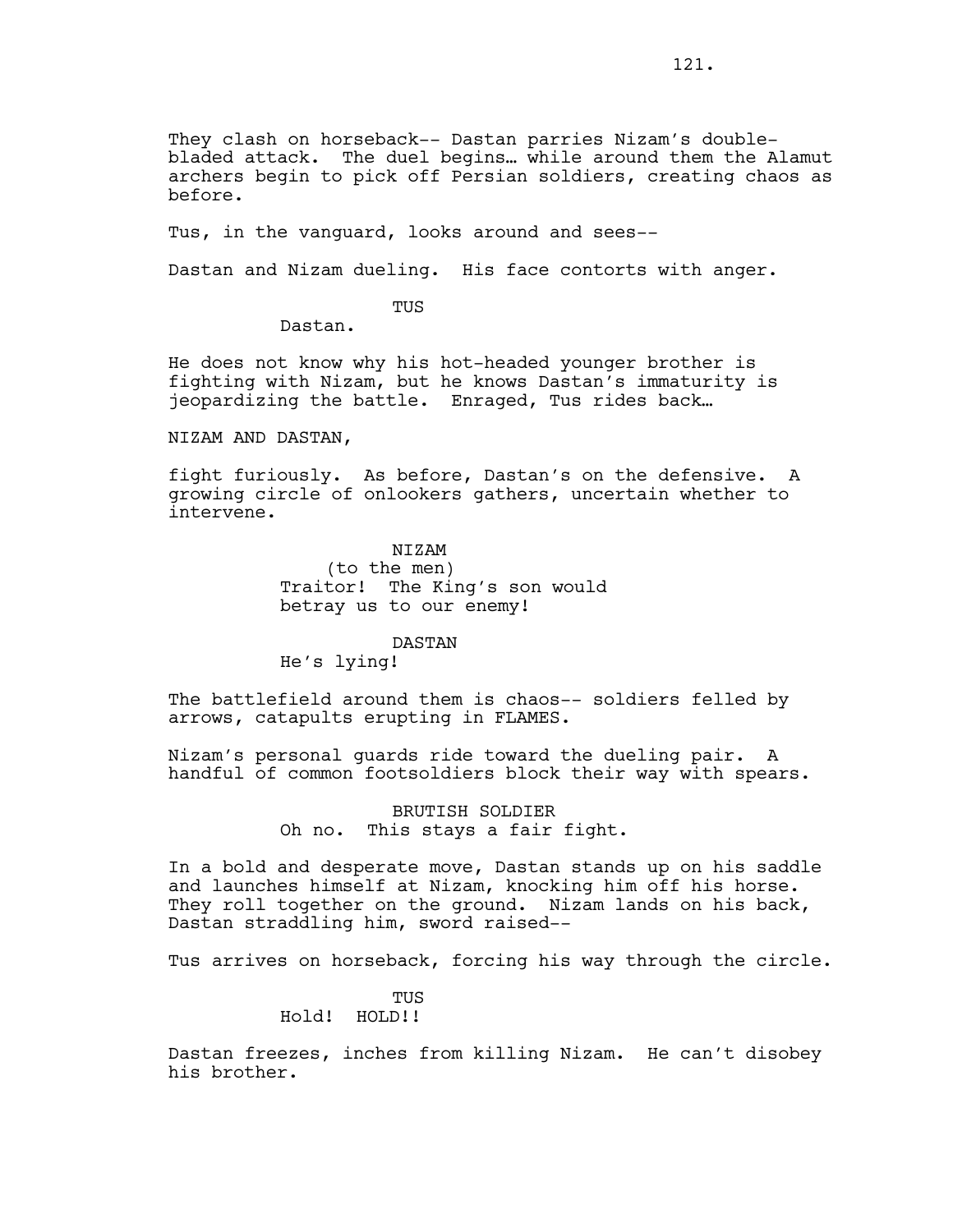DASTAN Tus, call off the attack! It's a trick. Nizam lied to us.

NIZAM We can win. Dastan is a traitor.

**TUS** Dastan, put down your sword.

DASTAN

No.

Tus can't believe Dastan's insubordination.

TUS What did you say?

DASTAN We have no reason to attack Alamut. Our victory will bring us disaster.

Menacingly, Tus draws his own sword.

TUS We are at war-- and  $I$  command. Put down your sword.

The threat is clear. Still Dastan hesitates.

Nizam sees his chance. His right hand closes on his sword hilt; he swings upward at Dastan's neck--

Dastan sees the sword coming, BLOCKS it--

As Nizam expected: he pulls out the hidden short sword with his OTHER hand and strikes toward Dastan's exposed torso--

But this time Dastan knows it's coming: with blinding speed Dastan turns, BLOCKS the second blow, and drives his sword like a stake into Nizam's heart.

The men watching are stunned. Nizam can't believe it either.

He coughs. And then he's dead.

Dastan hurls his sword away from him; it sticks quivering in the frozen ground. He stands to face Tus.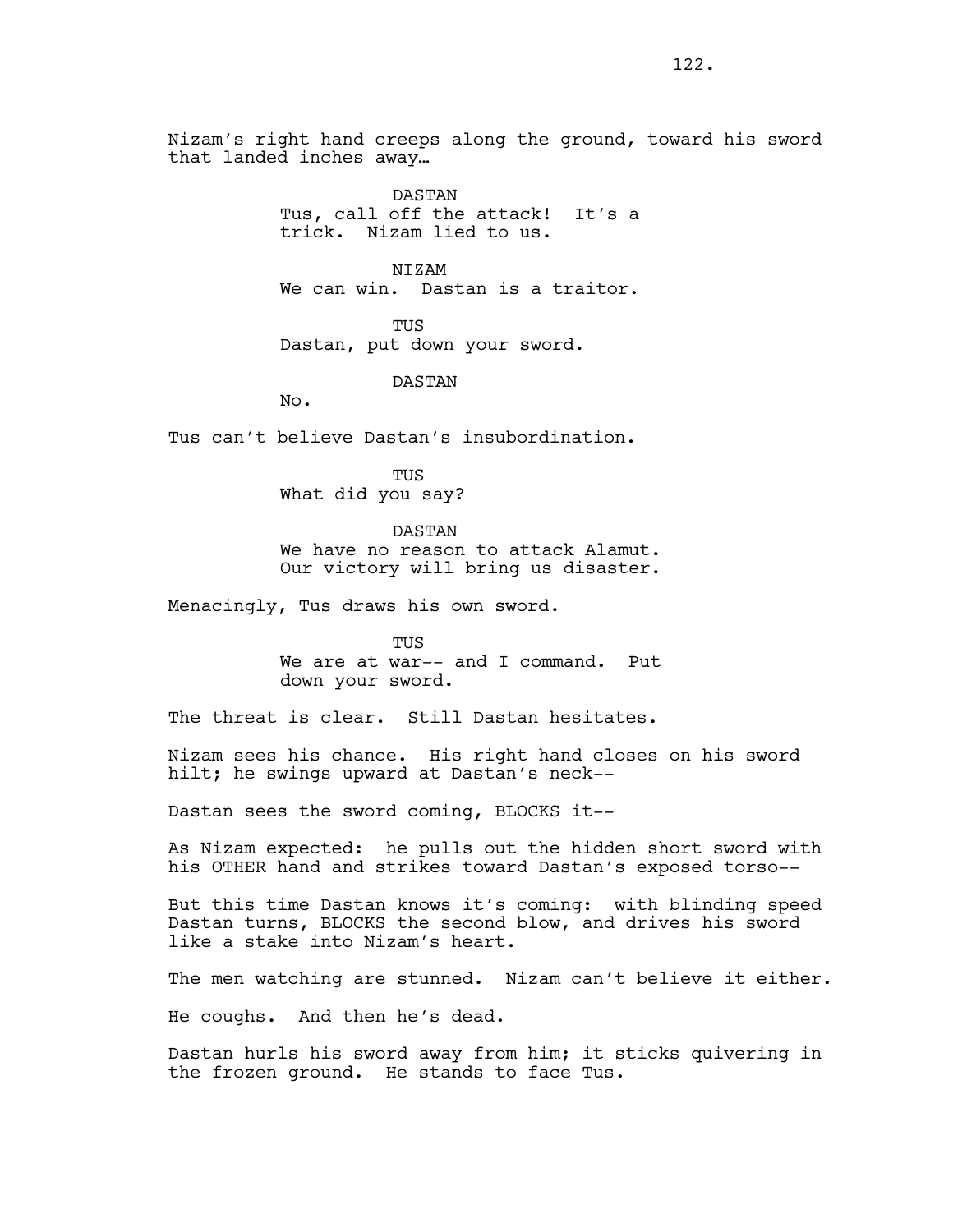DASTAN Kill me if you must. But call off the attack-- for Alamut is blameless.

Dastan advances, making it easier for Tus to kill him.

DASTAN (CONT'D) Tus, do you remember Father's words to you on a the day we left for war? 'A king must listen always to the voice of reason.'

**TUS** (mystified) How could…?

DASTAN '…but also listen to your heart.'

Tus stares at him. Dastan meets his gaze, calmly resolute. This is not the younger brother he knew. It's as if Dastan's matured overnight.

Tus turns and shouts--

# **TUS** Halt! Retreat!

His orders echo through the ranks, repeated by the commanders at every level.

EXT. BATTLEMENT - SUNRISE

An Alamut PRIEST takes the dagger from an ornate box and is about to entrust it to the Fearsome armored Warrior when--

Alamut soldiers come running bearing news, shouting. The Priest looks out over a parapet.

Below, the great wave of men moving toward the castle has stopped. The Persian army is turning around.

The Priest looks at the dagger in his hand… utters a silent PRAYER of thanks, and replaces it in its box.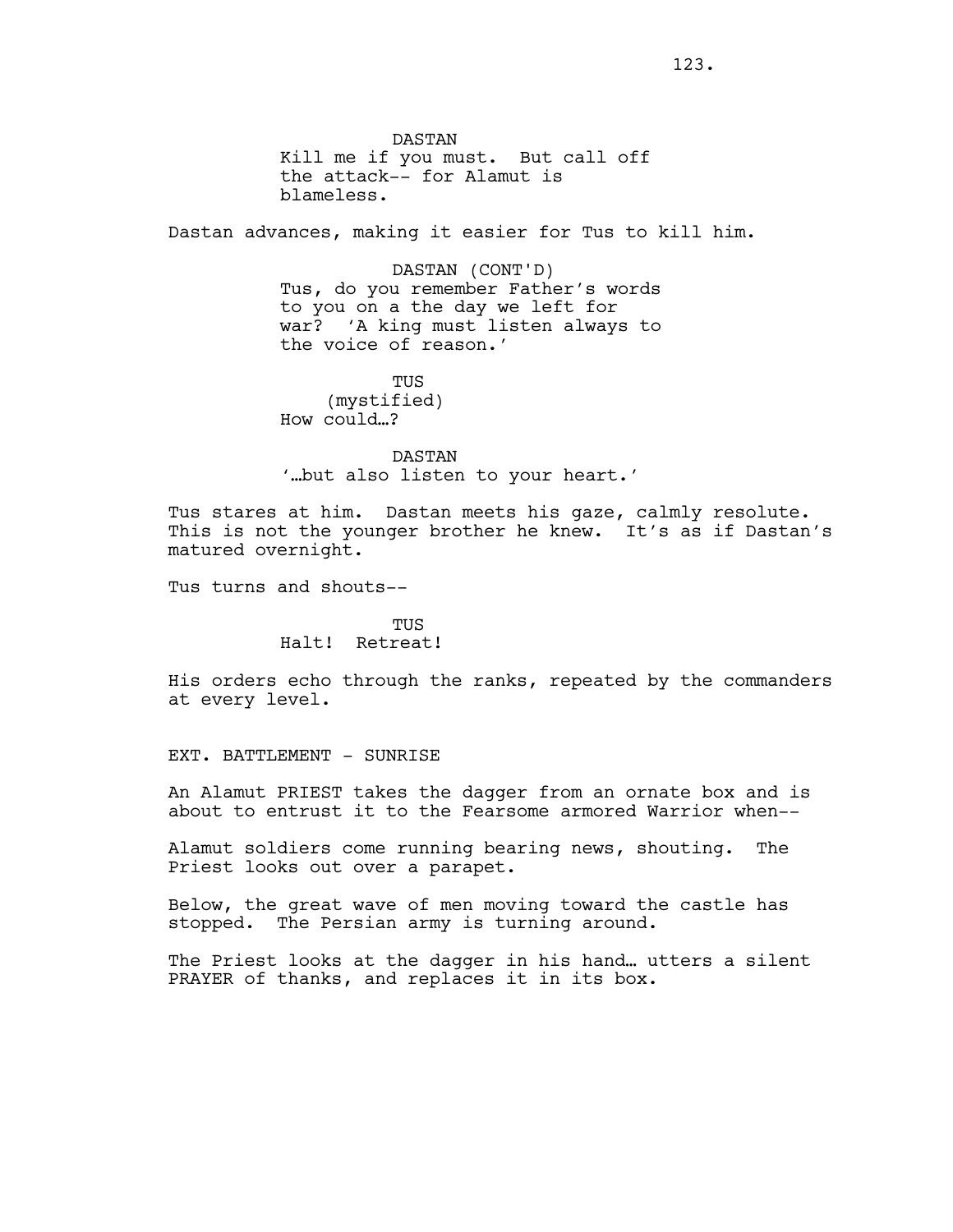### EXT. RAMPART - SUNRISE

Tamina, in her nightgown, watches through a loophole as the army vanishes into the mist. On her young face is a vague sense of the danger she's just escaped.

EXT. ALAMUT COURTYARD - [LATER THAT] DAY

A Persian delegation, Tus, the twins, Dastan and forty soldiers, marches past Alamut soldiers standing at attention.

The King of Alamut and his court awaits them on a dais.

TUS (bows formally) From my father, King Shahraman.

An ATTENDANT steps forward bearing a chest; an INTERPRETER repeats Tus's words in Foreign. The King responds in kind…

As the formalities drag on, Dastan slips away from his brothers. As he edges over towards the temple, he tries to catch the eye of…

TAMINA, resplendent in full regalia, standing amongst a group of Alamut NOBLEWOMEN. She notices the young Prince looking at her… he smiles! She blushes and turns away, giggling with one of her LADIES-IN-WAITING. But she glances back anyway…

On the dais, Tus and the King of Alamut embrace in ritual friendship. A murmur runs through the crowd.

The Twins lean together for a private aside.

FARHAD I hope he doesn't make us marry his daughter.

FARHAN Make you marry her.

FARHAD

No, you.

The sound of a SPLASH and a following commotion turns their heads. The Twins are greatly amused to see that:

DASTAN has somehow fallen into the SACRED FOUNTAIN. He's being helped out by an irritated Alamut Priest.